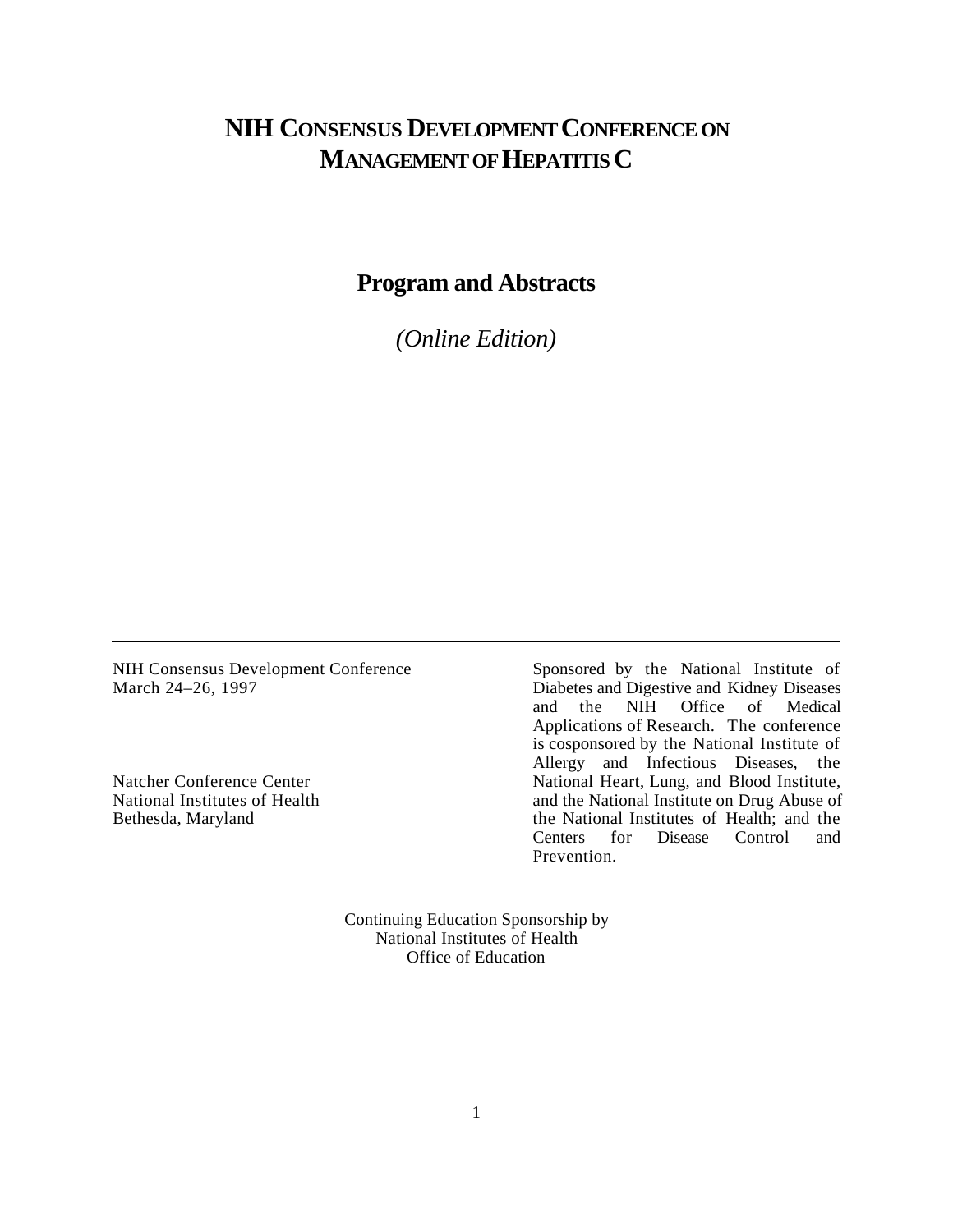# **Contents**

| Introduction to the NIH Consensus Development Conference on Management of Hepatitis C1 |
|----------------------------------------------------------------------------------------|
|                                                                                        |
|                                                                                        |
|                                                                                        |
|                                                                                        |
|                                                                                        |
| I. Natural History of Hepatitis C                                                      |
| Hepatitis C Virus: An Introduction                                                     |
| Hepatitis C: The Clinical Spectrum of Disease                                          |
| Natural History of Hepatitis C                                                         |
| Blood Donors With Hepatitis C                                                          |
| Hepatitis C and Hepatocellular Carcinoma                                               |
| Hepatitis C and Alcohol                                                                |
| II. Diagnosis of Hepatitis C                                                           |
| Diagnostic Tests for Hepatitis C                                                       |
| Diagnosis of Hepatitis C                                                               |
| Role of Liver Biopsy                                                                   |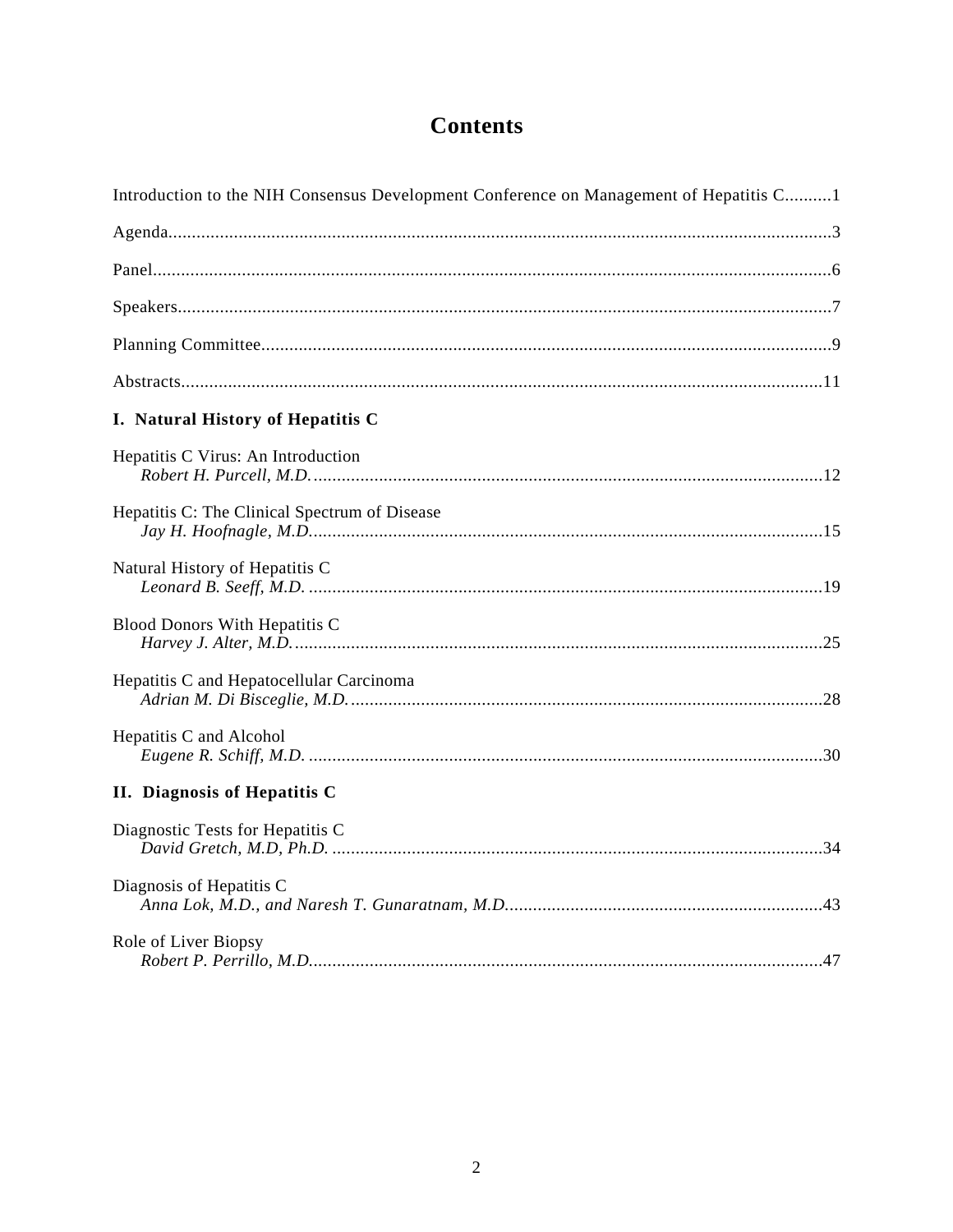| III. Epidemiology and Spread of Hepatitis C                                                                                    |
|--------------------------------------------------------------------------------------------------------------------------------|
| Epidemiology of Hepatitis C                                                                                                    |
| Sexual and Perinatal Spread of Hepatitis C Virus Infection                                                                     |
| IV. Therapy of Hepatitis C                                                                                                     |
| Therapy of Hepatitis C: Overview                                                                                               |
| Management of Hepatitis C: A National Survey of Gastroenterologists and Hepatologists                                          |
| Therapy of Hepatitis C: Interferon Alfa-2b                                                                                     |
| Therapy of Hepatitis C With Interferon Alfa-2a                                                                                 |
| Interferon Alfa-n1 Trials                                                                                                      |
| <b>Consensus Interferon Trials</b><br>Emmet B. Keeffe, M.D., F. Blaine Hollinger, M.D., and Consensus Interferon Study Group74 |
| Ribavirin Treatment Alone or in Combination With Interferon                                                                    |
| Side Effects of Interferon Alpha in Viral Hepatitis                                                                            |
| Predictive Factors for a Beneficial Response                                                                                   |
| <b>Treatment of Patients With Cirrhosis</b>                                                                                    |
| Treatment of Patients With Normal ALT Levels                                                                                   |
| <b>Retreatment With Interferon</b>                                                                                             |
| Other Options for Treatment of Hepatitis C                                                                                     |
| Cost-Effectiveness Analysis                                                                                                    |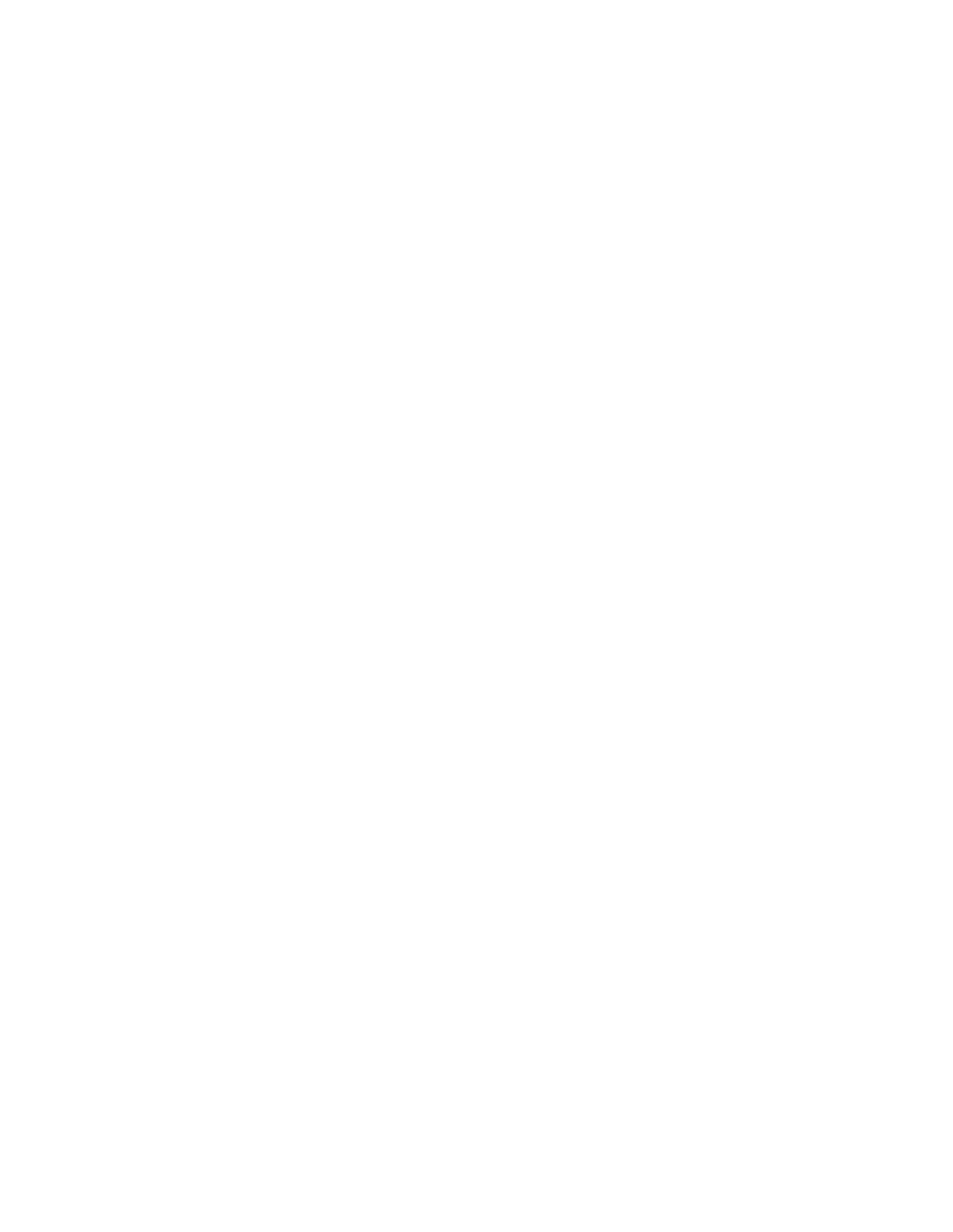# <span id="page-4-0"></span>**Introduction to the NIH Consensus Development Conference on Management of Hepatitis C**

The hepatitis C virus (HCV) is a major cause of both acute and chronic hepatitis in the United States. Hepatitis C, previously known as "non-A, non-B hepatitis," affects between one and two percent of Americans, and chronic infection with HCV is probably the single most important cause of chronic liver disease, cirrhosis, and liver cancer in the Western world. Not all cases of hepatitis C are severe or progressive. Many patients are asymptomatic and are only diagnosed when they are found to have abnormal liver tests following a blood donation or routine evaluation for another problem. Yet, chronic hepatitis C can be insidious and slowly progressive and lead to cirrhosis and liver failure after years or decades of infection.

At present, there are no specific means of prevention of hepatitis C, and the only therapy of proven benefit is alpha interferon. Interferon treatment, however, is far from satisfactory. Therapy is expensive, often poorly tolerated, and results in a favorable long-term response in only a minority of patients. Given the uncertainties regarding hepatitis C, patients with this disease and their doctors face difficult decisions.

To address the most important and controversial clinical issues in hepatitis C, the NIH has organized this  $2^{1}/2$ -day conference to bring together national and international experts in the fields of virology, epidemiology, natural history, prevention, and therapy of hepatitis C, as well as representatives from the public.

Following  $1<sup>1</sup>/2$  days of presentations and audience discussion, an independent, non-Federal consensus panel will weigh the scientific evidence and write a draft statement that it will present to the audience on the third day. The consensus statement will address the following key questions:

- What is the natural history of hepatitis C?
- What is the most appropriate approach to diagnose and monitor patients?
- What recommendations can be made to patients to prevent transmission?
- Which patients should be treated?
- What is the most effective approach to therapy?
- What are the most important areas for future research on hepatitis C?

On the final day of the meeting, the conference and panel chairperson, D. W. Powell, M.D., Professor and Chairman, Department of Internal Medicine, University of Texas Medical Branch at Galveston, will read the draft statement to the conference audience and invite comments and questions. A press conference will follow to allow the panel and chairperson to respond to questions from media representatives.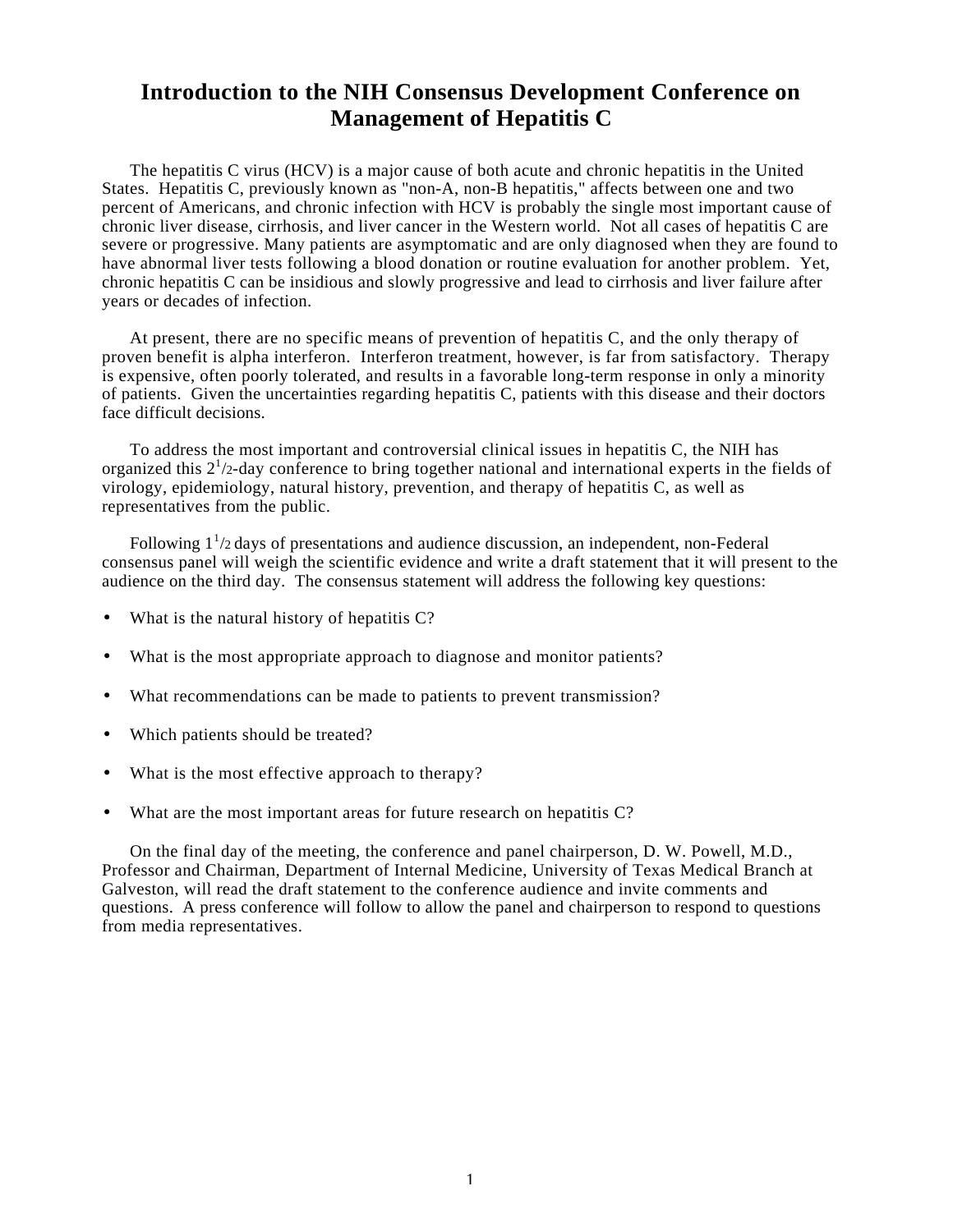### **CAFETERIA**

The cafeteria is located on the lobby level and is open daily from 7:00 a.m. to 3:00 p.m.

### GENERAL INFORMATION

Conference sessions will be held in the Natcher Conference Center (Building 45), NIH, 9000 Rockville Pike, Bethesda, Maryland. Sessions will run from 8:30 a.m. to 5:30 p.m. on Monday, 8 a.m. to 12:30 p.m. on Tuesday, and 9 to 11 a.m. on Wednesday.

### CONTINUING EDUCATION CREDIT

The purpose of this Consensus Development Conference is to evaluate current efforts to diagnose, treat, and manage patients with hepatitis C.

The conference will (1) present in open, public sessions state-of-the-art information regarding diagnostic techniques, therapeutic approaches, and patient management, (2) prepare a statement in response to the six specific questions, and (3) inform the biomedical research and clinical practice communities and the general public of the conclusions and recommendations of the panel.

The National Institutes of Health is accredited by the Accreditation Council for Continuing Medical Education to sponsor continuing medical education for physicians.

The National Institutes of Health designates this educational activity for a maximum of 15 hours in category I credit toward the Physician's Recognition Award of the American Medical Association. Each physician should claim only those hours of credit that he or she actually spent in the educational activity.

### SPONSORS

The primary sponsors of this conference are the National Institute of Diabetes and Digestive and Kidney Diseases and the NIH Office of Medical Applications of Research. The conference is cosponsored by the National Institute of Allergy and Infectious Diseases, the National Heart, Lung, and Blood Institute, and the National Institute on Drug Abuse of the National Institutes of Health; and the Centers for Disease Control and Prevention. This is the 105th Consensus Development Conference held by the NIH since the establishment of the Consensus Development Program in 1977.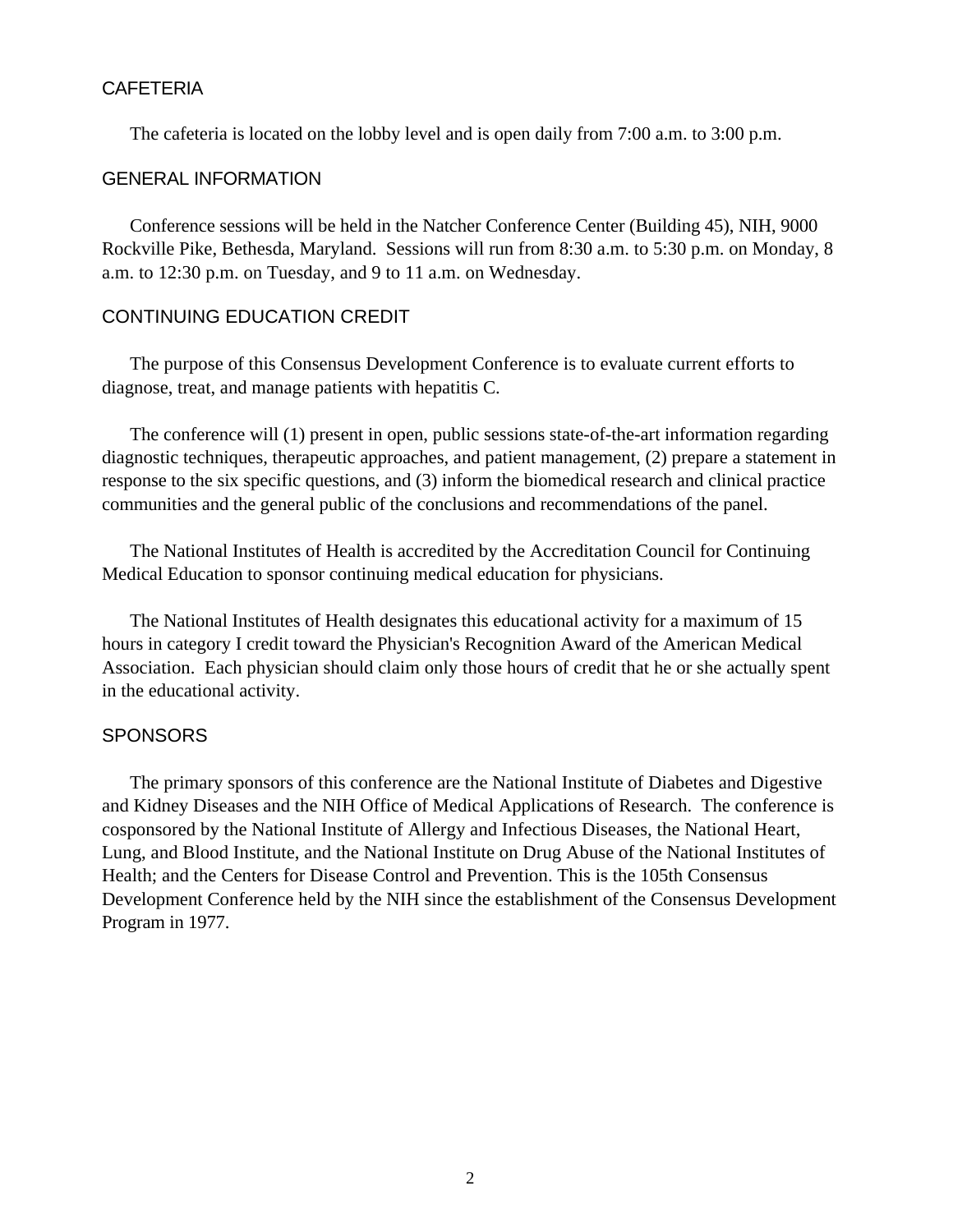# **Agenda**

# **Monday, March 24, 1997**

| $8:30$ a.m.  | Welcome and Introduction                                | Phillip Gorden<br>Director<br>National Institute of Diabetes<br>and Digestive and Kidney<br><b>Diseases</b> |
|--------------|---------------------------------------------------------|-------------------------------------------------------------------------------------------------------------|
| $8:35$ a.m.  | Charge to Panel                                         | John H. Ferguson<br>Director<br>Office of Medical<br><b>Applications of Research</b>                        |
| $8:45$ a.m.  | <b>Conference Issues</b>                                | D. W. Powell<br>Conference and Panel<br>Chairperson                                                         |
|              | I. Natural History of Hepatitis C                       |                                                                                                             |
| $9:00$ a.m.  | Hepatitis C Virus: An Introduction                      | Robert H. Purcell                                                                                           |
| $9:20$ a.m.  | Hepatitis C: The Clinical Spectrum of<br><b>Disease</b> | Jay H. Hoofnagle                                                                                            |
| $9:40$ a.m.  | Natural History of Hepatitis C                          | Leonard B. Seeff                                                                                            |
| $10:00$ a.m. | Blood Donors With Hepatitis C                           | Harvey J. Alter                                                                                             |
| 10:20 a.m.   | Discussion                                              |                                                                                                             |
| 10:50 a.m.   | Hepatitis C and Hepatocellular Carcinoma                | Adrian M. Di Bisceglie                                                                                      |
| 11:10 a.m.   | Hepatitis C and Alcohol                                 | Eugene R. Schiff                                                                                            |
| 11:30 a.m.   | Discussion                                              |                                                                                                             |
| $12:00$ noon | Lunch                                                   |                                                                                                             |
|              | II. Diagnosis of Hepatitis C                            |                                                                                                             |
| $1:00$ p.m.  | Diagnostic Tests for Hepatitis C                        | David Gretch                                                                                                |
| 1:20 p.m.    | Diagnosis of Hepatitis C                                | Anna Lok                                                                                                    |
| 1:40 p.m.    | Role of Liver Biopsy                                    | Robert P. Perrillo                                                                                          |
| 2:00 p.m.    | Discussion                                              |                                                                                                             |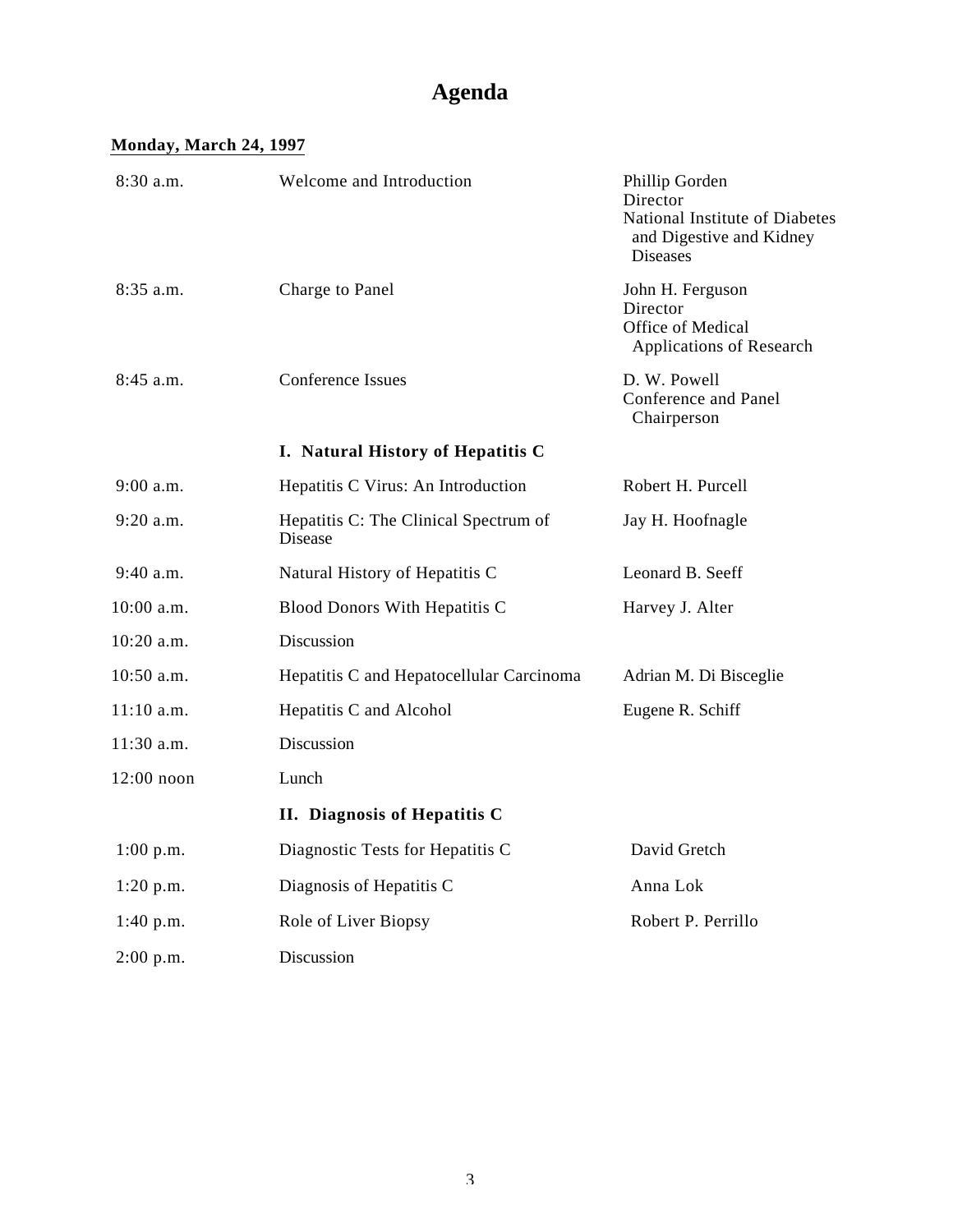# **Monday, March 24, 1997** (continued)

|             | <b>III.</b> Epidemiology and Spread of<br><b>Hepatitis C</b>                                |                          |
|-------------|---------------------------------------------------------------------------------------------|--------------------------|
| $2:30$ p.m. | Epidemiology of Hepatitis C                                                                 | Miriam J. Alter          |
| $2:50$ p.m. | Sexual and Perinatal Spread of Hepatitis C<br>Virus Infection                               | Jules L. Dienstag        |
| $3:10$ p.m. | Discussion                                                                                  |                          |
|             | IV. Therapy of Hepatitis C                                                                  |                          |
| 3:40 p.m.   | Therapy of Hepatitis C: Overview                                                            | Karen L. Lindsay         |
| $4:00$ p.m. | Management of Hepatitis C: A National<br>Survey of Gastroenterologists and<br>Hepatologists | James Everhart           |
| 4:20 p.m.   | Therapy of Hepatitis C: Interferon Alfa-2b                                                  | Robert L. Carithers, Jr. |
| $4:40$ p.m. | Discussion                                                                                  |                          |
| $5:30$ p.m. | Adjournment until Tuesday                                                                   |                          |

# **Tuesday, March 25, 1997**

| $8:00$ a.m.  | Therapy of Hepatitis C With Interferon Alfa- William M. Lee<br>2a |                     |
|--------------|-------------------------------------------------------------------|---------------------|
| $8:15$ a.m.  | Interferon Alfa-n1 Trials                                         | Geoffrey C. Farrell |
| $8:30$ a.m.  | Consensus Interferon Trials                                       | Emmet B. Keeffe     |
| $8:45$ a.m.  | Ribavirin Treatment Alone or in Combination<br>With Interferon    | Olle Reichard       |
| $9:00$ a.m.  | Side Effects of Interferon Alpha in Viral<br>Hepatitis            | Geoffrey Dusheiko   |
| $9:15$ a.m.  | Discussion                                                        |                     |
| $9:40$ a.m.  | Predictive Factors for a Beneficial Response                      | Gary L. Davis       |
| 10:00 a.m    | <b>Treatment of Patients With Cirrhosis</b>                       | Solko W. Schalm     |
| $10:15$ a.m. | Treatment of Patients With Normal ALT<br>Levels                   | Patrick Marcellin   |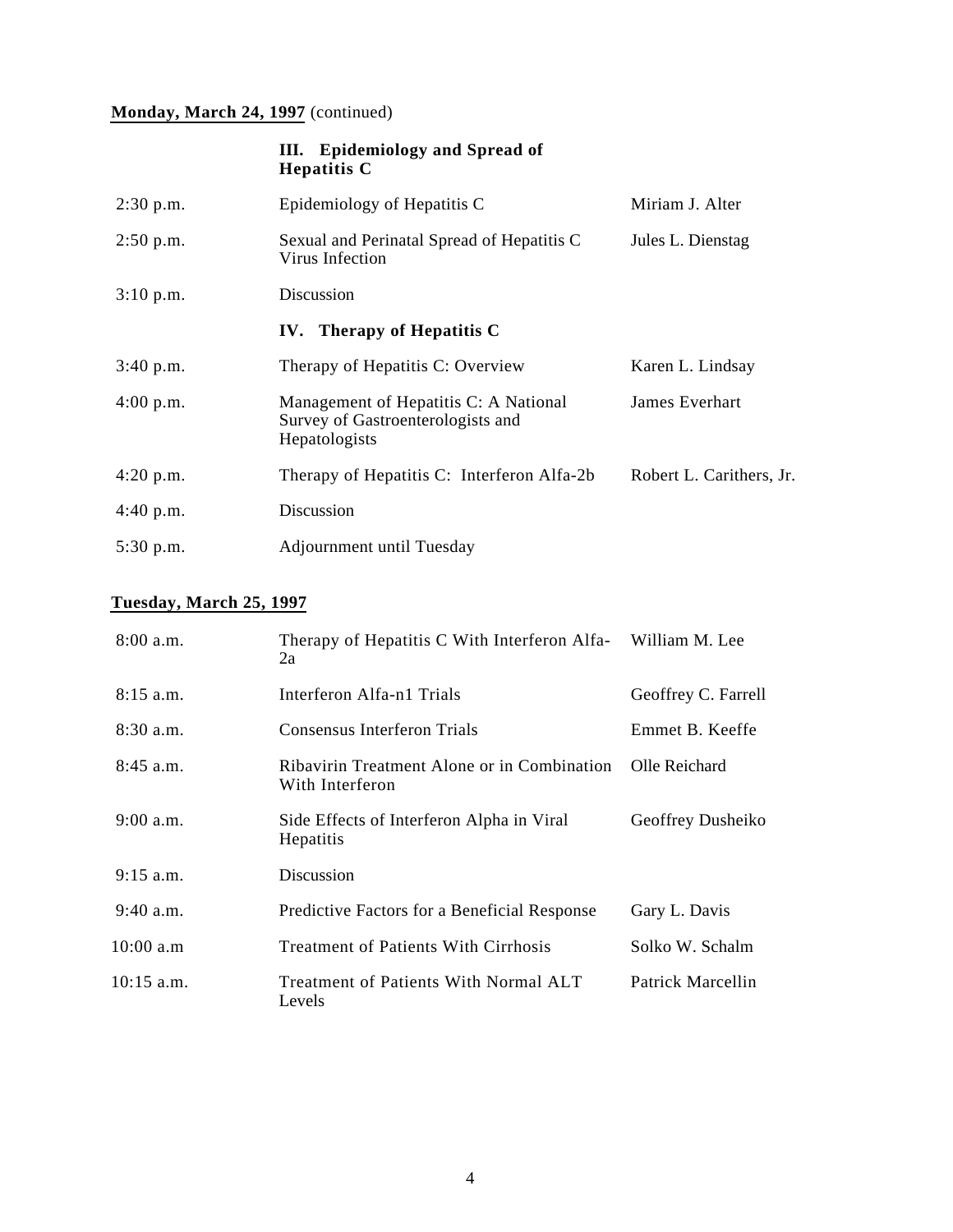# **Tuesday, March 25, 1997** (continued)

| $10:30$ a.m. | Retreatment With Interferon                | Alfredo Alberti      |
|--------------|--------------------------------------------|----------------------|
| $10:50$ a.m. | Other Options for Treatment of Hepatitis C | Herbert L. Bonkovsky |
| $11:10$ a.m. | Cost-Effectiveness Analysis                | Raymond S. Koff      |
| $11:30$ a.m. | Discussion                                 |                      |
| $12:30$ p.m. | Adjournment                                |                      |

# **Wednesday, March 26, 1997**

| $9:00$ a.m.  | Presentation of the Consensus Statement | D. W. Powell<br>Conference and Panel<br>Chairperson |
|--------------|-----------------------------------------|-----------------------------------------------------|
| $9:30$ a.m.  | Discussion                              |                                                     |
| $11:00$ a.m. | Panel Meets in Executive Session        |                                                     |
| $1:00$ p.m.  | <b>Press Conference</b>                 |                                                     |
| $2:00$ p.m.  | Adjournment                             |                                                     |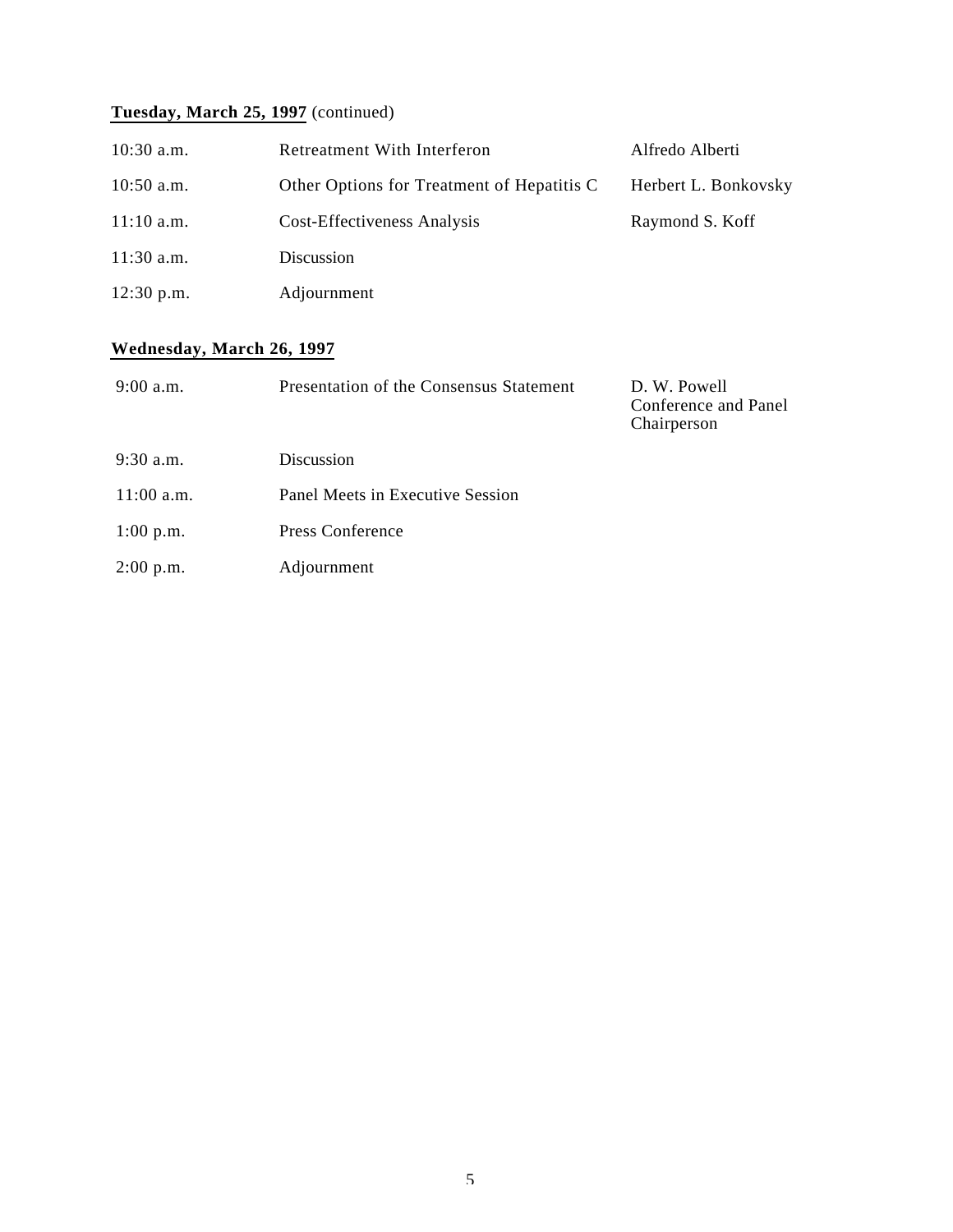### **Panel**

Panel and Conference Chairperson: D. W. Powell, M.D. Professor and Chairman Department of Internal Medicine The University of Texas Medical Branch at Galveston Galveston, Texas

Barbara Z. Abramson Edward W. Hook, M.D.

John A. Balint, M.D., F.R.C.P. School of Medicine Professor of Medicine Charlottesville, Virginia Center for Medical Ethics Albany Medical College Jeanne M. Lusher, M.D.

University of Pittsburgh Detroit, Michigan Pittsburgh, Pennsylvania

Joseph R. Bloomer, M.D. Chief Executive Officer and Professor of Medicine Chief Medical Officer Department of Medicine Associate Professor of Pathology Birmingham, Alabama Hospital

Andrew K. Diehl, M.D., M.Sc. Professor and Chief Linda Rabeneck, M.D., M.P.H. Division of General Medicine Associate Professor Department of Medicine Department of Medicine University of Texas Health Science Center at Baylor College of Medicine San Antonio Houston, Texas San Antonio, Texas

James T. Frakes, M.D., M.S. Associate Clinical Professor Division of Gastroenterology George Washington University University of Illinois Washington, DC College of Medicine at Rockford Director, Digestive Disease Unit Saint Anthony Medical Center Rockford, Illinois

Guadalupe Garcia-Tsao, M.D. Associate Professor Department of Medicine Yale University School of Medicine New Haven, Connecticut

Consumer Representative **Henry B. Mulholland Professor** Boston, Massachusetts Department of Internal Medicine University of Virginia

Albany, New York **Marion I. Barnhart Hemostasis Research** Marion I. Barnhart Hemostasis Research Professor and Professor of Pediatrics Steven Belle, Ph.D. **Hematology-Oncology Division** Assistant Professor Wayne State University School of Medicine Department of Epidemiology and Children's Hospital of Michigan

Mark A. Popovsky, M.D. Director, UAB Liver Center American Red Cross, New England Region University of Alabama at Birmingham Harvard Medical School and Beth Israel Boston, Massachusetts

Ann L. B. Williams, M.B.B.S. Clinical Professor of Medicine Division of Gastroenterology and Nutrition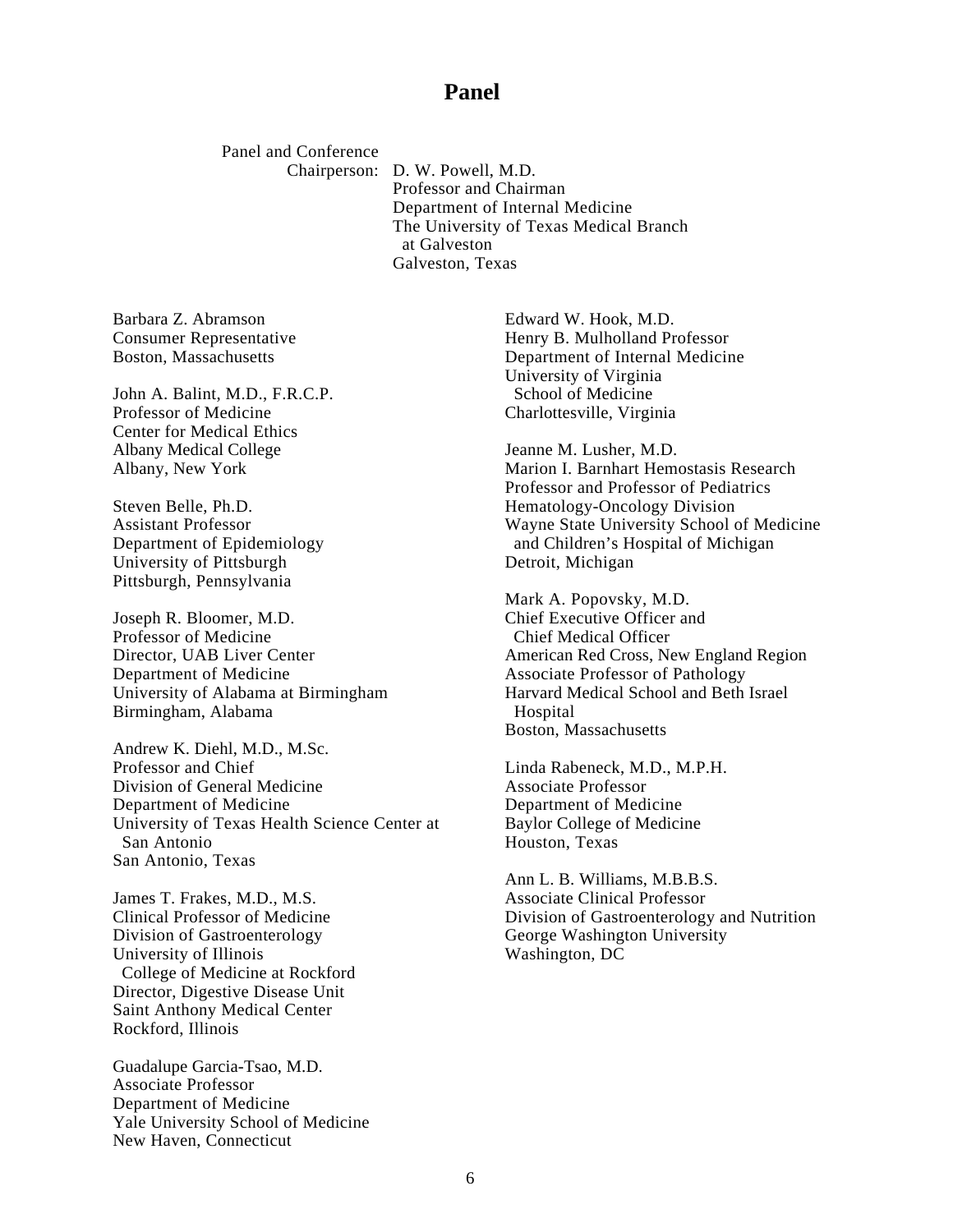# **Speakers**

<span id="page-10-0"></span>Alfredo Alberti, M.D. Department of Clinical and Experimental Medicine University of Padova Padova, Italy

Harvey J. Alter, M.D. Chief, Infectious Disease Section Department of Transfusion Medicine Warren G. Magnuson Clinical Center National Institutes of Health Bethesda, Maryland

Miriam J. Alter, M.D., Ph.D. Chief, Epidemiology Section Hepatitis Branch Centers for Disease Control and Prevention Atlanta, Georgia

Herbert L. Bonkovsky, M.D. Director, Division of Digestive Disease and Nutrition Department of Medicine University of Massachusetts Medical Center Worcester, Massachusetts

Robert L. Carithers, Jr., M.D. Professor of Medicine Division of Hepatology Department of Medicine University of Washington Medical Center Seattle, Washington

Gary L. Davis, M.D. Professor of Medicine Director, Section of Hepatobiliary Diseases Department of Medicine University of Florida Gainesville, Florida

Adrian Di Bisceglie, M.D. Professor of Internal Medicine Division of Administration St. Louis University School of Medicine St. Louis, Missouri

Jules L. Dienstag, M.D. Associate Professor of Medicine Harvard Medical School Physician Massachusetts General Hospital Boston, Massachusetts

Geoffrey Dusheiko, M.D. Professor Division of Hepatology Department of Medicine Royal Free Hospital London, England

James Everhart, M.D., M.P.H. Chief, Epidemiology and Clinical Trials Branch Division of Digestive Diseases and Nutrition National Institute of Diabetes and Digestive and Kidney Diseases National Institutes of Health Bethesda, Maryland

Geoffrey C. Farrell, M.D., F.R.A.C.P. Robert W. Storr Professor of Hepatic Medicine Division of Gastroenterology and Hepatology Department of Medicine The University of Sydney Westmead, Australia

David Gretch, M.D., Ph.D. Assistant Professor of Laboratory Medicine Director of Viral Hepatitis Laboratory c/o Pacific Medical Center Seattle, Washington

Jay H. Hoofnagle, M.D. Director, Division of Digestive Diseases and Nutrition National Institute of Diabetes and Digestive and Kidney Diseases National Institutes of Health Bethesda, Maryland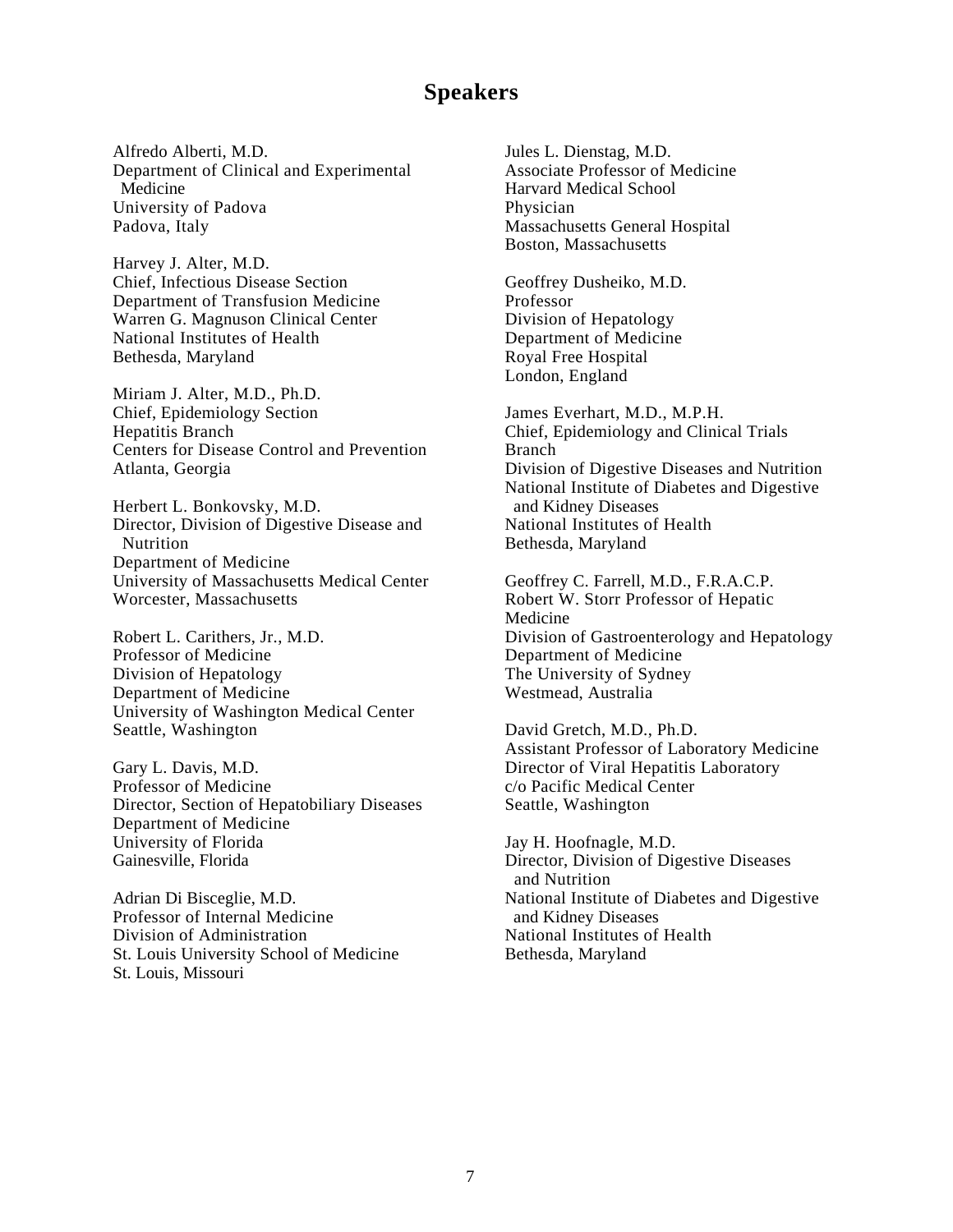Emmet B. Keeffe, M.D. Professor of Medicine Division of Gastroenterology Department of Medicine Stanford University School of Medicine Palo Alto, California

Raymond S. Koff, M.D. Chairman Department of Medicine University of Massachusetts Medical School Framingham, Massachusetts

William M. Lee, M.D. Professor Division of Liver Department of Internal Medicine University of Texas Southwestern Medical Center Dallas, Texas

Karen L. Lindsay, M.D. Associate Professor of Clinical Medicine Department of Medicine University of Southern California School of Medicine Los Angeles, California

Anna Lok, M.D. Professor Department of Internal Medicine Division of Gastroenterology University of Michigan Medical Center Ann Arbor, Michigan

Patrick Marcellin, M.D., Ph.D. Service d'Hepatologie et Unite de Reserches de Physiopathologie Hepatique (INSERM U-24) Hopital Beaujon Universite Paris VII Clichy, France

Robert P. Perrillo, M.D. Section Head, Gastroenterology and Hepatology Department of Internal Medicine Ochsner Clinic New Orleans, Louisiana

Robert H. Purcell, M.D. Head, Hepatitis Section Laboratory of Infectious Diseases National Institute of Allergy and Infectious Diseases National Institutes of Health Bethesda, Maryland

Olle Reichard, M.D., Ph.D. Department of Infectious Diseases Karolinska Institute Danderyd Hospital Danderyd, Sweden

Solko W. Schalm, M.D. Professor of Medicine and Hepatology Division of Hepatology Department of Hepatogastroenterology and Internal Medicine Erasmus University Hospital Dijkzigt Rotterdam, The Netherlands

Eugene R. Schiff, M.D. Director, Center for Liver Diseases Chief, Division of Hepatology University of Miami School of Medicine Miami, Florida

Leonard B. Seeff, M.D. Chief, Gastroenterology and Hepatology Veterans Affairs Medical Center Professor of Medicine Georgetown University School of Medicine Washington, DC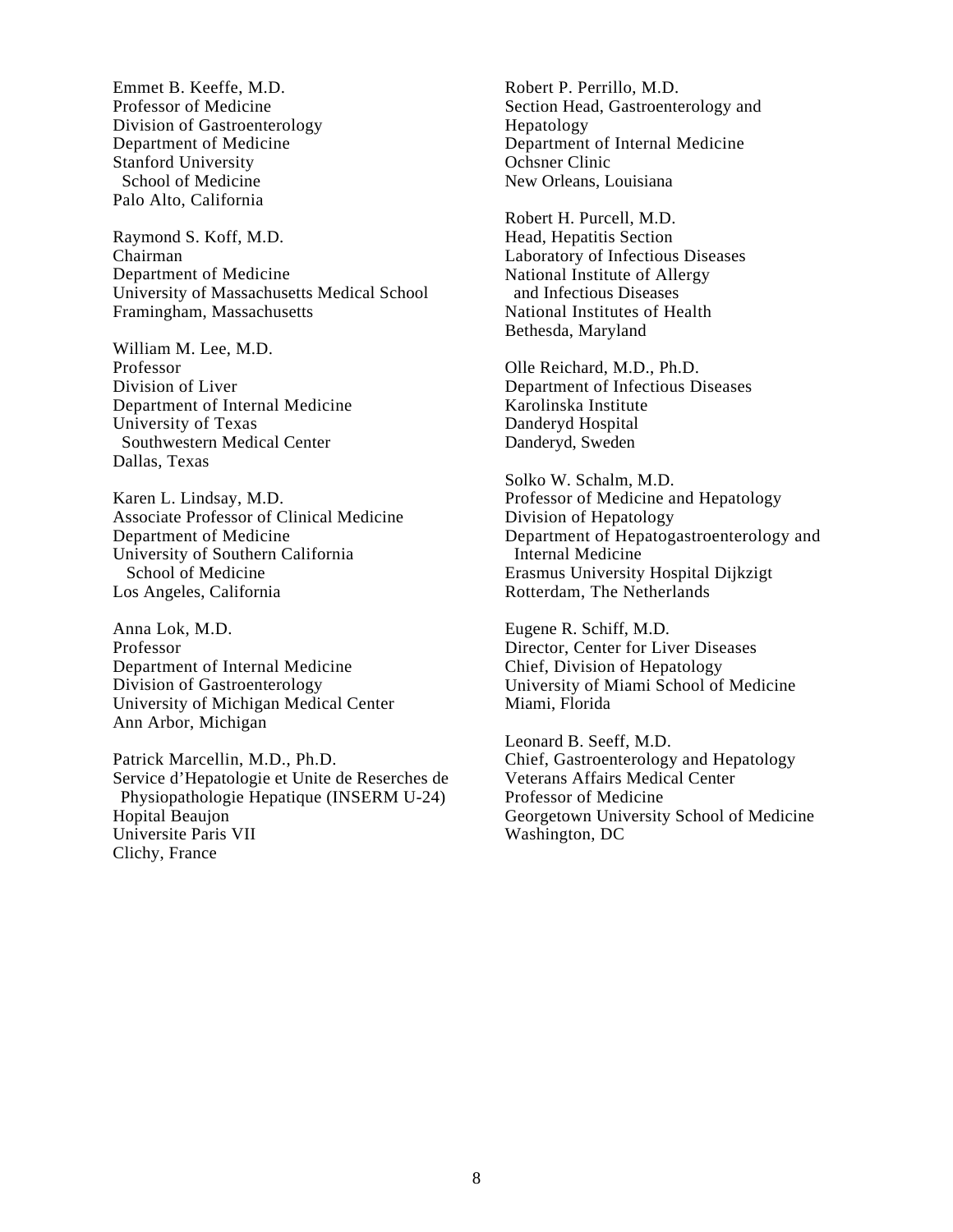# **Planning Committee**

Chairperson: Tommie Sue Tralka Director, Clinical Trials Program Division of Digestive Diseases and Nutrition National Institute of Diabetes and Digestive and Kidney Diseases National Institutes of Health Bethesda, Maryland

<span id="page-12-0"></span>Harvey J. Alter, M.D. Chief, Infectious Disease Section Department of Transfusion Medicine Warren G. Magnuson Clinical Center National Institutes of Health Bethesda, Maryland

Miriam J. Alter, Ph.D. Chief, Epidemiology Section Hepatitis Branch Centers for Disease Control and Prevention Atlanta, Georgia

Elsa A. Bray Program Analyst Office of Medical Applications of Research National Institutes of Health Bethesda, Maryland

Leslie Curtis Science Writer National Institute of Diabetes and Digestive and Kidney Diseases National Institutes of Health Bethesda, Maryland

James Everhart, M.D., M.P.H. Chief, Epidemiology and Clinical Trials Branch Division of Digestive Diseases and Nutrition National Institute of Diabetes and Digestive and Kidney Diseases National Institutes of Health Bethesda, Maryland

Stephen M. Feinstone, M.D. Chief, Laboratory of Hepatitis Viruses Division of Viral Products Center for Biologics Evaluation and Research Food and Drug Administration Bethesda, Maryland

John H. Ferguson, M.D. Director Office of Medical Applications of Research National Institutes of Health Bethesda, Maryland

Janet S. Gress Clinical Reviewer Division of Clinical Trials Food and Drug Administration Rockville, Maryland

William H. Hall Director of Communications Office of Medical Applications of Research National Institutes of Health Bethesda, Maryland

Jay H. Hoofnagle, M.D. Director, Division of Digestive Diseases and Nutrition National Institute of Diabetes and Digestive and Kidney Diseases National Institutes of Health Bethesda, Maryland

Leslye D. Johnson, Ph.D. Chief, Enteric and Hepatic Diseases Division of Microbiology and Infectious Diseases National Institute of Allergy and Infectious Diseases National Institutes of Health Bethesda, Maryland

Thomas F. Kresina, Ph.D. Director, Liver Diseases Program Division of Digestive Diseases and Nutrition National Institute of Diabetes and Digestive and Kidney Diseases National Institutes of Health Bethesda, Maryland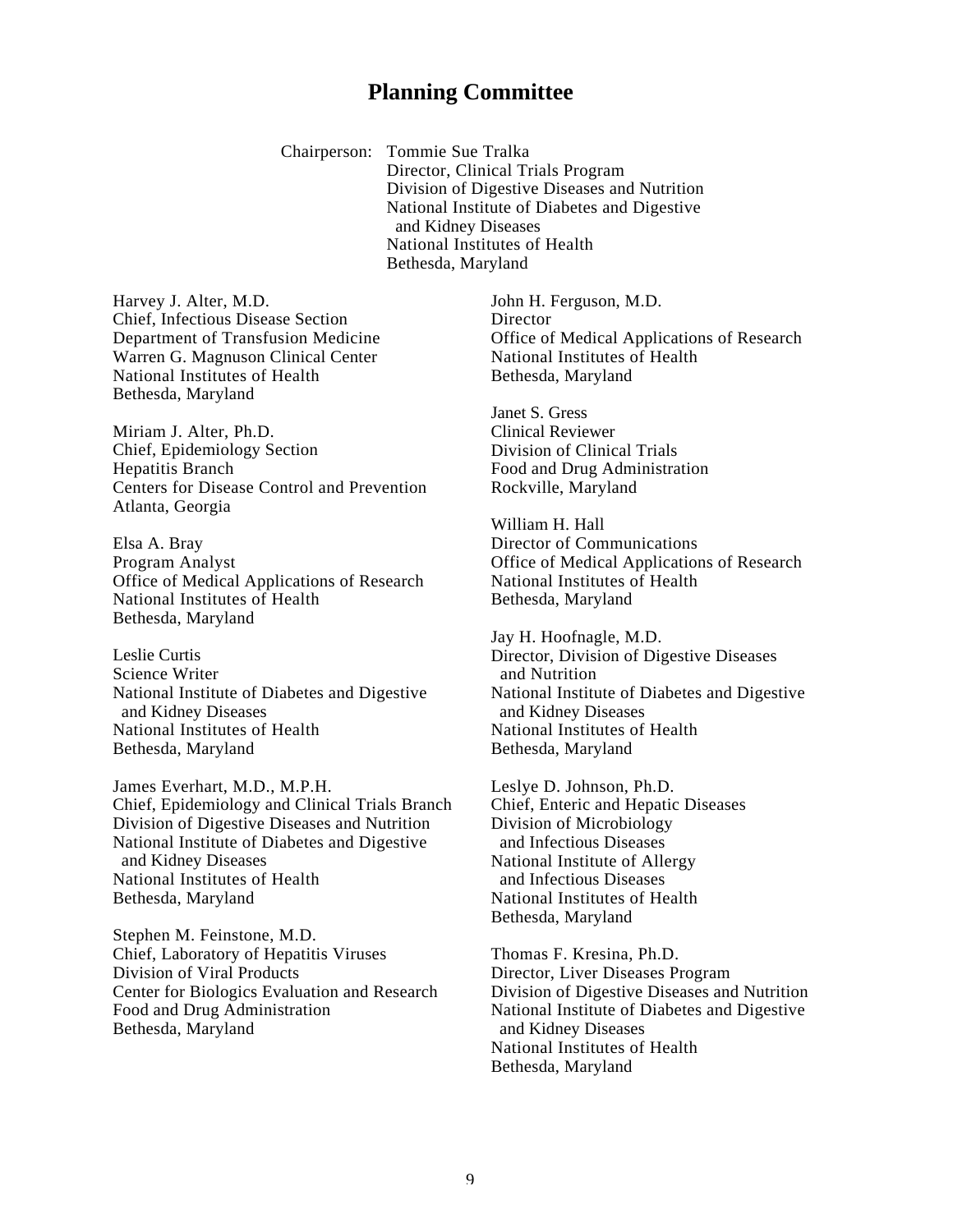Karen L. Lindsay, M.D. Associate Professor of Clinical Medicine Department of Medicine University of Southern California School of Medicine Los Angeles, California

Anna Lok, M.D. Professor Department of Internal Medicine Division of Gastroenterology University of Michigan Medical Center Ann Arbor, Michigan

Paul R. McCurdy, M.D. Director, Blood Resources Program Division of Blood Diseases and Resources National Heart, Lung, and Blood Institute National Institutes of Health Bethesda, Maryland

Robert P. Perrillo, M.D. Section Head, Gastroenterology and Hepatology Department of Internal Medicine Ochsner Clinic New Orleans, Louisiana

D. W. Powell, M.D. Panel and Conference Chairperson Professor and Chairman Department of Internal Medicine The University of Texas Medical Branch at Galveston Galveston, Texas

Robert H. Purcell, M.D. Head, Hepatitis Section Laboratory of Infectious Diseases National Institute of Allergy and Infectious Diseases National Institutes of Health Bethesda, Maryland

Eugene Schiff, M.D. Director, Center for Liver Diseases Chief, Division of Hepatology University of Miami School of Medicine Miami, Florida

William D. Schwieterman, M.D. Branch Chief Center for Biologics Evaluation and Research Food and Drug Administration Bethesda, Maryland

Leonard B. Seeff, M.D. Chief, Gastroenterology and Hepatology Veterans Affairs Medical Center Professor of Medicine Georgetown University School of Medicine Washington, DC

Charles R. Sherman, Ph.D. Deputy Director Office of Medical Applications of Research National Institutes of Health Bethesda, Maryland

Michael H. Stolar, Ph.D. Senior Vice President American Gastroenterological Association Bethesda, Maryland

Alan Trachtenberg, M.D. Medical Officer Office of Science Policy and Communications National Institute on Drug Abuse Rockville, Maryland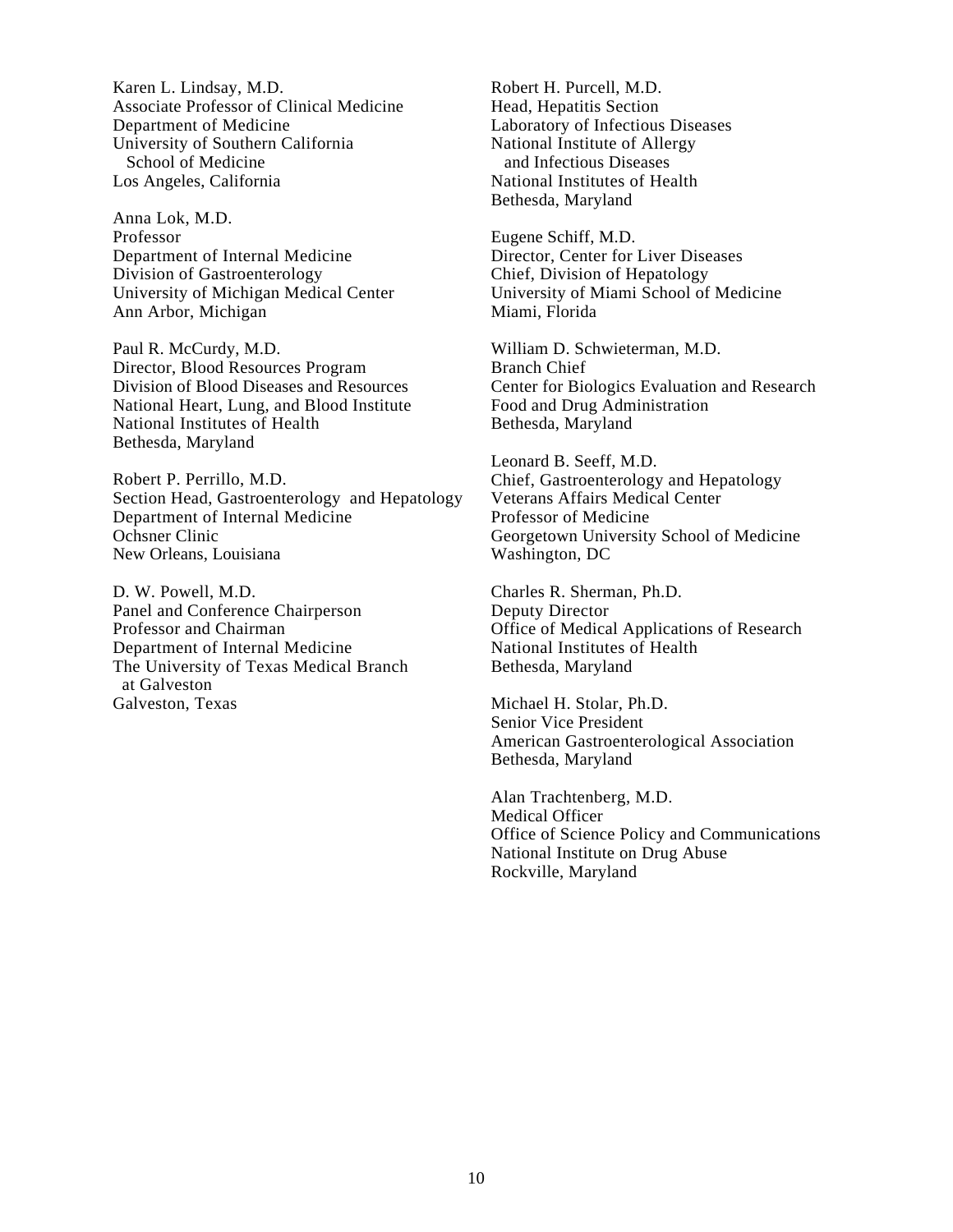# **Abstracts**

<span id="page-14-0"></span>The following abstracts of presentations to the NIH Consensus Development Conference on Management of Hepatitis C were furnished by presenters in advance of the conference. This book is designed for the use of panelists and participants in the conference and as a pertinent reference document for anyone interested in the conference deliberations. We are grateful to the authors who have summarized their materials and made them available in a timely fashion.

> Tommie Sue Tralka Director, Clinical Trials Program Division of Digestive Diseases and Nutrition National Institute of Diabetes and Digestive and Kidney Diseases National Institutes of Health Bethesda, Maryland

Elsa A. Bray Program Analyst Office of Medical Applications of Research National Institutes of Health Bethesda, Maryland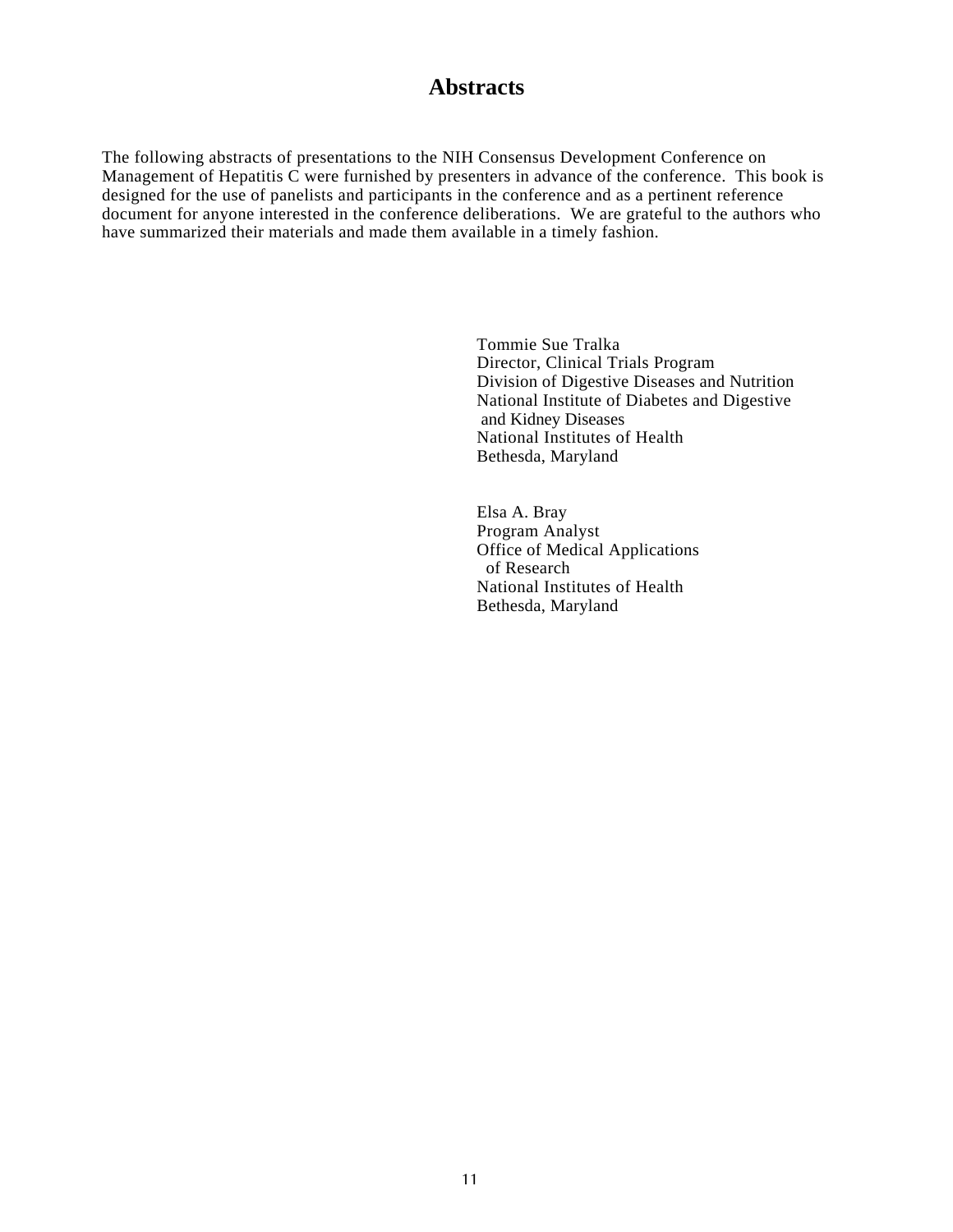# **Hepatitis C Virus: An Introduction**

**Robert H. Purcell, M.D.** 

#### <span id="page-15-0"></span>History

Hepatitis C was first recognized as a separate disease entity in 1975 when the majority of cases of transfusion-associated hepatitis were found not to be caused by the only two hepatitis viruses recognized at the time, hepatitis A virus and hepatitis B virus. The disease was called "non-A non-B hepatitis," and it was demonstrated to be transmissible to chimpanzees. It was not until 1989, however, that the cloning and sequencing of the viral genome of the non-A non-B hepatitis virus was first reported and the virus was renamed "hepatitis C virus" (HCV). Tests for antibody to HCV quickly followed, and screening for such antibody remains a principal method of diagnosis.

#### Taxonomy and Nomenclature

Hepatitis C virus shares virological and genetic characteristics with the *Flaviviridae*. Its genomic organization is similar to that of the flaviviruses and pestiviruses and shares slight sequence identity with these viruses, especially the pestiviruses. Each of these groups of viruses comprises a separate genus within the *Flaviviridae*: *flavivirus*, *pestivirus,* and *hepacivirus*.

#### Properties of the Virion and Genome

#### *Properties of the Virion*

Hepatitis C virus is a spherical enveloped virus of approximately 50 nm in diameter. Its buoyant density in sucrose is only  $1.06$  g/cm<sup>3</sup> but much of the virus in chronically infected individuals appears to be bound to antibody, which imparts a higher density of approximately  $1.17 \text{ g/cm}^3$ .

#### *Properties of the Genome*

The genome of HCV is a single-strand linear RNA of positive sense. It is unsegmented. A  $5¢$  noncoding (NC) region consists of approximately 340 nucleotides and contains an apparent internal ribosomal entry site (IRES). Immediately downstream is a single large open reading frame (ORF) of approximately 9,000 nucleotides, encoding a large polyprotein precursor of approximately 3,000 amino acids that is cotranslationally or posttranslationally cleaved into separate proteins by a combination of host and viral proteases. A capsid protein, two envelope proteins (E1 and E2), and a small protein of unknown function (P7) are encoded in the  $5¢$  region of the ORF. At least six nonstructural proteins, including protease, helicase, and RNA polymerase enzymes and regulatory peptides, are arrayed in the  $3¢$  portion of the ORF. Finally, there is a  $3¢$  NC region that consists of approximately 50 nucleotides, a polypyrimidine track and a highly conserved terminal sequence of approximately 100 nucleotides.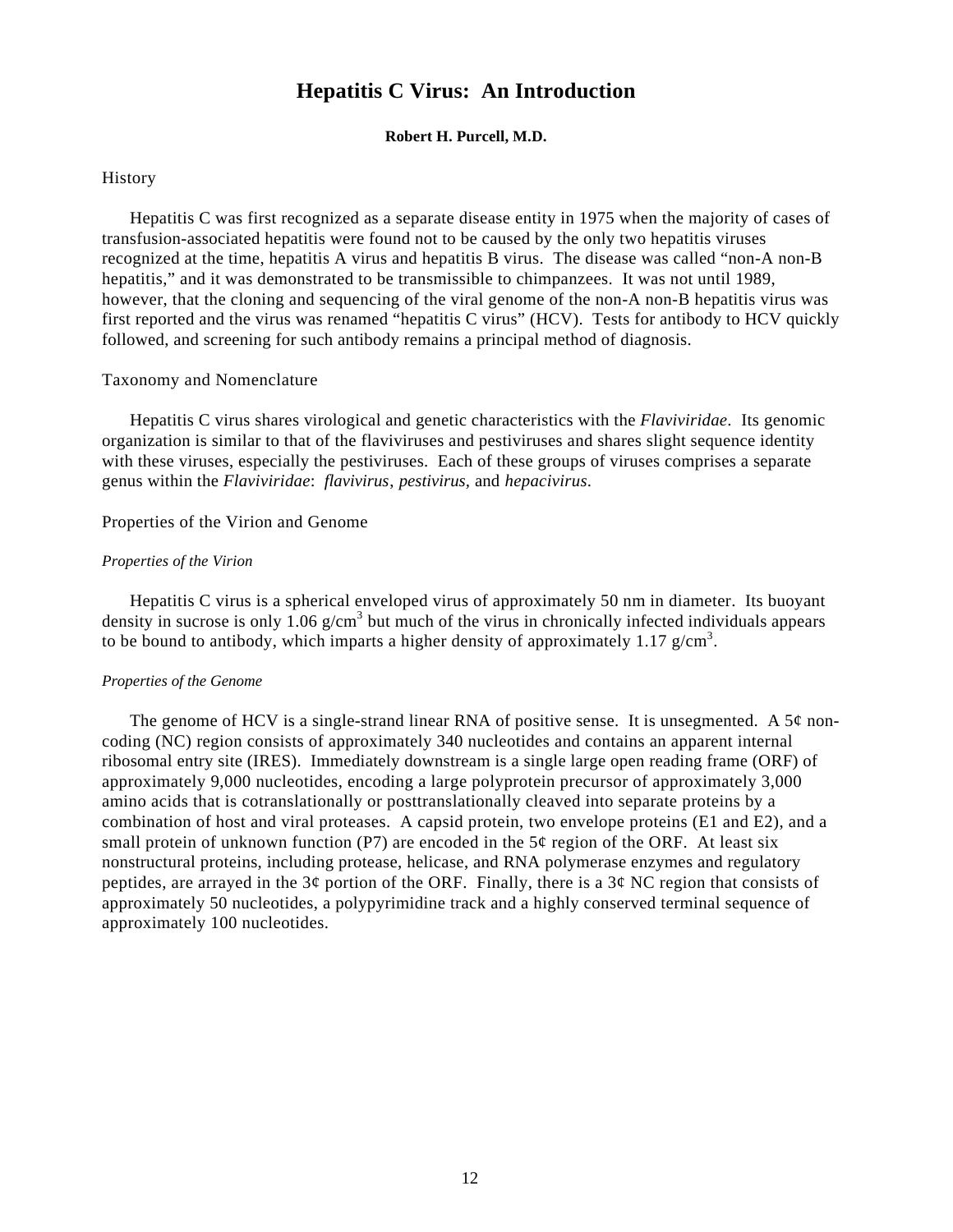#### Genetic Heterogeneity: Types, Subtypes, and Quasispecies

The genome of HCV is highly heterogeneous. The most highly conserved regions of the genome are parts of the 5 $\ell$  NC region and the terminal 3 $\ell$  NC region. The most highly conserved region of the ORF is the capsid gene. In contrast, the most heterogeneous portions of the genome are the genes encoding the envelope proteins. The  $5¢$  end of the E2 gene is the most heterogeneous region of all and has been named the "first hypervariable region" (HVR1). A few strains have a second HVR just  $3\phi$ of HVR1. The HVR1 consists of approximately 90 nucleotides (30 amino acids) and is believed to be a major neutralization epitope of HCV: its heterogeneity appears to be the result of selective pressures by the host's humoral immune system.

Based on their genetic heterogeneity, HCV strains can be divided into major groups, called types or genotypes (and provisionally classified as separate species) of the virus (Table 1). Within types, HCV isolates have been grouped into numerous subtypes. Finally, individual isolates consist of heterogeneous populations of the viral genomes that comprise "quasispecies" or "swarms" of closely related but different viruses. Some genotypes of HCV appear to be geographically restricted; others have worldwide distribution. More extensive genetic analysis of HCV has revealed that the hierarchical classification of isolates into types, subtypes, and isolates is somewhat artifactual and the viruses probably exist as a continuum of genetic diversity.

| TABLE 1.       | Genetic Complexity of Hepatitis C Virus |
|----------------|-----------------------------------------|
| Category       | Sequence Identity (%)                   |
| Type (Species) | 66–69                                   |
| Subtype        | $77 - 80$                               |
| Isolate        | $91 - 95$                               |
| Quasispecies   | >98                                     |

#### Immunity and Resistance to Infection

The consequence of the genetic diversity of HCV is a virus that has the ability to escape the immune surveillance of its host, leading to a high rate (more than 80 percent) of chronic infections and lack of immunity to reinfection in repeatedly exposed individuals. Both chronicity and lack of solid immunity probably result from the emergence of minor populations of the virus quasispecies that vary in sequence, especially in the HVR1. Data supporting this conclusion came from experimental infections of chimpanzees that develop repeated infections with HCV following up to four sequential inoculations with the virus and from observations of natural reinfections of thalassemic children undergoing repeated transfusions of blood.

Similar conclusions can be drawn from attempts to vaccinate chimpanzees with recombinant HCV envelope antigens expressed in eukaryotic cells: the chimpanzees were protected following challenge with 10 chimpanzee infectious doses of the homologous virus but not when rechallenged with 64 chimpanzee infectious doses of a closely related strain of HCV. Attempts to neutralize HCV *in vitro*  reveal that neutralizing antibodies were produced by patients in response to infection with HCV but these neutralizing antibodies were of low titer and specific for individual variants of HCV within the quasispecies infecting the individual. The sequence-specific neutralization has been localized to one or more epitopes in the HVR1 of the virus. Thus, it will probably be difficult to develop a broadly protective vaccine against HCV.

Despite this pessimism, there may be some reason for hope that HCV can be prevented by immunoprophylaxis. Double-blind placebo-controlled trials of normal immune globulin for the prevention of transfusion-associated non-A non-B hepatitis (most of which was hepatitis C) revealed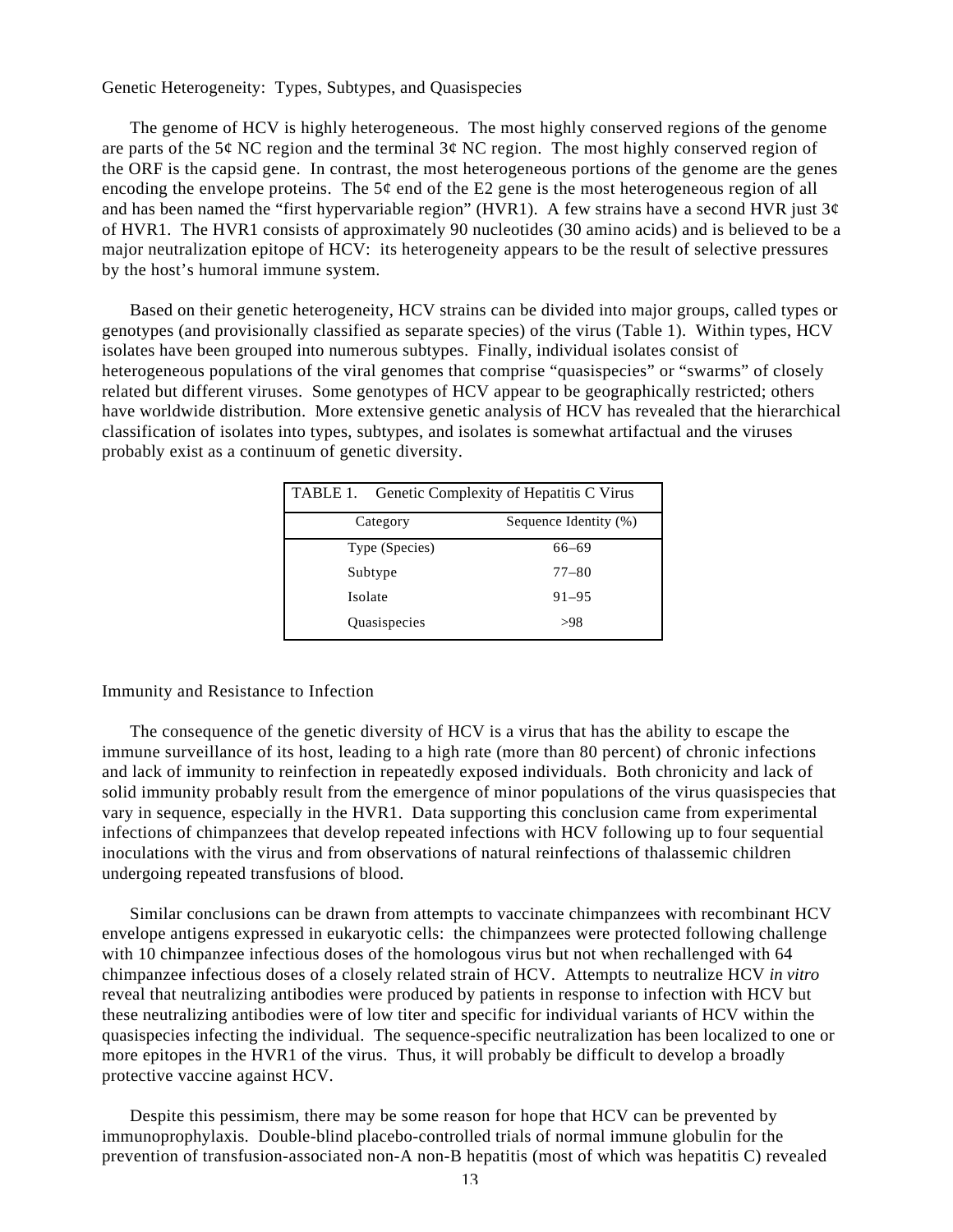that, if the globulin was administered prior to transfusion, significant protection against total and icteric non-A non-B hepatitis, as well as chronic disease, could be achieved. Similarly, when plasma units containing antibody to HCV were screened from pools of plasma destined for fractionation into blood products, the resultant lots of intravenous immune globulin were associated with a high incidence of hepatitis C in recipients, in contrast to results obtained with most lots of intravenous immune globulin prepared before anti-HCV positive plasma units were removed. Both of these observations strongly suggest that pooled plasma contains a mixture of antibodies to HCV that is capable of neutralizing diverse HCV strains found in nature. Thus the neutralization epitopes of HCV must be finite in their diversity. If the breadth of this diversity can be mapped it may be possible to construct a polyvalent vaccine that can protect against most if not all HCV variants.

#### References

- 1. Bukh J, Miller RH, Purcell RH. Defining the genotypes of hepatitis C virus and their epidemiology. INTER-action 1995;3:10–5.
- 2. Choo QL, Kuo G, Ralston R, Weiner A, Chien D, Van Nest G, Han J, Berger K, Thudium K, Kuo C, Kansopon J, McFarland J, Tabrizi A, Ching K, Moss B, Cummins LB, Houghton M, Muchmore E. Vaccination of chimpanzees against infection by the hepatitis C virus. Proc Natl Acad Sci U S A 1994;91:1294–8.
- 3. Conrad ME. Prevention of post-transfusion hepatitis. Lancet 1988;339(2):217.

4. Farci P, Alter HJ, Govindarajan S, Wong DC, Engle R, Lesniewski RR, Mushahwar IK, Desai SM, Miller RH, Ogata N, Purcell RH. Lack of protective immunity against reinfection with hepatitis C virus. Science 1992;258:135–40.

5. Farci P, Shimoda A, Wong D, Cabezon T, De Gioannis D, Strazzera A, Shimizu Y, Shapiro M, Alter HJ, Purcell RH. Prevention of HCV infection in chimpanzees by hyperimmune serum against the hypervariable region 1 of the envelope 2 protein. Proc Natl Acad Sci U S A. In press.

6. Hijikata M, Shimizu YK, Kato H, Iwamoto A, Shih JW, Alter HJ, Purcell RH, Yoshikura H. Equilibrium centrifugation studies of hepatitis C virus: evidence for circulating immune complexes. J Virol 1993;67:1953–8.

 7. Houghton M. Hepatitis C virus. In: Fields BN, Knipe DM, Howley PM, eds. Fields Virology, Third Edition. Philadelphia: Lippincott—Raven Publishers 1996:1035–58.

 8. Lai ME, Mazzoleni AP, Argiolu F, De Virgilis S, Balestrieri A, Purcell RH, Cao A, Farci P. Hepatitis C virus in multiple episodes of acute hepatitis in polytransfused thalassaemic children. Lancet 1994;343:388–90.

 9. Shimizu YK, Feinstone SM, Kohara M, Purcell RH, Yoshikura H. Hepatitis C virus: detection of intracellular virus particles by electron microscopy. Hepatology 1996;23:205–9.

10. Shimizu YK, Igarashi H, Kiyohara T, Cabezon T, Purcell RH, Yoshikura H. A hyperimmune serum against a synthetic peptide corresponding to the hypervariable region 1 of hepatitis C virus can prevent viral infection in cell cultures. Virology 1996;223(2):409–12.

11. Yu MW, Mason BL, Guo ZP, Tankersley DL, Nedjar S, Mitchell FD, Biswas RM. Hepatitis C transmission associated with intravenous immunoglobulins. Lancet 1995;345:1173–4.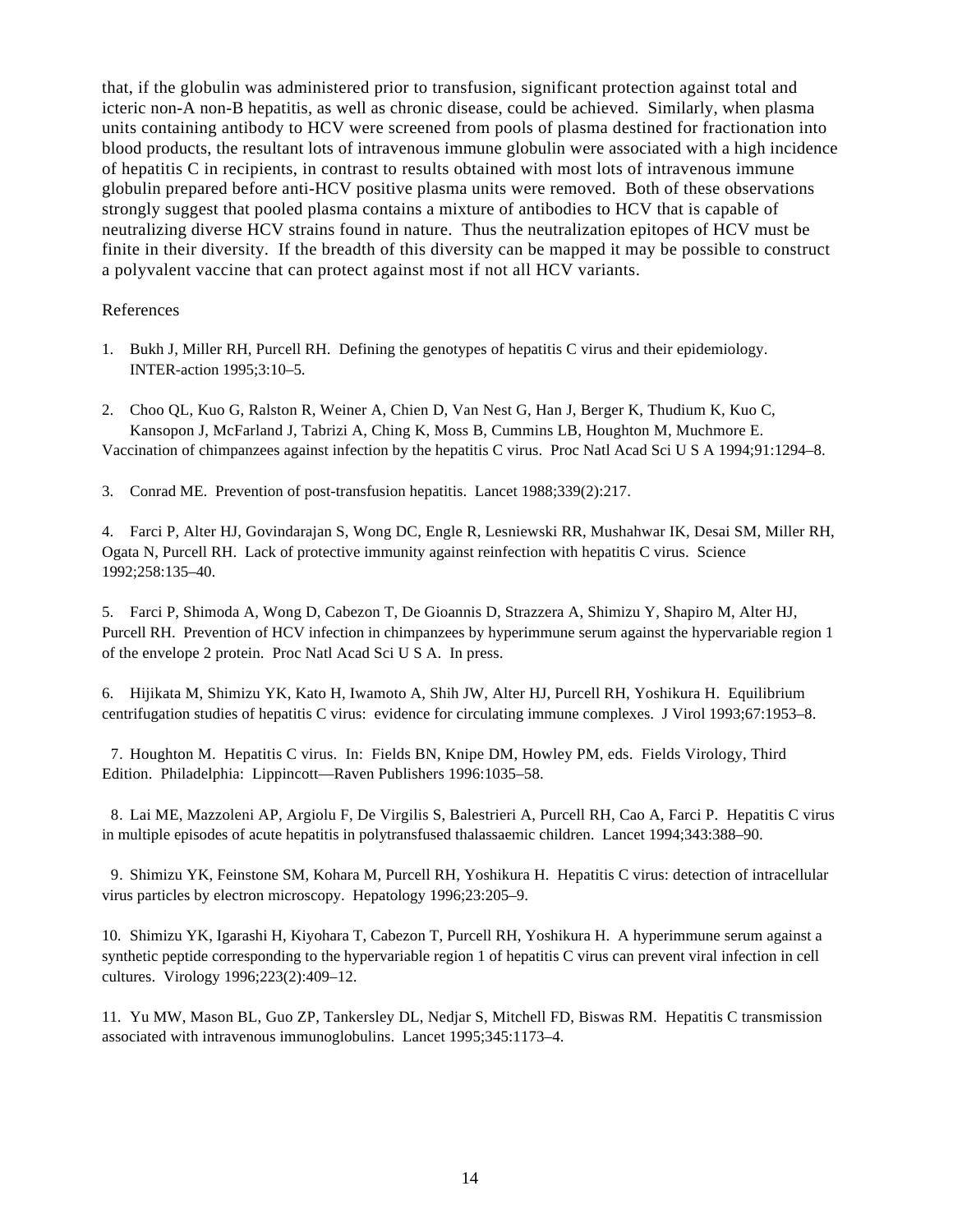# **Hepatitis C: The Clinical Spectrum of Disease**

#### **Jay H. Hoofnagle, M.D.**

<span id="page-18-0"></span>The hepatitis C virus (HCV) is an important cause of both acute and chronic hepatitis. As with all diseases, the clinical course and outcome of hepatitis C are variable—there is no single natural history of disease, but rather a broad clinical spectrum of disease presentations and outcomes.

In the United States, hepatitis C represents approximately 20 percent of cases of acute hepatitis. The mean incubation period to onset of symptoms is 7 weeks; the range is 3–20 weeks. However, long before onset of symptoms, markers of virus appear in the serum: HCV RNA is detectable within 1–3 weeks of exposure and rises rapidly to levels of 106–108 genomes per ml. After several weeks, serum alanine aminotransferase levels (ALT) begin to rise and shortly thereafter clinical symptoms appear. The severity of the acute illness is variable; virtually all infected patients have a transient elevation in ALT with peak levels greater than tenfold elevated. Yet only a third of patients develop jaundice or symptoms: in the remainder, the disease is anicteric and subclinical. If clinically apparent, the illness generally lasts  $2-12$  weeks. Acute hepatitis C can result in fulminant hepatitis, but this is quite rare. In cases of acute, self-limited disease, HCV RNA becomes undetectable within a few weeks of onset of symptoms and aminotransferase levels return to normal.

Unfortunately, the majority of patients with acute hepatitis C develop chronic infection; symptoms of acute hepatitis resolve, but ALT levels remain elevated and HCV RNA persists. Indeed, a propensity to chronicity is the most distinguishing characteristic of HCV infection, occurring in at least 85 percent of patients with acute HCV infection. The factors that lead to chronicity in hepatitis C are not well defined. The quasispecies nature of HCV and the tendency of the envelope gene of the virus to mutate rapidly may be key factors, the virus constantly escaping immune recognition by mutations in the antigenic epitopes to which any neutralizing antibody is made. The role of cellular immunity to HCV antigens in explaining why 15 percent of patients clear HCV infection while the majority do not may also be important.

Not all patients who continue to be viremic continue to have raised ALT levels. In most surveys, approximately one-third of patients with chronic HCV infection have *persistently* normal serum ALT levels, and in others ALT levels are only intermittently abnormal. These patients have been referred to as "healthy HCV carriers," but this term is misleading and should be avoided. Liver biopsies in patients with chronic HCV infection with normal ALT levels reveal histological evidence of chronic hepatitis in virtually all patients. Perhaps more appropriate is to say that these patients have mild or subclinical chronic hepatitis C: their prognosis may be excellent.

The majority of patients with chronic HCV infection have raised ALT levels, which can fluctuate widely over time. There is not a very good correlation between the height of the ALT levels and disease severity as judged histologically. Long-term followup studies, however, suggest that most patients with progressive liver disease who develop cirrhosis have prominent ALT elevations; these can, however, be intermittent.

A smaller proportion of patients with chronic HCV infection have clinical symptoms or signs of liver disease. Symptoms in chronic hepatitis C tend to be nonspecific, mild, and intermittent. The most frequent symptom is fatigue, variably described as lethargy, malaise, lack of energy or stamina, and easy fatigability. Often, it is a challenge to determine whether the fatigue is attributable to the liver disease rather than to something else—depression, anxiety over the illness, aging, sleep disturbance, or another medical condition. Other, less frequent symptoms are nausea, poor appetite, muscle aches, arthralgias, feverishness, weakness, and weight loss. Symptoms are rarely incapacitating, but they can cause a decrease in the quality of life. In general, patients with higher ALT levels and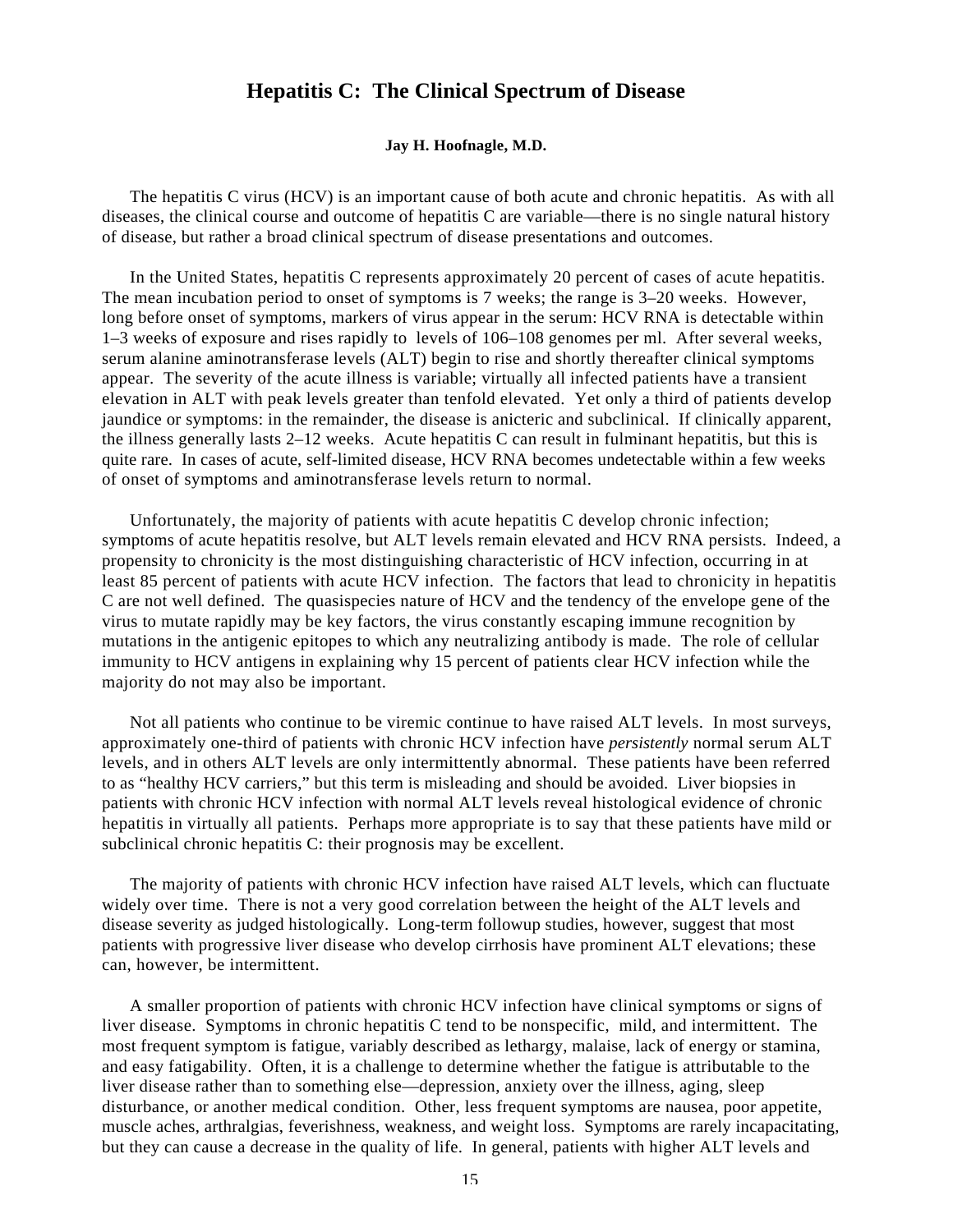more severe disease histologically are more likely to have symptoms, but marked exceptions exist. Because the symptoms are nonspecific, it is hard to define what percentage of patients with chronic HCV infection are symptomatic; but it is probably less than 20 percent. These are the patients, however, who are most likely to present to a physician for diagnosis and management.

Chronic hepatitis C, whether or not symptoms are present, can lead to cirrhosis and end-stage liver disease. Cirrhosis can develop rapidly, within 1–2 years of exposure, or slowly, within 2–3 decades. In studies with 10–20 years of followup, cirrhosis develops in 20–30 percent of patients. It is unclear whether the remaining patients will eventually develop cirrhosis or not. Thus, chronic hepatitis C probably does not have one typical course; there are probably multiple typical courses, from rapidly progressive to slowly progressive to nonprogressive.

Once cirrhosis develops, the symptoms of end-stage liver disease can appear, such as marked fatigue, muscle weakness and wasting, fluid retention, easy bruisability, upper intestinal hemorrhage, jaundice, dark urine, and itching. Nevertheless, some patients with cirrhosis remain asymptomatic of liver disease until they have major complications of cirrhosis, such as variceal hemorrhage or ascites or they die of an unrelated cause. Hepatitis C ranks with alcoholic liver disease as the most common cause of cirrhosis and the major indication for liver transplantation in the United States. Liver transplantation is the only means of restoring health to patients with end-stage liver disease due to HCV. Recurrent infection of the new graft occurs in almost all patients, but in many cases the recurrent infection is mild. Long-term studies are needed to assess at what rate recurrent hepatitis C leads to recurrence of cirrhosis. At present, long-term survival after liver transplantation for hepatitis C is similar to that for other diagnoses, averaging 65 percent after 5 years.

In many areas of the world, chronic hepatitis C is a major cause of hepatocellular carcinoma (HCC). This tumor occurs largely in patients with long-standing disease, and the majority have cirrhosis. Therapies for HCC are unsatisfactory and focus must be on prevention of development of cirrhosis and early detection of liver cancer.

The spectrum of hepatitis C also includes several nonhepatic manifestations, including arthritis, keratoconjunctivitis sicca, lichen planus, glomerulonephritis, and essential mixed cryoglobulinemia (EMC). EMC is a syndrome marked by varying combinations of fatigue, muscle and joint aches, arthritis, skin rash (hives, purpura, or vasculitis), neuropathy, and glomerulonephritis. Cryoglobulins are found in serum composed of immune complexes of HCV and anti-HCV, immunoglobulins, rheumatoid factor, and complement. Hepatitis C appears to be the most common cause of EMC, a fact that was not appreciated before the availability of serological tests for HCV. Cryoglobulins are detectable in up to one-third of patients with chronic hepatitis C, but the clinical syndrome of EMC occurs in only 1–2 percent of patients. This syndrome can be severe, incapacitating, and even fatal. Resolution of the hepatitis C is followed by resolution of the EMC. Glomerulonephritis can also occur with hepatitis C; it usually represents the renal involvement of HCV-related EMC. Overall, this syndrome might best be called HCV-related systemic vasculitis.

A final clinical manifestation of chronic hepatitis C is porphyria cutanea tarda (PCT). This form of porphyria is found in several forms of chronic liver disease often in association with iron overload. In some parts of the world, hepatitis C is the major underlying cause of PCT. Like other forms, HCV-related PCT can be treated with phlebotomy to deplete the excess iron stores that exacerbate the porphyria.

Thus, there is a wide clinical spectrum to acute and chronic hepatitis C. Simple and reliable systems to stage and grade the severity of chronic hepatitis C are needed. Histological systems such as the histology activity index (HAI) have been developed to categorize chronic hepatitis C for use in clinical studies of natural history and therapy. A possible system which mixes clinical symptoms, serum biochemical tests, and liver histology would be as follows: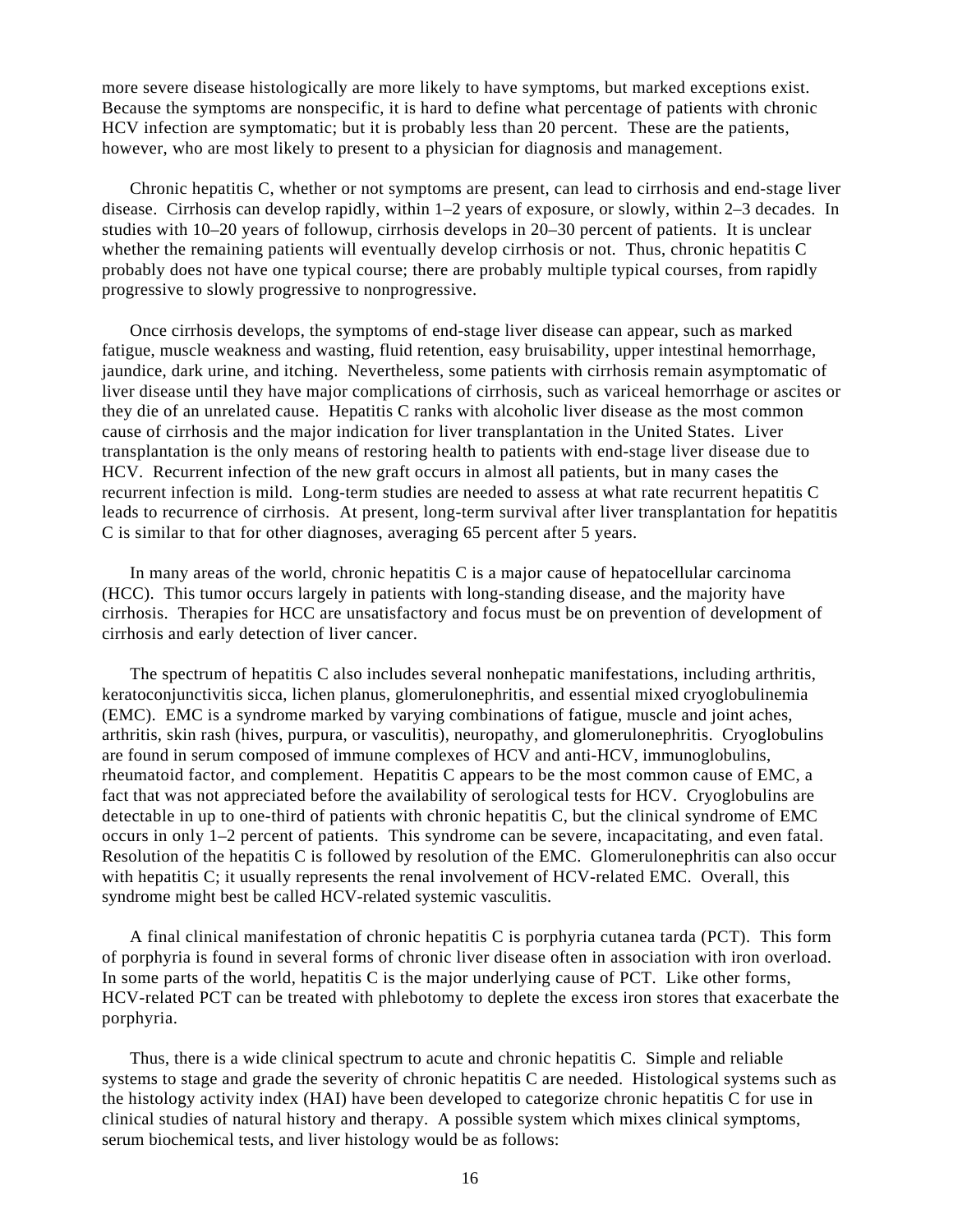|            | Disease activity: Mild (ALT normal or $\lt 2$ times upper limit) |
|------------|------------------------------------------------------------------|
|            | Moderate (ALT $2-5$ times upper limit)                           |
|            | Severe $(ALT > 5$ times upper limit)                             |
| Cirrhosis: | Present or absent                                                |
| Symptoms:  | Present or absent                                                |

#### Bibliography

 1. Houghton M, Weiner A, Han J, et al. Molecular biology of the hepatitis C viruses: implications for diagnosis, development and control of viral disease. Hepatology 1991;14:381–8.

 2. Alter MJ, Mast EE. The epidemiology of viral hepatitis in the United States. Gastroenterol Clin North Am 1994;23:437–55.

 3. Alter HJ, Purcell RH, Shih JW, et al. Detection of antibody to hepatitis C virus in prospectively followed transfusion recipients with acute and chronic non-A, non-B hepatitis. N Engl J Med 1989;321:1494–500.

 4. Farci P, Alter HJ, Wong D, et al. A long-term study of hepatitis C virus replication in non-A, non-B hepatitis. N Engl J Med 1991;325:98–104.

 5. Alter HJ, Sanchez-Pescador R, Urdea MS, et al. Evaluation of branched DNA signal amplification for the detection of hepatitis C virus RNA. J Viral Hepatitis 1995;2:121–32.

 6. Weiner AJ, Geysen HM, Christopherson C, et al. Evidence for immune selection of hepatitis C virus (HCV) putative envelope glycoprotein variants: potential role in chronic HCV infections. Proc Natl Acad Sci USA 1992;89:3468–72.

 7. Shakil AO, Conry-Cantilena C, Alter HJ, et al. Volunteer blood donors with antibody to hepatitis C virus: clinical, biochemical, virologic and histologic features. Ann Intern Med 1995;123:330–7.

 8. Alberti A, Morsica G, Chemello L, et al. Hepatitis C viraemia and liver disease in symptom-free individuals with anti-HCV. Lancet 1992;340:697–8.

 9. Seeff LB, Buskell-Bales Z, Wright EC, et al. Long-term mortality after transfusion-associated non-A, non-B hepatitis. N Engl J Med 1992;327:1906–11.

10. Di Bisceglie AM, Goodman ZD, Ishak KG, Hoofnagle JH, Melpolder JJ, Alter HJ. Long-term clinical and histopathological follow-up of chronic posttransfusion hepatitis. Hepatology 1991;14:969–74.

11. Tong MJ, El-Farra NS, Reikes AR, Co RL. Clinical outcomes after transfusion-associated hepatitis C. N Engl J Med 1995;332:1463–6.

12. Detre KM, Belle SH. Liver transplantation for chronic viral hepatitis. Viral Hepatitis Reviews. In press.

13. Colombo M, Kuo G, Choo QL, et al. Prevalence of antibodies to hepatitis C virus in Italian patients with hepatocellular carcinoma. Lancet 1989;2:1006–9.

14. Johnson RJ, Gretch DR, Yamabe H, et al. Membranoproliferative glomerulonephritis associated with hepatitis C virus infection. N Engl J Med 1993;328:465–70.

15. Agnello V, Chung RT, Kaplan LM. A role of hepatitis C virus infection in type II cryoglobulinemia. N Engl J Med 1992; 327:1490–5.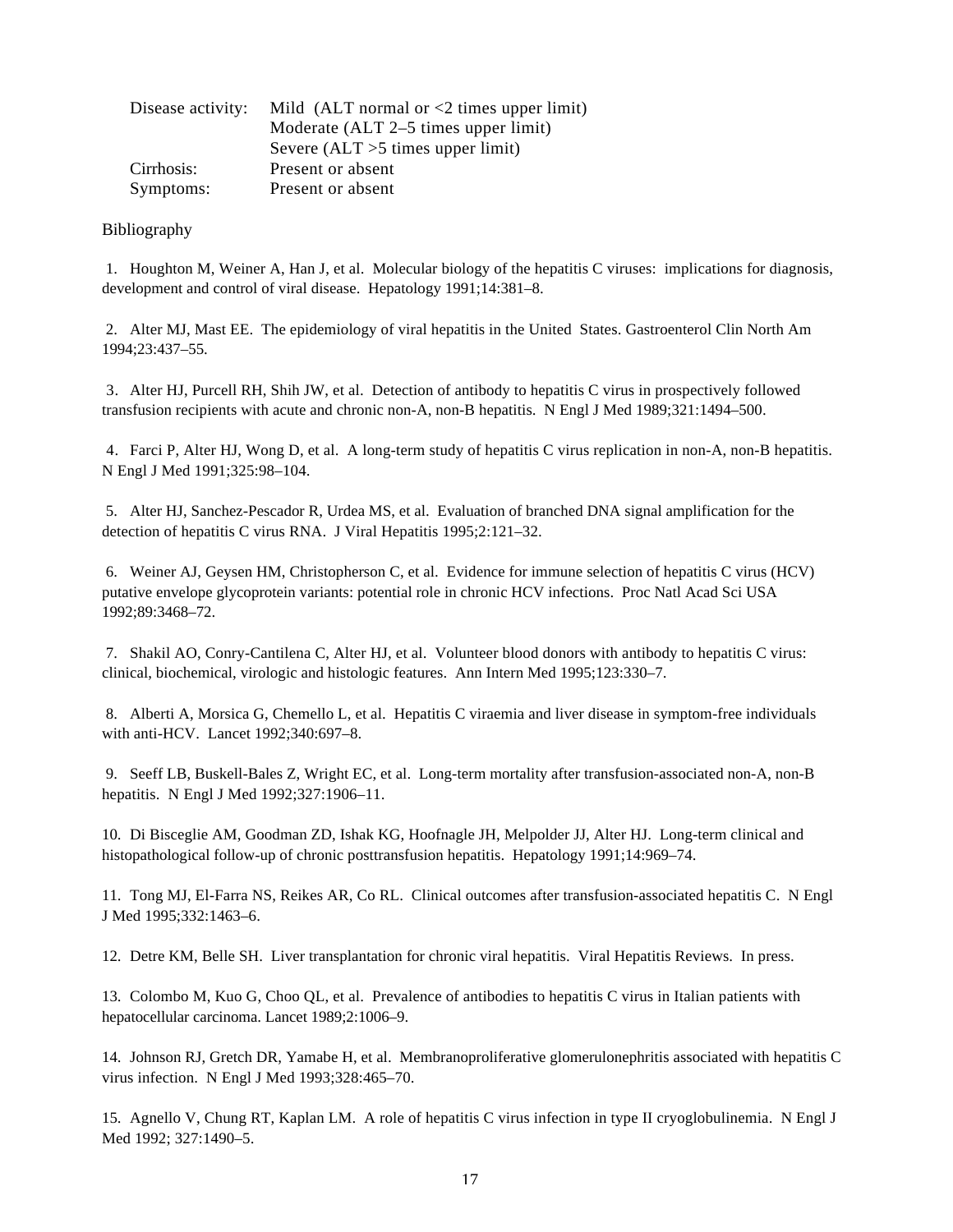16. DeCastro M, Sanchez J, Herrera JF, et al. Hepatitis C virus antibodies and liver disease in patients with porphyria cutanea tarda. Hepatology 1993; 17:551–7.

17. Desmet VJ, Gerber M, Hoofnagle JH, Manns M, Scheuer PJ. Classification of chronic hepatitis: diagnosis, grading and staging. Hepatology 1994;19:1513–20.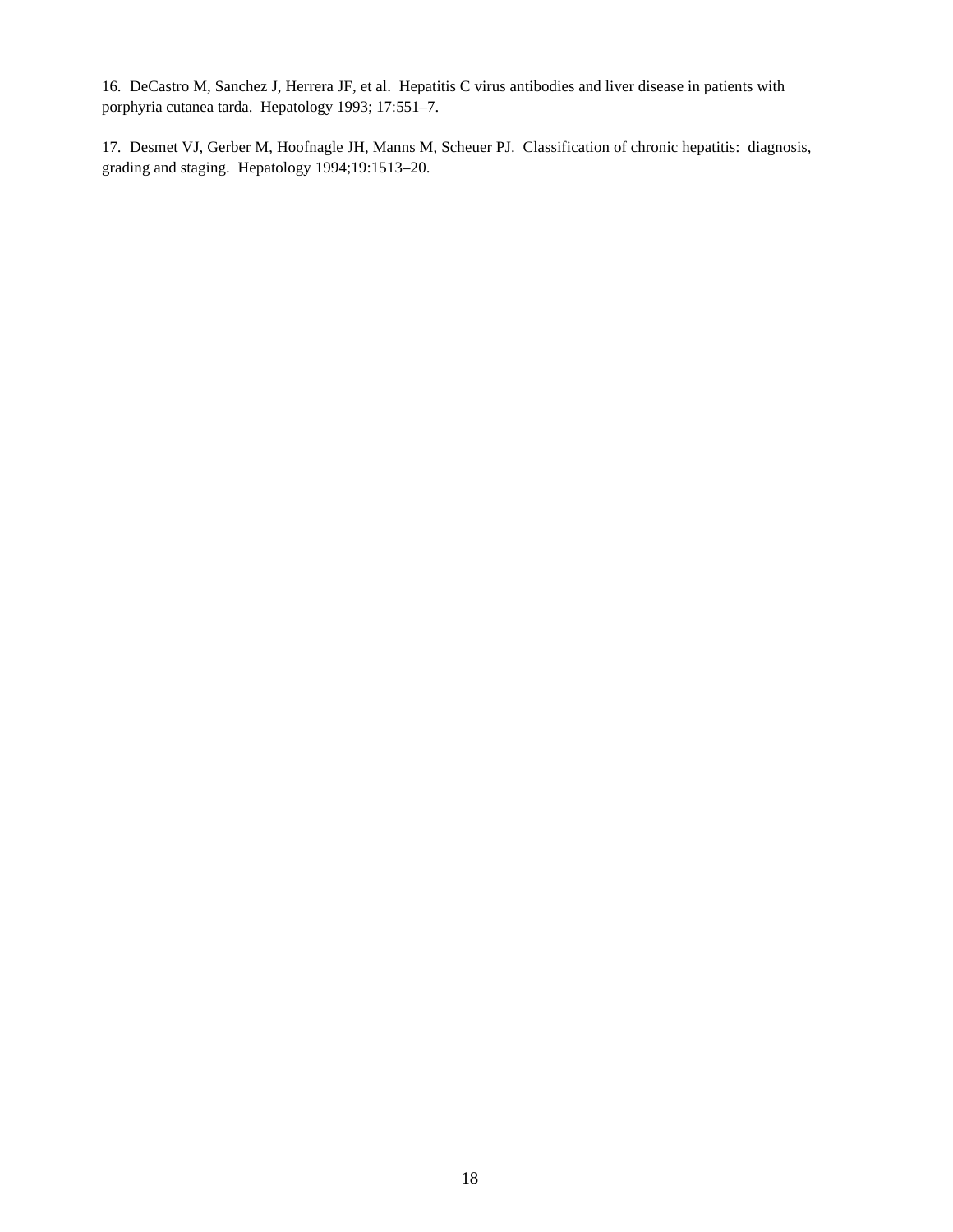### **Natural History of Hepatitis C**

**Leonard B. Seeff, M.D.** 

#### <span id="page-22-0"></span>Introduction

Of the many perplexing issues regarding viral hepatitis, type C, none is more uncertain and, indeed, more controversial than the matter of its natural history. Knowledge of outcome of the disease is critical in order to provide meaningful information to persons who are chronically infected and in order to make judicious and prudent decisions regarding treatment.

In the course of the last decade of study of what was initially referred to as non-A, non-B (NANB) hepatitis, and then more recently, hepatitis C, it had become clear that the vast majority of persons who develop acute hepatitis C—perhaps over 80 percent—remain infected. The consequence of this is progression in many such individuals from acute to chronic hepatitis, advancement in a proportion of instances to cirrhosis, ending in the development by some of hepatocellular carcinoma (HCC). This sequence has been particularly well-recognized among infected persons in Japan,  $1,2$  Italy,  $3$  and Spain.<sup>4</sup> While similar outcomes have been observed among persons infected in the United States, the frequency of termination in end-stage liver disease and particularly HCC has seemed to be less frequent. This has led to two contradictory viewpoints, the first being that all or most chronically infected persons will advance to serious or terminal liver disease if they do not succumb first to another lethal illness, the second holding the position that only a limited proportion of infected persons develop progressive disease, the challenge being to determine which persons will follow this path and the reason or reasons why. Only by conducting appropriate long-term natural history studies is it possible to resolve the conflict.

Such studies have been difficult to perform for the following reasons: (1) most persons who develop *acute* hepatitis C do so in the complete absence of symptoms, thus frustrating the ability to accurately determine onset and hence duration of disease; (2) the total lack or paucity of symptoms at onset of the illness hinders the ability to recognize the full disease spectrum, the focus then being on those with the more severe forms of the illness; (3) the lack of symptoms associated with the acute illness precludes the opportunity to select a noninfected control group to perform appropriate casecontrol followup studies; (4) treatment is now commonplace which has the clear potential of altering the natural history of the disease; and (5) the extremely slow rate of progression of the disease, ranging from 2 to 4 decades, makes it a daunting task for any investigator to embark on the necessary long-term studies. Consequently, most data on natural history have come from relatively short-term followup studies starting with disease onset, from studies that begin with already established chronic liver disease, or from retrospective studies. These approaches tend to focus attention on the more severe form of the disease while neglecting the milder cases that may not come to attention, thus creating potential outcome bias.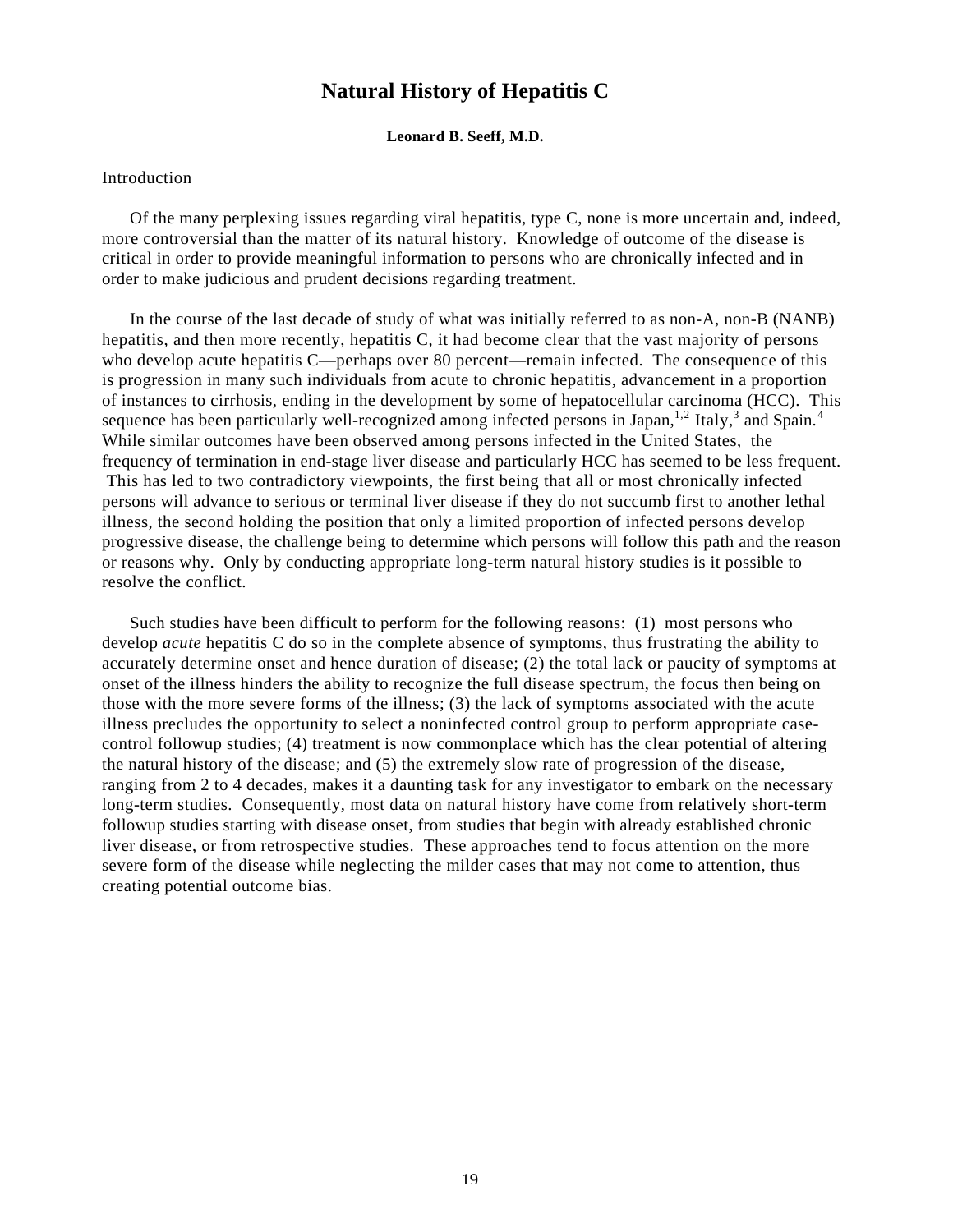#### Prospective Studies Beginning from Disease Onset

Five prospective studies have been reported from the United States and Europe involving persons with transfusion-associated NANB hepatitis, predominantly but not exclusively due to hepatitis C virus (HCV) infection.<sup>5–9</sup> The mean duration of followup was 8–15 years. About 10 percent of study subjects were reported in followup to have clinical symptoms, histologic cirrhosis was noted in 15–20 percent, and HCC was identified in two of the studies (0.7 percent and 1.3 percent, respectively). Mortality ranged from 1.6–6.0 percent. These studies, with somewhat small numbers and relatively short durations of followup, demonstrated an unequivocal but modest frequency of mortality and morbidity over their limited time courses.

More benign data come from a study reported from Ireland of HCV-infection following receipt of HCV-contaminated immunoglobulin products.<sup>10,11</sup> A followup of 232 infected persons over a 17-year period showed that about one-quarter had mild fatigue, none were jaundiced or had hepatosplenomegaly, and about 60 percent had modest enzyme abnormalities. Liver biopsies revealed the presence of chronic hepatitis, mostly mild, in the majority of instances, only 2.4 percent of them showing early cirrhosis and 1.8 percent showing severe fibrosis. The authors concluded from these data that there was minimal evidence of progressive disease.

#### Followup Studies Beginning with Already Established Chronic Liver Disease

Among three such studies with mean followup periods of 9–15 years, cirrhosis was reported to develop in 8 percent, 30 percent, and 42 percent, and HCC in 15 percent and 19 percent.<sup>12–14</sup> The high frequency of cirrhosis and HCC was noted in the two studies from Japan.<sup>12,13</sup> It is of more than passing interest that this strikingly high frequency of HCC among persons infected in Japan may not be replicated once they move to other countries. In a recent examination of records in Hawaii over a 25-year period seeking information on HCC among descendants of Japanese immigrants, 28 HCC cases were identified, 24 of which had sera available for serologic evaluation.<sup>15</sup> Fifteen of the 24 had hepatitis B virus markers, while *none* had HCV markers. This implies that there is either an extremely low prevalence of HCV in Hawaii, or that another factor—cultural, nutritional, environmental**—**exists in Japan that helps promote carcinogenesis among HCV carriers residing in that country.

Two other important studies must be considered in the context of evaluating the natural history of those with already existing chronic hepatitis C. In one from Japan, involving a followup of transfusion-associated *chronic* NANB/C hepatitis cases, HCC development was found to be common.<sup>16</sup> Attempting to establish the rate of progression by extending information back to the time of initial infection based on transfusion histories, the investigators estimated that chronic hepatitis emerges after 10 years, cirrhosis after 21.2 years, and HCC after 29 years. In three cases, the interval even exceeded 50 years. In a similar study from the United States, involving an initial and followup evaluation of 131 transfusion-associated cases of chronic hepatitis C, initial evaluation revealed fatigue among 67.2 percent, hepatomegaly among 67.9 percent, histologically-defined "chronic active hepatitis" in 22.9 percent, and HCC in 5.3 percent.<sup>17</sup> During the followup period of 3.9 years, an additional 5.3 percent developed HCC, and 15.3 percent died. Emulating the Japanese study, the investigators estimated that, following acute infection, chronic hepatitis could be identified 13.7+10.9 years later, chronic active hepatitis 18.4+11.2 years later, cirrhosis 20.6+10.1 years later, and HCC, 28.3+11.5 years later. These studies demonstrated two important points: (1) serious outcomes are common in studies that begin with already established endstage or near-endstage chronic liver disease; and (2) the rate of progression is exceptionally slow, serious sequelae generally beginning to emerge only in the third or later decades after initial infection. Therefore, satisfactory information regarding the natural history of chronic hepatitis C can come only from longer-term prospective studies.

The National Heart, Lung, and Blood Institute (NHLBI) Long-Term Followup Study of Transfusion-Associated NANB Hepatitis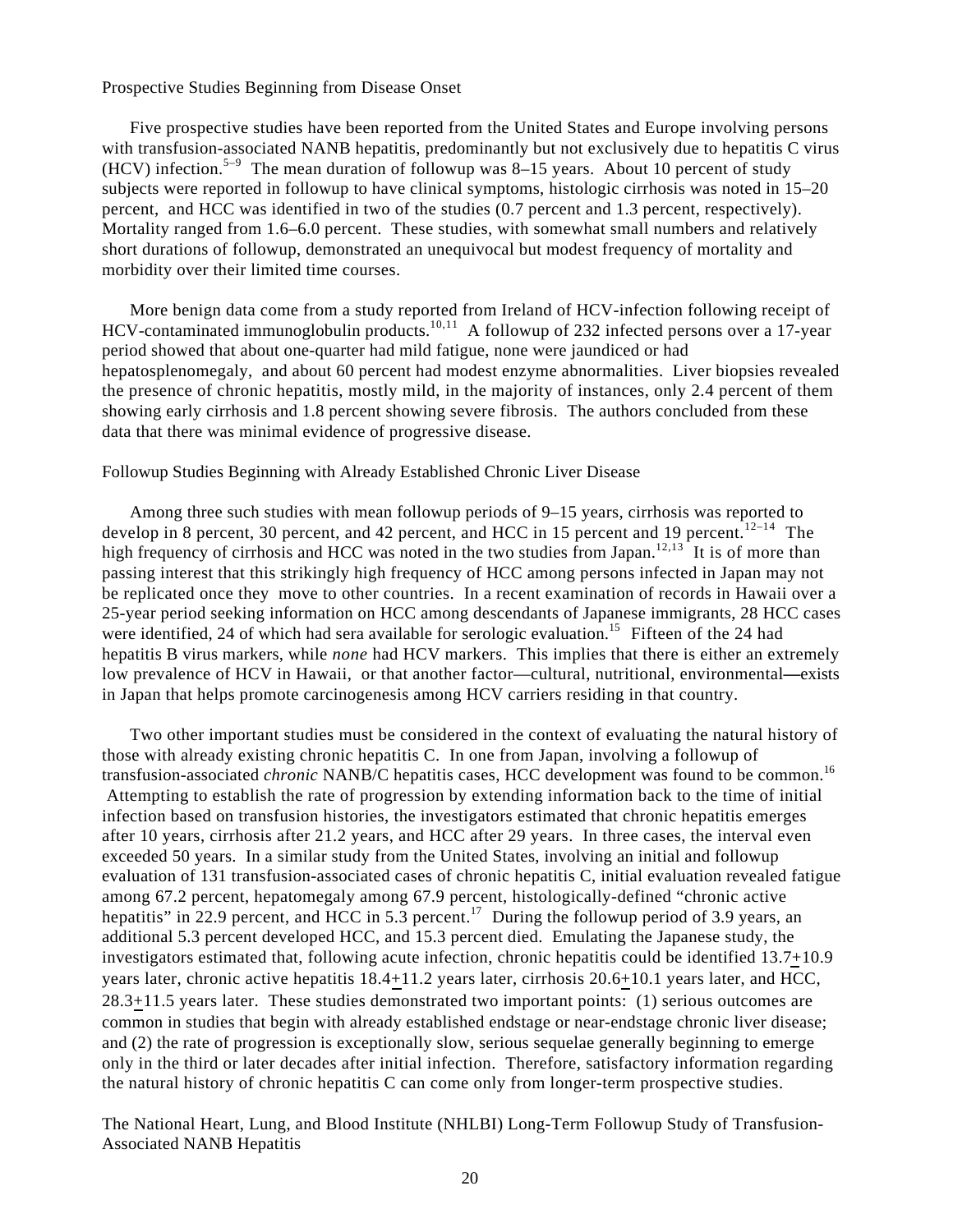A long-term followup study has been in progress during the past 8 years directed at evaluating the sequelae of acute NANB hepatitis that had developed among persons participating in five separate transfusion studies conducted in the United States between 1968 and 1980.<sup>18</sup> In all five studies, hepatitis had been sought by prospective, repetitive serum enzyme monitoring of blood recipients, thus identifying even the entirely subclinical cases. Over 90 percent of these cases were defined as NANB hepatitis, 71 percent of whom were established to be HCV in origin. A total of 568 hepatitis cases were identified and matched with a transfused, non-hepatitis control group (984 subjects) from the same studies, both cohorts then being subjected to long-term followup evaluation.

All-cause mortality after an average of 18 years of followup was approximately 50 percent in both the cases and the controls, indicating no difference between cases and controls. Liver-related mortality, based on death certificate analysis, was 3.2 percent for the cases and 1.5 percent for the controls, a difference that was significant even though the frequency was quite low. Of note is that 71 percent of the study subjects who had died as a consequence of liver disease were found after enrollment to be heavy drinkers, some with hospitalizations for this problem. Evaluation of mortality by life-table analysis at the end of 20 years continued to demonstrate no difference on mortality between cases and controls. Furthermore, no difference in mortality could be found when the analysis was restricted to the HCV-positive cases and their controls.

Morbidity is also being assessed by recalling all living patients to determine their current status clinically, biochemically, serologically, and histologically. Two hundred and five cases and 335 controls were available for analysis, with a subgroup of 146 cases among whom all original (repository) and followup sera were available, permitting paired comparisons. Among the main group, certain marked differences were found between cases and controls. This included the frequency of fatigue and hepatomegaly, both found to be present slightly more commonly among cases than controls, the presence of raised serum enzymes (noted in one-third of cases and 4 percent of controls), and the presence of HCV-related hepatitis serology (anti-HCV and HCV RNA in 53 percent of cases and 6 percent of controls). Focusing on the 146 with available original and followup sera, 104 (71 percent) of them could be shown to have originally developed acute HCV-related transfusionassociated hepatitis. In followup of these individuals, one-half remained HCV RNA-positive in association with biochemical evidence of chronic hepatitis; one-fifth remained HCV RNA-positive but without biochemically defined chronic hepatitis; 15 percent showed anti-HCV alone; and 10 percent appeared to have recovered completely, both biochemically and seologically. Followup of the originally HCV-*negative* cases revealed that 93 percent remained negative, but 19 percent showed chronic hepatitis of undefined etiology.

Liver biopsies revealed the histology of chronic hepatitis alone in 58 percent and of cirrhosis in 28 percent. Correlating the histologic findings with overt clinical evidence of chronic hepatitis, clinical disease could be identified in 5 percent of those with chronic hepatitis alone, but in 70 percent of those with cirrhosis. However, among the latter, only about one-third of those with evident chronic liver disease had clearly advanced or moderately advanced chronic liver disease. Thus, 15–18 years after the initial infection, advanced liver disease could be demonstrated in 5–8 percent of the entire living cohort of NANB hepatitis cases among whom followup could be accomplished, or in 13 percent of those who had been defined biochemically to have chronic hepatitis. These data suggest that, at this juncture in the followup of the transfusion-associated NANB/C hepatitis cases, both mortality and severe morbidity are present, but in relatively low frequency. Moreover, overt morbidity appears confined largely to those with histologically identified cirrhosis. Whether persons with histologically detected chronic hepatitis alone will ultimately advance to cirrhosis and then assume the risks of the cirrhotic group remains to be determined through continued followup.

Another long-term followup study is also in progress that involves approximately 10,000 young Air Force recruits who were phlebotomized between 1948 and 1954 in the course of the evaluation, at that time, of an outbreak of streptococcal infection. The samples had been stored in deep freeze for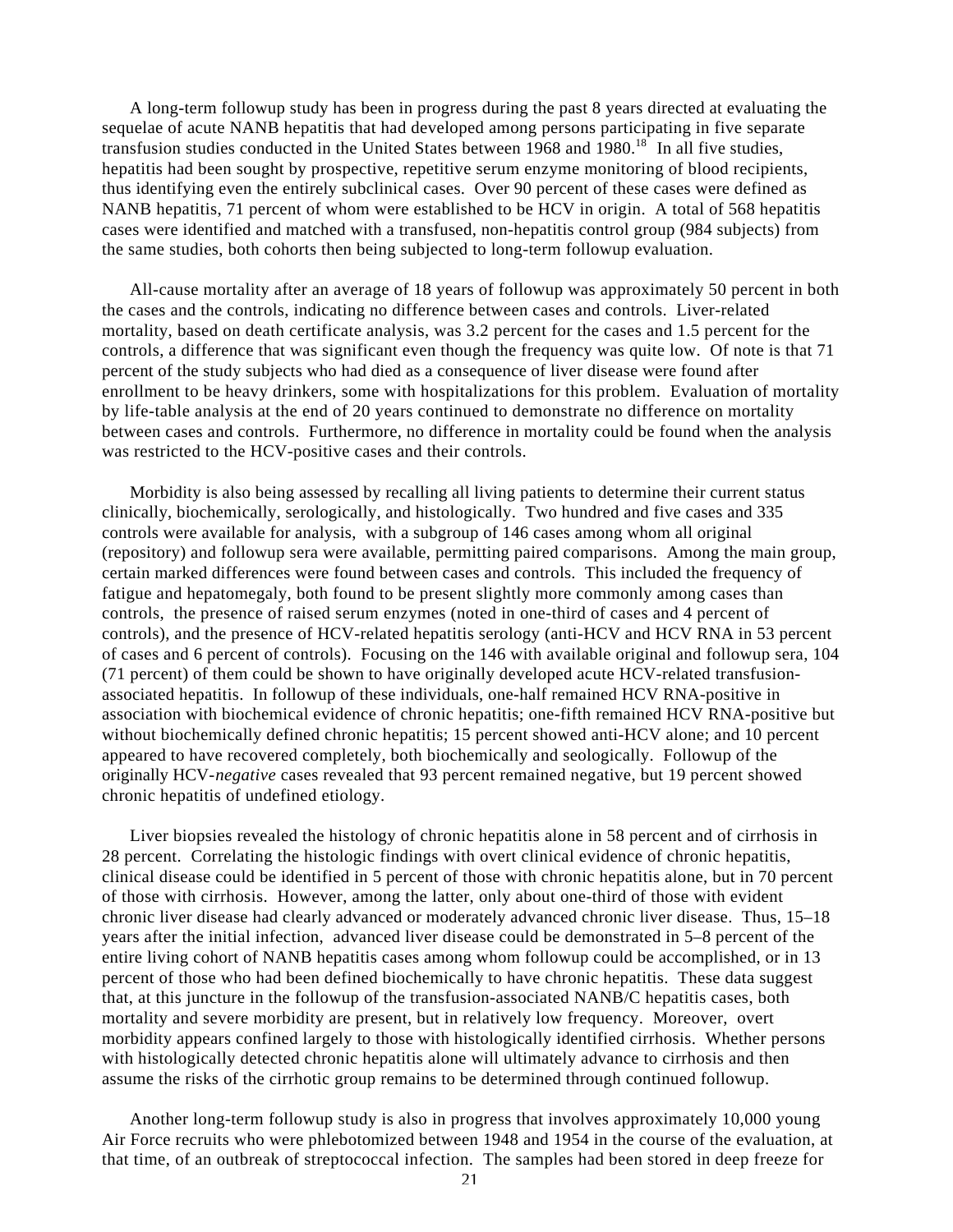the past 40–45 years. With their rediscovery, the entire group was tested for the presence of HCV markers. A number of positive samples having been identified, a mortality and morbidity study is now in progress, comparing outcome among those who are positive with those selected as negative controls. This represents a unique opportunity to determine outcome among young persons found to be HCV-positive almost 50 years ago. Data will be presented.

#### Predictive Factors for Outcome of Chronic HCV Infection

If progression of chronic HCV infection is not inevitable, is it possible to identify factors that might help in predicting outcome? Viral factors that have been examined include viral dose, genotype, and the presence of quasispecies, each of which have been identified as having predictive value, although available data are conflicting.<sup>19–24</sup> Host-related factors include age, race, gender, and geographic location. Age may play an important role, the rate of progression appearing to be more rapid as the age at the time of infection rises. Geographic location also may be of importance, perhaps related to cultural or environmental differences. Extraneous influences may consist of coinfection with other viruses, exposure to environmental contaminants, smoking, or concomitant chronic alcoholism. Co-infection with hepatitis B has been reported to increase the severity of chronic hepatitis C and the likelihood of development of HCC.<sup>25</sup> Co-infection with HIV has been shown in hemophiliacs to increase HCV RNA levels<sup>26</sup> and to worsen the course of the disease.<sup>27</sup> Coinfection with hepatitis G was earlier considered likely to play a promoting role in disease progression, but careful studies have recently disproved these views.<sup>28,29</sup> Chronic alcoholism quite clearly enhances disease progression, either because it promotes increased viral replication or because it is an additive liver-damaging factor.<sup>30,31</sup> The use of alcohol should be strongly condemned in persons who have chronic HCV infection.

#### Summary

It is quite clear that a proportion of persons with chronic HCV infection will advance in time to cirrhosis and progress eventually to terminal chronic liver disease, in some instances after developing HCC. These are the seriously ill patients seen in tertiary care and liver transplant centers. The perception of the frequency of these adverse events depends, in part, on the stage of the disease at the time that followup studies are initiated. If they begin when chronic liver disease has already evolved, the frequency and tempo of progression is found to be high, particularly in some geographic areas such as Japan and Italy. If, however, studies begin with disease onset, serious sequelae seem to be defined less frequently. Current data suggest that during the first two decades after infection, with occasional exceptions, the disease runs an indolent course with relatively low frequencies of mortality and overt morbidity. If cirrhosis has developed during this period, symptomatic disease is more common than is noted when the histology demonstrates chronic hepatitis without cirrhosis. It can be anticipated that future morbidity and liver-related mortality is likely to emerge predominantly from the group that has developed cirrhosis, and this will become apparent as the disease process moves into its third or later decades. Whether progression is enhanced by definable factors is not yet fully established, but it does appear that late age of infection, genotype characteristics, and concomitant alcoholism may play promoting roles. Other promoting factors must continue to be sought. Whether persons with histologic evidence of chronic hepatitis alone at the end of the second decade will ultimately advance to cirrhosis and then assume the increased risks that accompany that lesion needs further evaluation through additional long-term studies. The proportion of cases whose disease remains completely stable is not yet known but might well represent the bulk of cases. The problem at present is that while helpful aggregate data are beginning to emerge, prediction of outcome for the individual case remains difficult to define. Indeed, the need for this information would be reduced if available treatment were more effective, less uncomfortable, and less costly. Continued long-term studies both of natural history and treatment strategies are, therefore, sorely needed. Finally, there is critical need for natural history and treatment studies involving children and adolescents with chronic HCV infection because of the extended life that awaits them.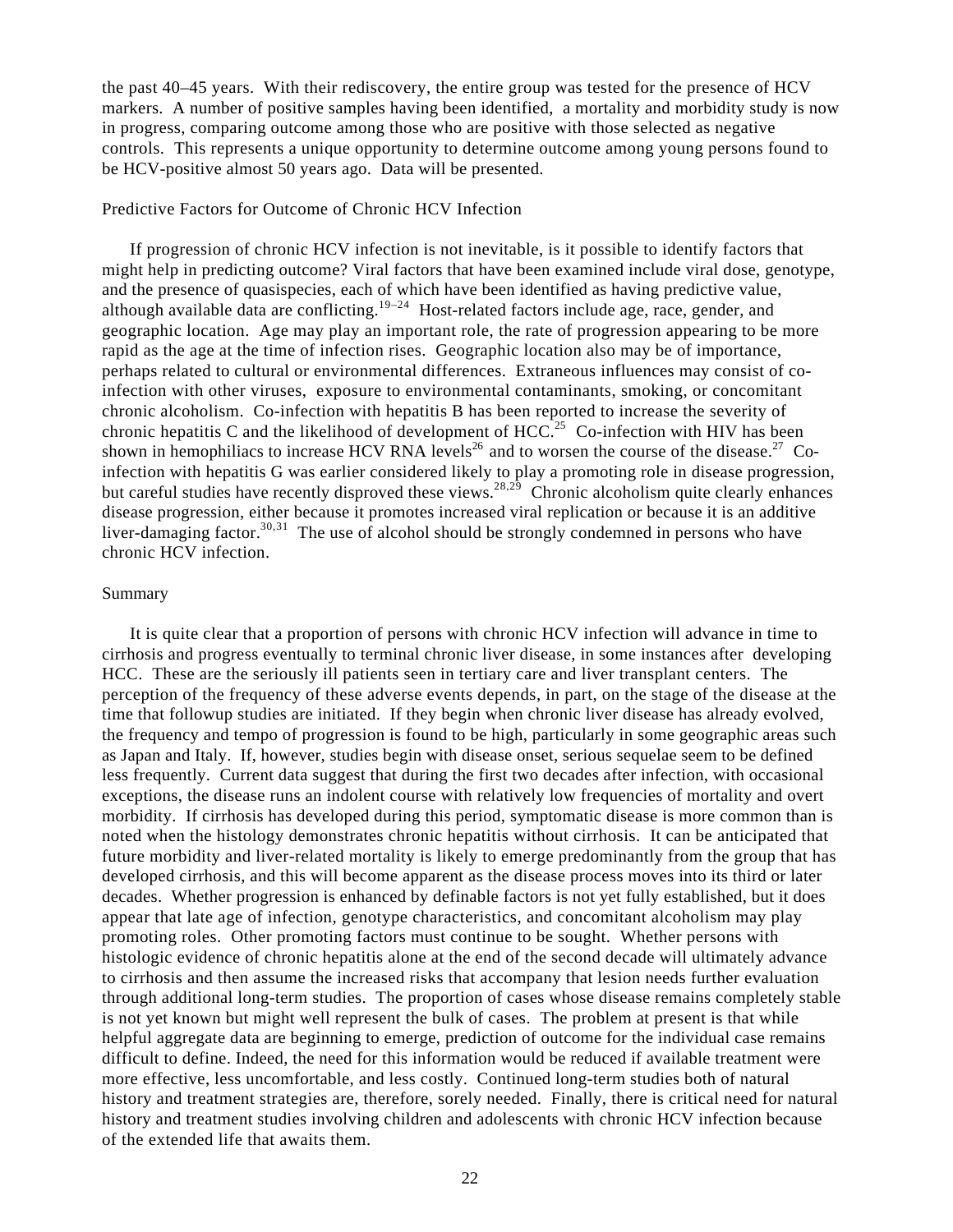#### References

 1. Nishioka K, Watanabe J, Furuta S, et al. A high prevalence of the antibody to the hepatitis C virus in patients with hepatocellular carcinoma in Japan. Cancer 1991;67:429–33.

 2. Tanaka K, Hirohata T, Koga S, et al. Hepatitis C and hepatitis B in the etiology of hepatocellular carcinoma in the Japanese population. Cancer Res 1991;51:2842–7.

 3. Colombo M, Choo QL, Del Ninno E, et al. Prevalence of antibodies to hepatitis C virus in Italian patients with hepatocellular carcinoma. Lancet 1989;2:1006–8.

 4. Bruix J, Calvet X, Costa J, et al. Prevalence of antibody to hepatitis C virus in Spanish patients with hepatocellular carcinoma and hepatic cirrhosis. Lancet 1989;2:1004–6.

 5. Hopf U, Moller B, Kuther D, et al. Long-term followup of posttransfusion and sporadic chronic hepatitis non-A, non-B and frequency of circulating antibodies to hepatitis C virus. J Hepatol 1990;10:69–76.

 6. Di Bisceglie AM, Goodman ZD, Ishak, KG, et al. Long-term clinical and histopathological followup of chronic post-transfusion hepatitis. Hepatology 1991;14:969–74.

 7. Tremolada F, Casarin C, Alberti A, et al. Long-term followup of non-A, non-B (type C) post-transfusion hepatitis. J Hepatol 1992;16:273–81.

 8. Koretz RL, Abbey H, Coleman E, Gitnick G. Non-A, non-B post-transfusion hepatitis: looking back in the second decade. Ann Intern Med 1993;119:110–15.

 9. Mattson L, Sonnerborg A, Weiland O. Outcome of acute symptomatic non-A, non-B hepatitis: a 13–year followup study of hepatitis C virus markers. Liver 1993;13:274–8.

10. Crowe J, Doyle C, Fielding JF, et al. Presentation of hepatitis C in a unique uniform cohort 17 years from inoculation (Abstract). Gastroenterology 1995;108:A1054.

11. Power JP, Lawlor E, Davidson F, et al. Hepatitis C viremia in recipients of Irish intravenous anti-D immunoglobulin. Lancet 1994;344:1166–7.

12. Takahashi M, Yamada G, Miyamoto R, et al. Natural course of chronic hepatitis C. Am J Gastroenterol 1993;88:240–3.

13. Yano M, Yatsuhasi H, Inoue O, et al. Epidemiology and long-term prognosis of hepatitis C virus infection in Japan. Gut 1993;34(Suppl):S13–S16.

14. Roberts JM, Searle JW, Cooksley WGE: Histological patterns of prolonged hepatitis C virus infection. Gastroenterol Jpn 1993;28:901–5.

15. Nomura A, Stemmermann GN, Chyou P-H, Tabor E: Hepatitis B and C serologies among Japanese Americans with hepatocellular carcinoma. J Infect Dis 1996;173:1474–6.

16. Kiyosawa K, Sodeyama T, Tanaka E, et al. Interrelationship of blood transfusion non-A, non-B hepatitis and hepatocellular carcinoma: analysis by detection of antibidy to hepatitis C virus. Hepatology 1990;12:671–5.

17. Tong MJ, El-Farra NS, Reikes AR, Co RL: Clinical outcomes after transfusion-associated hepatitis C. N Engl J Med 1995;332:1436–66.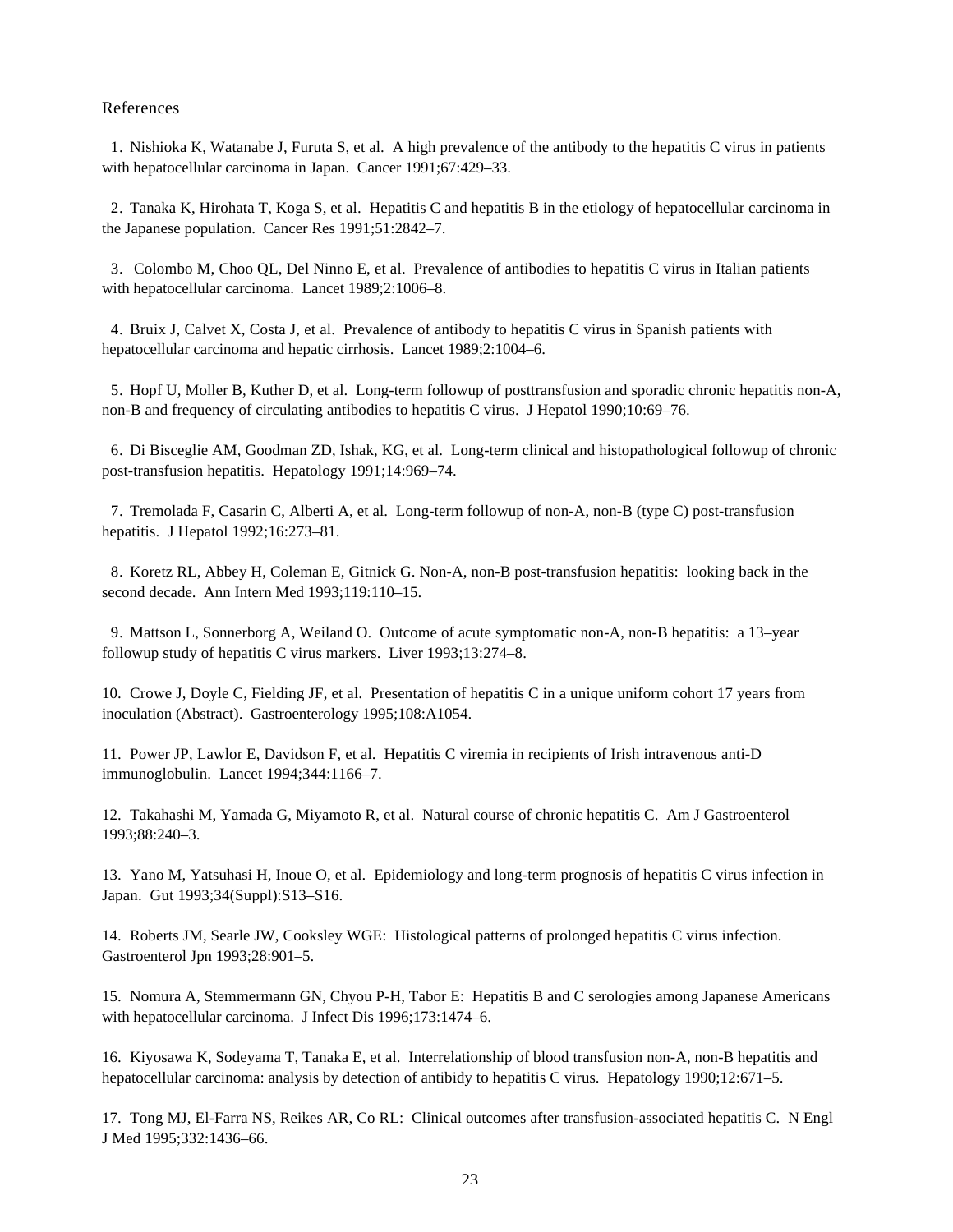18. Seeff LB, Buskell-Bales Z, Wright EC, et al. Long-term mortality after transfusion-associated non-A, non-B hepatitis. N Engl J Med 1992;327:1906–11.

19. Gretch D, Corey I, Wilson J, et al. Assessment of hepatitis C virus RNA levels by quantitative competetive RNA polymerase chain reaction: high-titer viremia correlates with advanced stage of disease. J Infect Dis 1994;169:1219–25.

20. Honda M, Kaneko S, Sakai A, et al. Degree of diversity of hepatitis C virus quasispecies and progression of liver disease. Hepatology 1994;20:1144–51.

21. Farci P, Melpolder JC, Shimoda A, et al. Studies of HCV quasispecies in patients with acute resolving hepatitis compared to those who progress ro chronic hepatitis. Hepatology 1996;24:350A.

22. Tanaka E, Kiyosawa K, Matsushima T, et al. Epidemiology of genotypes of hepatitis C virus in Japanese patients with type C chronic liver disease: a multi-institution analysis. J Gastroenterol Hepatol 1995;10:538–45.

23. Kobayashi M, Tanaka E, Sodeyama E, et al. The natural course of chronic hepatitis C: a comparison between patients with genotypes 1 and 2 hepatitis C viruses. Hepatology 1996;23:695–9.

24. Romeo R, Tommasini MA, Rumi MG, et al. Genotypes in the progression of hepatitis C related cirrhosis and development of hepatocellular carcinoma. Hepatology 1996;24:153A.

25. Chiba T, Matsuzaki Y, Abei M, et al. The role of previous hepatitis B virus infection and heavy smoking in hepatitis C virus-related hepatocellular carcinoma. Am J Gastroenterol 1996;91:119–203.

26. Eyster ME, Fried MW, Di Bisceglie AM, Goedert JJ. Increasing hepatitis C virus RNA levels in hemophiliacs: relationship to human immunodeficiency virus infection and liver disease. Multicenter Hemophilia Cohort Study. Blood 1994;84:1020–3.

27. Eyster ME, Diamondstone LS, Lien JM, et al. Natural history of hepatitis C virus infection in multitransfused hemophiliacs: effect of coinfection with human immunodeficiency virus. The Multicenter Hemophilia Cohort Study. J Acquir Immun Defic Syndr 1993;6:602–10.

28. Tanaka E, Alter HJ, Nakatsuji Y, et al. Effect of hepatitis G virus infection on chronic hepatitis C. Ann Intern Med 1996;125:740–3.

29. Pawlotsky JM, Roudot-Thoravel F, Pellerin M, et al. GBV-C infection in HCV-infected patients: epidemiological characteristics, influence on HCV infection and response to interferon alfa therapy. Hepatology 1996;24:226A.

30. Oshita M, Hayashi N, Kasahara A, et al. Increased serum hepatitis C virus RNA levels among alcoholic patients with chronic hepatitis C. Hepatology 1994;20:1115–20.

31. Noda K, Yoshihara H, Suzuki K, et al. Progression of type C chronic hepatitis to liver cirrhosis and hepatocellular carcinoma—its relationship to alcohol drinking and the age of transfusion. Alcohol Clin Exp Res 1996;20:95A–100A.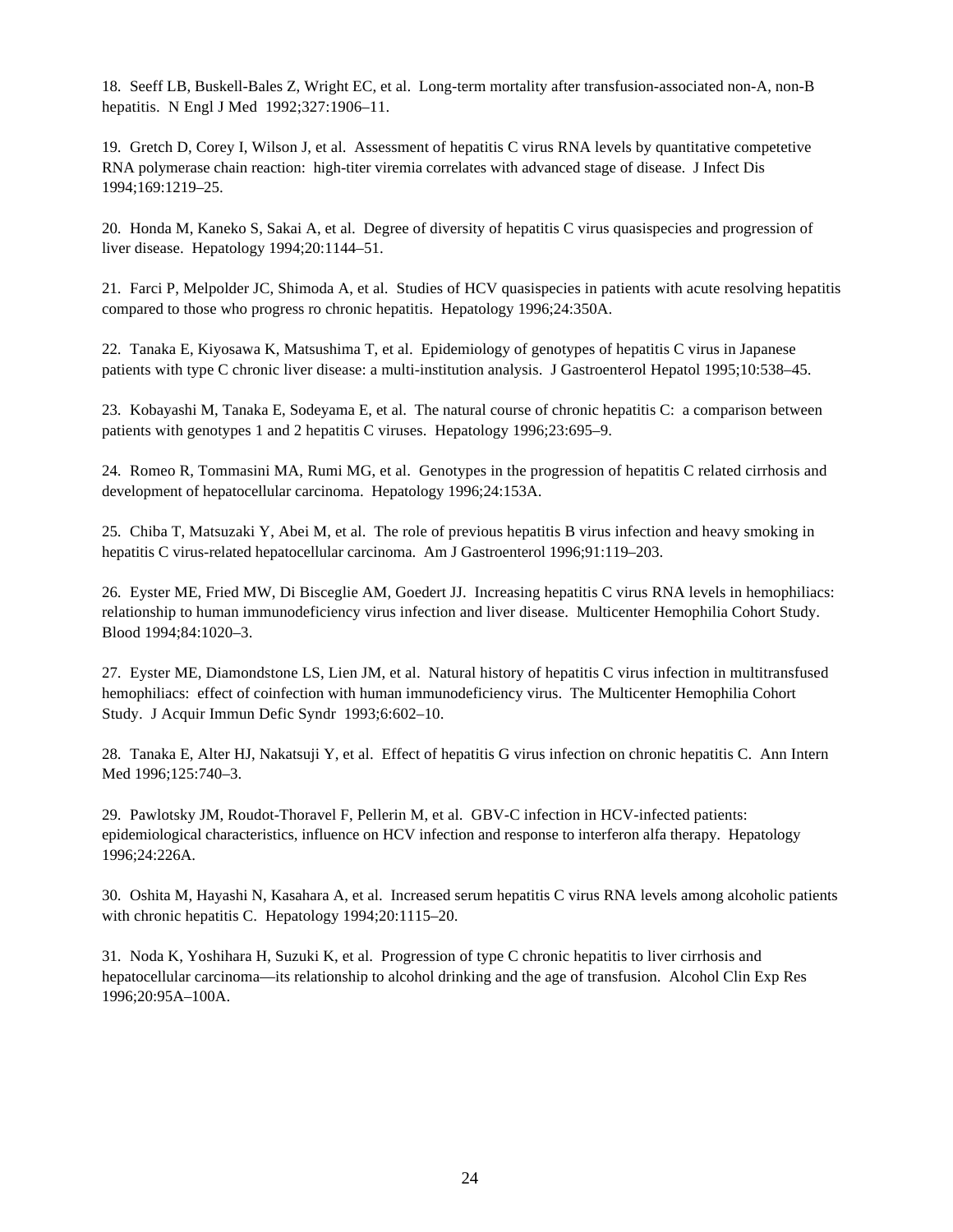### **Blood Donors With Hepatitis C**

#### **Harvey J. Alter, M.D.**

<span id="page-28-0"></span>Cloning of the hepatitis C virus  $(HCV)^{1}$  and the subsequent development of sensitive serologic assays and polymerase chain reaction (PCR) for HCV RNA revealed that this agent was widespread in the donor population, that it accounted for approximately 90 percent of transfusion-transmitted hepatitis and that infection, though generally asymptomatic, could in some cases lead to cirrhosis, hepatocellular carcinoma, and end-stage liver disease.<sup>2,3</sup> The first-generation test for antibody to HCV (anti-HCV) was introduced into donor screening in 1990. At that time, 0.5–0.6 percent of donors were repeatedly reactive for this antibody by enzyme immunoassay (EIA) and approximately 0.3 percent confirmed as positive by a supplemental strip immunoblot assay (SIA, RIBA<sup>TM</sup>). A more sensitive second-generation EIA was introduced in  $1992<sup>4</sup>$  and current data from the American Red Cross show a repeat reactive rate of 0.23 percent and a confirmed reactive rate of 0.16 percent. These tests have been extremely beneficial in the prevention of transfusion-associated hepatitis. An ongoing NIH prospective study of transfusion recipients shows no cases of hepatitis C among approximately 650 recipients followed since second- generation screening was implemented.

These screening assays have uncovered a large population of asymptomatic HCV carriers. It has been estimated that there are more than 1 million such carriers in the United States alone. Further, this virus is globally distributed with anti-HCV rates among donors throughout the world ranging from 0.3–1.5 percent. What is the significance of this infection to these asymptomatic individuals? How were they infected? What is the risk that they will transmit the infection to others by nonparenteral routes? What proportion of antibody-positive individuals have active infection? What proportion have significant liver disease? To address these issues, we initiated a study, in collaboration with the American Red Cross, to investigate risk factors, transmission patterns, viremia rates, and disease manifestations among 248 donors who were confirmed anti-HCV positives, 102 who were indeterminate on the SIA-supplemental assay and 131 who were SIA-negative.<sup>5</sup> When SIA-positives were compared with SIA-negatives, the significant demographic and historical factors were, respectively, as follows: lower age

 $(37 \text{ vs. } 44, \text{ p} < 0.001)$ , the absence of college education  $(54 \text{ percent vs. } 16 \text{ percent, } p < 0.001)$ , black race (19 percent vs. 7 percent,  $p=0.002$ ), first time donor status (24 percent vs. 2 percent,  $p<0.001$ ), a history of liver disease (31 percent vs. 5 percent, p<0.001), and a history of sexually transmitted disease

 $(28$  percent vs. 10 percent,  $p<0.001$ ).

Risk factor analysis revealed several unexpected findings. When anti-HCV/SIA-positives were compared with SIA-negatives in a logistic regression model, the significant risk factors were, respectively: a history of blood transfusion (27 percent vs. 8 percent, p<0.001); intranasal cocaine use (68 percent vs. 11 percent,  $p<0.001$ ); intravenous drug use (42 percent vs. 2 percent,  $p=0.001$ ); sexual promiscuity as defined by a history of STD, sex with a prostitute, or more than 5 partners per year

 $(53$  percent vs. 24 percent,  $p=0.002$ ); and ear piercing among males  $(30$  percent vs. 0 percent, p<0.05). A history of tattooing or imprisonment were significant in the univariate analysis, but not in the multivariate analysis because of the close association with intravenous drug use (IVDU). There was no significant association with acupuncture or medically related needle-stick injuries. The high frequency of IVDU was unexpected, since these participants had denied such use at the time of donation. On further questioning, it was revealed that none were currently using drugs, that 74 percent had not used IV drugs since 1980 and, generally, that the donors did not consider this remote drug use important to the safety of their donation. Nonetheless, it is remarkable that almost half of this HCVinfected donor population had used intravenous drugs with shared needles at some point in their life. Just as startling was the high proportion of donors who had snorted cocaine, not only the 68 percent frequency among those who were anti-HCV confirmed positives, but also the 11 percent rate in those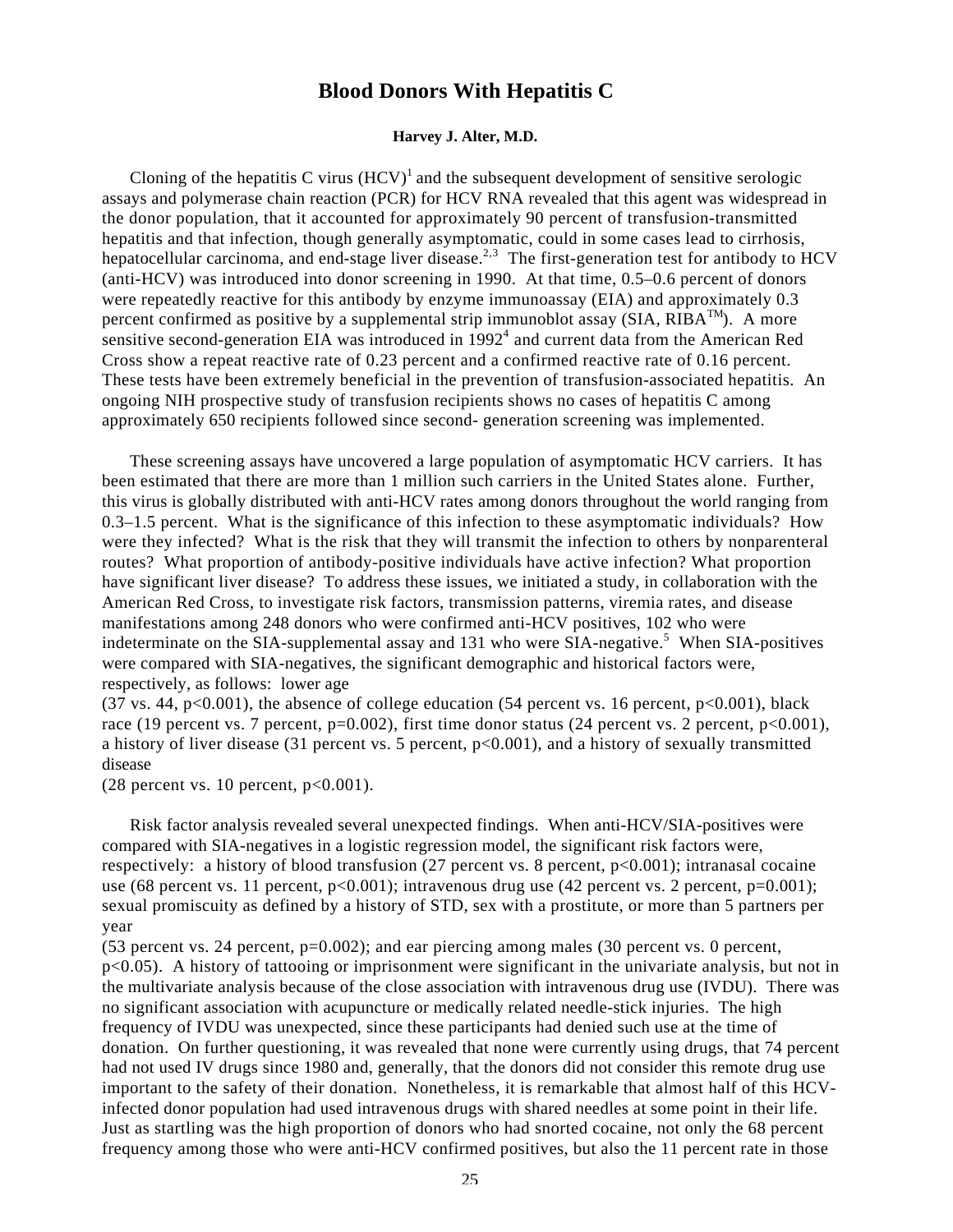anti-HCV negative. Further questioning of anti-HCV-positive cocaine users revealed that 84 percent shared straws during cocaine use, 44 percent snorted three or more times per day, 29 percent had epistaxis during snorting and 27 percent observed epistaxis in others. We postulate that cocaine snorting with shared devices and associated epistaxis may represent a covert mechanism of viral transmission.

HCV transmission to contacts was measured in 85 sexual partners, 47 children, and 9 parents of SIA-positive donors. Although 9 of 85 (11 percent) sexual partners were anti-HCV positive, 8 had independent parenteral risk factors. Similarly, although 5 of 47 children (11 percent) were anti-HCV positive, in 4, the antibody appeared due to passive transfer from the mother, and in the other there was an established parenteral risk factor. Although 2 of 9 parents were anti-HCV positive, both had known parenteral exposures. Thus in only 1 of 132 contacts (0.7 percent) was anti-HCV positivity unexplained by an independent parenteral risk or by passive transfer of antibody.

HCV RNA by PCR was detected in 86 percent of SIA-positive donors, 3 percent of SIA-indeterminate donors, and none of the SIA-negative donors. Of the three SIA-indeterminate donors who were PCR-positive, two were SIA-positive on a more sensitive third-generation assay. It is important to note that 14 percent of confirmed antibody positives were PCR-negative. This remained true even when the PCR was repeated, and it suggests that approximately 15 percent of HCV-infected individuals recover from their infection. Prospective studies of transfusion recipients reveal the same 15 percent recovery rate.

Biochemical evidence of liver disease was found in 56 percent of SIA-positives on initial evaluation and in 69 percent of those who were followed over time. The extent of ALT elevation was modest (median 48 U/L, range 4–556). During followup, 31 percent had persistently normal ALT and only 15 percent had ALT levels that exceed two times the upper limit of normal. Elevated ALT strongly correlated with the presence of HCV RNA. Liver biopsy was performed in 77 SIA-positive participants; 6 (8 percent) had no histologic evidence of hepatitis; these 6 had normal ALT and 5 of 6 were

HCV RNA negative. Sixty-six (86 percent) had mild to moderate chronic hepatitis and 5 (6 percent) had severe lesions, including severe chronic hepatitis and/or cirrhosis. All with severe lesions were HCV RNA positive and had ALT levels greater than twice the upper limit of normal. No participants had characteristic symptoms of hepatitis and although fatigue was common, its frequency was similar in infected and uninfected subjects.

Thus, among donors with confirmed antibody to HCV, approximately 85 percent appear to be chronic carriers and 15 percent appear to have recovered from prior infection. Among the carriers, there were no distinguishing symptoms. Although the majority had both biochemical and histologic evidence of chronic viral hepatitis, the extent of liver injury was generally mild. Only 6 percent had evidence of severe hepatitis or cirrhosis, despite a duration of infection that generally exceeded 10 years and frequently exceeded 20 years. Severe histologic lesions correlated with the highest ALT levels. Standard parenteral sources of infection were identified in 75 percent of HCV-infected individuals. In addition, there was a very strong association with intranasal cocaine use and this may represent a covert form of parenteral transmission. There was no evidence for sexual or familial transmission when specific contacts of the index cases were tested.

#### References

1. Choo Q-L, Kuo G, Weiner AJ, Overby LR, Bradley DW, Houghton M. Isolation of a cDNA clone derived from a blood-borne non-A, non-B viral hepatitis genome. Science 1989;244:359–62.

2. Kuo G, Choo Q-L, Alter HJ, Gitnick GL, Redeker AG, Purcell RH, Miyamura T, et al. An assay for circulating antibodies to a major etiologic virus of human non-A, non-B viral hepatitis genome. Science 1989;244:362–4.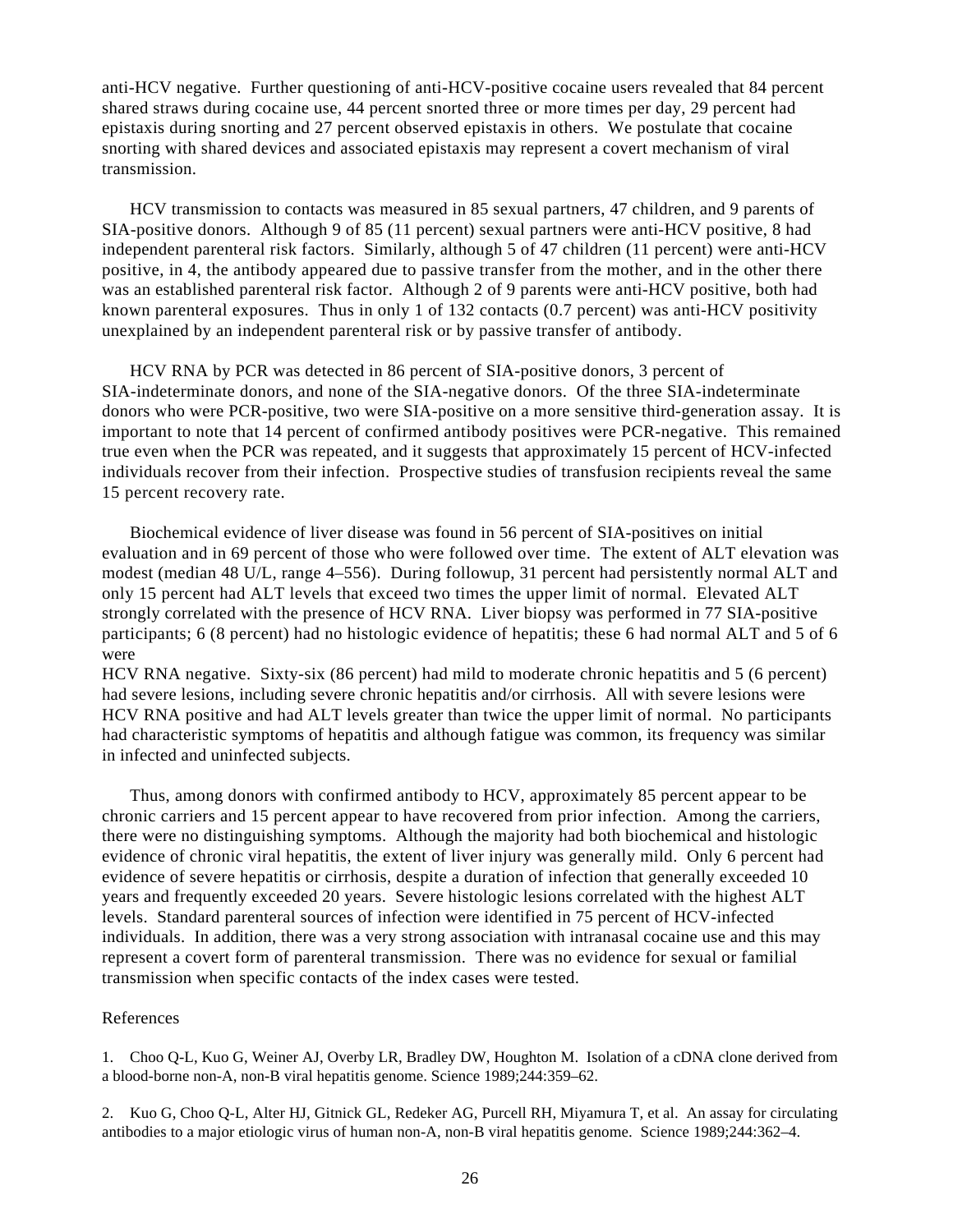3. Alter HJ. New Kit on the Block: Evaluation of second-generation assays for detection of antibody to the hepatitis C virus. Hepatology 1992;15:350-3.

4. Alter HJ, Purcell RH, Shih JW, Melpolder JC, Houghton M, Choo Q-L, Kuo G. Detection of antibody to hepatitis C virus in prospectively followed transfusion recipients with acute and chronic non-A, non-B hepatitis. N Engl J Med 1989;321:1494–500.

5. Conry-Cantilena C, VanRaden MA, Gibble J, Melpolder J, Shakil AO, Viladomiu L, Chueng L, DiBisceglie A, Hoofnagle J, Shih JW, Kaslow R, Ness P, Alter HJ. Routes of infection, viremia, and liver disease in blood donors found to have hepatitis C virus infection. N Engl J Med 1996;334:1691–6.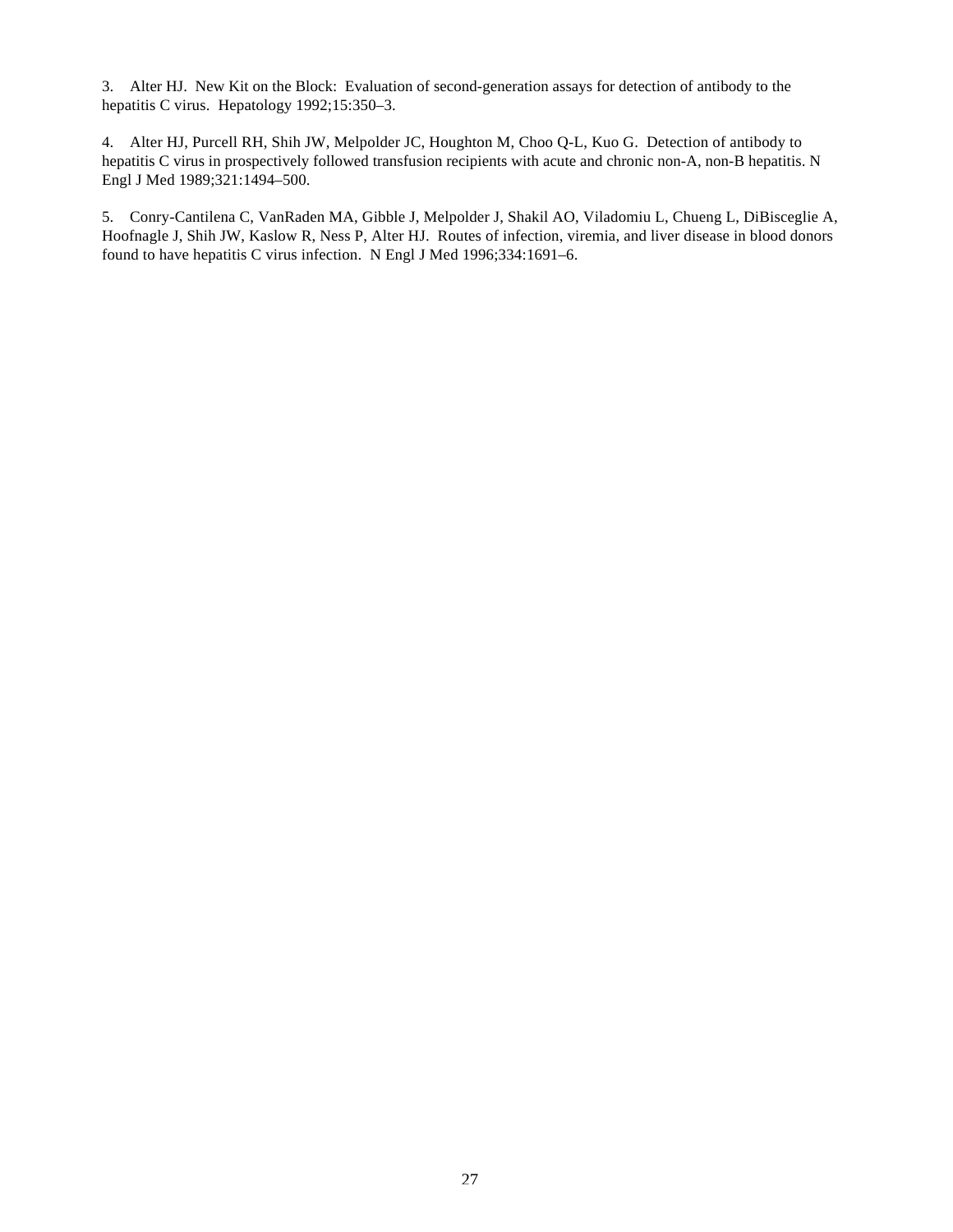### **Hepatitis C and Hepatocellular Carcinoma**

#### **Adrian M. Di Bisceglie, M.D.**

<span id="page-31-0"></span>It has become apparent that hepatitis C virus (HCV) infection is a major risk factor for the development of hepatocellular carcinoma (HCC) worldwide. Evidence linking HCV with HCC includes the following: (1) A high proportion of patients with HCC have anti-HCV or HCV RNA detectable in serum. This is particularly apparent in southern Europe and Japan where 50–75 percent of patients with HCC have evidence of HCV infection.<sup>1–3</sup> (2) In patients with chronic HCV infection, progression can be noted from milder forms of hepatitis to cirrhosis and eventually, to HCC. This progression may take decades to occur.

The precise mechanism by which HCV causes HCC is not known. Unlike the hepatitis B virus (HBV), HCV is not a DNA virus and does not become integrated within the genome of hepatocytes. It is more likely that HCC occurs against a background of inflammation and regeneration, associated with liver injury due to chronic hepatitis. Most, but not all, cases of HCV-related HCC occur in the presence of cirrhosis, suggesting that it is the underlying liver disease *per se* that is the risk factor for  $HCC$  rather than  $HCV$  infection.<sup>4</sup> The prevailing hypothesis has been that some cirrhotic nodules which grow larger than others (referred to as adenomatous hyperplasia) were the precursor for HCC. Recently, however, it has been suggested that foci of transformed hepatocytes may arise in between cirrhotic nodules and grow to become adenomatous hyperplasia and, eventually,  $HCC<sup>5</sup>$ 

Host factors which have been implicated in increasing the risk for development of HCC include age, male gender, and severity of underlying liver disease. Viral genotype may be important, although early suggestions that infection with genotype 1b is more likely to result in the development of HCC have not been confirmed in larger studies.<sup>6</sup> Although viral load has been related to the severity of liver disease, no clear link has been established between serum levels of HCV RNA and progression to HCC. Some external factors that might add to the risk for HCC in patients with HCV infection include alcohol consumption, coexistent HBV infection, and porphyria cutanea tarda, although this latter condition is found only in some geographic areas.

The risk for a patient with HCV infection developing HCC cannot be calculated with any precision. It is known that approximately 20 percent of patients with chronic HCV infection develop histologic evidence of cirrhosis over a 10-year period. Furthermore, among patients with established cirrhosis due to HCV infection in screening programs, it has been found that 3–4 percent per year develop HCC, at least for the first 4–5 years of screening.<sup>7,8</sup> By extrapolation, after 20 years of infection, 6–8 percent of patients with chronic hepatitis C can be expected to have developed HCC, although these calculations need to be validated by more prospective studies. Studies from Japan have found that the mean interval from HCV infection to the development of HCC is approximately 25 years, but these periods have a very wide range of variation.<sup>9</sup> In the United States, HCC has been described as soon as 5 years from the onset of HCV infection.<sup>4</sup>

Typically, HCC carries a poor prognosis, with survival times from diagnosis measured in months. Screening studies have shown that small amounts of HCC can be detected at an early stage when it may be more amenable to curative therapy.<sup>7</sup> At present surgical resection offers the best hope for prolonged disease-free survival. This may take the form of partial or total hepatectomy. Unfortunately, partial hepatectomy for HCC is associated with a very high recurrence rate (approximating 25 percent per year) while total hepatectomy implies liver transplantation. Thus, the true cost-effectiveness of screening for HCC remains uncertain.

It has been suggested that progression to HCC can be halted or slowed down by treatment of the underlying hepatitis C. Recent studies from Japan, for example, have suggested that patients with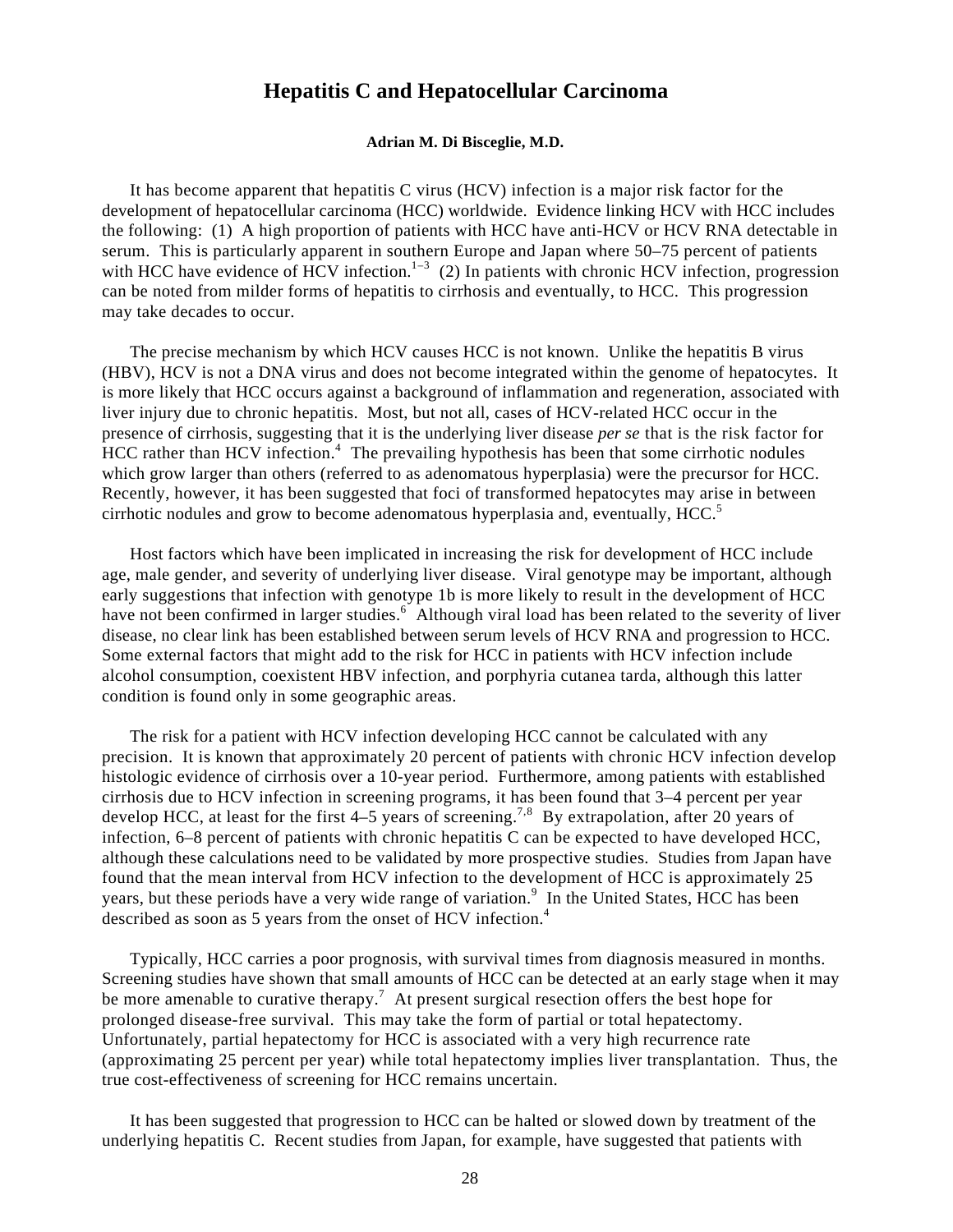cirrhosis due to chronic HCV infection have a significantly lower risk of HCC if treated with alpha interferon than patients who were not treated. $8\text{ This improvement in risk was noted both in patients}$ who had a good response to interferon as well those who did not. Data from these studies await confirmation in Europe or the United States.

### References

1. Nishioka K, Watanabe J, Furuta S, Tanaka E, Iino S, Suzuki H, Tsuji T, Yano M, Kuo G, Choo Q-L, Houghton M, Oda T. A high prevalence of antibody to the hepatitis C virus in patients with hepatocellular carcinoma in Japan. Cancer 1991;67:429–33.

2. Bruix J, Barrera JM, Calvet X, Ercilla G, Costa J, Sanchez-Tapias JM, Ventura M, Vall M, Bruguera M, Bru C, Castillo R, Rodes J. Prevalence of antibodies to hepatitis C virus in Spanish patients with hepatocellular carcinoma and hepatic cirrhosis. Lancet 1989;ii:1004–6.

3. Di Bisceglie AM, Order SE, Klein JL, Waggoner JG, Sjogren MH, Kuo G, Houghton M, Choo Q-L, Hoofnagle JH. The role of chronic viral hepatitis in hepatocellular carcinoma in the United States. Am J Gastroenterol 1991;86:335–8.

4. Di Bisceglie AM, Simpson LH, Lotze MT, Hoofnagle JH. Development of hepatocellular carcinoma among patients with chronic liver disease due to hepatitis C viral infection. J Clin Gastroenterol 1994;19:222–6.

5. Tong MJ, El-Farra NS, Reikes AR, Co RL. Clinical outcomes after transfusion-associated hepatitis C. N Engl J Med 1995;332:1463–6.

6. Silini E, Bottelli R, Asti M, Bruno S, Candusso ME, Brambilla S, Bono F, Iamoni G, Tinelli C, Mondelli MU, Ideo G. Hepatitis C virus genotypes and risk of hepatocellular carcinoma in cirrhosis: A case-control study. Gastroenterology 1996;111:199–205.

7. Zoli M, Magalotti D, Bianchi G, Gueli C, Marchesini G, Pisi E. Efficacy of a surveillance program for early detection of hepatocellular carcinoma. Cancer 1996;78:977–85.

8. Nishiguchi S, Kuroki T, Nakatani S, Morimoto H, Takeda T, Nakajima S, Shiomi S, Seki S, Kobayashi K, Otani S. Randomised trial of effects of interferon-a on incidence of hepatocellular carcinoma in chronic active hepatitis C with cirrhosis. Lancet 1995;346:1051–5.

9. Kiyosawa K, Sodeyama T, Tanaka E, Gibo Y, Yoshizawa K, Nakano Y, Furuta S, Akahane Y, Nishioka K, Purcell RH, Alter HJ. Interrelationship of blood transfusion, non-A, non-B hepatitis and hepatocellular carcinoma: Analysis by detection of antibody to hepatitis C virus. Hepatology 1990;12:671–5.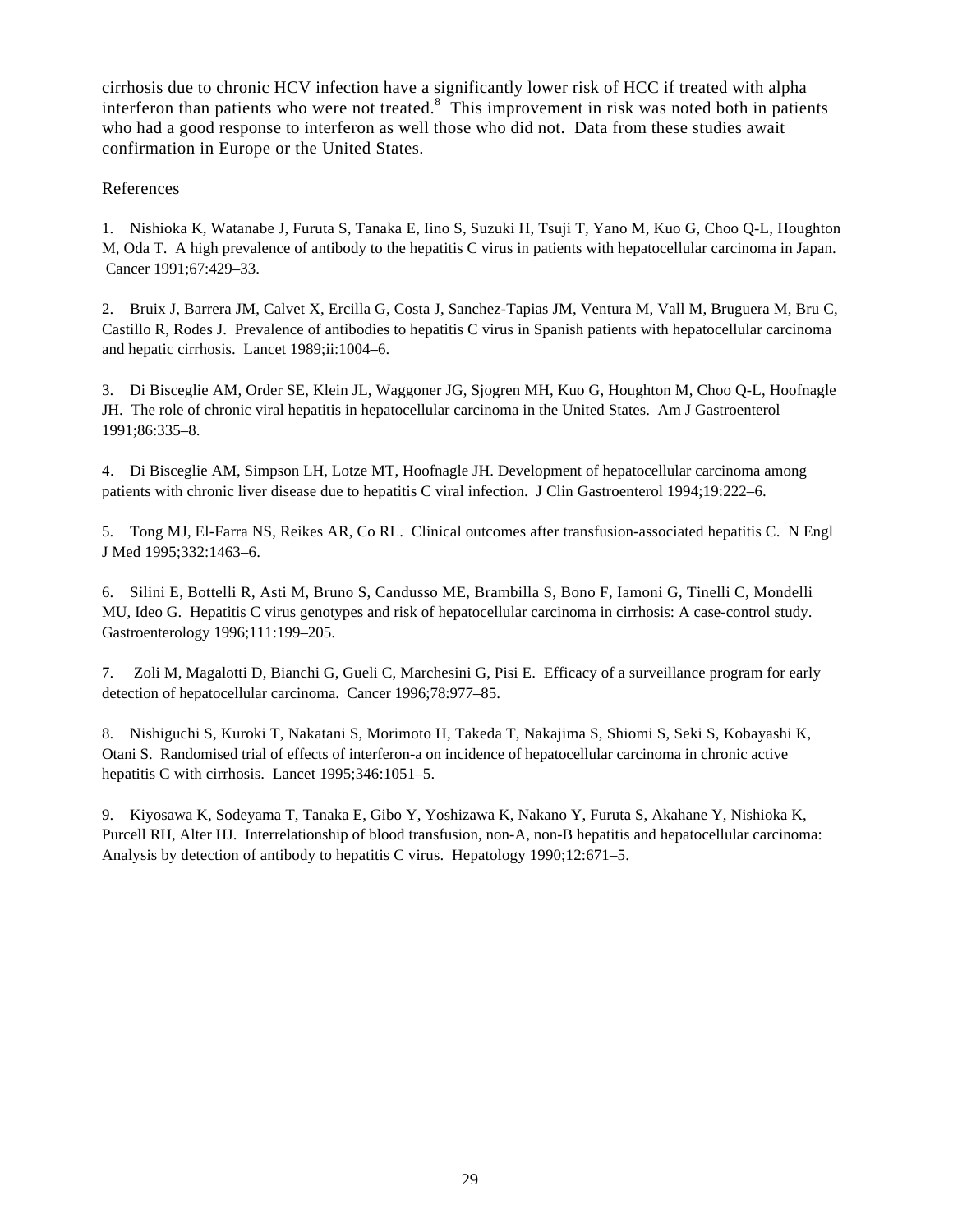### **Hepatitis C and Alcohol**

**Eugene R. Schiff, M.D.** 

#### <span id="page-33-0"></span>Introduction

The alcoholic patient is no less subject to the spectrum of hepatobiliary disorders that may afflict the nonalcoholic patient and, in some cases, may be predisposed to liver injury because of specific socioeconomic, epidemiologic, or metabolic risk factors.

### Prevalence of Anti-HCV Markers

Multiple studies have clearly demonstrated a high prevalence of anti-HCV among alcoholic patients with liver disease.<sup>1–5</sup> Testing with supplemental assays (e.g., recombinant immunoblot assay [RIBA]) confirmed that 8–45 percent of alcoholic patients with liver disease have anti-HCV (RIBA+). The prevalence of anti-HCV is sevenfold higher among alcoholics than in the population at large (10 percent vs. 1.4 percent), but is even higher in those with liver disease (30 percent). Most of those with liver disease have detectable HCV RNA which may also be present in some anti-HCV(-)patients. Anti-HCV(+)(RIBA+) patients are likely to have HCV RNA detected, which is indicative of active viral infection, usually associated with some degree of necroinflammatory changes, with or without fibrosis, regardless of alanine aminotransferase (ALT) levels.

#### HCV Correlation With Severity of Liver Injury

The prevalence of anti-HCV(RIBA+) correlates with the severity of liver injury seen in alcoholic patients. Anti-HCV positivity (RIBA+) correlated positively and significantly with cirrhosis, cellular unrest, periportal inflammation, and piecemeal necrosis, in contrast to anti-HBc, which did not correlate with any of these histologic features, in a large Veterans Administration (VA) study.<sup>6</sup> In a study of 144 alcoholic patients, a prevalence of 20 percent anti-HCV positivity in alcoholic fibrosteatosis, 21.4 percent in alcoholic hepatitis, and 42.6 percent in alcoholic cirrhosis, as compared to 2.2 percent in alcoholic patients without liver disease, was noted.<sup>7</sup> Histologic features, with the exception of sinusoidal cellularity, were comparable in alcoholic patients with and without anti-HCV. Nishiguchi et al. performed both immunoblot and HCV RNA determinations among 80 alcoholic patients with liver disease.<sup>8</sup> Patients with cirrhosis and HCV RNA had higher ALT activity than comparable patients without HCV RNA. The HCV RNA $(+)$  patients had higher histologic activity indices (Knodell) than those without detectable HCV RNA. The presence of HCV RNA conferred a more severe degree of periportal and bridging necrosis, intralobular degeneration, focal necrosis, and portal inflammation.

#### Effect of Abstinence on Alcoholic Patients with Histologic Evidence of Chronic Hepatitis

In  $HCV RNA(+)$  alcoholic patients with histologic evidence of chronic hepatitis, abstinence was not followed by resolution of aminotransferase elevation, which has been observed in both anti-HCV(+) HCV RNA(-) and anti-HCV(-),  $HBsAg(-)$  alcoholic patients with similar histologic features.<sup>9</sup> This suggests that chronic hepatitis C infection perpetuates the liver damage in these alcoholic patients who have abstained. Nevertheless, serum HCV RNA levels will decrease with abstinence.<sup>10</sup>

#### Epidemiology of Hepatitis C Among Alcoholic Patients

The epidemiology of hepatitis C among alcoholic patients with bonafide viral C infection has not been definitively characterized. Intravenous drug abuse (IVDA) is the most common risk factor. Yet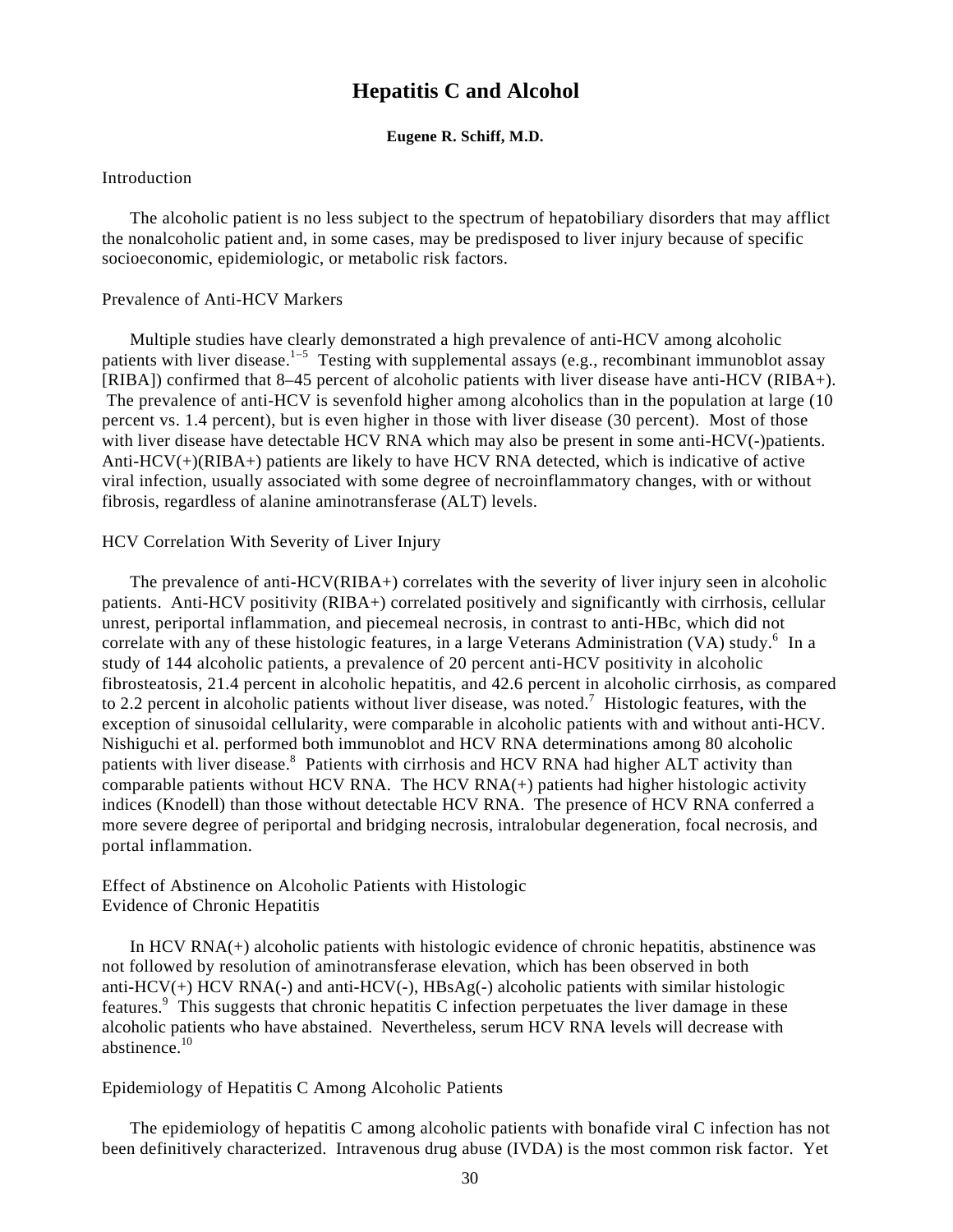there has not been a good explanation for the disproportionately high prevalence of HCV among alcoholic patients with liver disease without a history of IVDA.<sup>11</sup> Caldwell et al. found the prevalence of anti-HCV similar among patients with alcoholic liver disease who had high risk factors as compared to those without identifiable modes of parenteral transmission.<sup>12</sup>

#### Effect of Alcohol on HCV Replication

A critical question is whether or not alcohol and hepatitis C infection are synergistic in a combined liver injury. In some patients, there are both histologic features of alcoholic liver injury and chronic viral hepatitis, but in most studies the predominant pattern is chronic hepatitis.<sup>13</sup> Alcohol may enhance the replication of hepatitis C and produce a more severe injury independent of the direct alcohol-induced toxic injury. There is a correlation between HCV RNA levels and amount of alcohol consumed.<sup>14</sup> Alcoholic patients with HCV infection have higher hepatic iron concentrations, which may be germane to increased HCV replication.<sup>15</sup> Clinical evidence of hepatic activity and viral levels is significantly greater in those consuming greater than 10g of alcohol per day.<sup>16</sup>

### Effect of Alcohol on Progression of Chronic Viral C Hepatitis to Cirrhosis and Hepatocellular Carcinoma

There is a more rapid development of cirrhosis and hepatocellular carcinoma in the alcoholic with chronic HCV infection.<sup>17,18</sup> The period from transfusion to the diagnosis of cirrhosis is shorter in the heavy drinker. The risk for the development of hepatocellular carcinoma in alcoholic cirrhotics is 8.3 times higher in the  $HCV(+)$  patients than  $HCV(-)$  patients, and the prevalence of anti-HCV among alcoholics with HCC is  $50-70$  percent.<sup>20,21</sup> Therefore, alcohol may modify the replication of HCV as well as the oncogenicity of HCV in hepatocellular carcinoma.

#### Interferon Therapy in Alcoholic Patients with Chronic Hepatitis C

Among alcoholic patients with chronic hepatitis C who remained abstinent during therapy with interferon, there was a significantly lower rate of HCV RNA clearance in those who consumed  $>70$ g/day of ethanol as compared to  $<70$ g/day drinkers or nondrinkers.<sup>22</sup> A similar experience noted zero HCV RNA clearance in those consuming  $>70g/day$  up to the time of interferon therapy.<sup>23</sup>

#### Conclusion

The most common type of nonalcoholic liver disease seen in alcoholic patients is chronic viral hepatitis C. Evidence accumulated thus far supports the concept that superimposed hepatitis C infection confers a more severe liver injury in alcoholic patients, possibly by enhancing viral replication. The progression of the liver disease is more rapid and the risk for the development of hepatocellular carcinoma, once cirrhosis has developed, is high. It remains to be proven whether or not successful antiviral therapy will change the natural history and improve the prognosis in such patients who abstain. Regardless, part of the mystery of why some alcoholics develop liver disease while most do not can be explained by the presence of chronic viral C hepatitis.

#### References

 1. Koff RS, Dienstag JL. Extrahepatic manifestations of hepatitis C and the association with alcoholic liver disease. Semin Liver Dis 1995;15(1):101-9.

 2. Befrits R, Hedman M, Blomquist L, Allander T, Grillner L, Kinnman N, Rubio C, Hultcrantz R. Chronic hepatitis C in alcoholic patients: prevalence, genotypes, and correlation to liver disease. Scand J Gastroenterol 1995;30(11):1113–8.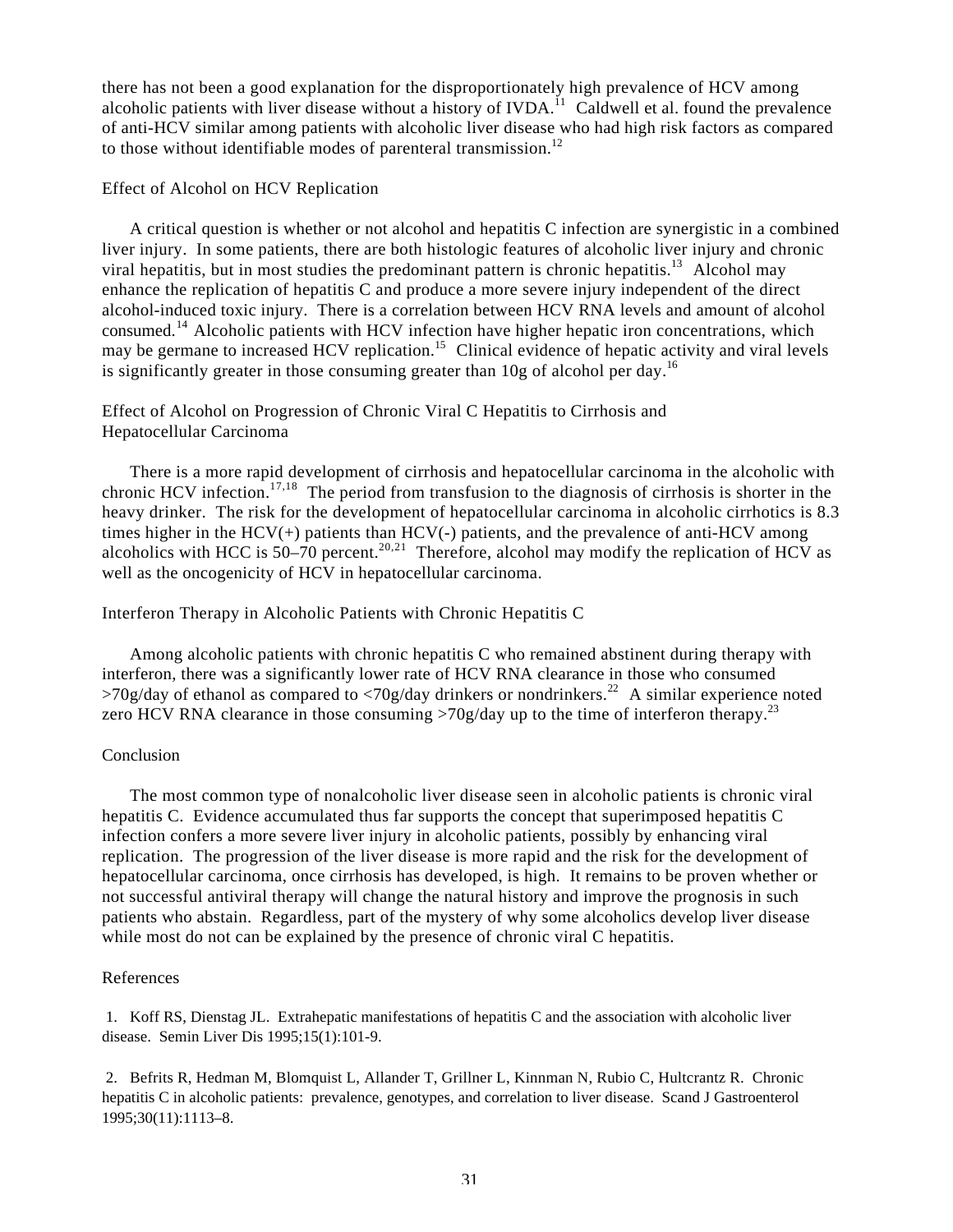3. Mendenhall CL, Moritz T, Rouster S, Roselle G, Polito A, Quan S, KiNelle RK, and the VA Cooperative Study Group 275. Epidemiology of hepatitis C among veterans with alcoholic liver disease. Am J Gastroenterol 1993;88(7):1022–6.

 4. Coelho-Little ME, Jeffers LJ, Bernstein DE, Goodman JJ, Reddy KR, deMedina M, Li X, Hill M, LaRue S, Schiff ER. Hepatitis C virus in alcoholic patients with and without clinically apparent liver disease. Alcohol Clin Exp Res 1995;19(5):1173-6.

 5. Caldwell SH, Li X, Rourk RM, Millar A, Sosnowski KM, Sue M, Barritt AS, McCallum RW, Schiff ER. Hepatitis C infection by polymerase chain reaction in alcoholics: false-positive ELISA results and the influence of infection on a clinical prognostic score. Am J Gastroenterol 1993;88(7):1016-21.

 6. Mendelhall CL, Seeff L, Diehl AM, Ghosen SJ, French SW, Gartside PS, et al. Antibodies to hepatitis B virus and hepatitis C virus in alcoholic hepatitis and cirrhosis: their prevalence and clinical relevance. Hepatology 1991;14(4):581-9.

 7. Pares A, Barrera JM, Caballeria J, Ercilla G, Bruguera M, Caballeria L, Castillo R, Rodes J. Hepatitis C virus antibodies in chronic alcoholic patients: association with severity of liver injury. Hepatology 1990; 12(6):1295-9.

 8. Nishiguchi S, Kuroki T, Yabusako T, Seki S, Kobayashi K, Monna T, Otani S, et al. Detection of hepatitis C virus antibodies and hepatitis C virus RNA in patients with alcoholic liver disease. Hepatology 1991; 14(6):985-9.

 9. Takase S, Takada N, Enomoto N, et al. Different types of chronic hepatitis in alcoholic patients: does chronic hepatitis induced by alcohol exist? Hepatology 1991;13:876-81.

10. Sata M, Fukuizumi K, Uchimura Y, Nakano H, Ishii K, Kumashiro R, Mizokami M, Lau JYN, Tanikawa K. Hepatitis C virus infection in patients with clinically diagnosed alcoholic liver diseases. J Viral Hepatitis 1996;3:143-8.

11. Rosman AS, Waraich A, Galvin K, Casiano J, Paronetto F, Liever CS. Alcoholism is associated with hepatitis C but not hepatitis B in an urban population. Am J Gastroenterol 1996;91(3):498-505.

12. Caldwell SH, Jeffers LJ, Ditomaso A, Millar A, Clark RM, Rabassa A, Reddy KR, deMedina M, Schiff ER. Antibody to hepatitis C is common among patients with alcoholic liver disease with and without risk factors. Am J Gastroenterol 1991;86(9):1219-23.

13. Uchimura Y, Sata M, Kage M, Abe H, Tanikawa K. A histopathological study of alcoholics with chronic HCV infection: comparison with chronic hepatitis C and alcoholic liver disease. Liver 1995;15(6):300-6.

14. Oshito M, Takei Y, Kawano S, Hijioka T, Masuda E, Goto M, Nishimuro Y, Nagui H, Ito S, Tsuji S, Fusamoto H, Kamada T. Endogenous nitric oxide attenuates ethanol-induced perturbation of hepatic circulation in the isolated perfused rat liver. Hepatology 1994;20:961-5.

15. Izumi N, Enomoto N, Uchihara M, Murakami T, Ono K, Noguchi O, Miyake S, Nouchi T, Fujisawa K, Marumo F, Sato C. Hepatic iron contents and response to interferon-a in patients with chronic hepatitis C. Dig Dis Sci 1996;41(5):989-94.

16. Cromie SL, Jenkins PJ, Bowden DS, Dudley FJ. Chronic hepatitis C: effect of alcohol on hepatic activity and viral titre. J Hepatol 1996;25:821-6.

17. Takase S, Tsutsumi M, Kawahara H, et al. The alcohol-altered liver membrane antibody and hepatitis C virus infection in the progression of alcoholic liver disease. Hepatology 1993;17:9–13.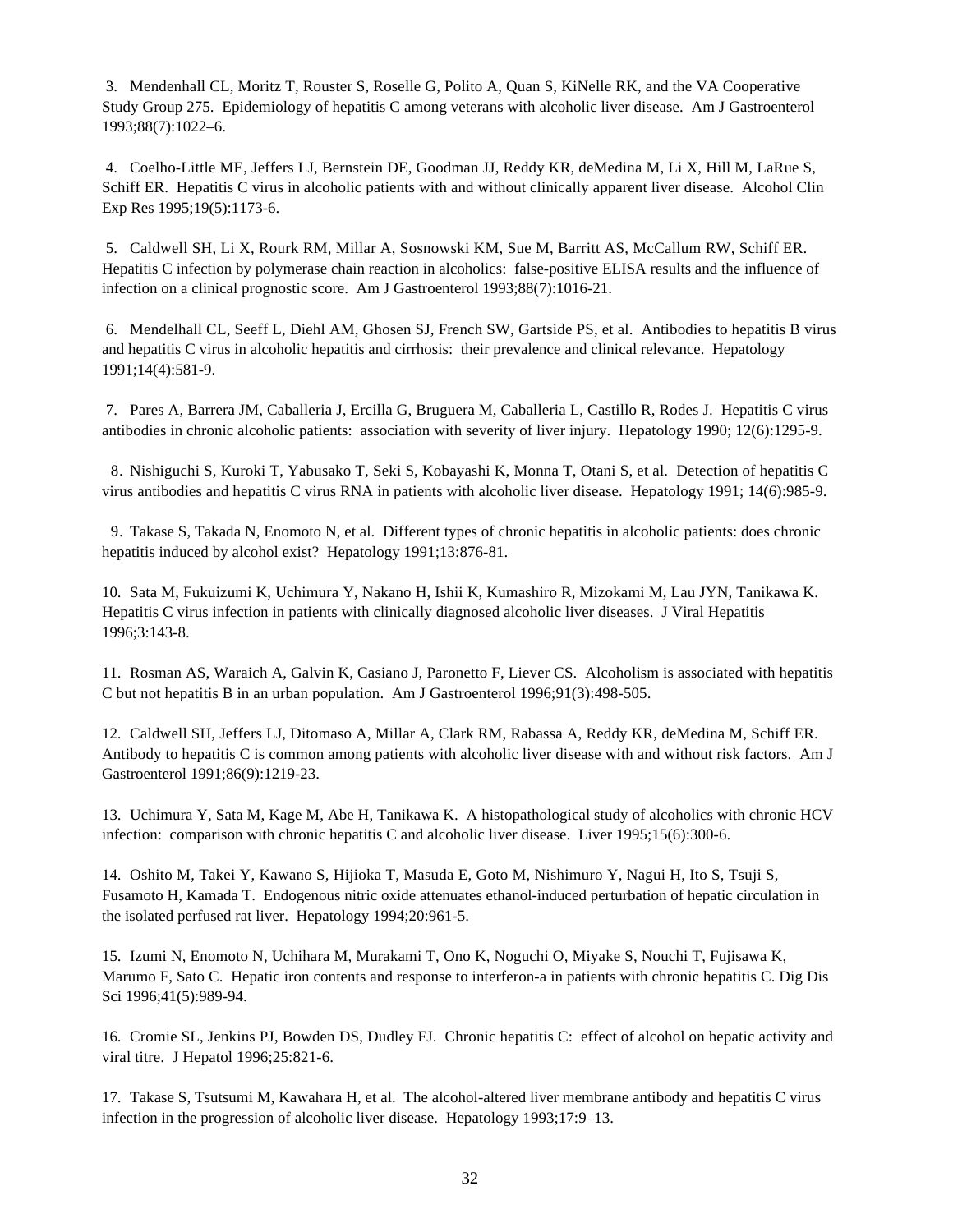18. Noda K, Yoshihara H, Suzuki K, Yamada Y, Kasahara A, Hayashi N, Fusamoto H, Kamada T. Progression of type C chronic hepatitis to liver cirrhosis and hepatocellular carcinoma—its relationship to alcohol drinking and the age of transfusion. Alcohol Clin Exp Res 1996;2(1):95A-100A.

19. Sato Y, Okabe K. Studies on the incidence of hepatocellular carcinoma in heavy drinkers with liver cirrhosis [abstract]. Alcohol Alcohol 1993;(1B Suppl):109–14.

20. Nalpas B, Feitelsol M, Brechot C, Rubin E. Alcohol, hepatotropic viruses, and hepatocellular carcinoma [editorial]. Alcohol Clin Exp Res 1995;19(5);1089–95.

21. Miyakawa H, Sato C, Izumi N, Tazawa J, Ebata A, Hattori K, Sakai H, Ikeda T, Hirata R, Sakai Y, et al. Hepatitis C virus infection in alcoholic liver cirrhosis in Japan: its contribution to the development of hepatocelluar carcinoma. Alcohol Alcohol 1993;(1A Suppl):85–90.

22. Okazaki T, Yoshihara H, Suzuki K, Yamada Y, Tsujimura T, Kawano K, Yamada Y, Abe H. Efficacy of interferon therapy in patients with chronic hepatitis C. Comparison between non-drinkers and drinkers. Scand J Gastroenterol 1994;29(11):1039–43.

23. Ohnishi K, Matsuo S, Matsutani K, Itahashi M, Kakihara K, Suzuki K, Ito S, Fujiwara K. Interferon therapy for chronic hepatitis C in habitual drinkers: comparison with chronic hepatitis C in infrequent drinkers. Am J Gastroenterol 1996;91(7):1374–9.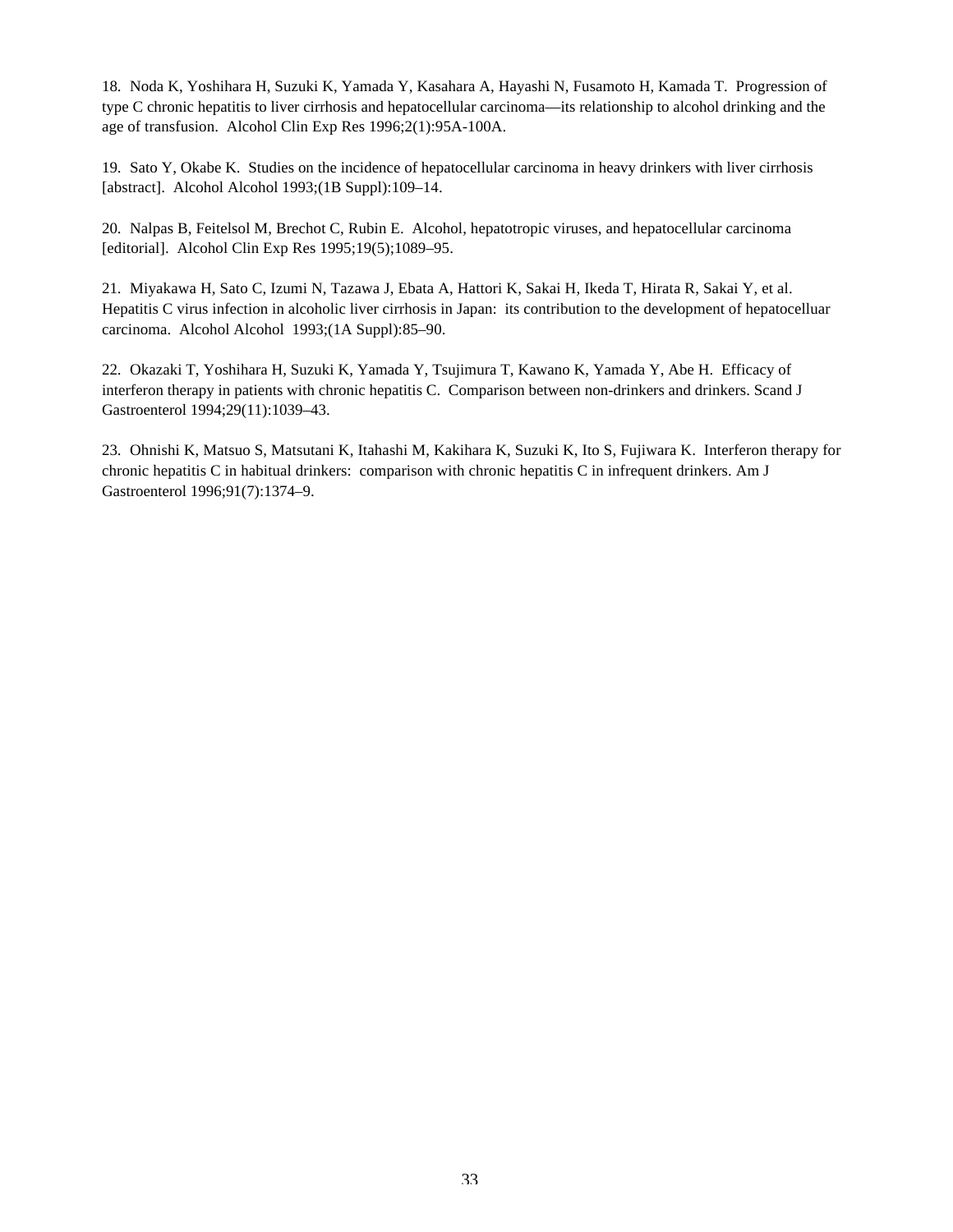## **Diagnostic Tests for Hepatitis C**

#### **David Gretch, M.D., Ph.D.**

Diagnostic tests for hepatitis C (HCV) can be divided into two general categories: (1) serologic assays which detect anti-HCV antibodies, and (2) molecular assays which detect, quantify, and/or characterize HCV RNA genomes within an infected patient. Serologic assays have been subdivided into screening tests for anti-HCV and supplemental antibody tests. Molecular assays can be divided into qualitative tests for HCV RNA, quantitative tests for assessing viral RNA levels, and HCV genotype tests.

#### Screening Assays for Anti-HCV

The main screening assay for detecting anti-HCV antibodies is the enzyme immunoassay (EIA). The EIA has many advantages in the diagnostic setting, including ease of use, low variability, ease of automation, and relatively low expense. The first-generation anti-HCV test (EIA-1) contained a single HCV recombinant antigen derived from the nonstructural (NS) 4 gene, designated c100-3.<sup>1</sup> Although development of this test represented a dramatic breakthrough in terms of diagnosing HCV infection and reducing HCV transmission via blood transfusion, $^{2-5}$  EIA-1 lacked optimal sensitivity and specificity and was subsequently replaced in 1992.<sup>6</sup> The EIA-2 test contains HCV antigens from the core and NS3 genes in addition to the NS4 antigen, and thus represents a multi-antigen EIA.<sup>7</sup> Introduction of the new antigens led to a substantial improvement in sensitivity and a slight increase in specificity relative to the EIA-1 (Table 1).<sup>7–15</sup> The use of core and NS3 antigens in the EIA-2 test shortened the average "window period" for HCV seroconversion by 4–10 weeks relative to the EIA-1 test.<sup>10,16</sup> A third-generation anti-HCV test (e1a-3), which contains reconfigured core and NS3 antigens plus an additional HCV antigen (NS5) not present in the EIA-2,  $17-20$  has recently been approved for screening blood products. While preliminary studies suggest an incremental improvement in sensitivity in blood donors, immunosuppressed populations, and liver clinic populations, the specificity of the EIA-3 test has not been adequately defined in the routine diagnostic setting, and utility of the NS5 antigen in this assay has been controversial.

A progressive improvement in sensitivity of detection of anti-HCV has been accomplished by the three generations of EIA screening assays (Table 1). However, testing in high-prevalence populations has indicated that not all patients with active HCV infection (e.g., HCV RNA positive) are identified with the EIA screening tests. Preliminary studies suggest the envelope 2 (E2) antigen may be a good candidate for subsequent versions of the EIA test.<sup>21–23</sup> Although false-positive EIA testing remains a problem in low-prevalence populations, the accuracy of the EIA-2 test is very good in high-prevalence populations, and therefore, supplemental anti-HCV tests may not be necessary in high-risk patients with a positive anti-HCV screen.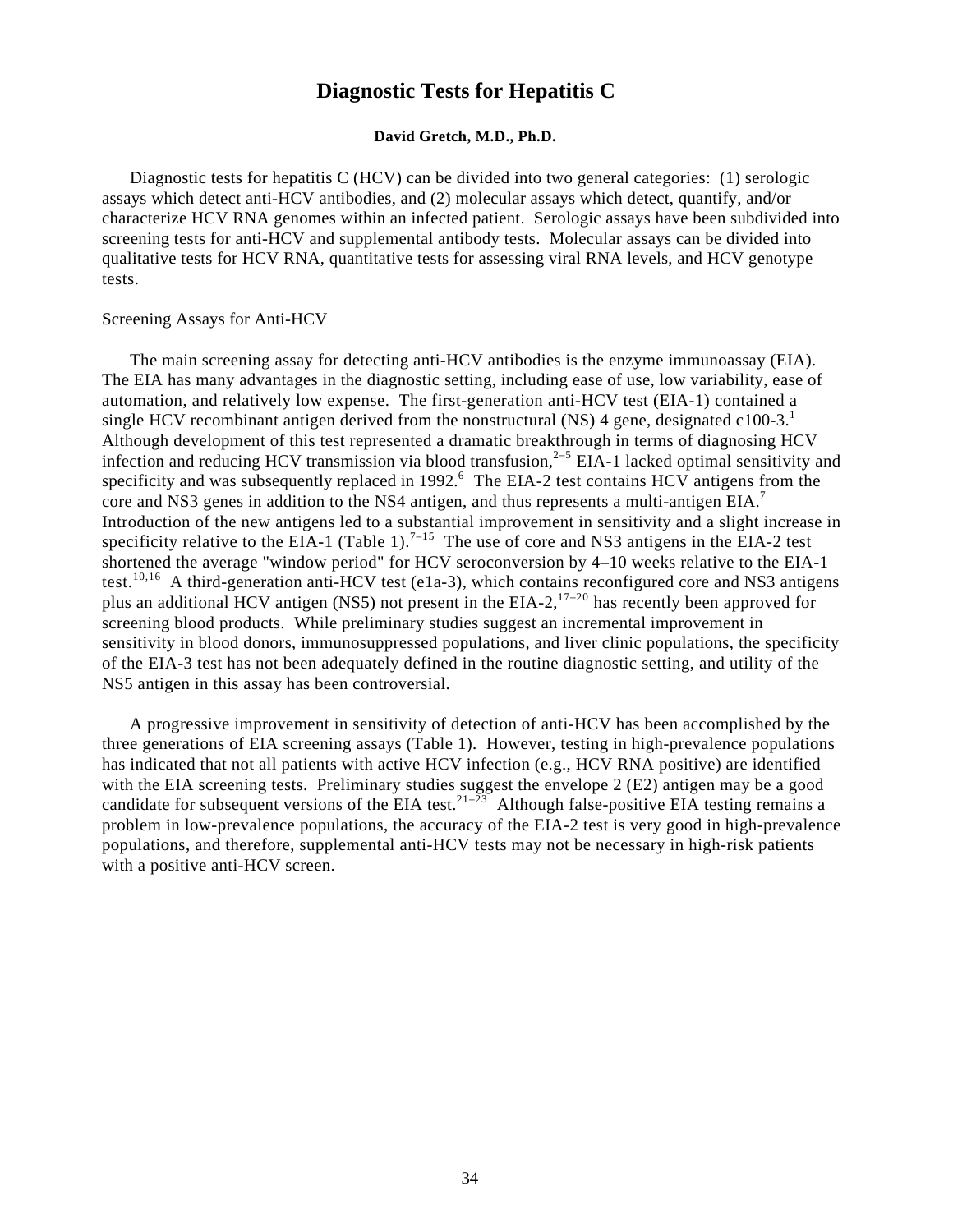| TABLE 1. Sensitivity and Accuracy of Anti-HCV Screening Tests |             |              |  |                                |             |             |
|---------------------------------------------------------------|-------------|--------------|--|--------------------------------|-------------|-------------|
| Low-Prevalence (Blood Donor)                                  |             |              |  | High-Prevalence (Liver Clinic) |             |             |
| Test                                                          | Sensitivity | $Accuracy^*$ |  | Test                           | Sensitivity | $Accuracy*$ |
| $EIA-1$                                                       | 95-98%      | $30 - 50%$   |  | $EIA-1$                        | $60 - 80%$  | 70-85%      |
| $EIA-2$                                                       | 99.7–99.8%  | $50 - 61\%$  |  | $EIA-2$                        | $92 - 95%$  | 88-95%      |
| $EIA-3$                                                       | $99.9 + \%$ | n.d.         |  | $EIA-3$                        | 97%         | n.d.        |

 \* Percentage of specimens with a positive anti-HCV screen which are also positive by supplemental anti-HCV test. Modified from references cited in text, and Gretch, et al., unpublished data.

#### Supplemental Tests for Anti-HCV

Supplemental tests for anti-HCV were developed to help resolve false-positive EIA test results. The prototype supplemental test in the United States is the FDA-licensed second-generation recombinant immunoblot assay (RIBA-2), which contains the same HCV antigens as EIA-2 in an immunoblot format.<sup>7</sup> Results are either positive (two or more positive antigens), indeterminate (one positive antigen), or negative. Interpretation of HCV serology depends on the patient risk status (Table 1). For example, in the low-prevalence blood bank setting, (1) about 40–50 percent of specimens with positive EIA results are false positives (i.e., RIBA-negative), and (2) few RIBA-2 indeterminate results are HCV RNA positive.<sup>11–13, 24–28</sup> However, in the high-prevalence setting (e.g., the University of Washington Viral Hepatitis Reference Laboratory), approximately 90 percent of EIA-positive specimens are also positive by RIBA (Gretch, et al., unpublished data). In this setting, about 85 percent of RIBA-positive specimens and 20–50 percent of RIBA core or NS3 indeterminate specimens are positive for HCV RNA by PCR.<sup>28–36</sup> A third-generation supplemental test (RIBA-3) has been introduced in Europe, which appears to be more specific than the RIBA-2 test based on a better correlation with RNA PCR results and a reduced number of RIBA-indeterminate results, 31,37-39 as yet, RIBA-3 has not been approved in the United States.

#### Qualitative Tests for HCV RNA

Detection of HCV RNA in patient serum by highly sensitive tests such as reverse transcription polymerase chain reaction (RT-PCR) has become an increasingly important tool for confirming the diagnosis of hepatitis C and for assessing the antiviral response to interferon therapy.<sup>40,41</sup> The role of tests for HCV RNA in the diagnosis and management of hepatitis C is discussed in subsequent presentations.

Many variations in the RT-PCR assay have been described in the literature, and standardization of such "home-brew" assays has been difficult, as illustrated by a European survey, where only 16 percent of laboratories scored perfectly on a standardized test panel.<sup>42</sup> Numerous factors contribute to RT-PCR variability, including specimen handling and storage, correct design of amplification primers, variability of biochemical reactions, DNA product contamination, and efficiency of postamplification detection systems. $43-50$  It is therefore important to emphasize the need for evidence of rigorous proficiency testing by qualified diagnostic laboratories before HCV RNA testing can be reliably used in patient management. Nonetheless, several excellent home-brew assays with proven clinical utility have been described,  $48-56$  of which the most sensitive can detect HCV RNA at a level of less than 100 copies per ml of patient serum. In this regard, HCV RNA proficiency testing of laboratories in the U.S. has only recently been initiated by the College of American Pathologists.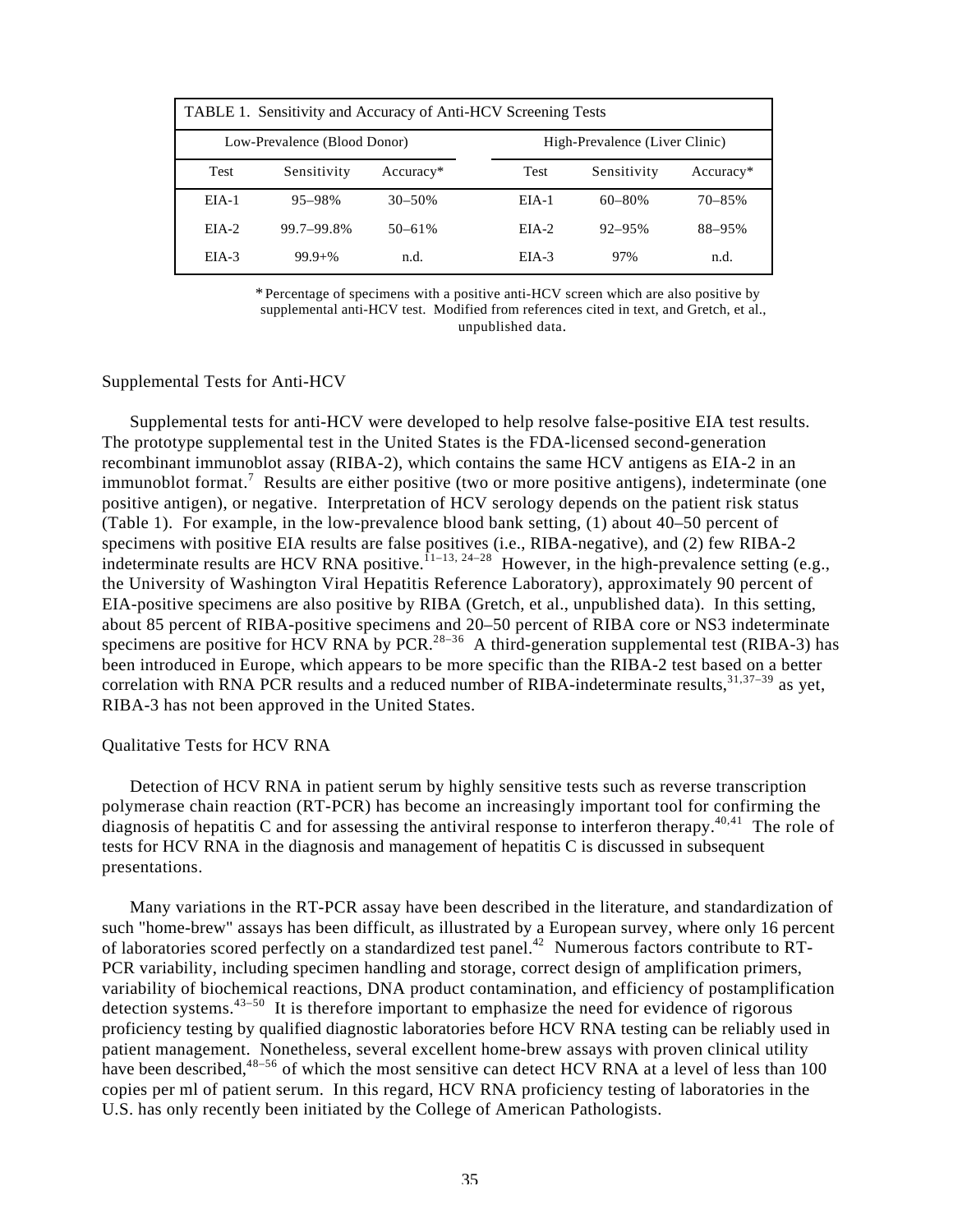Roche Molecular Diagnostics has recently introduced the Amplicor test kit for qualitative HCV RNA detection by the RT-PCR technique.<sup>57,58</sup> The kit is reliable, and has built-in controls for assay sensitivity and specificity. The assay was originally designed to test 50 ul of serum, but was found to be 4–10 fold less sensitive than optimized RT-PCR assays in research reference laboratories.<sup>57</sup> However, modifications of the Amplicor test allow HCV RNA detection at less than 100 HCV RNA copies per ml of serum, with a specificity of 97–99 percent (Gretch, et al., unpublished data).

#### Quantitative Tests for HCV RNA

In addition to being a valuable research tool, the quantitative assessment of HCV RNA levels in patients before, during, and after therapy has tremendous potential for improving the clinical management of chronic hepatitis  $C^{59}$ . In a recent study of HCV viremia, it was established that HCV RNA levels are relatively stable (without significant fluctuation) in untreated patients with chronic hepatitis  $C^{60}$  These findings are important because, although numerous studies have demonstrated that therapy may reduce HCV RNA levels, the assumption that HCV RNA levels are stable before therapy was unproven. The following paragraph briefly describes current methods for assessing HCV "viral load," while application of HCV RNA testing in monitoring of virologic response to therapy is discussed in subsequent sections.

Two different technologies have been developed to assess HCV RNA levels in patient specimens: target amplification methods such as quantitative PCR (Q-PCR), and signal amplification technologies such as branched DNA assay ( $bDNA$ ).<sup>61</sup> Quantitative PCR tests have been described by several laboratories, and differ markedly in the reported performance characteristics.<sup>61–71</sup> The only standardized quantitative PCR assay available in kit format is the Roche Monitor assay. Unfortunately, experience with this assay has been limited. The main strength of Q-PCR is high analytical sensitivity, with reports as low as 1,000 RNA copies per ml; on the other hand, major problems include high assay variability, and limited linear range. By comparison, the bDNA test has been extensively evaluated, and appears to be highly standardized, although the sensitivity of bDNA assay is 2–3 logs less than PCR-based methods.<sup>61, 72–78</sup> Therefore, PCR testing has been recommended on bDNA-negative specimens.<sup>61, 73</sup> It is also important to note that a "genotype bias" is possible for all HCV molecular assays because of the extensive genetic heterogeneity of the virus. For example, the first-generation bDNA test (bDNA 1.0) apparently under-reported HCV RNA levels for a subset of HCV genotypes,  $^{76, 77}$  while the second-generation test (bDNA 2.0) appears to be more accurate.<sup>79</sup> Unfortunately, additional refinements may be necessary before standardized tests are licensed for routine use in hepatitis C management.

#### HCV Genotype Testing

HCV is a remarkably heterogeneous family of viruses, with at least six distinct genotypes and numerous subtypes of HCV identified throughout the world.<sup>80–82</sup> Tests to determine HCV genotype fall into two categories: (1) Screening tests which detect point mutations and (2) confirmatory tests which evaluate larger segments of HCV genes. Commonly used screening tests include 5'-RFLP analysis, core-gene nested PCR, and the LIPA assay.<sup>83-85</sup> Confirmatory tests include nucleotide sequencing and phylogenetic analysis of the E1 gene or NS5B gene.<sup>86–88</sup> HCV genotype determination is an important aspect of ongoing clinical trials, since HCV genotype may be an independent predictor of response to therapy, as will be discussed later. However, there is as yet little role for HCV genotyping in the routine clinical setting, since optimal treatment regimens have not been defined for different HCV genotype infections.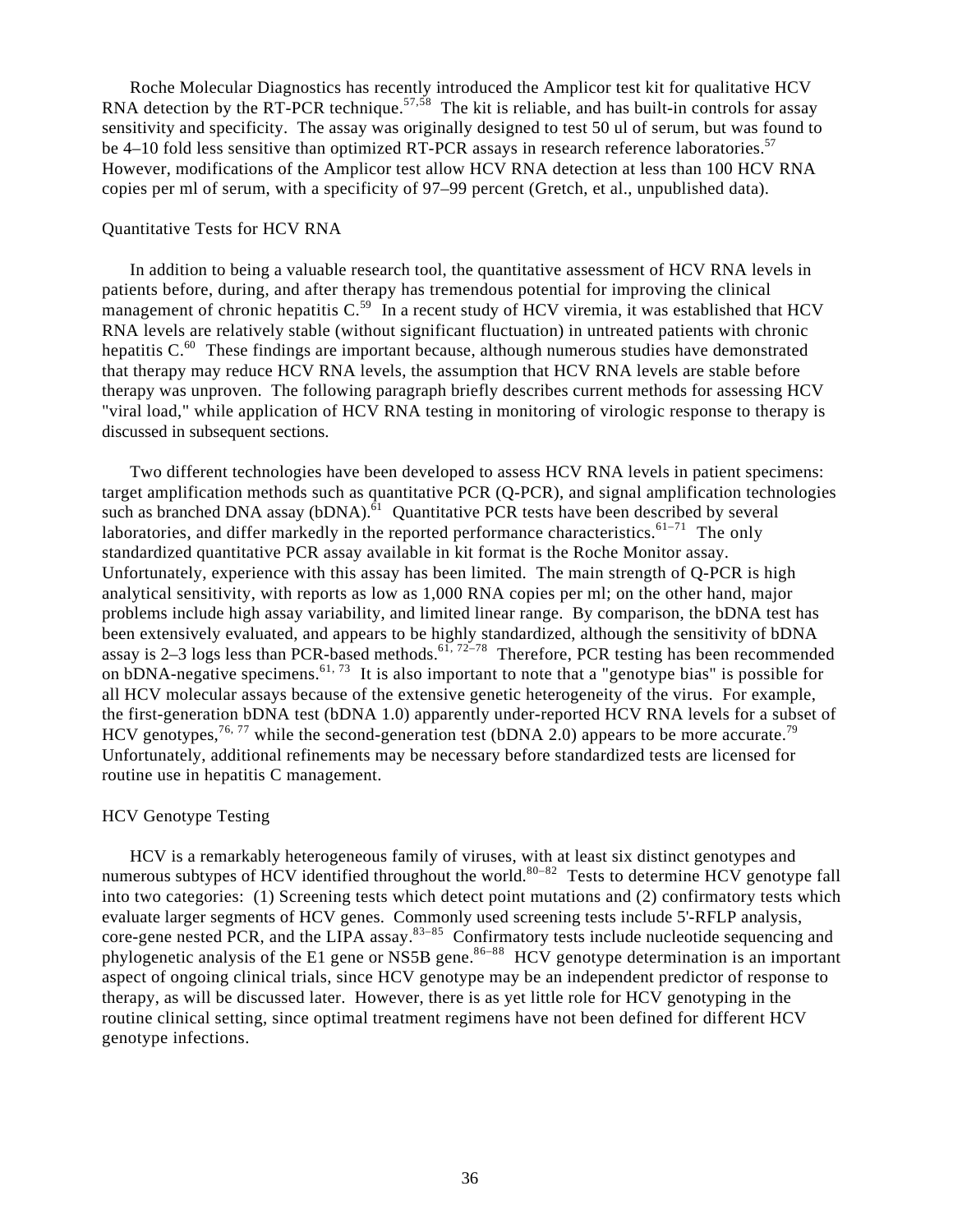#### References

1. Kuo G, Choo QL, Alter HJ, Gitnick GL, Redeker AG, Purcell RH, Miyamura T, Dienstag JL, Alter MJ, Stevens CE, et al. An assay for circulating antibodies to a major etiologic virus of human non-A, non-B hepatitis. Science 1989;244:362–4.

2. Alter HJ, Purcell RH, Shih JW, Melpolder JC, Houghton M, Choo QL, Kuo G. Detection of antibody to hepatitis C virus in prospectively followed transfusion recipients with acute and chronic non-A, non-B hepatitis. N Engl J Med 1989;321:1494–500.

3. Esteban JI, Esteban R, Viladomiu L, L'Opez Talavera JC, Gonzalez A, Hernandez JM, Roget M, Vargas V, Genesca J, Buti M, et al. Hepatitis C virus antibodies among risk groups in Spain. Lancet 1989;2:294–7.

4. Esteban J, Gonzalez A, Hernandez J, Viladomiu L, Sanchez C, Lopez-Talavera J, Lucea D, Martin-Vega C, Vidal X, Esteban R, Guardia J. Evaluation of antibodies to hepatitis C virus in a study of transfusion associated hepatitis. N Engl J Med 1990;323:1107–12.

5. Alter MJ, Hadler SC, Judson FN, Mares A, Alexander WJ, Hu PY, Miller JK, Moyer LA, Fields HA, Bradley DW, et al. Risk factors for acute non-A, non-B hepatitis in the United States and association with hepatitis C virus infection. JAMA 1990;264:2231–5.

6. Alter H. New kit on the block: evaluation of second-generation assays for detection of antibody to the hepatitis C virus. Hepatology 1992;15:350–3.

7. Younossi Z, McHutchison J. Serological tests for HCV infection. Viral hepatitis reviews 1996;2:161–73.

8. Takano S, Nakamuar K, Kawai S, Yokosuka O, Satomura Y, Omata M. Prospective assessment of donor blood screening for antibody to hepatitis C virus by first-and second-generation assays as a means of preventing posttransfusion hepatitis. Hepatology 1996;23:708–12.

 9. Nakatsuji Y, Matsumoto A, Tanaka E, Ogata H, Kiyosawa K. Detection of chronic hepatitis C virus infection by four diagnostic systems: first-generation and second-generation enzyme-linked immunosorbent assay, secondgeneration recombinant immunoblot assay and nested polymerase chain reaction analysis. Hepatology 1992;16:300– 5.

10. Hosein B, Fang C, Popovsky M, Ye J, Zhang M, Wang C. Improved serodiagnosis of hepatitis C virus infection with synthetic peptide antigen from capsid protein. Proc Natl Acad Sci U S A 1991;88:3647–51.

11. Kleinman S, Alter H, Busch M, Holland P, Tegtmeier G, Nelles M, Lee S, Page E, Wilbur J, Polito A. Increased detection of hepatitis C virus (HCV)-infected blood donors by a multiple-antigen HCV enzyme immunoassay. Transfusion 1992;32:805–13.

12. Aach R, Stevens C, Hollinger F, Mosley J, Peterson D, Taylor P, Johnson R, Barbosa L, Nemo G. Hepatitis C virus infection in post-transfusion hepatitis. An analysis with first- and second-generation assays. N Engl J Med 1991;325:1325–9.

13. McHutchison J, Person J, Govindarajan S, Valinluck B, Gore T, Lee S, Nelles M, Polito A, Chien D, DiNello R, et al. Improved detection of hepatitis C virus antibodies in high-risk populations. Hepatology 1992;15:19–25.

14. Marcellin P, Martinot-Peignoux M, Boyer N, Pouteau M, Aumont P, Erlinger S, Benhamou J. Secondgeneration (RIBA) test in diagnosis of chronic hepatitis C. Lancet 1991;337:551–2.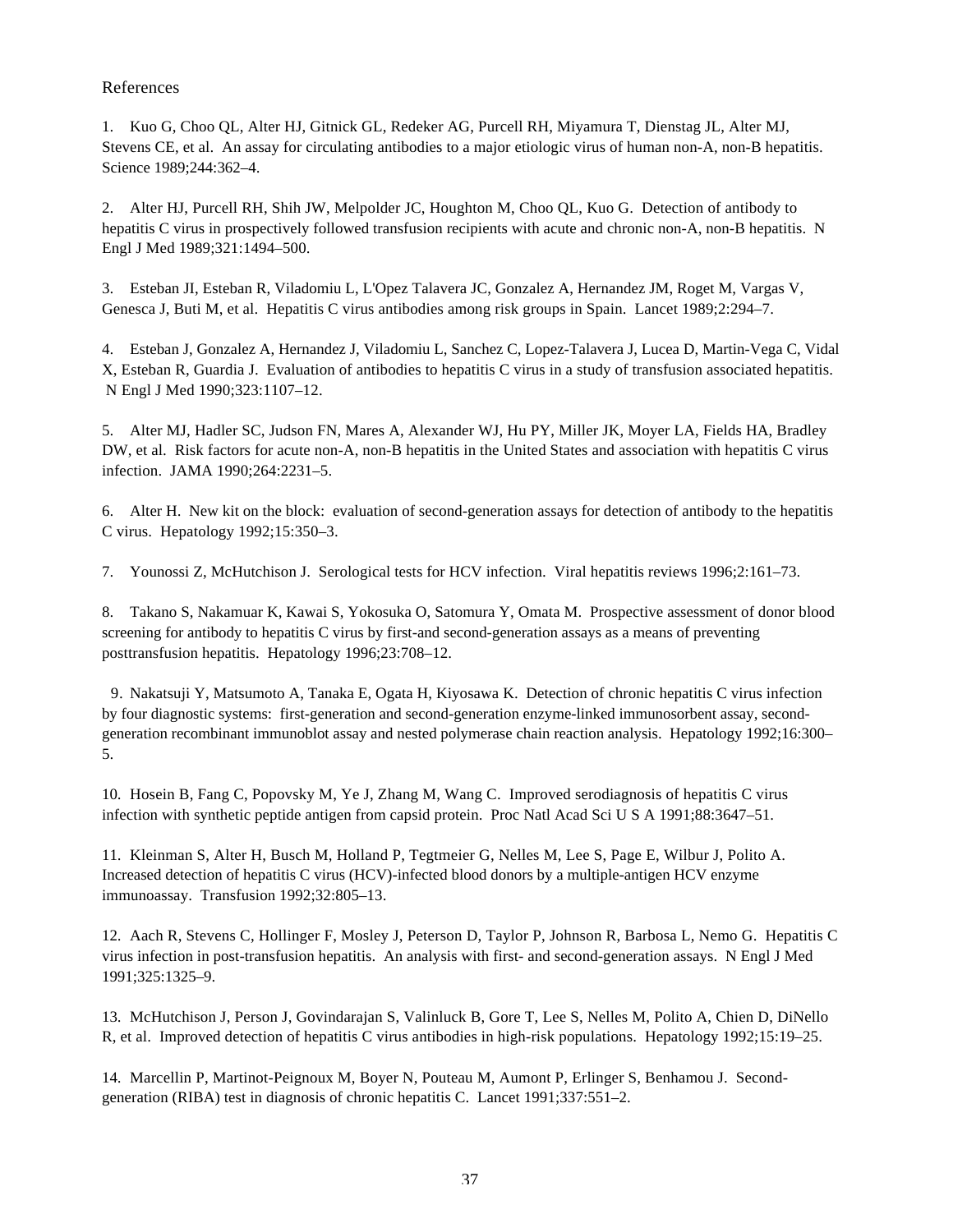15. Lelie P, Cuypers H, Reesink H, van der Poel C, Winkel I, Bakker E, van Exel-Oehlers P, Vallari D, Allain J, Mimms L. Patterns of serological markers in transfusion-transmitted hepatitis C virus infection using secondgeneration HCV assays. J Med Virol 1992;37:203–9.

16. Okamoto H, Tsuda F, Machida A, Munekata E, Akahane Y, Sugai Y, Mashiko K, Mitsui T, Tanaka T, Miyakawa Y, et al. Antibodies against synthetic oligopeptides deduced from the putative core gene for the diagnosis of hepatitis virus infection. Hepatology 1992;15:180–6.

17. Kao J-H, Lai M-Y, Hwang Y-T, Yang P-M, Chen P-J, Sheu J-C, Wang T-H, Hsu H-C, Chen D-S. Chronic hepatitis C without anti-hepatitis C antibodies by second-generation assay: a clinicopathologic study and demonstration of the usefulness of a third-generation assay. Dig Dis Sci 1996;41:161–5.

18. Uyttendaele S, Claeys H, Mertens W, Verhaert H, Vermylen C. Evaluation of third-generation screening and confirmatory assays for HCV antibodies. Vox Sanguinis 1994;66:122–9.

19. Barrera J, Prancis B, Ercilla G, Nelles M, Achord D, Darner J, Lee S. Improved detection of anti-HCV in posttransfusion hepatitis by a third-generation ELISA. Vox Sanguinis 1995;68:15–8.

20. Atrah H, Ahmed M. Hepatitis C virus seroconversion by a third-generation ELISA screening test in blood donors. J Clin Pathol 1996;49:254–5.

21. Yuki N, Hayashi N, Kashahara A, Hagiwara H, Mita E, Ohkawa K, Katayama K, Fusamoto H, Kamada T. Quantitative analysis of antibody to hepatitis C virus envelope 2 glycoprotein in patients with chronic hepatitis C virus infection. Hepatology 1996;23:947–52.

22. Lesniewski R, Okasinkski G, Carrick R, Van Sant C, Desai S, Johnson R, Scheffel J, Moore B, Mushahwar I. Antibody to hepatitis C virus second envelope (HCV-E2) glycoprotein: a new marker of HCV infection closely associated with viremia. J Med Virol 1995;45:415–22.

23. Zaaijer HL, Vallari DS, Cunningham M, Lesniewski R, Reesink HW, van der Poel CL, Lelie PN. E2 and NS5: new antigens for detection of hepatitis C virus antibodies. J Med Virol 1994;44:395–7.

24. van der Poel C, Cuypers H, Reesink H, Weiner A, Quan S, Di Nello R, van Boven J, Winkel I, Mulder-Folkerts D, Exel-Oehlers P, et al. Confirmation of hepatitis C virus infection by new four-antigen recombinant immunoblot assay. Lancet 1991;337:317–9.

25. Evans C, Tobler L, Polito A, Stewart J, Chien D, Wilber J, Quan S, Delaney S, Kuo G, Busch M. Comparative evaluations of supplemental hepatitis C virus antibody test systems. Transfusion 1992;32:408–14.

26. Craxi A, Fiorentino G, Di Marco V, Marino L, Magrin S, Fabriano C, Pagliaro L. Second-generation tests in diagnosis of chronic hepatitis C. Lancet 1991;337:1354.

27. Alter H, Tegtmeier G, Jett B, Quan S, Shih J, Bayer W, Polito A. The use of a recombinant immunoblot assay in the interpretation of anti-hepatitis C virus reactivity among prospectively followed patients, implicated donors, and random donors. Transfusion 1991;31:771–6.

28. Busch M, Tobler L, Quan S, Wilber J, Johnson P, Polito A, Steane E, Zola A, Bahl C, Nelles M, et al. A pattern of 5–1–1 and c100–3 only on hepatitis C virus (HCV) recombinant immunoblot assay does not reflect HCV infection in blood donors. Transfusion 1993;33:84–8.

29. Gretch DR, Lee W, Corey L. Use of aminotransferase, hepatitis C antibody, and hepatitis C polymerase chain reaction RNA assays to establish the diagnosis of hepatitis C virus infection in a diagnostic virology laboratory. J Clin Microbiol 1992;30:2145–9.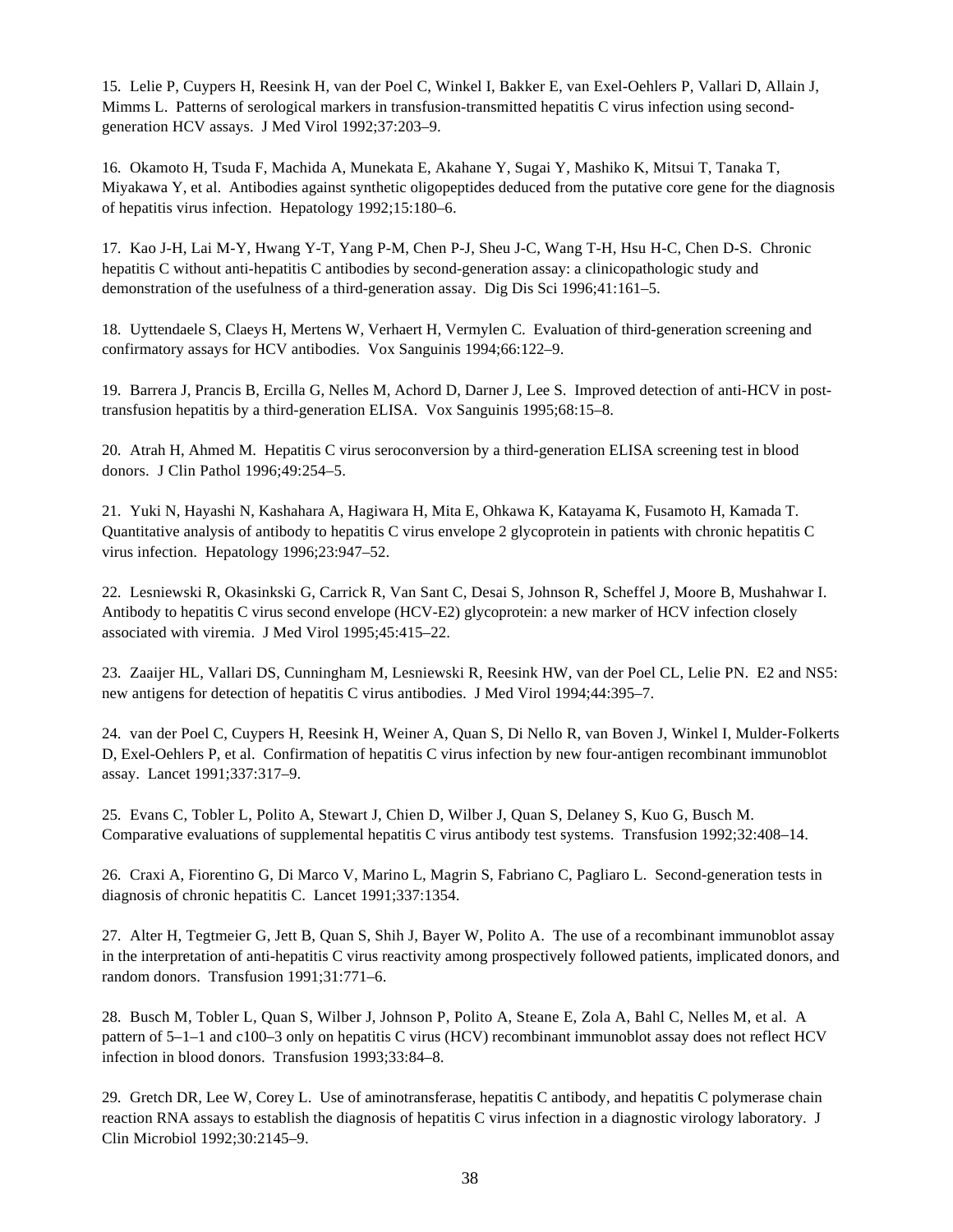30. Lok A, Chien D, Choo Q, Chan T, Chiu E, Cheng I, Houghton M, Kuo G. Antibody response to core, envelope and nonstructural hepatitis C virus antigens: comparison of immunocompetent and immunosuppressed patients. Hepatology 1993;18:497–502.

31. Pawlotsky J, Bastie A, Pellet C, Remire J, Darthuy F, Wolfe L, Sayada C, Duval J, Dhumeaux D. Significance of indeterminate third-generation hepatitis C virus recombinant immunoblot assay. J Clin Microbiol 1996;34:80–3.

32. Feucht H, Zollner B, Polywka S, Laufs R. Study on reliability of commercially available hepatitis C virus antibody tests. J Clin Microbiol 1995;33:620–4.

33. Bresters D, Zaaijer H, Cuypers H, Reesink H, Winkel I, van Exel-Oehlers P, van Drimmelen A, Jansen P, van der Poel C, Lelie P. Recombinant immunoblot assay reaction patterns and hepatitis C virus RNA in blood donors and non-A, non-B hepatitis patients. Transfusion 1993;33:634–8.

34. Lazizi Y, Elfassi E, Pillot J. Detection of hepatitis C virus sequences in sera with controversial serology by nested polymerase chain reaction. J Clin Microbiol 1992;30:931–4.

35. Martinot-Peignoux M, Marcellin P, Xu L, Bernuau J, Erlinger S, Benhamou J, Larzul D. Reactivity to c33c antigen as a marker of hepatitis C virus multiplication. J Infect Disease 1992;165:595–6.

36. Weiner A, Truett M, Rosenblatt J, Han J, Quan S, Polito A, Juo G, Choo Q, Houghton M, Agius C, et al. HCV testing in low-risk population. Lancet 1990;336:695.

37. Damen M, Zaaijer HL, Cuypers HTM, Vrielink H, van der Poel CL, Reesink HW, Lelie PN. Reliability of the third-generation recombinant immunoblot assay for hepatitis C virus. Transfusion 1995;35:745–9.

38. Soffredini R, Rumi M-G, Lampertico P, Aroldi A, Tarantino A, Ponticelli C, Colombo M. Increased Detection of Antibody to Hepatitis C Virus in Renal Transplant Patients by Third-Generation Assay. Am J Kidney Dis 1996;28:437–40.

39. Dow BC, Munro H, Buchanan I, Follett EAC, Davidson F, Yap PL, Simmonds P. Third-generation recombinant immunoblot assay: comparison of reactivities according to hepatitis C virus genotype. Transfusion 1996;36:547–51.

40. Alter H. To C or not to C: these are the questions. Blood 1995;85:1681–95.

41. Houghton M, Weiner A, Han J, Kuo G, Choo Q. Molecular biology of the hepatitis C viruses: implications for diagnosis, development and control of viral disease. Hepatology 1991;14:381–8.

42. Zaaijer HL, Cuypers HT, Reesink HW, Winkel IN, Gerken G, Lelie PN. Reliability of polymerase chain reaction for detection of hepatitis C virus. Lancet 1993;341:722–4.

43. Busch M, Wilber J, Johnson P, Tobler L, Evans C. Impact of specimen handling and storage on detection of hepatitis C virus RNA. Transfusion 1992;32:420-5.

44. Davis GL, Lau JY, Urdea MS, Neuwald PD, Wilber JC, Lindsay K, Perrillo RP, Albrecht J. Quantitative detection of hepatitis C virus RNA with a solid-phase signal amplification method: definition of optimal conditions for specimen collection and clinical application in interferon-treated patients. Hepatology 1994;19:1337–41.

45. Kwok S, Higuchi R. Avoiding false positives with PCR. Nature 1989;339:237–8.

46. Wang J, Wang T, Sheu J, Lin S, Lin J, Chen D. Effects of anticoagulants and storage of blood samples on efficacy of the polymerase chain reaction assay for hepatitis C virus. J Clin Microbiol 1992;30:750–3.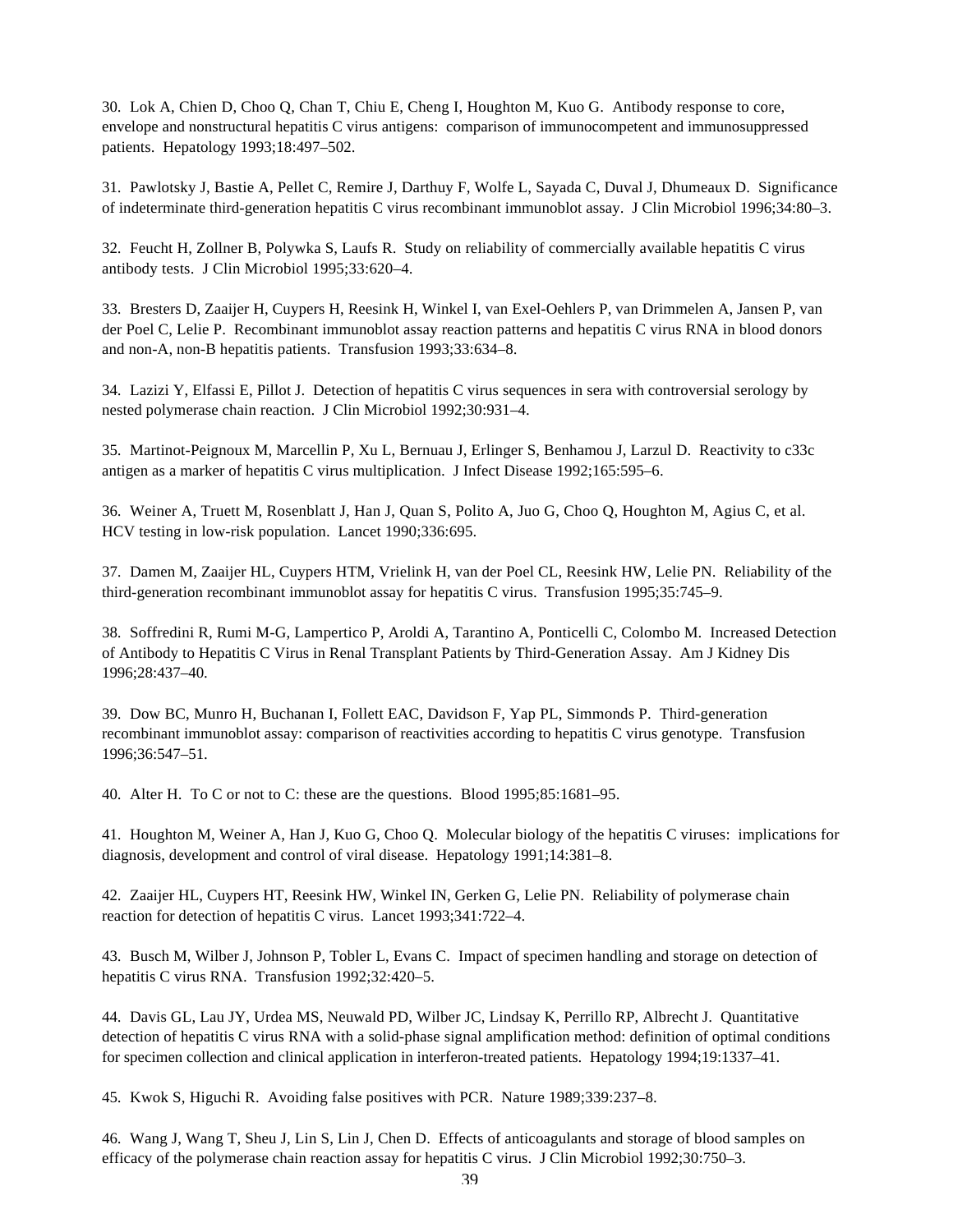47. Bukh J, Purcell R, Miller R. Importance of primer selection for the detection of hepatitis C virus RNA with the polymerase chain reaction assay. Proc Natl Acad Sci U S A 1992;89:187–91.

48. Fong T, Charboneau F, Valinluck B, Govindarajan S. The stability of serum hepatitis C viral RNA in various handling and storage conditions. Arch Pathol Lab Med 1993;117:150-1.

49. Cristiano K, Di Bisceglie A, Hoofnagle J, Feinstone S. Hepatitis C viral RNA in serum of patients with chronic non-A, non-B hepatitis: detection by the polymerase chain reaction using multiple primer sets. Hepatology 1991;14:51–63.

50. Castillo I, Bartolome J, Quiroga JA, Carreno V. Comparison of several PCR procedures for detection of serum HCV-RNA using different regions of the HCV genome. J Virol Methods 1992;38:71–9.

51. Ulrich P, Romeo J, Lane P, Kelly I, Daniel L, Vyas G. Detection, semiquantification, and genetic variation in hepatitis C virus sequences amplified from the plasma of blood donors with elevated alanine aminotransferase. J Clin Invest 1990;86:1609–14.

52. Lin HJ, Shi N, Mizokami M, Hollinger FB. Polymerase chain reaction assay for hepatitis C virus RNA using a single tube for reverse transcription and serial rounds of amplification with nested primer pairs. J Med Virol 1992;38:220–5.

53. Gretch D, Wilson J, Carithers Jr R, dela Rosa C, Han J, Corey L. Detection of hepatitis C virus RNA: comparison of one-stage polymerase chain reaction (PCR) with nested-set PCR. J Clin Microbiol 1993;31:289–91.

54. Hu KQ, Yu CH, Vierling JM. One-step RNA polymerase chain reaction for detection of hepatitis C virus RNA. Hepatology 1993;18:270–4.

55. Cheung R, Matsui S, Greenberg H. Rapid and sensitive method for detection of hepatitis C virus RNA by using silica particles. J Clin Microbiol 1994;32:2593–7.

56. Schmidt W, Klinzman D, LaBrecque D, Macfarlane D, Stapleton J. Direct detection of hepatitis C virus (HCV) RNA from whole blood, and comparison with HCV-RNA in plasma and peripheral blood mononuclear cells. J Med Virol 1995;47:153–60.

57. Nolte FS, Thurmond, C, Fried MW. Pre-clinical evaluation of amplicor hepatitis C virus test for detection of hepatitis C virus RNA. J Clin Microbiol 1995;33:1775–8.

58. Young K, Archer J, Yokosuka O, Omata M, Resnick R. Detection of hepatitis C virus RNA by a combined reverse transcription PCR assay: comparison with nested amplification and antibody testing. J Clin Microbiol 1995;33:654–7.

59. Gretch D, dela Rosa D, Corey L, Carithers R. Assessment of hepatitis C viremia using molecular amplification technologies. Viral Hepatitis Reviews 1996;2:85–96.

60. Nguyen T, Sedghi-Vaziri A, Wilkes L, Mondala T, Pockros P, Lindsay K, McHutchison J. Fluctuations in viral load (HCV-RNA) are relatively insignificant in untreated patients with chronic HCV infection. J Viral Hepatitis 1996;3:75–8.

61. Gretch D, dela Rosa C, Carithers R, Willson R, Williams B, Corey L. Assessment of hepatitis C viremia using molecular amplification technologies: Correlations and clinical implications. Ann Intern Med 1995;123:321–9.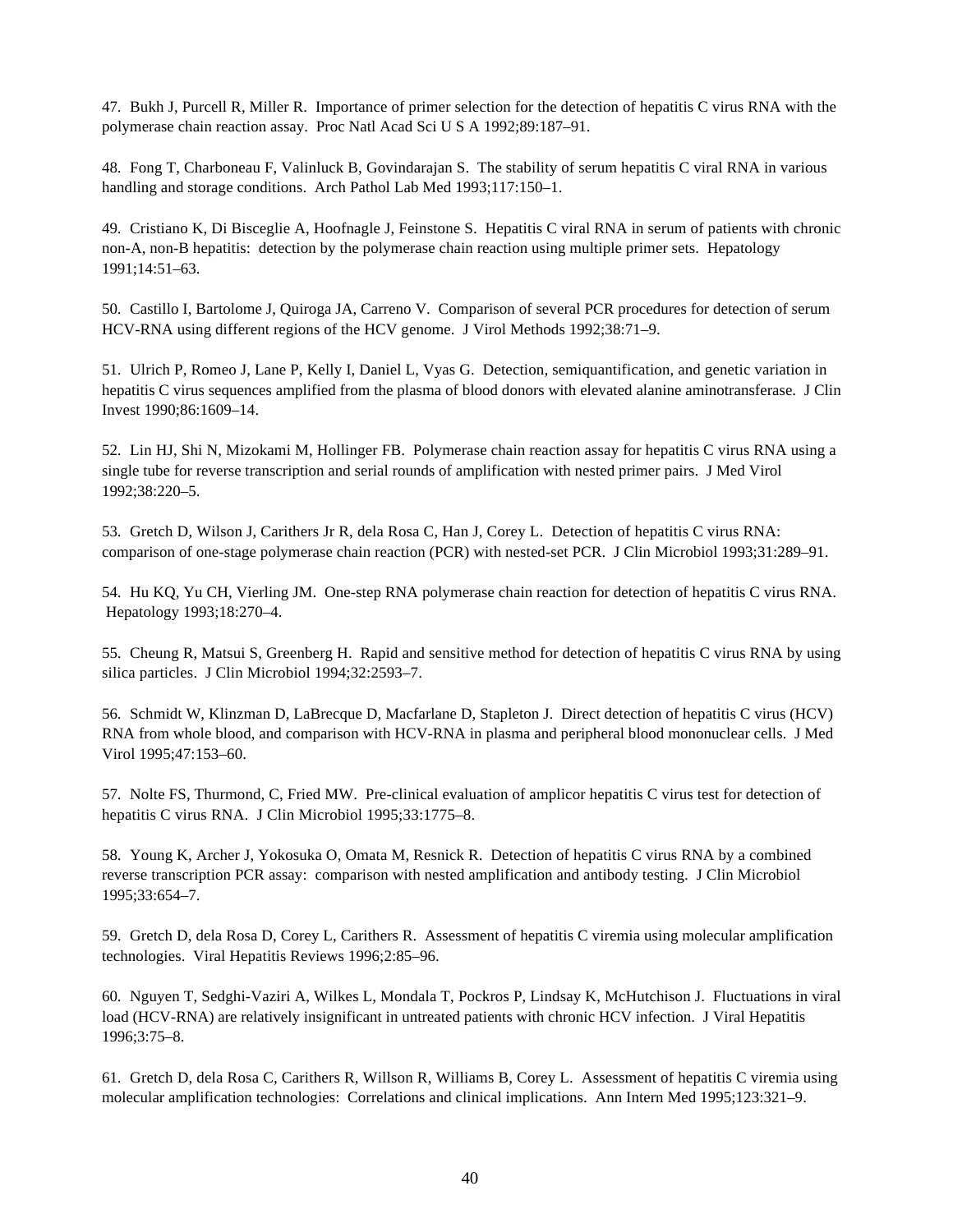62. Besnard NC, Andre PM. Automated quantitative determination of hepatitis C virus viremia by reverse transcription-PCR. J Clin Microbiol 1994;32:1887–93.

63. Shindo M, Di BAM, Silver J, Limjoco T, Hoofnagle JH, Feinstone SM. Detection and quantitation of hepatitis C virus RNA in serum using the polymerase chain reaction and a colorimetric enzymatic detection system. J Virol Methods 1994;48:65–72.

64. Kato N, Yokosuka O, Hosoda K, Ito Y, Ohto M, Om M. Quantification of hepatitis C virus by competitive reverse transcription-polymerase chain reaction: increase of virus in advanced liver disease. Hepatology 1993;18:16.

65. Hagiwara H, Hayashi N, Mita E, Naito M, Kasahara A, Fusamoto H, Kamada T. Quantitation of hepatitis C virus RNA in serum of asymptomatic blood donors and patients with type C chronic liver disease. Hepatology 1993;17:545–50.

66. Kobayashi Y, Watanabe S, Konishi M, Yokoi M, Kakehashi R, Kaito M, Kondo M, Hayashi Y, Jomori T, Suzuki S. Quantitation and typing of serum hepatitis C virus RNA in patients with chronic hepatitis C treated with interferon-b. Hepatology 1993;18:1319–25.

67. Goergen B, Jakobs S, Symmons P, Hornes E, Meyer zBKH, Gerken G. Quantitation of HCV-replication using one-step competitive reverse transcription-polymerase chain reaction and a solid phase, colorimetric detection method. J Hepatol 1994;21:678–82.

68. Kaneko S, Murakami S, Unoura M, Kobayashi K. Quantitation of hepatitis C virus RNA by competitive polymerase chain reaction. J Med Virol 1992;37:278–82.

69. Yun Z, Lundeberg J, Johansson B, Hedrum A, Weiland O, Uhl'en M, Sonnerborg A. Colorimetric detection of competitive PCR products for quantification of hepatitis C viremia. J Virol Methods 1994;47:1–13.

70. Gretch D, Corey L, Wilson J, dela Rosa C, Willson R, Carithers R, Jr., Busch M, Hart J, Sayers M, Han J. Assessment of hepatitis C virus RNA levels by quantitative competitive RNA polymerase chain reaction: high-titer viremia correlates with advanced stage of disease. J Infect Dis 1994;169:1219–25.

71. Simmonds P, Zhang L, Watson H, Rebus S, Ferguson E, Balfe P, Leadbetter G, Yap P, Peutherer J, Ludlam C. Hepatitis C quantification and sequencing in blood products, haemophiliacs and drug users. Lancet 1990;336:1469– 72.

72. Chan CY, Lee SD, Hwang SJ, Lu RH, Lu CL, Lo KJ. Quantitative branched DNA assay and genotyping for hepatitis C virus RNA in Chinese patients with acute and chronic hepatitis C. J Infect Dis 1995;171:443–6.

73. Bresters D, Cuypers H, Reesink H, Mauser-Bunschoten E, van den Berg H, Schaasberg W, Wilber J, Urdea M, Neuwald P, Lelie P. Comparison of quantitative cDNA-PCR with the branched DNA hybridization assay for monitoring plasma hepatitis C virus RNA levels in haemophiliac patients participating in a controlled interferon trial. J Med Virol 1994;43:262–8.

74. Lau JY, Davis GL, Kniffen J, Qian KP, Urdea MS, Chan CS, Mizokami M, Neuwald PD, Wilber JC. Significance of serum hepatitis C virus RNA levels in chronic hepatitis C. Lancet 1993;341:1501–4.

75. Martinot-Peignoux M, Marcellin P, Gournay J, Gabriel F, Courtois F, Branger M, Wild A, Erlinger S, Benhamou J. Detection and quantitation of serum HCV-RNA by branched DNA amplification in anti-HCV positive blood donors. J Hepatol 1994;20:676–8.

76. Toyoda H, Nakano S, Kumada T, Takeda I, Sugiyama K, Osada T, Kiriyama S, Orito E, Mizokami M. Comparison of serum hepatitis C virus RNA concentration by branched DNA probe assay with competitive reverse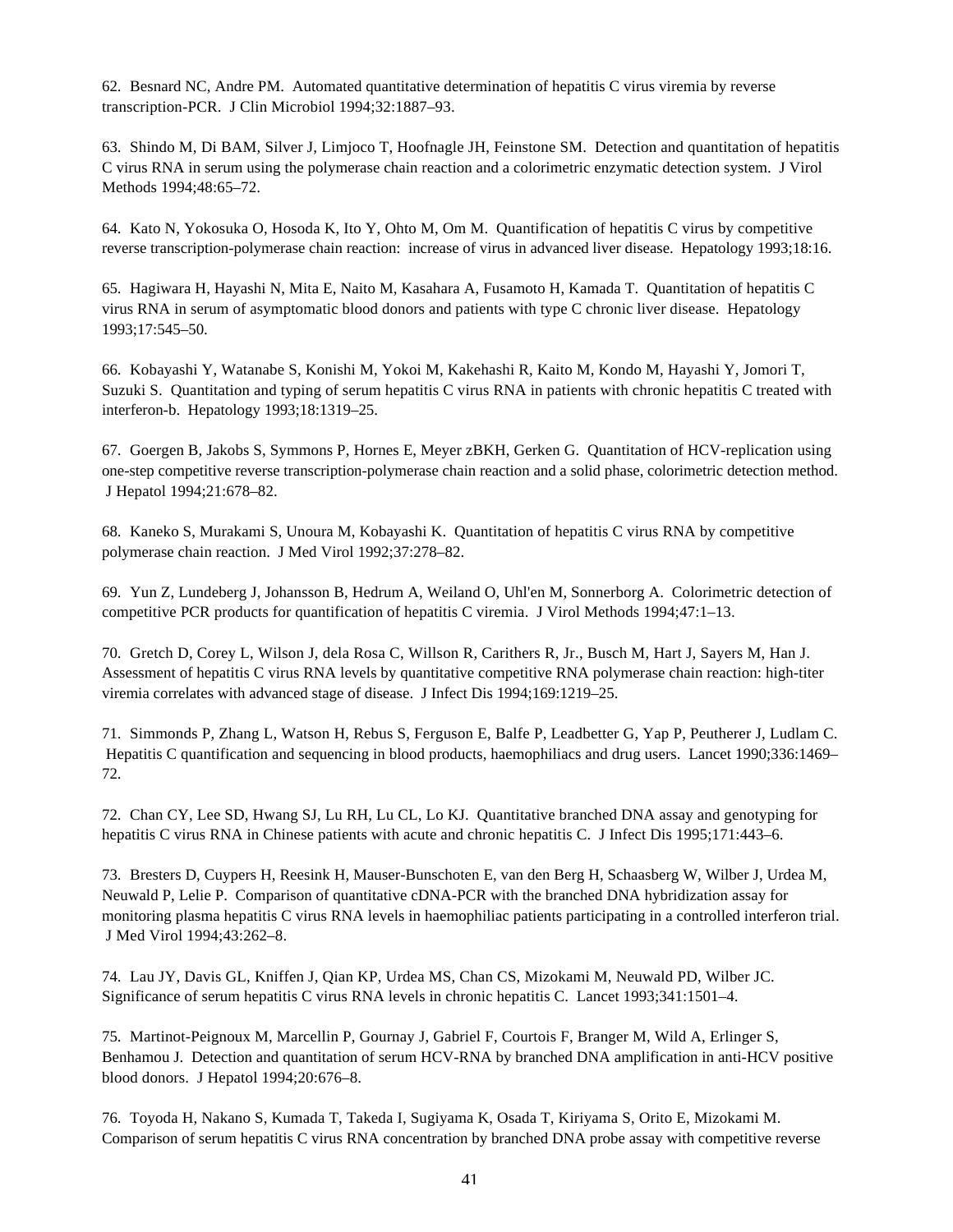transcription polymerase chain reaction as a predictor of response to interferon-a therapy in chronic hepatitis C patients. J Med Virol 1996;48:354–9.

77. Hayashi J, Yoshimura E, Kishihara Y, Yamaji K, Etoh Y, Ikematsu H, Kashiwagi S. Hepatitis C virus RNA levels determined by branched DNA probe assay correlated wtih levels assessed using competitive PCR. Am J Gastroenterol 1996;91:314–8.

78. Eyster M, Fried M, Di Bisceglie A, Goedert J. Increasing hepatitis C virus RNA levels in hemophiliacs: relationship to human immunodeficiency virus infection and liver disease. Blood 1994;84:1020–3.

79. Lau J, Simmonds P, Urdea M. Implications of variations of "conserved" regions of hepatitis C virus genome. Lancet 1995;346:425–6.

80. Simmonds P. Variability of hepatitis C virus. Hepatology 1995;21:570–82.

81. Marrone A, Sallie R. Genetic heterogeneity of hepatitis C virus: The clinical significance of genotypes and quasispecies behavior. In: Feitelson M, Zern M, eds. Clinics in laboratory medicine. Vol 16(2). Philadelphia: WB Saunders 1996:429–49.

82. Bukh J, Miller R, Purcell R. Genetic heterogeneity of hepatitis C virus: quasispecies and genotypes. Semin Liver Dis 1995;15:41–63.

83. Simmonds P, McOmish F, Yap PL, Chan SW, Lin CK, Dusheiko G, Saeed AA, Holmes EC. Sequence variability in the 5' non-coding region of hepatitis C virus: identification of a new virus type and restrictions on sequence diversity. J Gen Virol 1993;74:661–8.

84. Okamoto H, Sugiyama Y, Okada S, Kurai K, Akahane Y, Sugai Y, Tanaka T, Sato K, Tsuda F, Miyakawa Y, et al. Typing hepatitis C virus by polymerase chain reaction with type-specific primers: application to clinical surveys and tracing infectious sources. J Gen Virol 1992;73:673–9.

85. Stuyver L, Rossau R, Wyseur A, Duhamel M, Vanderborght B, Van HH, Maertens G. Typing of hepatitis C virus isolates and characterization of new subtypes using a line probe assay. J Gen Virol 1993;74:1093–102.

86. Stuyver L, Van Arnhem W, Wyseur A, Hernandez F, Delaporte E, Maertens G. Classification of hepatitis C viruses based on phylogenetic analysis of the envelope 1 and nonstructural 5B regions and identification of five additional subtypes. Proc Natl Acad Sci U S A 1994;91:10134–8.

87. Simmonds P, Holmes E, Cha T, Chan S, McOmish F, Irvine B, Beall E, et al. Classification of hepatitis C virus into six major genotypes and a series of subtypes by phylogenetic analysis of the NS-5 region. J Gen Virol 1993;74:2391–9.

88. Bukh J, Purcell R, Miller R. At least 12 genotypes of hepatitis C virus predicted by sequence analysis of the putative E1 gene of isolates collected worldwide. Proc Natl Acad Sci U S A 1993;90:8234–8.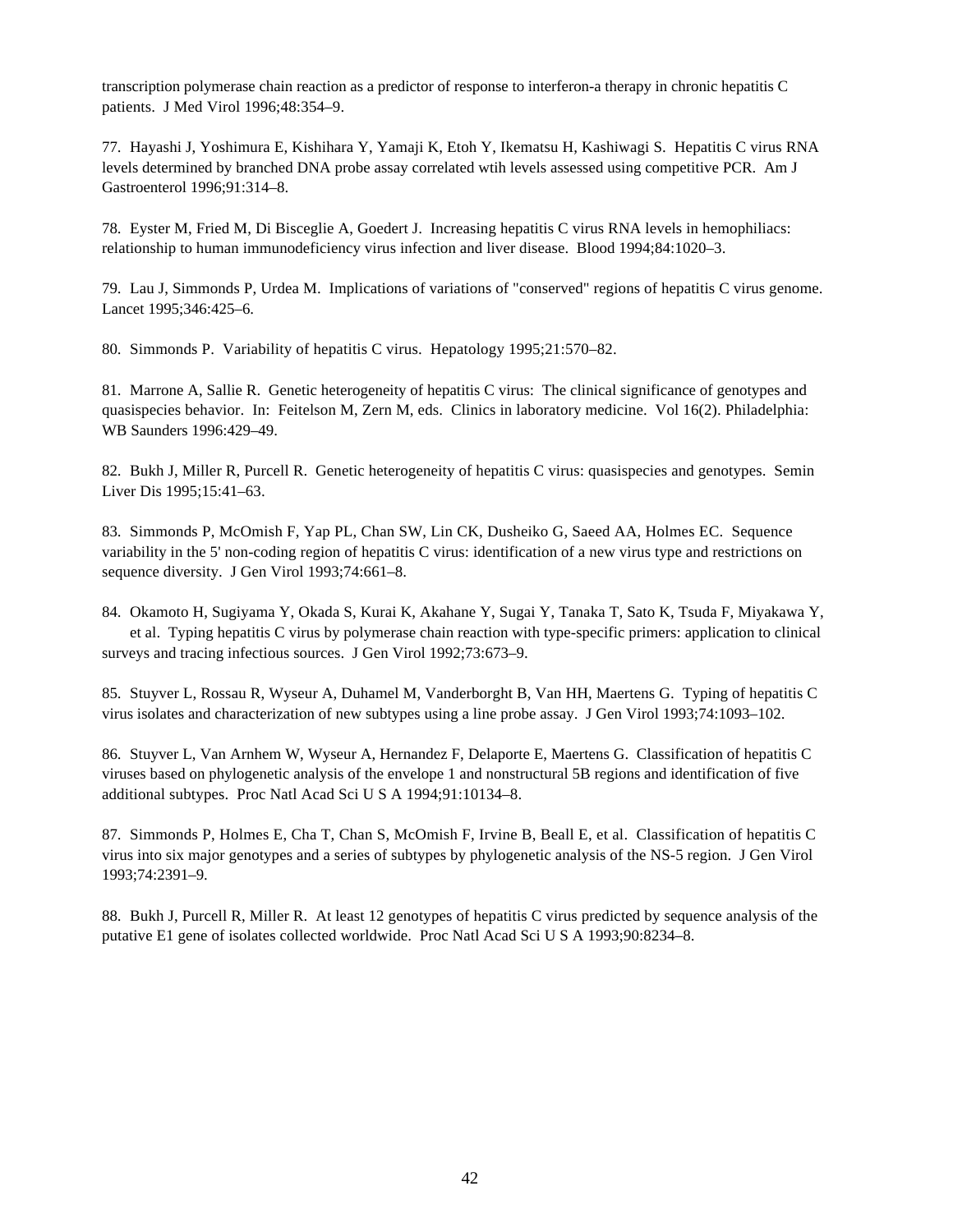### **Diagnosis of Hepatitis C**

#### **Anna Lok, M.D., and Naresh T. Gunaratnam, M.D.**

Diagnosis of hepatitis C involves confirmation of the diagnosis of hepatitis C virus (HCV) infection and assessment of the severity of liver disease. In addition, evaluation of patients with hepatitis C should include determination of the patients' suitability for treatment.

Currently, the second-generation enzyme immunoassay (EIA-2) for antibodies to HCV (anti-HCV) is the most practical screening test for HCV infection. The diagnosis of HCV infection can be supported or confirmed by the recombinant immunoblot assay (RIBA) or tests for HCV RNA. RIBA detects antibodies to individual HCV antigens and confers increased specificity compared to EIA-2. Qualitative reverse transcription-polymerase chain reaction (RT-PCR) assays for HCV RNA are simpler than quantitative tests and sufficient for confirmation of the diagnosis of HCV infection.

While the vast majority of anti-HCV-positive patients who present with chronic liver disease have ongoing HCV infection as confirmed by the presence of HCV RNA in serum, only 35 percent and 25 percent of anti-HCV-positive blood donors are RIBA- and HCV RNA-positive, respectively.<sup>1–5</sup> The proportion of anti-HCV-positive blood donors who are confirmed to be HCV RNA-positive varies from 70 percent for those who are RIBA-positive to 2–25 percent for those who are RIBAindeterminate and none for those who are RIBA-negative. Thus, supplementary and confirmatory tests for HCV infection should always be performed in asymptomatic low-risk subjects who are found to be anti-HCV-positive, particularly if they have normal aminotransferase (ALT) levels; but these tests may not be necessary in all anti-HCV-positive patients who present with chronic liver disease.

Severity of liver disease is best assessed by liver biopsy. There is in general a poor correlation between serum ALT level and activity of liver disease. More importantly, several recent studies found that significant liver disease can be found in anti-HCV-positive patients despite normal ALT levels. $1-3$ ,  $5-8$  These studies reported that 70 percent of RIBA-positive blood donors who had persistently normal ALT levels have chronic hepatitis or cirrhosis on biopsy. Although most donors (77 percent) who had abnormal liver histology were HCV RNA-positive, significant liver disease was also found in 30 percent of RIBA-positive donors who were HCV RNA-negative and had normal ALT levels on three separate occasions. This may be related to the fluctuating course of chronic HCV infection with intermittently normal ALT levels and undetectable levels of viremia. It may also reflect variations in sensitivities of "home-made" RT-PCR assays for HCV RNA. $9$  Several studies reported that patients with more advanced liver disease had higher serum HCV RNA levels.<sup>10-13</sup> However, these findings were not confirmed by other studies.<sup>14,15</sup> It is unlikely that quantitative tests for HCV RNA will replace liver biopsy in the determination of activity or stage of liver disease. HCV genotype 1b has been shown to be associated with more advanced liver disease.<sup>16–18</sup> Nevertheless, there is a wide spread in severity of liver disease associated with each genotype. Thus, genotyping cannot be used to determine severity of liver disease.

The most important factors associated with favorable response to interferon therapy are low pretreatment serum HCV RNA level, HCV genotypes 2 and 3, and absence of cirrhosis or significant fibrosis.<sup>19–24</sup> More recently, some studies have also reported that responders have a more rapid fall in serum HCV RNA level during the first few weeks of treatment.<sup>25,26</sup> The predictive factors of response will be discussed in more detail by Dr. Davis. Qualitative tests for HCV RNA are increasingly used to assess virological response during treatment. However, it is uncertain whether results of diagnostic evaluation should be used to exclude patients who have low probability of response from receiving treatment.

In summary, the diagnostic algorithm of hepatitis C depends on the clinical context. In asymptomatic, low-risk subjects, who are found to be anti-HCV-positive by EIA-2, the diagnosis of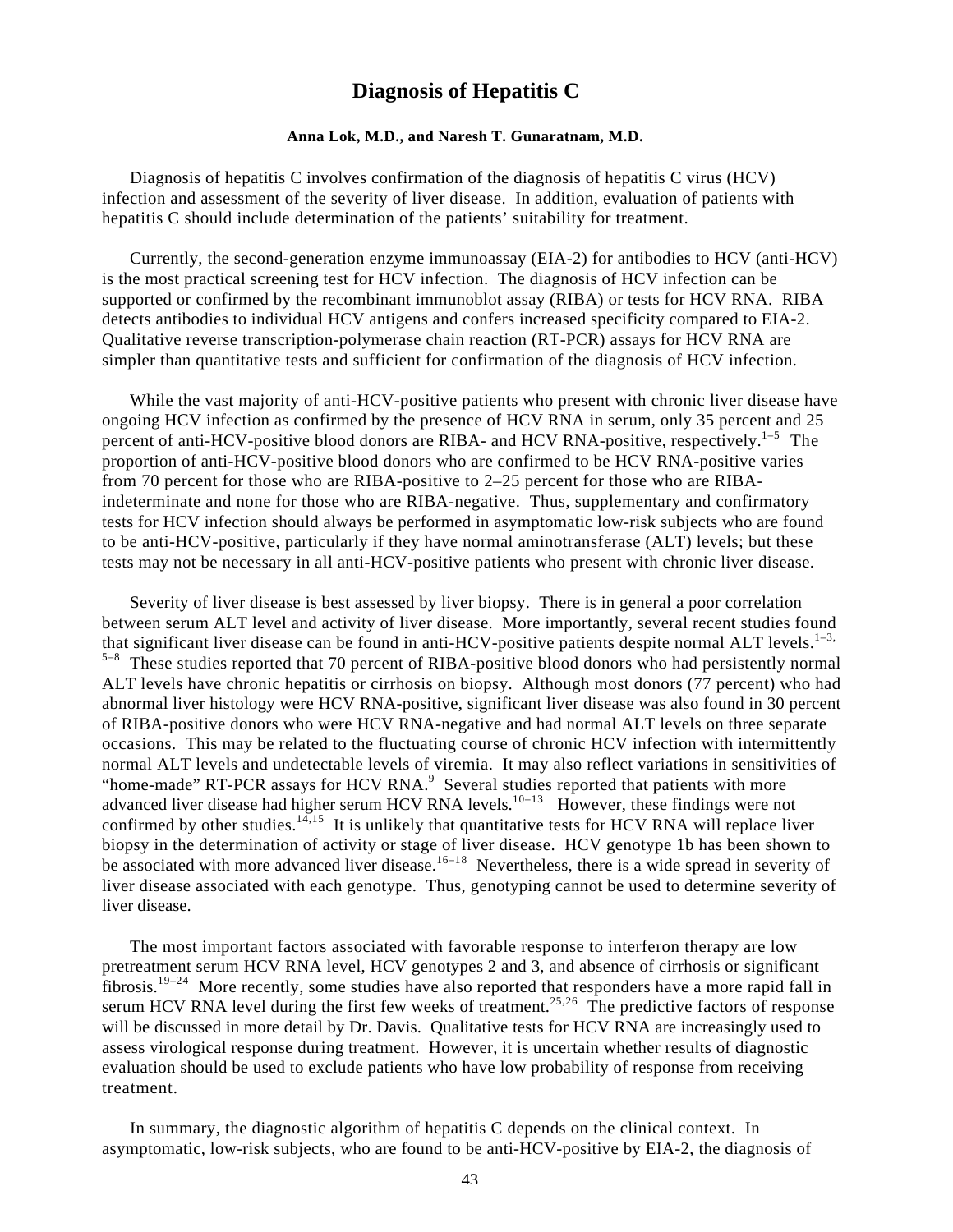HCV infection needs to be confirmed, especially if the initial biochemical tests reveal normal ALT levels. This may be achieved by retesting for anti-HCV by RIBA. Those who are RIBA-positive or indeterminate will then be tested for HCV RNA using qualitative RT-PCR assays. It can be argued that confirmation of the diagnosis of HCV infection can be accomplished in a single step by testing for HCV RNA directly, since this test will eventually be performed on 70 percent of these subjects. Nevertheless, 30 percent of RIBA-positive blood donors are HCV RNA negative when tested on a single occasion,  $1,3,4$  and significant liver disease had been detected in 30 percent of RIBA-positive blood donors who are HCV RNA- negative.<sup>1</sup> In addition, new versions of RIBA may reduce the proportion of those with indeterminate results, thus decreasing the need for HCV RNA testing. In view of the fluctuating nature of chronic HCV infection, repeat tests for ALT levels are needed to differentiate subjects with persistently normal ALT levels from those with intermittently elevated ALT levels, since the prognosis and plan of treatment may be different in these two groups of patients. Several studies reported that the proportion of anti-HCV blood donors with elevated ALT levels increased by 10 percent to 20 percent during a 6-month followup period.<sup>5,6</sup> While it is clear that liver biopsy is the most reliable way to assess the activity and stage of liver disease and should be recommended in anti-HCV-positive subjects who are HCV RNA-positive and have elevated ALT levels, it is less clear whether liver biopsy should be routinely recommended in those who are HCV RNA-positive and have persistently normal ALT levels, until the natural history of this subset of patients is better defined and when an effective treatment becomes available.

The vast majority of patients who present with chronic liver disease and are found to be anti-HCVpositive by EIA-2 have HCV infection, especially if risk factors are present. Confirmatory tests may not be necessary in all patients. When performed, tests for HCV RNA are more appropriate than RIBA. While qualitative test for HCV RNA will suffice to confirm the diagnosis, quantitative RT-PCR or branched DNA assay to determine HCV RNA level may be performed if treatment is contemplated. Liver biopsy should be recommended except in elderly patients, patients with severe concomitant medical problems, and those with coagulopathy, since neither serum HCV RNA nor ALT level can reliably predict activity or degree of fibrosis.

At the moment, HCV genotyping should be considered a research tool and not a part of the diagnostic algorithm in clinical practice.

#### References

 1. Prieto M, Olaso V, Verdu C, et al. Does the healthy hepatitis C virus carrier state really exist? An analysis using polymerase chain reaction. Hepatology 1995;22:413–7.

 2. Zanella A, Conte D, Prati D, et al. Hepatitis C virus RNA and liver histology in blood donors reactive to a single antigen by second-generation recombinant immunoblot assay. Hepatology 1995;21:913–7.

 3. McGuinness P, Bishop GA, Lien A, et al. Detection of serum hepatitis C virus RNA in HCV antibodyseropositive volunteer blood donors. Hepatology 1993;18:485–90.

 4. Bresters D, Zaauer HL, Cuypers HTM, et al. Recombinant immunoblot assay reaction patterns and hepatitis C virus RNA in blood donors and non-A, non-B hepatitis patients. Transfusion 1993;33:634–8.

 5. Esteban JI, Lopez-Talavera JC, Genesca J, et al. High rate of infectivity and liver disease in blood donors with antibodies to hepatitis C virus. Ann Intern Med 1991;115:443–9.

 6. Serfaty L, Nousbaum JB, Elghouzzi MH, et al. Prevalence, severity, and risk factors of liver disease in blood donors positive in a second-generation anti-hepatitis C virus screening test. Hepatology 1995;21:725–9.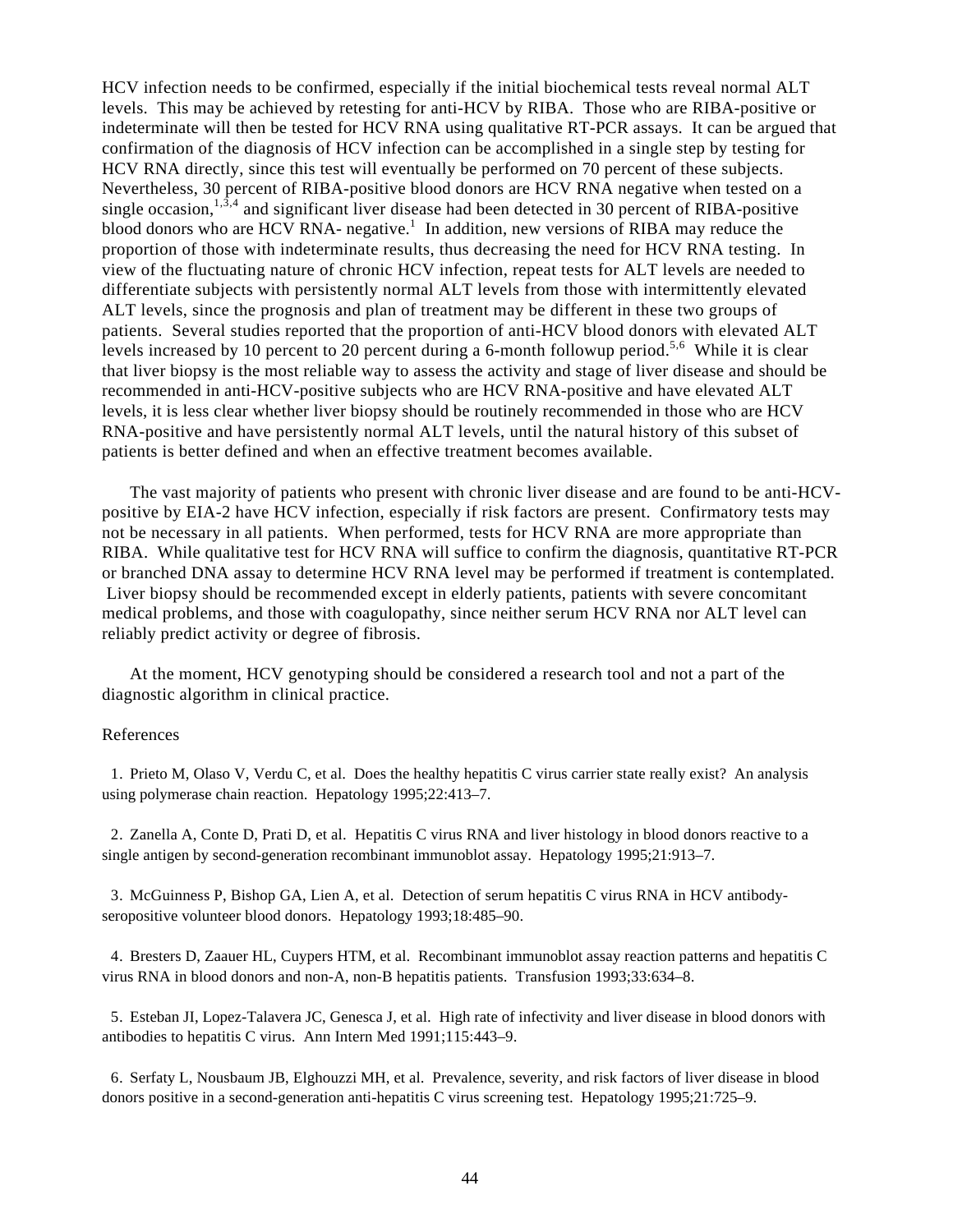7. Alberti A, Chemello L, Cavalletto D, et al. Antibody to hepatitis C virus and liver disease in volunteer blood donors. Ann Intern Med 1991;114:1010–2.

 8. Shakil AO, Conry-Cantilena C, Alter HJ, et al. Volunteer blood donors with antibody to hepatitis C virus: clinical, biochemical, virologic, and histologic features. Ann Intern Med 1995;123:330–7.

 9. Zaauer HL, Cuypers HTM, Reesink HW, et al. Reliability of polymerase chain reaction for detection of hepatitis C virus. Lancet 1993;341:722–4.

10. Gretch D, Corey L, Wilson J, et al. Assessment of hepatitis C virus RNA levels by quantitative competitive RNA polymerase chain reaction: high-titer viremia correlates with advanced stage of disease. J Infect Dis 1994;169:1219–25.

11. Kato N, Yokosuka O, Hosoda K, et al. Quantification of hepatitis C virus by competitive reverse transcriptionpolymerase chain reaction: increase of the virus in advanced liver disease. Hepatology 1993;18:16–20.

12. Gordon SC, Kodali VP, Silverman AL, et al. Levels of hepatitis C virus RNA and liver histology in chronic type C hepatitis. Am J Gastroenterol 1994;89:1458–61.

13. Hagiwara H, Hayashi N, Mita E, et al. Quantitation of hepatitis C virus RNA in serum of asymptomatic blood donors and patients with type C chronic liver disease. Hepatology 1993;17:545–50.

14. Magrin S, Craxi A, Fabiano C, et al. Hepatitis C. Viremia in chronic liver disease relationship to interferon or corticosteroid treatment. Hepatology 1994;19:273–9.

15. Shindo M, Arai K, Sokawa Y, et al. The virological and histological states of anti-hepatitis C virus-positive subjects with normal liver biochemical values. Hepatology 1995;22:418–25.

16. Dusheiko G, Schmilovitz-Weiss H, Brown D, et al. Hepatitis C virus genotypes: an investigation of typespecific differences in geographic origin and disease. Hepatology 1994;19:13–8.

17. Silini E, Bono F, Cividini A, et al. Differential distribution of hepatitis C virus genotypes in patients with and without liver function abnormalities. Hepatology 1995;21:285–90.

18. Qu D, Li JS, Vitvitski L, et al. Hepatitis C virus genotypes in France: comparison of clinical features of patients infected with HCV type 1 and type II. J Hepatol 1994;21:70–5.

19. Martinot-Peignoux M, Marcellin P, Pouteau M, et al. Pretreatment serum hepatitis C virus RNA levels and hepatitis C virus genotype are the main and independent prognostic factors of sustained response to interferon alfa therapy in chronic hepatitis C. Hepatology 1995;22:1050–6.

20. Hagiwara H, Hayashi N, Mita E, et al. Quantitative analysis of hepatitis C virus RNA in serum during interferon alfa therapy. Gastroenterology 1993;104:877–83.

21. Yamada G, Takatani M, Kishi F, et al. Efficacy of interferon alfa therapy in chronic hepatitis C patients depends primarily on hepatitis C virus RNA level. Hepatology 1995;22:1351–4.

22. Hayashi J, Ohmiya M, Kishihara Y, et al. A statistical analysis of predictive factors of response to human lymphoblastoid interferon in patients with chronic hepatitis C. Am J Gastroenterol 1994;89:2151–6.

23. Conjeevaram HS, Everhart JE, Hoofnagle JH. Predictors of a sustained beneficial response to interferon alfa therapy in chronic hepatitis C. Hepatology 1995;22:1326–9.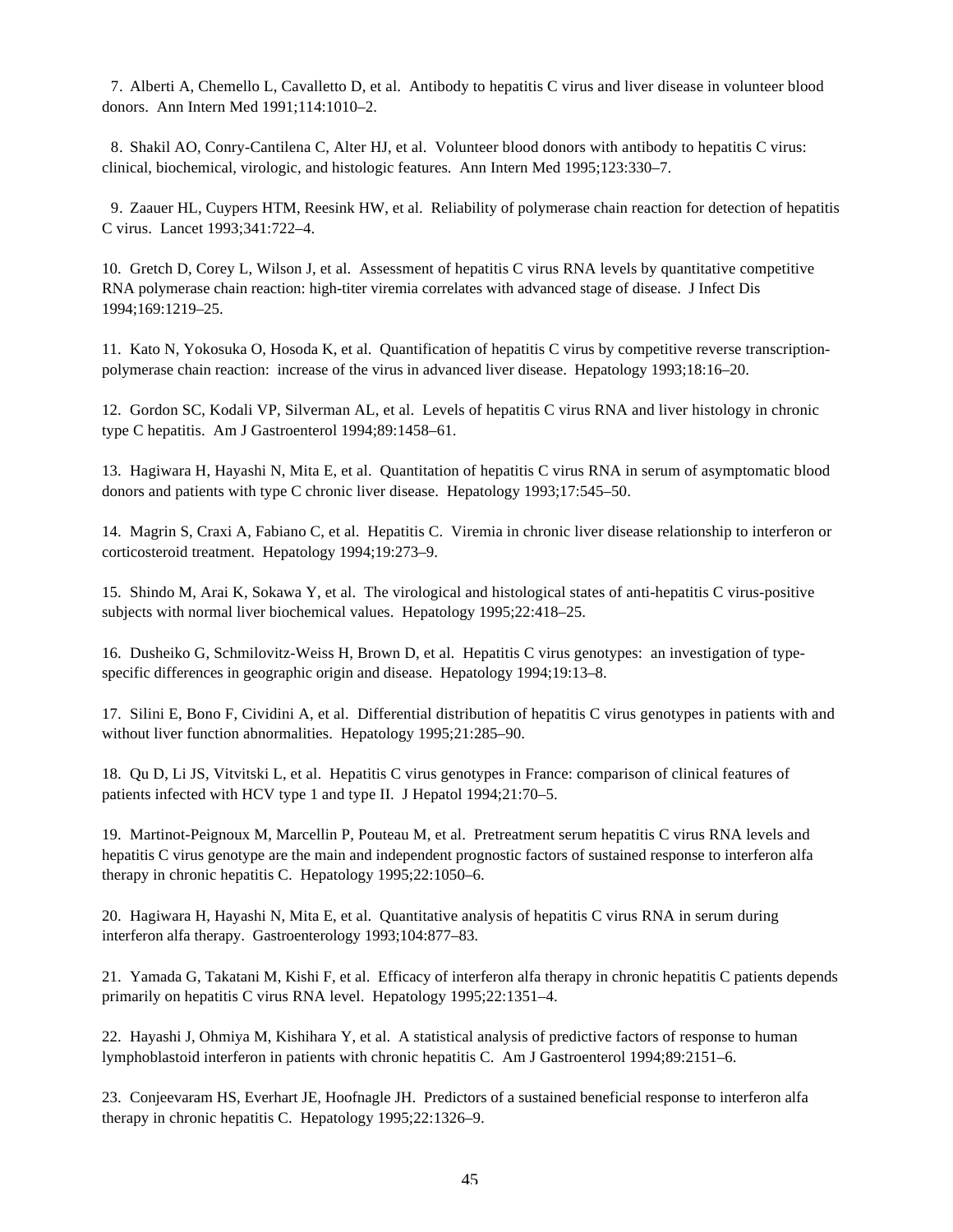24. Chemello L, Bonetti P, Cavalletto L, et al. Randomized trial comparing three different regimens of alpha-2ainterferon in chronic hepatitis C. Hepatology 1995;22:700–6.

25. Chayama K, Tsubota A, Arase Y, et al. Genotype, slow decrease in virus titer during interferon treatment and high degree of sequence variability of hypervariable region are indicative of poor response to interferon treatment in patients with chronic hepatitis type C. J Hepatol 1995;23:648–53.

26. Kohara M, Tanaka T, Tsukiyama-Kohara K, et al. Hepatitis C virus genotypes 1 and 2 respond to interferon-a with different virologic kinetics. J Infect Dis 1995:172:934–8.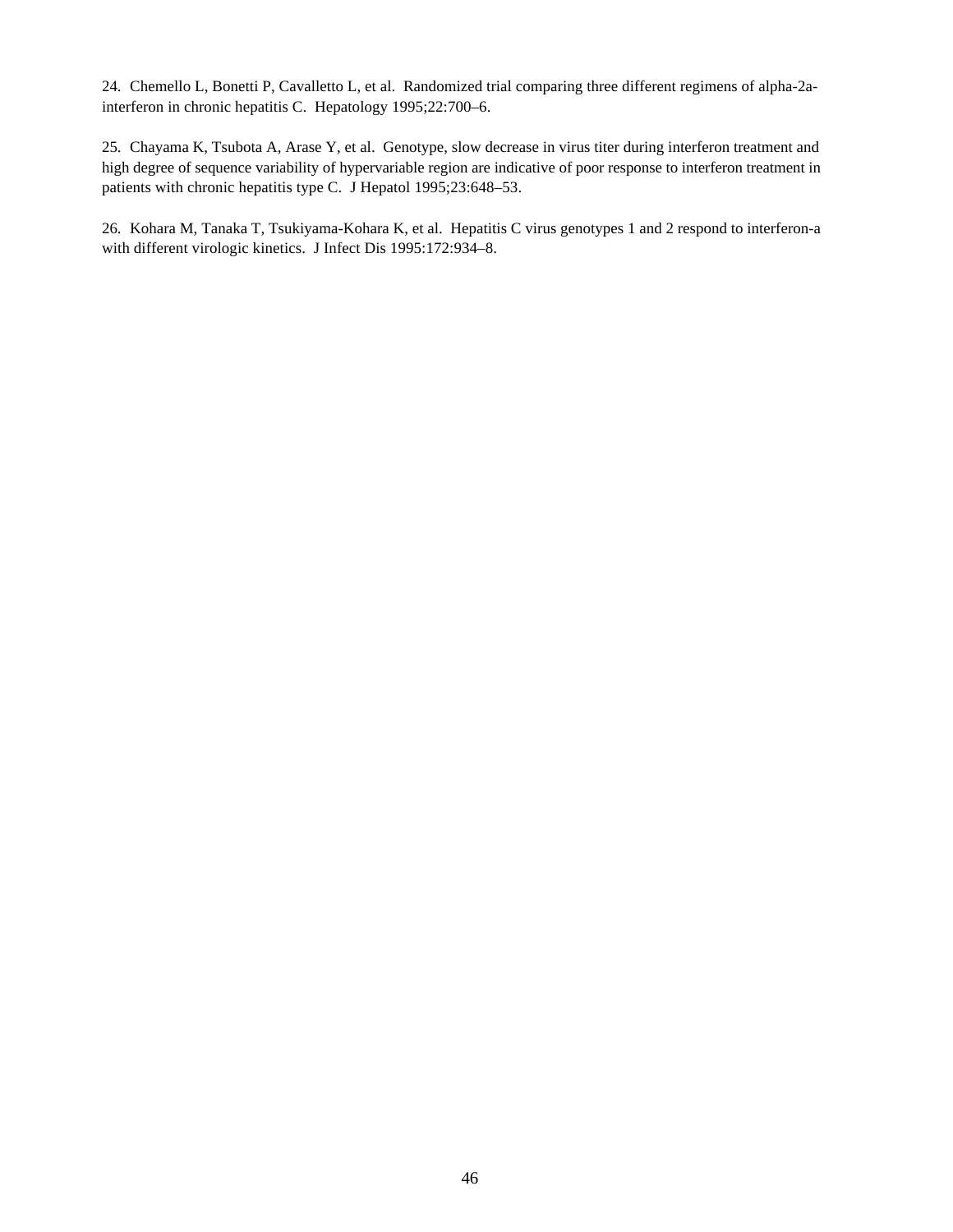## **Role of Liver Biopsy**

#### **Robert P. Perrillo, M.D.**

Liver biopsy has traditionally been the gold standard for assessing the extent of injury and determining prognosis in chronic viral hepatitis. With the growth in our knowledge about the natural history of hepatitis C and the recent development of newer therapeutic modalities, including alpha interferon and transplantation, the number of biopsies for this condition has increased. Indirect support for this may be seen in a survey of 1,400 American Gastroenterological Association (AGA) physician members (unpublished data courtesy of J. Everhart), which revealed that most (89 percent) would recommend biopsy for symptomatic cases with a moderately elevated ALT, but a substantial number

(42 percent) would also recommend biopsy in an asymptomatic patient with normal ALT. At the current time, however, uniform guidelines for the use of liver biopsy in hepatitis C are lacking, and a number of questions remain for which the literature provides no direct answer. Physicians may question, for example, the need for biopsy if all grades of histologic severity are viewed as an indication for treatment. Furthermore, the small but definite risk to the patient, the cost of biopsy, and a reliance on ALT testing may lead to questions about the relative importance of periodic histologic assessments to follow the patient's disease. Even physicians who acknowledge that biopsy provides the most useful information on disease progression may have different opinions on how long an interval should lapse before repeat histologic assessment. Thus, a consensus statement on when and how liver biopsy is useful in the diagnosis, management, and therapy of hepatitis C is needed.

#### Safety and Selection

A number of studies published in the past 30 years have indicated that liver biopsy can be safely performed as an outpatient procedure.<sup>1,2</sup> Complication rates have generally not exceeded 5 percent, and mortality from this procedure is very low (ranging from 0 to 0.12 percent). The procedure can be done safely on an outpatient basis. Nonetheless, since it is often done in a blind fashion, it is reasonable to conclude that liver biopsies should be done only by or with the assistance of gastroenterologists, hepatologists, transplant surgeons or other physicians (e.g., radiologists) who perform this procedure regularly.

In some instances, it may be appropriate to forgo biopsy before initiating antiviral therapy. Consideration should be given to omitting biopsy whenever this is associated with excessive risk to the patient such as in hemophilia and severely decompensated cirrhosis. Also, some experts question the need for biopsy in individuals with persistently normal ALT levels unless they are part of a research protocol.

#### Unique Information Provided by Liver Biopsy

There are several types of information that can only be provided by liver biopsy. A number of studies have shown that both in the acute and chronic forms of hepatitis, characteristic although not pathognomonic abnormalities are present: steatosis, portal lymphoid aggregates, and bile duct injury.<sup>3,4</sup> This may have particular value when more than one source of liver injury is possible (e.g., hepatitis B and C and, alcoholic liver disease). The Histologic Activity Index (HAI) or "Knodell score" is a semiquantitative method proposed to standardize interpretation of the biopsy, allowing comparison between subsequent biopsies in the same patient and between different patients in large studies.<sup>5</sup> While the observations inherent to the score are still subjective, the grading system has the advantage of being simple and the numerical results can be statistically computed. Moreover, this scoring system has been shown to have relatively little intraobserver variation, and it provides a systematic means of comparing pre- and post-therapy biopsies. Liver cell dysplasia is not an uncommon abnormality in the biopsies of patients with cirrhosis due to hepatitis C, being found in as many as 16 percent.<sup>3</sup>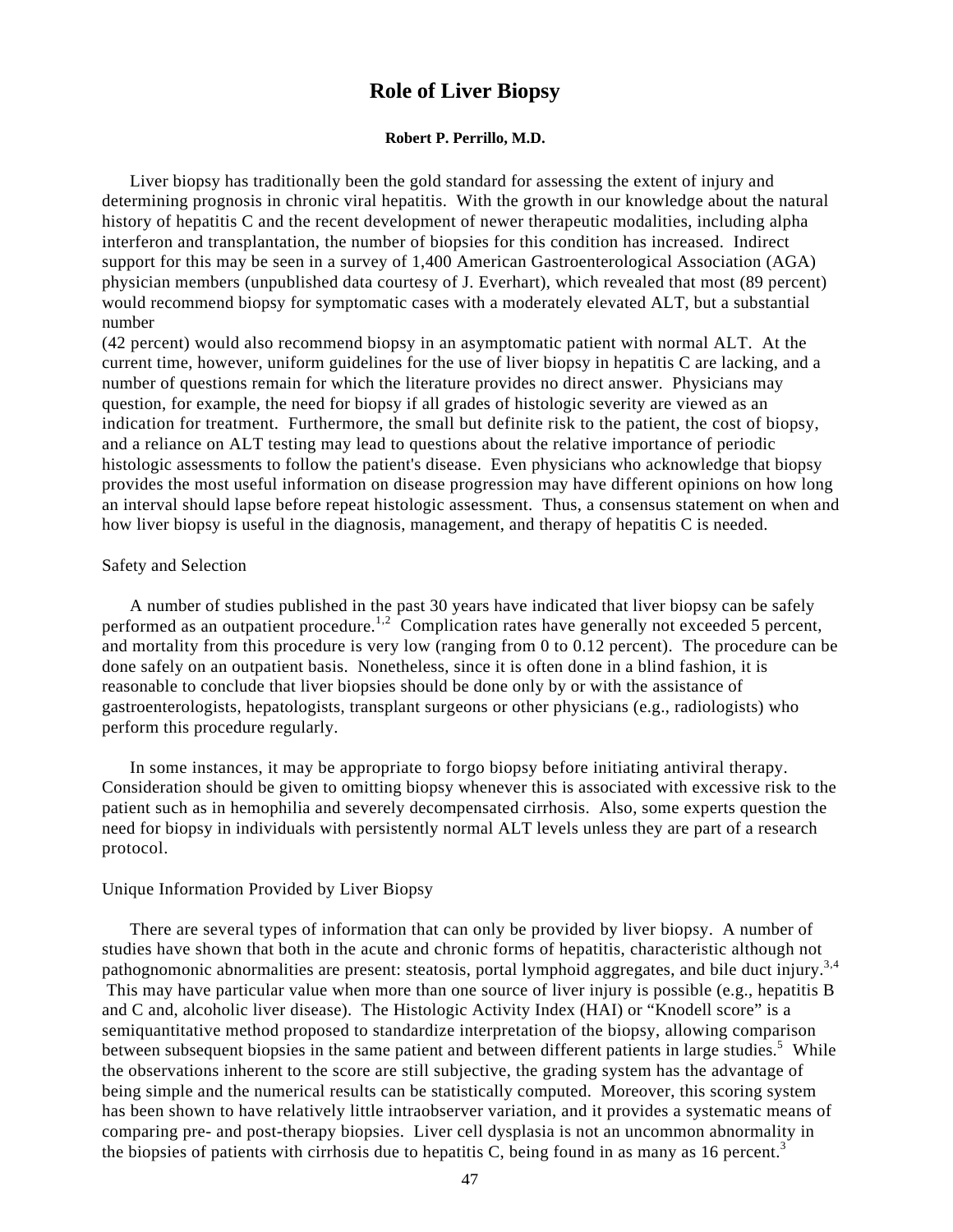Longitudinal observations are necessary to define whether the presence of dysplasia could conceivably be useful in targeted screening for hepatoma. New immunochemical and molecular techniques for localizing the virus in liver tissue may lead to greater understanding of the pathogenesis of chronic hepatitis C and can be useful in monitoring a response to therapy.<sup>6</sup> Rarely, the finding of talc crystals in liver tissue may lead to more accurate assessment of past intravenous drug abuse.<sup>7</sup>

#### Serum Aminotransferase Versus Liver Biopsy in Chronic Hepatitis C

Several studies have shown that serum aminotransferase levels do not accurately reflect the level of inflammatory changes and/or the presence of fibrosis in chronic hepatitis C. For example, in 1990 Schoeman et al. from Australia found that a correlation was lacking between the degree of liver function test abnormality and histologic severity in 42 patients with parenterally acquired non-A, non-B hepatitis.<sup>8</sup> With the advent of specific tests for hepatitis C, several other groups (see Table 1) demonstrated histological evidence for chronic hepatitis and even cirrhosis despite normal ALT values.<sup>9–12</sup> In several of these studies, a better correlation was seen between abnormal histology and the presence of HCV RNA in serum, casting doubt on the validity of the "healthy" carrier state.

Another way of examining the relationship between ALT level and liver histology has been to assess the relationship of the HAI score to the height of the ALT. There are no definitive studies in this area. However, in a recent study by McCormick et al. involving 59 biopsies taken from 44 patients with chronic hepatitis C, only a weak association was seen between the level of ALT and the degree of inflammatory changes, and it was deemed to be of no clinical use.<sup>13</sup> In another study from Scandinavia, it was observed that logarithmic values of ALT were correlated with periportal inflammation and lymphocytic follicles but not with lobular inflammation, ballooning change, or the presence or absence of acidophilic bodies.<sup>14</sup>

One can conclude from the above studies that when attempting to evaluate the extent of liver injury in patients with chronic hepatitis C, liver biopsy is inherently more sensitive and accurate and provides information that can not be derived from determination of serum ALT alone.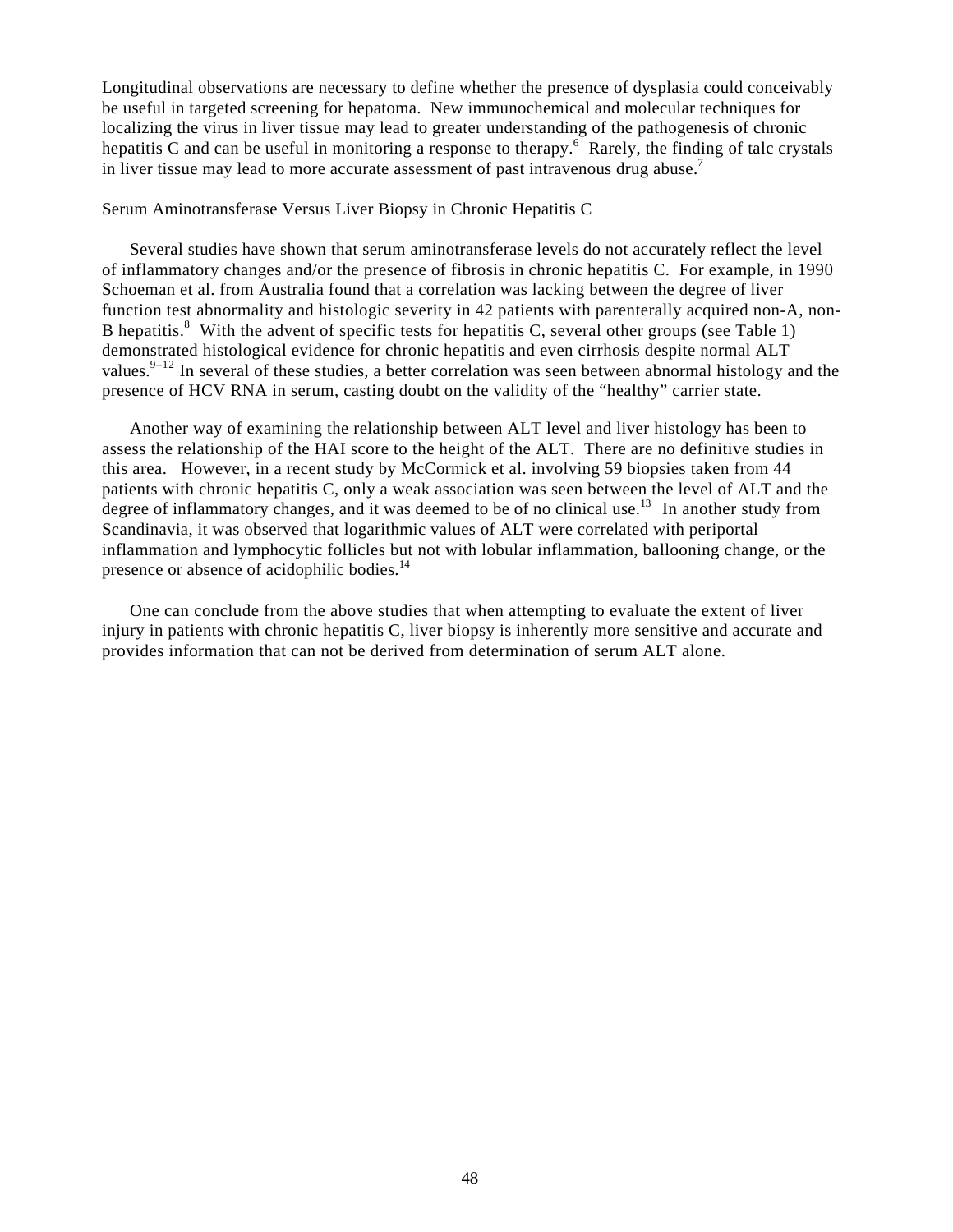| Relationship Between Serum Alanine Aminotransferase Levels, HCV RNA, and<br>TABLE 1.<br>Liver Histology in Chronic Hepatitis C Virus Infection |     |                                            |                              |                                         |
|------------------------------------------------------------------------------------------------------------------------------------------------|-----|--------------------------------------------|------------------------------|-----------------------------------------|
| Author/Year (Ref. #)                                                                                                                           | No. | Histologic Diagnosis<br>(Percent of Total) | Percent with<br>Abnormal ALT | Percent with Positive<br><b>HCV RNA</b> |
| Esteban, $19919$                                                                                                                               | 54  | CAH, AC                                    | 89*                          | NA.                                     |
|                                                                                                                                                | 22  | <b>CPH</b>                                 | 55                           |                                         |
|                                                                                                                                                | 12  | Minimal change                             | 25                           |                                         |
|                                                                                                                                                | 17  | Normal                                     | $\Omega$                     |                                         |
| Alberti, 1992 <sup>10</sup>                                                                                                                    | 6   | CAH, C                                     | 50                           | 100                                     |
|                                                                                                                                                | 10  | <b>CPH</b>                                 | 40                           | 100                                     |
|                                                                                                                                                | 7   | Normal                                     | $\Omega$                     | $\Omega$                                |
| Naito, 1994 <sup>11</sup>                                                                                                                      | 19  | <b>CPH</b>                                 | $\Omega$                     | 100                                     |
|                                                                                                                                                | 3   | Normal                                     | $\Omega$                     | 100                                     |
| Shakil, 1995 <sup>12</sup>                                                                                                                     | 20  |                                            | $\theta$                     | 65                                      |
|                                                                                                                                                | 8   | Mild hepatitis                             |                              | NA.                                     |
|                                                                                                                                                | 6   | Moderate hepatitis                         |                              | NA.                                     |
|                                                                                                                                                | 3   | Nonspecific changes                        |                              | 33                                      |
|                                                                                                                                                | 3   | Normal                                     |                              | $\Omega$                                |

\* Defined as intermittently abnormal or persistently abnormal

Abbreviations: CAH = chronic active hepatitis; CPH = chronic persistent hepatitis;  $C =$  cirrhosis;  $AC =$  active cirrhosis.

Role of Liver Biopsy in Defining Natural History of Hepatitis C

Serial liver biopsy remains the best way of monitoring the progression of chronic hepatitis C. Cirrhosis may frequently develop in chronic hepatitis C, often with an asymptomatic course, and progression is generally slow. Early observations indicated that cirrhosis develops in 20–25 percent of patients with chronic hepatitis C after 10 years.<sup>15,16</sup> In one study, the mean intervals between the date of transfusion and the date of diagnosis of chronic hepatitis, cirrhosis, and hepatocellular carcinoma were 10, 21.2, and 29 years, respectively.<sup>17</sup> Studies from Asia have shown that on average, it takes about 30 years for chronic hepatitis C to progress from initial infection to cirrhosis and cancer, and the disease progresses much more rapidly in elderly patients.<sup>18</sup> Disturbingly, even mild hepatitis has been shown to progress to more advanced disease with prolonged followup.<sup>19</sup> Therefore, the initial biopsy may be of less prognostic value than with many other chronic liver disorders.

### Liver Histology and Antiviral Therapy

A number of studies have demonstrated that patients with severe fibrosis and/or cirrhosis respond less frequently to interferon therapy.<sup>20</sup> It is also known that inflammatory changes, particularly periportal necrosis, subside when a response is achieved.<sup>21</sup> Preliminary studies suggest that a sustained biochemical and virologic response is associated with lasting improvement in histology.<sup>22</sup> Further studies are necessary to assess the durability of response and determine the appropriate interval which should transpire before consideration is given to repeat histological assessment.

### References

1. Garcia-Tsao G. Outpatient liver biopsy: How safe is it? Ann Intern Med 1993;118:150–3.

 2. McGill DB, Rakela J, Sinsmeister AR, Ott BJ. A 21-year experience with major hemorrhage after percutaneous liver biopsy. Gastroenterology 1990;99:1392–400.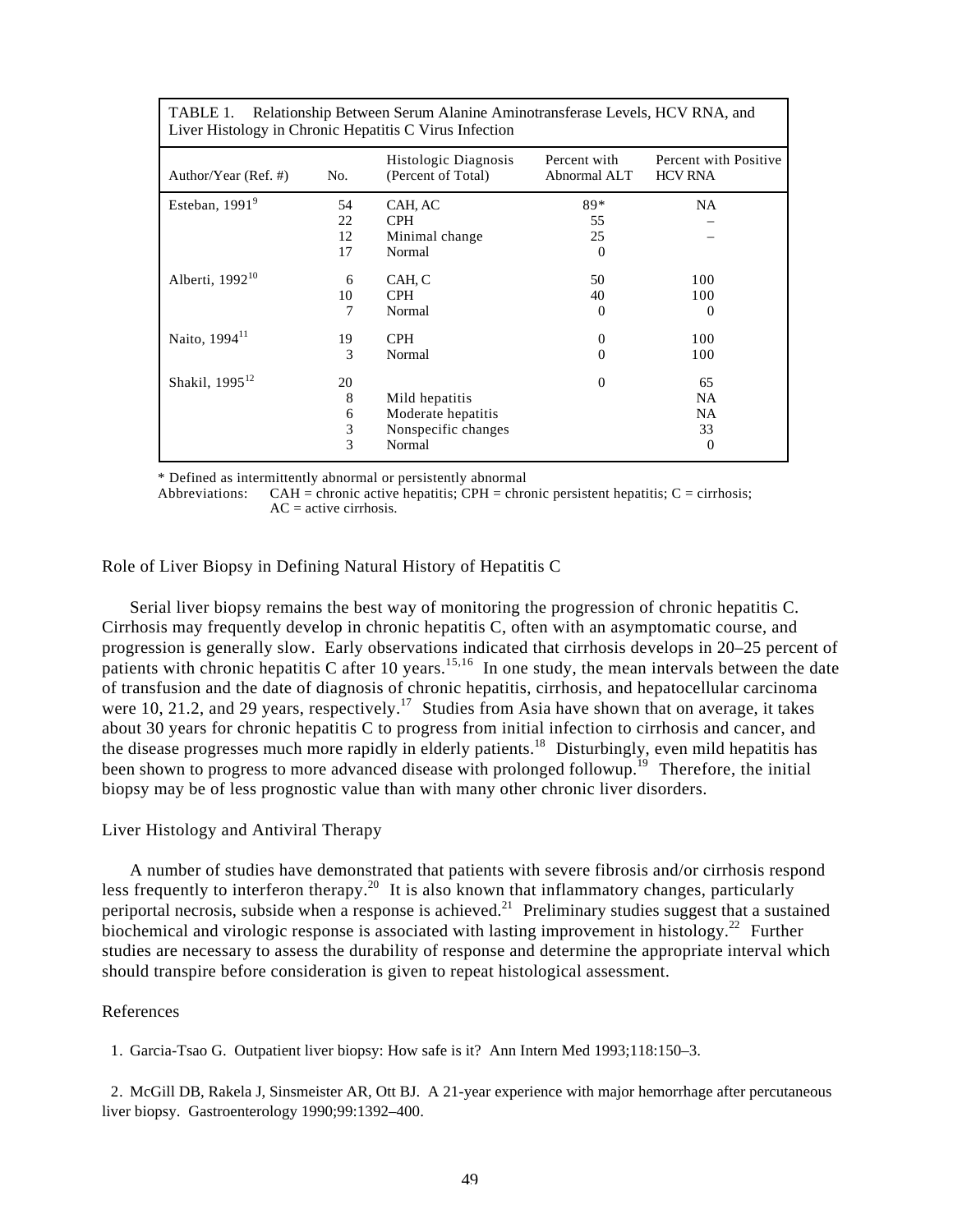3. Lefkowitch JH, Schiff ER, Davis GL, Perrillo RP, Lindsay K, Bodenheimer HC, Balart LA, Ortego TJ, Payne J, Dienstag JL, Gibas A, Jacobson IM, Tamburro CH, Carey W, O'Brien C, Sampliner R, Van Thiel DH, Feit D, Albrecht J, Meschievitz C, Sanghvi B, Vaughan RD. Pathological diagnosis of chronic hepatitis C: A multicenter comparative study with chronic hepatitis B. Gastroenterology 1993;104:595–603.

4. Goodman ZD, Ishak KG. Histopathology of hepatitis C virus infection. Semin Liver Dis 1995;15:70–81.

 5. Knodell RG, Ishak KG, Black WC, Chen TS, Craig R, Kaplowitz N, Kiernan TW, Wollman J. Formulation and application of a numerical scoring system for assessing histological activity in asymptomatic chronic active hepatitis. Hepatology 1981;1:431–5.

 6. Krawczynski K, Beach MJ, Bradley DW, Kuo G, DiBisceglie AM, Houghton M, Reyes GR, Kim JP, Choo QL, Alter MJ. Hepatitis C antigens in hepatocytes. Immuno-morphologic detection and identification. Gastroenterology 1992;103:622–9.

 7. Sherman KE, Lewey SM, Goodman ZD. Talc in the liver of patients with chronic hepatitis C infection. Am J Gastroenterol 1995;90:2164–6.

 8. Schoeman M, Liddle C, Bilous M, Grierson J, Craig PI, Batey RG, Farrell GC. Chronic non-A, non-B hepatitis: lack of correlation between biochemical and morphological activity, and effects of immunosuppressive therapy on disease progression. Aust N Z J Med 1990;20:56–62.

 9. Esteban JI, Lopez-Talavera JC, Genesca J, Madoz P, Viladomiu L, Muniz E, Martin-Vega C, Rosell M, Allende H, Vidal X, Gonzalez A, Hernandez JM, Esteban R, Guardia J. High rate of infectivity and liver disease in blood donors with antibodies to hepatitis C virus. Ann Intern Med 1991;115:443–9.

10. Alberti A, Chemello L, Noventa F, Morsica G, Cavalletto D, Pontisso P, Ruol A. Hepatitis C viremia and liver disease in symptom-free individuals with anti-HCV. Lancet 1992;340:697–8.

11. Naito M, Hayashi N, Hagiwara H, Hiramatsu N, Kasahara A, Fusamoto H, Kamada T. Serum hepatitis C virus RNA quantity and histological features of hepatitis C virus carriers with persistently normal ALT levels. Hepatology 1994;19:871–5.

12. Shakil AO, Conry-Cantilena C, Alter HJ, Hayashi P, Kleiner DE, Tedeschi V, Krawczynski K, Conjeevaram HS, Sallie R, Di Bisceglie AM. Volunteer blood donors with antibody to hepatitis C virus: clinical, biochemical, virologic, and histologic features. Ann Intern Med 1995;123:330–7.

13. McCormick S, Goodman ZD, Maydonovitch CL, Sjogren MH. Evaluation of liver histology, ALT elevation, and HCV-RNA titer in patients with chronic hepatitis C. Am J Gastroenterol 1996;91:1516–22.

14. Cahen DL, van Leeuwen DJ, ten Kate FJW, Blok APR, Oosting J, Chamuleau RAFM. Do serum ALT values reflect the inflammatory activity in the liver of patients with chronic viral hepatitis? Liver 1996;16:105–9.

15. Genesca J, Esteban JI, Alter HJ. Blood-borne non-A, non-B hepatitis: hepatitis C. Semin Liver Dis 1991;11: 147–64.

16. DiBisceglie A, Goodman ZD, Ishak KG, Hoofnagle JH, Melpolder JJ, Alter HJ. Long-term clinical and histopathological follow-up of chronic post-transfusion hepatitis. Hepatology 1991;14:969–74.

17. Kiyosawa K, Sodeyama T, Tanaka E, Gibo Y, Yoshizawa K, Nakano Y, Furuta S, Akahane Y, Nishioka K, Purcell RH, Alter HJ. Interrelationship of blood transfusion, non-A, non-B hepatitis and hepatocellular carcinoma: analysis by detection of antibody to hepatitis C virus. Hepatology 1990;12:671–5.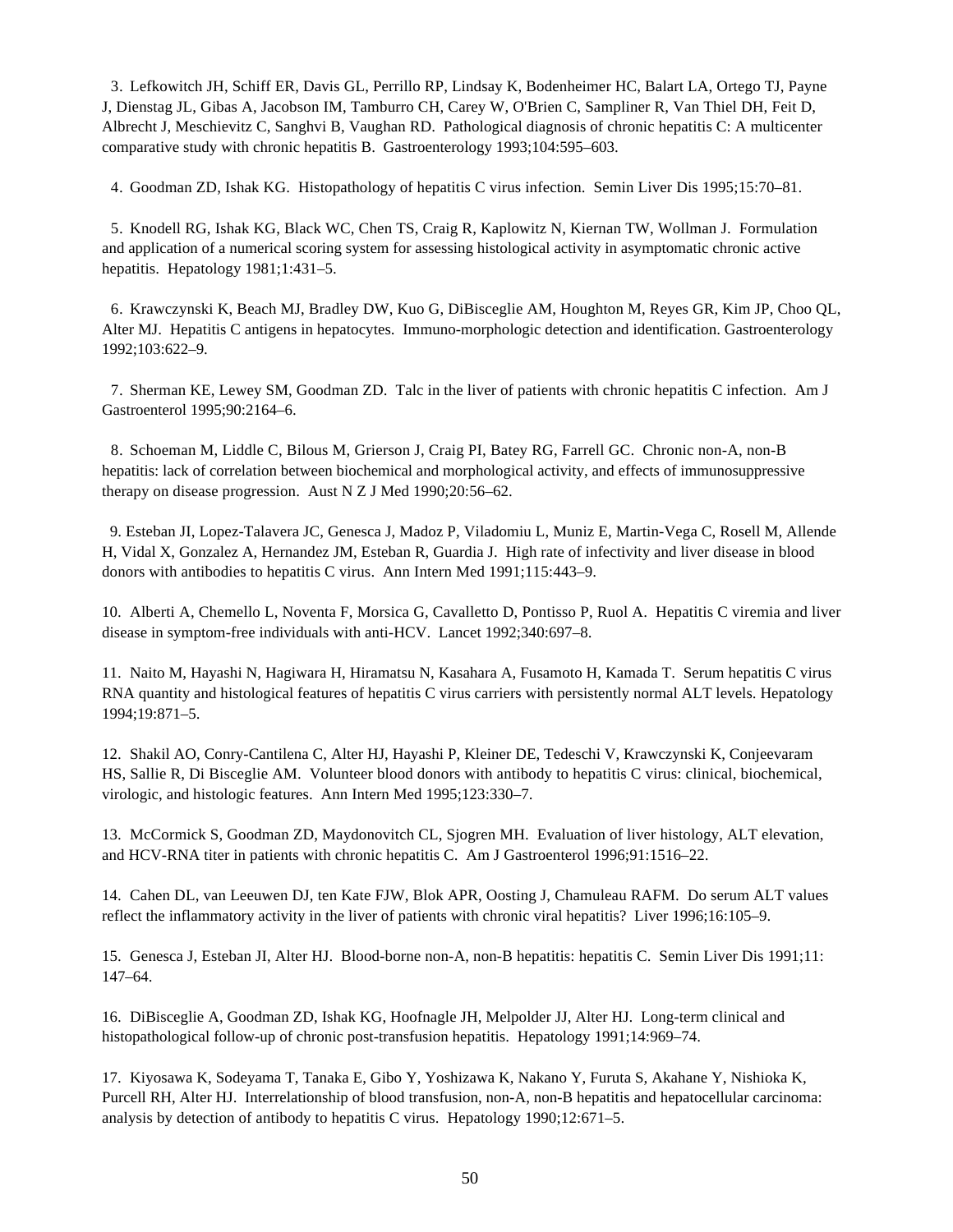18. Yano M, Yatshuhashi H, Inoue O, Inokuchi K, Koga M. Epidemiology and long term prognosis of hepatitis C virus infection in Japan. Gut 1993;(Suppl)1:S13–16.

19. Takahashi M, Yomada G, Miyamoto R, Doi T, Endo H, Tsuji T. Natural course of chronic hepatitis C. Am J Gastroenterol 88:240–3.

20. Davis GL. Prediction of response to interferon treatment of chronic hepatitis C. J Hepatol 1994; 21:1–3.

21. Davis GL, Balart LA, Schiff ER, Lindsay K, Bodenheimer HC, Perrillo RP, Carey W, Jacobson IM, Payne J, Dienstag JL, Van Thiel D, Tamburro C, Lefkowitch J, Albrecht J, Meschievitz C, Ortego TJ, Gibas A. Treatment of chronic hepatitis C with recombinant interferon alfa. A multicenter, randomized controlled trial. N Engl J Med 1989;321:1501–6.

22. Rizzetto M, Goldin R, Marcellin P, Farrell G, Bacon B, Mostelleer M, Howe I, et al. Correlations between virologic and histologic responses in chronic hepatitis C patients: Analyses from a large international comparative study of alph-interferon therapy [Abstract]. J Hepatol 1996;24:57.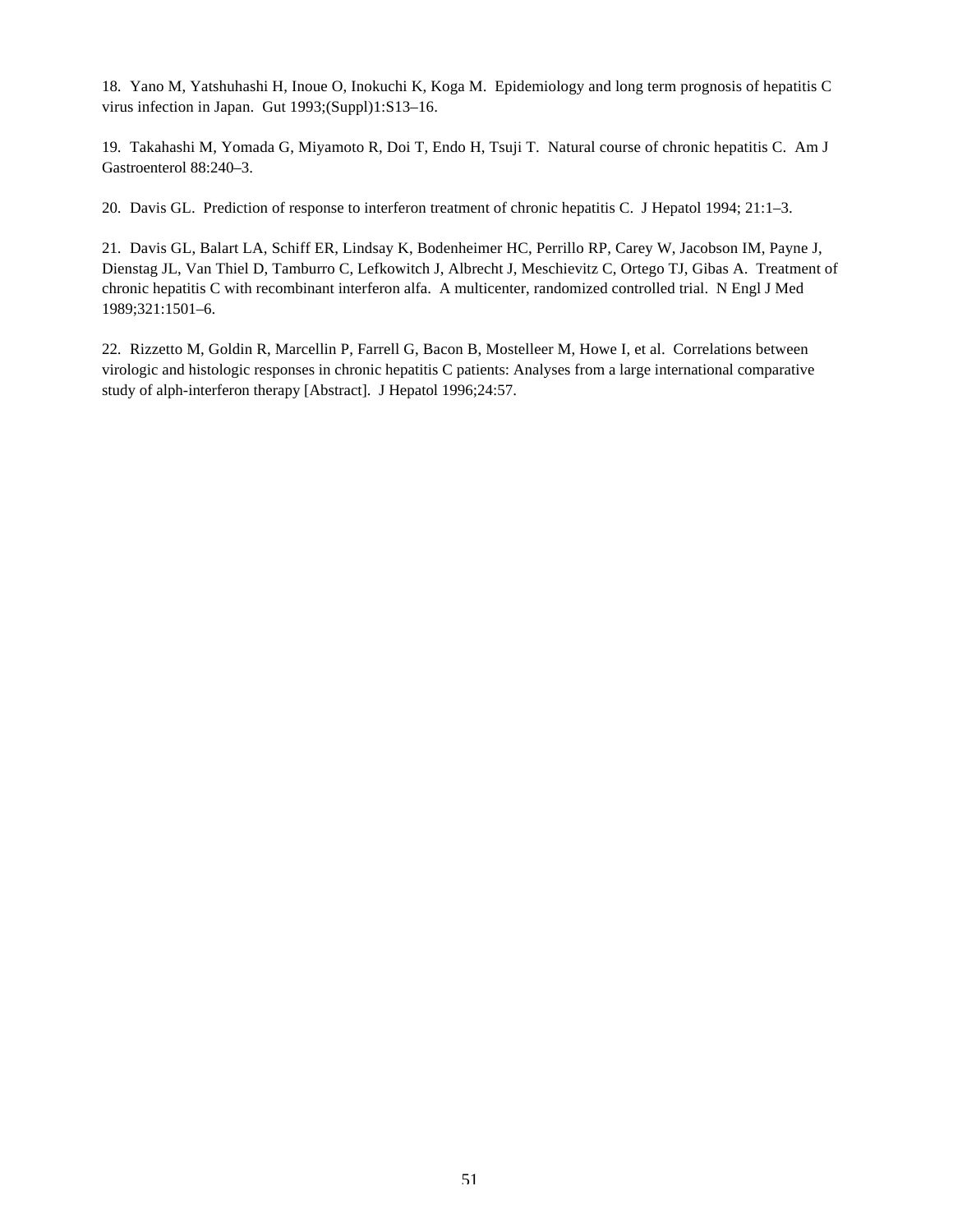## **Epidemiology of Hepatitis C**

#### **Miriam J. Alter, M.D., Ph.D.**

In the United States, the annual number of acute hepatitis C virus (HCV) infections has declined during the past decade from 180,000 to 35,000, but an estimated 3.9 million Americans are currently infected with HCV, and an estimated 8,000–10,000 deaths each year result from HCV-associated chronic liver disease. HCV infection affects persons of all ages, but most acute cases of hepatitis C and the highest seroprevalence of HCV infection are found among young adults. The highest proportion both of incident cases and of prevalent infections is among whites, but the highest incidence and prevalence rates are among nonwhite racial/ethnic groups. Although the incidence of acute hepatitis C has declined, there is a large reservoir of chronically infected Americans who can serve as a source of transmission to others and who are at risk of the severe consequences of chronic liver disease.

Case-control studies of patients with symptomatic acute non-A, non-B hepatitis, conducted prior to the discovery of HCV, found a significant association between acquiring disease and a history in the 6 months prior to illness of blood transfusion, injection drug use, health care employment (specifically patient care or laboratory work), sexual or household exposure to a contact who had hepatitis, multiple sexual partners, and low socioeconomic level. Direct percutaneous exposures, such as transfusion of blood or blood products or transplantation of organs or tissues from infectious donors and sharing of contaminated needles among injection drug users, are associated with the most efficient transmission of HCV. Hemophilia patients who have been heavily transfused with nontreated factor concentrates and injection drug users have prevalence rates of antibody to HCV (anti-HCV) exceeding 90 percent, higher than for any other group studied. HCV is now infrequently transmitted by transfusion because of screening tests that exclude infectious donors, and the current risk for transfusion-associated HCV infection is estimated at .01–.001 percent per unit transfused. In addition, the viral inactivation of clotting factor concentrates has virtually eliminated these blood products as the source of HCV infection. Although there has been a dramatic decline in the number of acute cases of hepatitis C among injection drug users, this group continues to account for half of the new infections acquired annually, and probably half or more of all chronic infections. Furthermore, HCV infection is acquired rapidly after initiation of injection with 50–80 percent of new injectors testing positive for anti-HCV within 6–12 months after beginning injection.

Other persons at risk as a result of exposure to infectious blood are health care workers and hemodialysis patients, accounting for less than 5 percent of acute cases. Seroprevalence studies have reported average anti-HCV rates of 1 percent among hospital-based health care workers, and in one study, a history of accidental needle sticks was independently associated with anti-HCV positivity. In follow up studies of health care workers who sustained percutaneous exposures to blood from anti-HCV–positive patients, the incidence of anti-HCV seroconversion (based on second-generation testing) averaged 3.5 percent (range, 0–7 percent), but in one study the reported incidence was 10 percent based on detection of HCV RNA. There has been one case report of the transmission of HCV from a blood splash to the conjunctiva.

Because of both underreporting and high rates of subclinical infection, hemodialysis patients are underrepresented among cases of acute disease, but the prevalence of anti-HCV in this group averages 10–20 percent. Studies have demonstrated an association between anti-HCV positivity and increasing years on dialysis that was independent of blood transfusion. These studies, as well as investigations of dialysis-associated outbreaks of hepatitis C, suggest that HCV may be transmitted between patients in the dialysis center because of poor infection control practices, particularly those involving sharing medication vials and supplies among patients. Nosocomial transmission of HCV is possible in other health care settings if breaks in technique occur or disinfection procedures are inadequate and contaminated equipment is shared among patients. Case-control studies have not found an association between standard medical care procedures and transmission of HCV in the United States, although such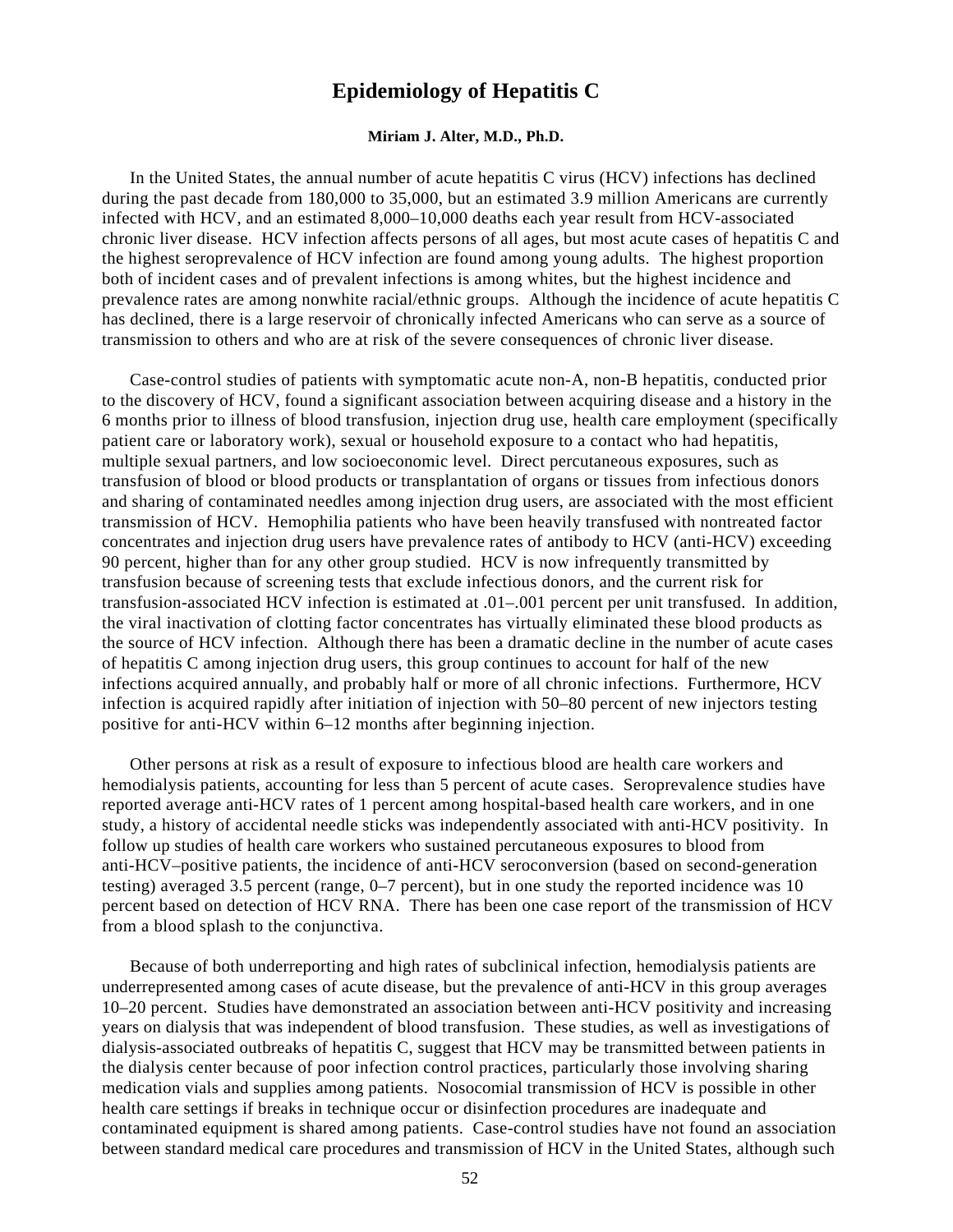transmission has been reported from other countries. There has been one report from Spain of HCV transmission from a health care worker (cardiovascular surgeon) to patients, but the factors responsible for transmission were not identified.

HCV also may be transmitted by sexual and household exposure to an infected contact, exposure to multiple partners, and perinatal exposure, but the efficiency of transmission in these settings appears to be low. These exposures account for 10–15 percent of cases, and their importance is discussed in a separate abstract. Of persons with acute hepatitis C, 30–40 percent deny a specific exposure associated with acquiring infection in the 6 months preceding onset of their illness, and 10–20 percent of persons with chronic HCV infection deny a specific exposure associated with acquiring infection in their lifetime. However, among such persons with acute hepatitis C, about 65 percent have a lifetime history of some high-risk drug or sexual behavior (injection of illegal drugs in the past but not in the 6 months prior to onset of illness, use of noninjection illegal drugs, history of sexually transmitted diseases), and 9 percent have characteristics associated with low socioeconomic level. Low socioeconomic level and the other high-risk attributes identified among these patients have been associated with the transmission of a number of infectious diseases and may indicate that these persons acquired their HCV infection through unacknowledged recent high-risk drug or sexual behavior or unrecognized contact with an infected person. Use of noninjection illegal drugs (intranasal cocaine) and low socioeconomic level (in addition to traditional percutaneous and high-risk sexual exposures) also were associated with HCV infection among healthy blood donors accepted for donation by history but later found to have HCV infection. Thus, high-risk drug and sexual behaviors appear to account for most of the HCV infections transmitted in the United States. Unfortunately, persons with these behaviors are the most difficult to reach with prevention efforts, and currently no programs are aimed at prevention of hepatitis C in these high-risk populations.

No vaccine is available for hepatitis C. Postexposure prophylaxis with immune globulin does not appear to be effective in preventing HCV infection, and is not recommended by the Advisory Committee on Immunization Practices. There is no information regarding the use of antiviral agents (e.g., alpha interferon) for postexposure prophylaxis, and such treatment is not recommended. Employers of persons at occupational risk of exposure should consider implementing policies and procedures for followup of workers after percutaneous or permucosal exposure to anti-HCV-positive blood to address individual workers' concerns about their risk and outcome. T*here are currently no recommendations regarding restriction of health care workers with hepatitis C.* 

Physicians and other health care providers need to be educated not only about the appropriate medical management of HCV-infected patients but also about the known and potential risks for HCV infection and transmission, the need to ascertain complete risk behavior histories from their patients, and appropriate evaluation of high-risk patients for evidence of infection. Although all anti-HCVpositive patients should be considered infectious and informed of the possibility of transmission to others, no reliable tests are available that can determine infectivity. Counseling recommendations to prevent transmission of HCV to others were published by the U.S. Public Health Service in 1991. These guidelines state that persons who are anti-HCV-positive should refrain from donating blood, organs, tissues, or semen. Among household contacts, toothbrushes and razors should not be shared. There are no recommendations for changes in sexual practices among HCV-infected persons with a steady partner; although HCV is sometimes transmitted from persons with chronic disease to their steady sex partners, the transmission rate is low despite long-term, ongoing sexual activity. This area is perhaps the most controversial, and infected persons should be informed of the potential risk of sexual transmission so they can decide if they wish to take precautions. In practice, the type of information provided to the patient is highly variable and may range from advising the patient that there is no risk of transmitting HCV through sexual intercourse to advising the patient to always use barrier precautions (e.g., condoms). Persons with multiple sex partners should follow safer sex practices, including reducing the number of sex partners and using barriers (e.g., latex condoms) to prevent contact with body fluids. There is still no evidence to support advising against pregnancy or breast-feeding.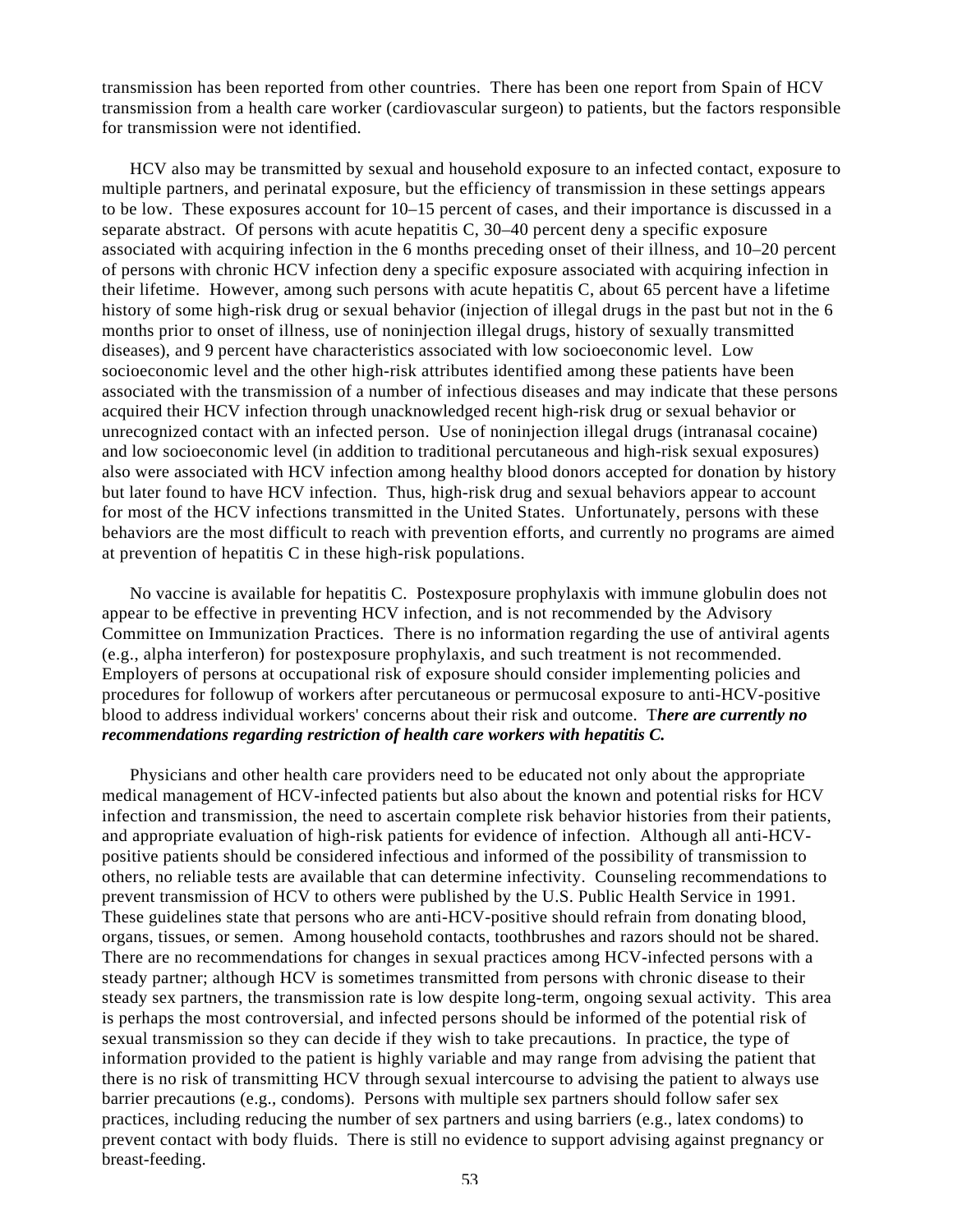Because of limited data, recommendations in some areas are limited in scope. More specific recommendations will depend not only on determining the specific factors responsible for transmission in different epidemiologic settings but also on the ability to measure them.

Bibliography

1. Alter MJ. Epidemiology of hepatitis C in the West. Sem Liver Dis 1995;15:5–14.

2. Alter MJ, Gerety RJ, Smallwood L, et al. Sporadic non-A, non-B hepatitis: frequency and epidemiology in an urban United States population. J Infect Dis 1982;145:886–93.

3. Alter MJ, Coleman PJ, Alexander WJ, et al. Importance of heterosexual activity in the transmission of hepatitis B and non-A, non-B hepatitis. JAMA 1989;262:1201–5.

4. Schreiber GB, Busch MP, Kleinman SH, et al. The risk of transfusion-transmitted viral infections. N Engl J Med 1996;334:1685–90.

5. Garfein RS, Vlahov D, Galai N, Doherty MC, Nelson KE. Viral infections in short-term injection drug users: the prevalence of the hepatitis C, hepatitis B, human immunodeficiency, and human T-lymphotropic viruses. Am J Public Health 1996;86:655–61.

6. Polish LB, Tong MJ, Co RL, et al. Risk factors for hepatitis C virus infection among health care personnel in a community hospital. Am J Infect Control 1993;21:196–200.

 7. Sartori M, La Terra G, Aglietta M, et al. Transmission of hepatitis C via blood splash into conjunctiva. Scand J Infect Dis 1993;25:270–1.

 8. Centers for Disease Control and Prevention. Risk of acquiring hepatitis C for health care workers and recommendations for prophylaxis and follow-up after occupational exposure. Hepatitis Surveillance Report No. 56. Atlanta, 1995, p. 3–6.

 9. Moyer LA, Alter MJ. Hepatitis C virus in the hemodialysis setting: a review with recommendations for control. Sem Dial 1994;7:124–7.

10. Esteban JI, Gomez J, Martell M, et al. Transmission of hepatitis C virus by a cardiac surgeon. N Engl J Med 1995;334:555–60.

11. Mast EE, Alter MJ. Hepatitis C. Sem Ped Infect Dis 1997;8:1–7.

12. Conry-Cantilena C, Vanraden M, Gibble J, et al. Routes of infection, viremia, and liver disease in blood donors found to have hepatitis C virus infection. N Engl J Med 1996;334:1691–6.

13. Centers for Disease Control. Public Health Service inter-agency guidelines for screening donors of blood, plasma, organs, tissues, and semen for evidence of hepatitis B and hepatitis C. Morb Mortal Wkly Rep 1991:40(RR-4):1–17.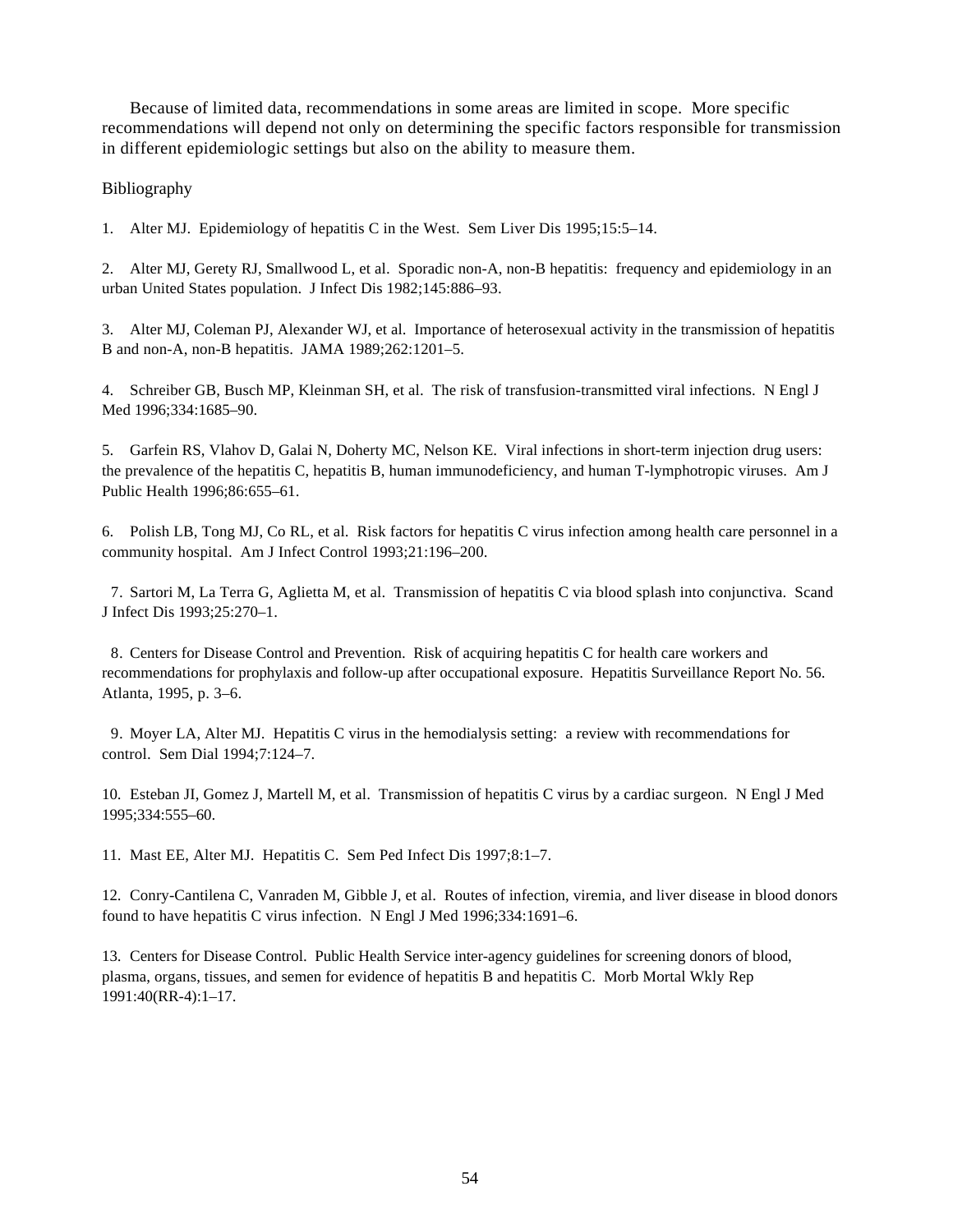## **Sexual and Perinatal Spread of Hepatitis C Virus Infection**

#### **Jules L. Dienstag, M.D.**

Compared with the level of viremia in patients with chronic hepatitis B, the level of viremia in patients with hepatitis C virus (HCV) infection is relatively low. This difference, by many orders of magnitude, between the concentrations of circulating virus, translates to less efficient transmission of hepatitis C from person to person. Whereas direct, percutaneous inoculation—e.g., via transfusion or intravenous self-injection of addictive drugs—is very efficient in transmitting HCV infection, less direct, so-called nonpercutaneous routes of infection are inefficient in the spread of hepatitis C.

#### Sexual Transmission

Among patients with reported cases of acute hepatitis C in the United States, a history of sexual contact with a person at risk for HCV infection—that is, *potential* sexual exposure—can be elicited in approximately 10 percent of cases.<sup>1,2</sup> In addition, certain subpopulations with recognized frequent multipartner sexual activity, such as professional sex workers (prostitutes), promiscuous homosexual men, and persons of both sexes attending clinics for sexually transmitted diseases (STDs), have serologic markers of HCV infection that are many fold more frequent than in the general population and may reach prevalences as high as 20 percent. In some of these populations, concomitant percutaneous exposures, such as intravenous drug use, tattoos, and so on, contribute to HCV exposure, but, in some studies, the rate of HCV infection is higher in such persons with frequent, multiple sexual partners, independent of other potential risk factors. In a survey of patients presenting to a Baltimore emergency room, the frequency of anti-HCV was high, at 18 percent.<sup>3</sup> The frequency in homosexual men was 21 percent, not substantially different from the figure in the entire group, and the frequency was much lower, 6 percent, for those with heterosexual exposure to a partner with high-risk behavior for blood-borne infection. These findings did not point toward substantial sexual exposure to HCV, but the frequency of anti-HCV in a subset of black men between the ages of 35 and 44 was 51 percent. Although intravenous drug use is common in this decade of life in this population, sexual exposure was another hypothetical mode of exposure likely to be operative in this group. In a subsequent study of patients attending STD clinics in the same city, among 309 sexual partners of 1039 non–drug-using patients, anti-HCV was found in 7 percent of men and 4 percent of women; the risk was substantially higher primarily for female partners of men with anti-HCV, but not for male partners of women with anti-HCV, suggesting that male-to-female transmission is more efficient.<sup>4</sup> Other risk factors in the index case that were associated with transmission to the sexual partner included HIV infection, age more than 28 years, more than 24 life-time sexual partners, other STDs and cigarette smoking.<sup>4</sup>

Although frequent sexual activity with multiple partners may be associated with sexual transmission of HCV infection, studies to define sexual transmission between monogamous, stable sexual partners usually fail to provide convincing evidence for efficient transmission.<sup>5</sup> Although several studies do show increases in serologic and virologic evidence for HCV infection in sexual partners of persons with chronic hepatitis C, several of the most definitive failed, with very rare exceptions, to detect HCV infection in sexual partners unless the partners had independent, nonsexual risk factors for acquisition of hepatitis  $C^{6,7}$ . In a widely cited point-prevalence study from Japan, 18 percent of the spouses of 154 index patients with chronic hepatitis C had evidence of HCV infection, and the frequency of HCV markers increased for each decade of marriage—50 percent increase in antibody to HCV per decade and 90 percent increase in HCV RNA per decade of marriage.<sup>8</sup> At face value, these data suggest that sexual exposure to HCV increases continuously over time during marriage; however, the lowest frequencies of HCV infection were documented during the early years of marriage, when sexual activity is at a peak, and the highest frequencies of HCV infection were documented during very late decades of marriage, when sexual activity is substantially lower. Therefore, rather than demonstrating an increase in HCV exposure with successive decades of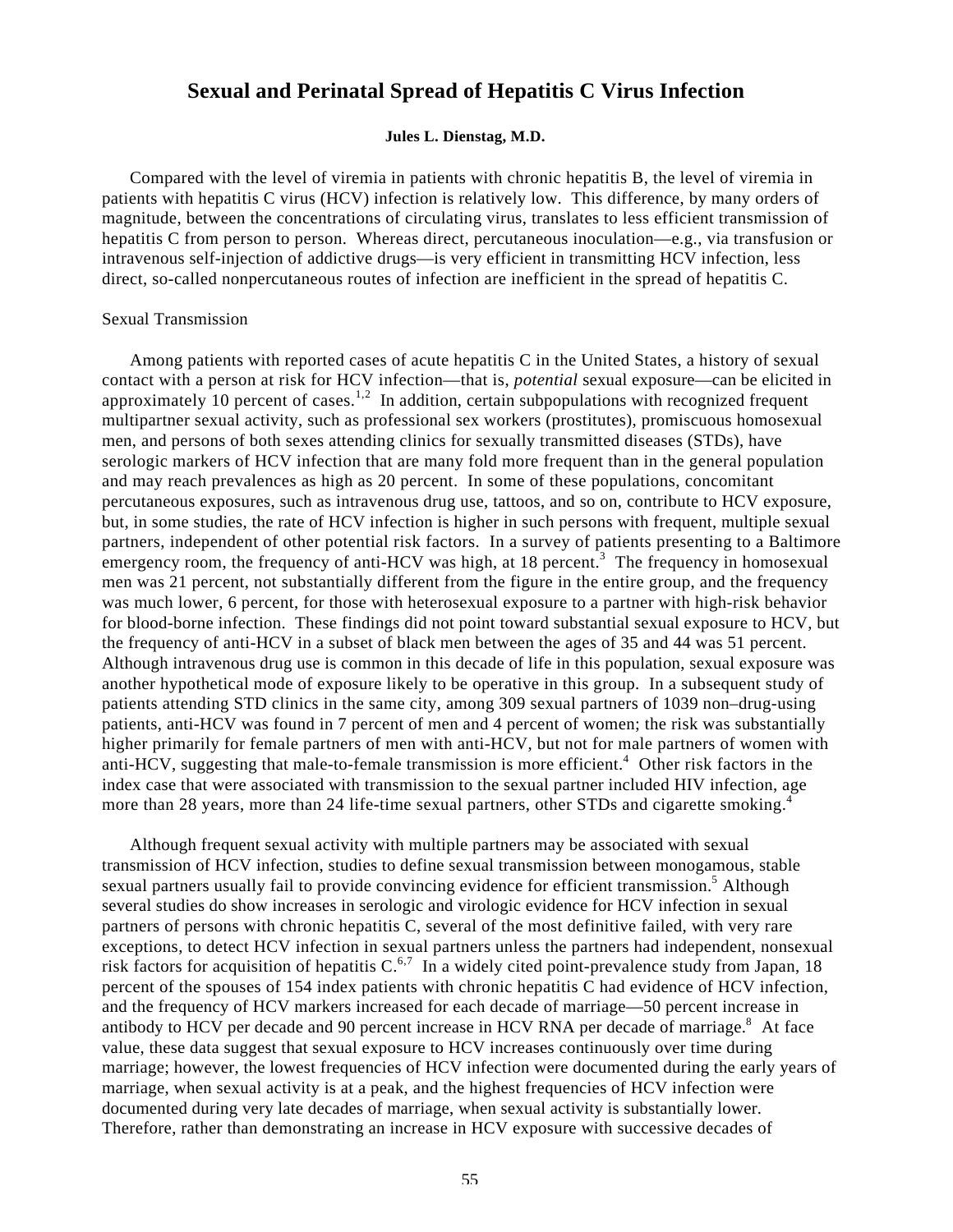marriage, this point-prevalence survey appears to be detecting a cohort effect, in which older spouses were infected early in life and not necessarily via sexual contact.

A consensus is difficult to draw among the many studies reported to date of sexual transmission of hepatitis C. Given documentation of genetic homogeneity in circulating HCV between spouse pairs in some studies, given the higher frequency of HCV markers in some groups with potential sexual exposure, we cannot ignore the reality that, under certain circumstances, HCV infection can be transmitted sexually. A distinction does appear to exist, however, between promiscuous, frequent sexual activity—associated with transmission—and stable, monogamous sexual activity—rarely associated with transmission. An estimate of the likelihood of sexual transmission is on the order of 5 percent, supporting a relatively low risk of infection.

Accordingly, based on such a low risk, the U.S. Public Health Service has not recommended barrier precautions between stable, monogamous sexual partners.

#### Perinatal Transmission

Passive acquisition of anti-HCV from mother to baby occurs at the time of birth, but infection of the neonate is much less likely. The occasional, documented case of perinatal transmission of HCV infection notwithstanding, perinatal spread of HCV infection is uncommon. Both serologic surveys and studies in which sensitive assays are applied to detect HCV RNA in the neonate fail to document efficient transmission of sustained infection; thus, although anti-HCV and even HCV RNA can be documented after birth in babies born to mothers with HCV infection, these infections are rarely associated with chronic infection.<sup>9</sup> A much-cited study from Japan demonstrated HCV transmission from mother to infant in 6 percent of babies born to mothers with anti-HCV and in 10 percent in babies born to mothers with HCV RNA. An important observation linked transmission to the level of viremia. Among babies born to mothers whose  $\overline{HCV}$  RNA levels were <10<sup>6</sup> copies per ml, no maternal–fetal transmission of HCV infection occurred; in contrast, among babies born to mothers with circulating levels of HCV RNA,  $310^6$  copies per ml, the efficiency of transmission was as high as 36 percent.<sup>10</sup> Although long-term followup monitoring of these babies was not reported, data such as these suggest that transmission can occur between mother and baby at the time of birth; however, the rarity of documented perinatal transmission of HCV infection in the United States, except perhaps in babies born to mothers who are infected with both HCV and HIV, is consistent with the observation that high-level viremia is uncommon.

Weighing the many, often-conflicting reports concerning perinatal transmission, the Centers for Disease Control of the U.S. Public Health Service has estimated that the likelihood of perinatal transmission is low, on the order of 5–6 percent. Data collected to date show no increase in HCV infection among breast-fed babies;<sup>11</sup> therefore, breast feeding is not discouraged for mothers with chronic hepatitis C.

#### Household/Intrafamilial Transmission

Although increased frequencies of anti-HCV have been reported in household members of persons with chronic HCV infection, most studies, especially in the United States, have failed to demonstrate any serologic or virologic evidence of HCV transmission to nonsexual partners within households.<sup>5</sup> Current data, therefore, do not support household exposure as a risk for HCV infection.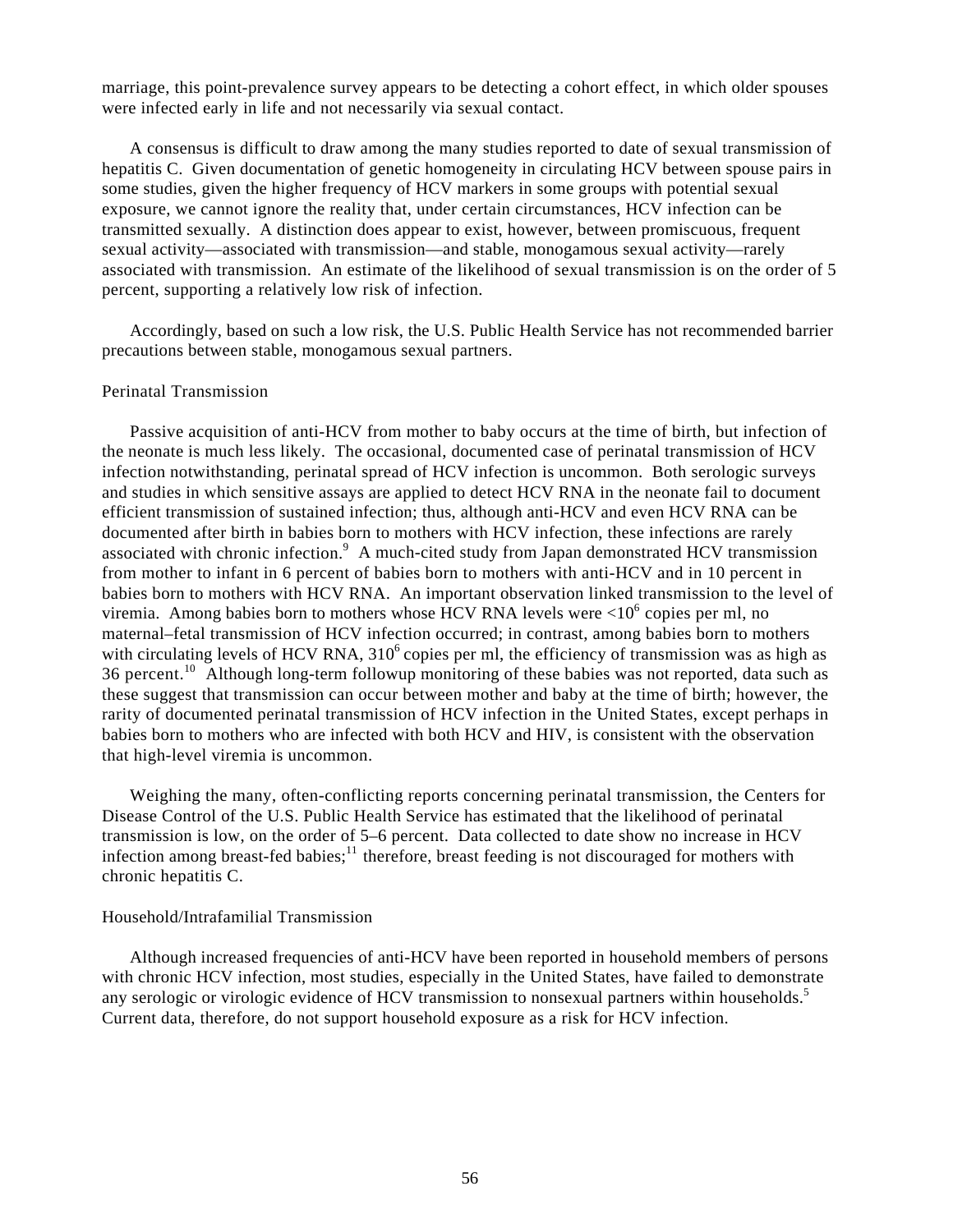#### Conclusion

Although sexual and perinatal routes may play a small role in the transmission of HCV infection, neither is considered an efficient mode of exposure to HCV; the likelihood of such exposures is approximately 5 percent. Household/familial contact is not considered a risk factor for the transmission of hepatitis C. Common-sense precautions between sexual partners include avoidance of the interchange of body fluids and shared percutaneous exposures, but barrier precautions are not recommended routinely for monogamous, stable partners. For persons with multiple sexual partners, "safe-sex" precautions, including the use of latex condoms, should be recommended. Because of the low risk of perinatal transmission, data are insufficient to support the interdiction of pregnancy in women with chronic hepatitis C, screening of pregnant women for HCV infection is not recommended, andbreast feeding is permitted. There is no known prophylaxis with globulin against sexual or perinatal HCV infection.

#### References

- 1. Alter MJ, Coleman PJ, Alexander WJ, et al. Importance of heterosexual activity in the transmission of hepatitis B and non-A, non-B hepatitis. JAMA 1989;262:1201–5.
- 2. Alter MJ, Hadler SC, Judson FN, et al. Risk factors for acute non-A, non-B hepatitis in the United States and association with hepatitis C virus infection. JAMA 1990;264:2231–5.
- 3. Kelen GD, Green GB, Purcell RH, et al. Hepatitis B and hepatitis C in emergency department patients. N Engl J Med 1992;326:1399–1404.

4. Thomas DL, Zenilman JM, Alter HJ, et al. Sexual transmission of hepatitis C virus among patients attending sexually transmitted disease clinics in Baltimore—An analysis of 309 sex partnerships. J Infect Dis 1994;171:768– 75.

5. Everhart JE, Di Bisceglie AM, Murray LM, et al. Risk for non-A, non-B (type C) hepatitis through sexual or household contact with chronic carriers. Ann Intern Med 1990;112:544–5.

 6. Weinstock HS, Bolan G, Reingold AL, Polish LB. Hepatitis C virus infection among patients attending a clinic for sexually transmitted diseases. JAMA 1993;269:392–4.

 7. Osmond DH, Padian NS, Sheppard HW, Glass S, Shiboski SC, Reingold A. Risk factors for hepatitis C virus seropositivity in heterosexual couples. JAMA 1993;269:361–5.

 8. Akahane Y, Kojima M, Sugai Y, et al. Hepatitis C virus infection in spouses of patients with type C chronic liver disease. Ann Intern Med 1994;120:748–52.

 9. Reinus JF, Leikin EL, Later HJ, et al. Failure to detect vertical transmission of hepatitis C virus. Ann Intern Med 1992;117:881–6.

10. Ohto H, Terazawa S, Sasaki N, et al. Transmission of hepatitis C virus from mothers to infants. N Engl J Med 1994;330:744–50.

11. Zanetti AR, Tanzi E, Paccagnini S, et al. Mother-to-infant transmission of hepatitis C virus. Lancet 1995;345:289–91.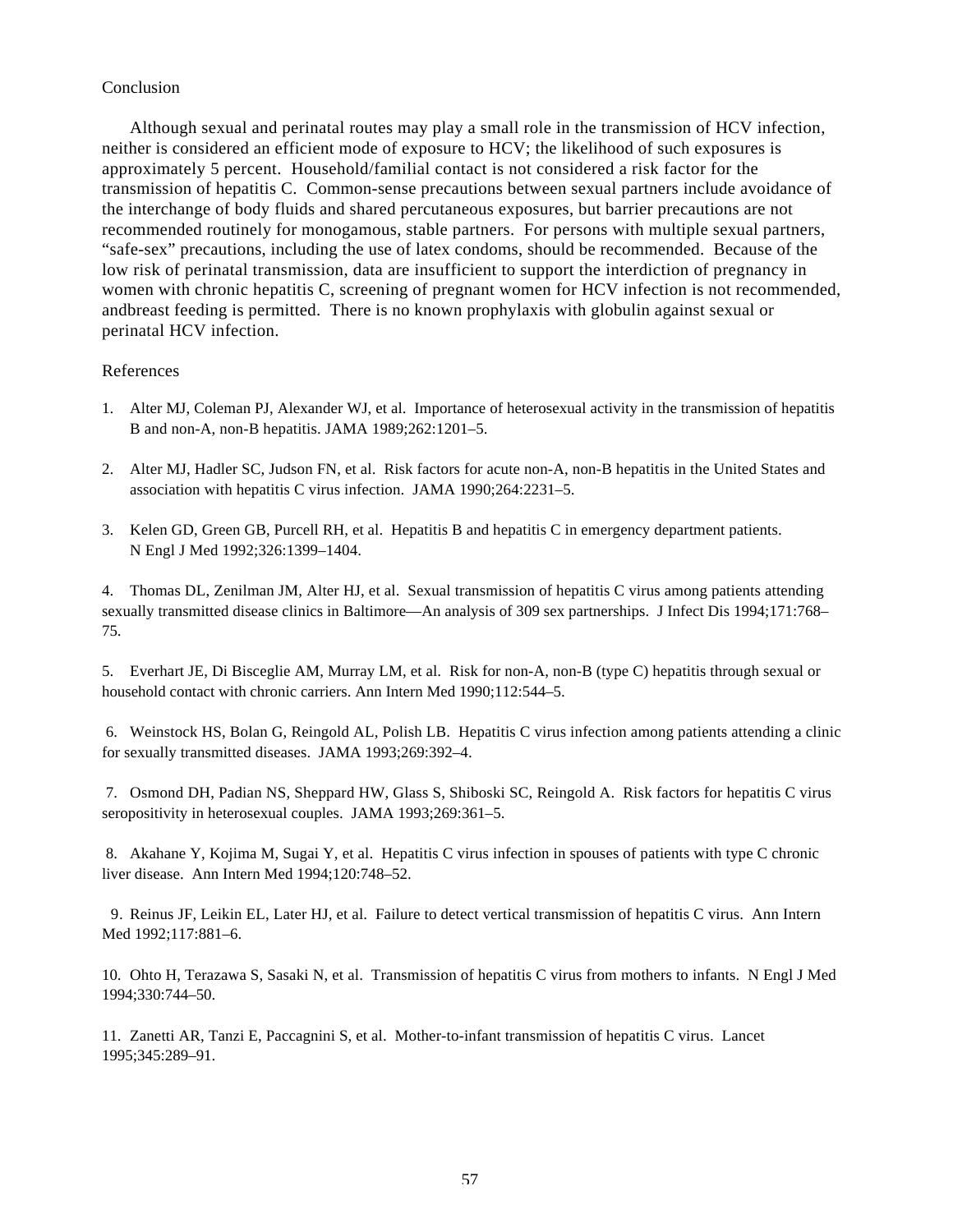## **Therapy of Hepatitis C: Overview**

#### **Karen L. Lindsay, M.D.**

A great deal has been learned about the treatment of hepatitis C since the original report describing the use of interferon alfa-2b in  $1986<sup>1</sup>$  Most of the studies have been done in patients with chronic hepatitis C infection, elevated aminotransferases, and clinically compensated liver disease without other significant medical or psychiatric problems. Interferons remain the only agents shown to be effective. To date, the majority of studies have evaluated initial therapy using fixed-dose, fixedduration regimens rather than regimens tailored to treatment response.

In early studies, serum alanine aminotransferase (ALT) was used as a surrogate marker of treatment effectiveness, and optimal response was defined as the normalization of ALT at the end (complete response  $[CR]$ ) and for 6 months after (sustained response  $[SR]$ ) therapy.<sup>2</sup> With the application of recently available virological assays to serum stored during early studies, it has become clear that not all patients treated for 6 months who develop persistent normalization of serum aminotransferases will clear HCV RNA from the serum. Instead, HCV RNA remains detectable in 20– 25 percent<sup>3</sup> of such patients, and biochemical relapse occurs in the majority during followup.<sup>4</sup> Studies are now in progress using virological endpoints during treatment, and response definitions are now being refined to include biochemical and virological endpoints.

Two recombinant alpha interferons are currently FDA-approved as initial therapy for chronic hepatitis C. Three million units (MU) of interferon alfa-2b given subcutaneously three times weekly (tiw) for 6 months was approved in 1991, and 3 MU of interferon alfa-2a given subcutaneously tiw for 12 months was approved in 1996. Other products studied for use in hepatitis C include interferon alfa-n1, consensus interferon, leukocyte-derived interferon, and several beta interferon products. Standardization of the various interferon products and means by which biological potency can be best compared among the products is not yet established. This problem is currently being addressed by a WHO international collaborative study.

Hundreds of studies have been performed to evaluate various dosing regimens of the different interferon products. In many of these trials, problems in study design and data analysis make interpretation of the results and comparison with other studies difficult. A recent meta-analysis of randomized trials concluded that the best efficacy/risk ratio favored the use of 3 MU three times per week for at least 12 months in patients with chronic hepatitis C who had never been treated with interferon.<sup>5</sup>

In order to better understand which factors influence the response to interferon, many investigators have retrospectively analyzed baseline features of the patients and their disease characteristics in relationship to eventual end-of-treatment response (ETR) or sustained response. Using multivariate analyses, HCV genotype and the presence of cirrhosis or fibrosis on the pretreatment biopsy have been identified as factors that influence response to a 6-month course of treatment.<sup>6,7</sup> Baseline level of HCV RNA has been shown to be important in some studies,<sup>6</sup> but not in others.<sup>7</sup> The degree to which these factors influence response to interferon during the first 12 weeks of treatment, and whether the negative effect of these baseline factors can be overcome by treating patients longer than 6 months are not yet established. In view of the flaws inherent in the multivariate analyses that have been performed to date and the lack of data on longer treatment courses, as well as the side effects and cost of treatment, controversy exists as to whether some patients should be excluded from treatment<sup>8</sup> or all patients should be given a therapeutic trial<sup>7</sup> of interferon. Data generated through analysis of variables which influence response have been extremely important, however, in understanding which variables need to be controlled by study design and reported in treatment trial response analyses.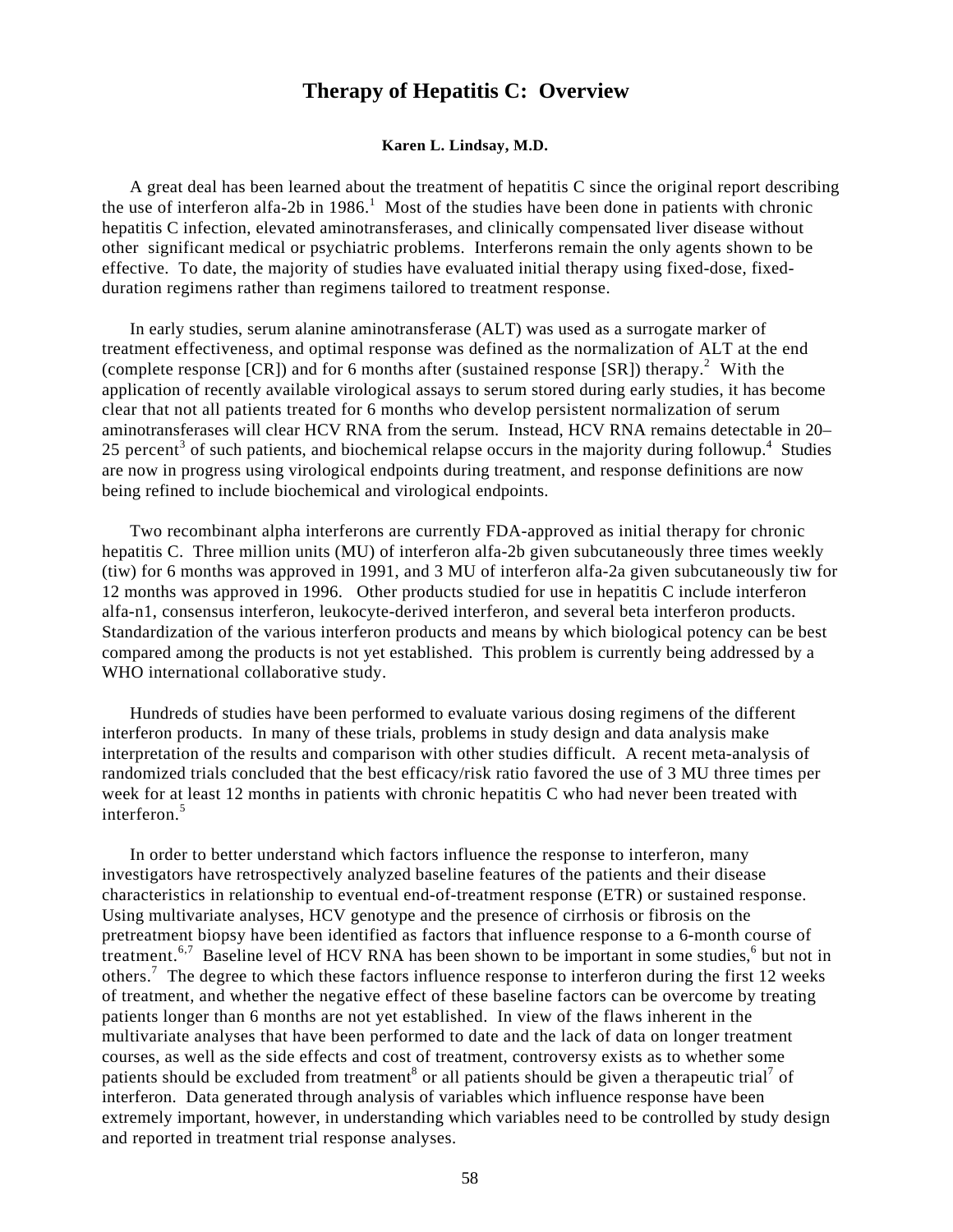Response to treatment is evaluated during three phases of therapy—at the end of treatment (ETR), during followup after treatment (SR; at followup week 24, e.g., SR-WK24), and during treatment. Conventionally, end-treatment response is defined as normal serum ALT at the end of treatment and 4 weeks earlier. SR is an end-treatment response followed by normal ALT during the period of followup. In addition to ALT as a primary endpoint of therapy, response is also evaluated virologically. End-treatment virological response is conventionally defined as the nondetectability of serum HCV RNA by reverse transcriptase polymerase chain reaction (RT-PCR) at the end of treatment. Sustained virologic response is defined as an end-treatment virologic response followed by nondetectability of HCV RNA at defined timepoints during followup.

During therapy, the ALT values follow one of three general patterns: ALT normalizes and remains normal to the ETR, ALT remains abnormal throughout therapy, or ALT becomes temporarily normal and then abnormal again during treatment, a pattern which has been called *breakthrough*. Both of the latter two ALT response patterns have conventionally been considered *nonresponders* at the end of treatment. There is evidence that breakthrough may be related to the development of viral quasispecies<sup>9</sup> or neutralizing antibodies to interferon.<sup>10</sup> In order to best understand the effects of interferons on hepatitis C, and to be able to compare the potential differences between various interferon products, the reporting of on-treatment response rates and rates of breakthrough is extremely important.

In patients who have demonstrated an end-treatment response, ALT may remain normal after treatment is complete (SR), or may become elevated, which is defined as *relapse*. In studies that evaluate retreatment regimens, it is extremely important to define whether the population being retreated has demonstrated previous nonresponse, breakthrough, or response and relapse patterns during initial interferon therapy.

In most studies, histological evaluation has been a secondary endpoint of treatment. Liver biopsies are performed within the 12 months prior to treatment, and at the end of treatment and/or during followup. Blinded objective scoring and subjective comparisons are performed and reported. In the majority of studies reported to date, the Knodell histological activity index  $(HAI)^{11}$  has been used.

At this time, the optimal goal of therapy is the achievement of a sustained ALT and virological response with histological improvement. Long-term followup of patients who experienced a sustained response to interferon therapy indicates that more than 90 percent will maintain normal ALT values and non-detectability of HCV RNA over 1–6 years of followup. In such patients, histologic activity markedly improves.<sup>12</sup> Whether this represents a "cure" of hepatitis C viral infection with permanent eradication of virus remains uncertain, but, in view of the marked improvement in hepatic histology, it is anticipated that future hepatic function in such patients will be better than that in untreated patients or those whose disease does not respond to interferon.

Because of incomplete data, a number of issues remain unresolved, including the utility of dose escalation or adjunctive therapy in patients whose disease does not initially respond to interferon therapy, or in those who experience "breakthrough" on treatment. In addition, the optimal treatment and management of chronic hepatitis C in several special patient populations has yet to be determined, including children, patients with other significant medical diseases, such as renal insufficiency or endstage renal disease, immune disorders including HIV co-infection, organ transplants, or severe psychiatric disorders. Finally, optimal treatment for acute hepatitis C infection remains unclear.

At this time, it remains uncertain whether long-term suppression of virus (rather than eradication) is a meaningful therapeutic endpoint. Finally, several studies have noted an improvement in hepatic histology in patients who did not normalize aminotransferases on therapy.<sup>2,7,13</sup> Whether this is due to viral suppression or an effect of interferon independent of viral suppression needs further investigation.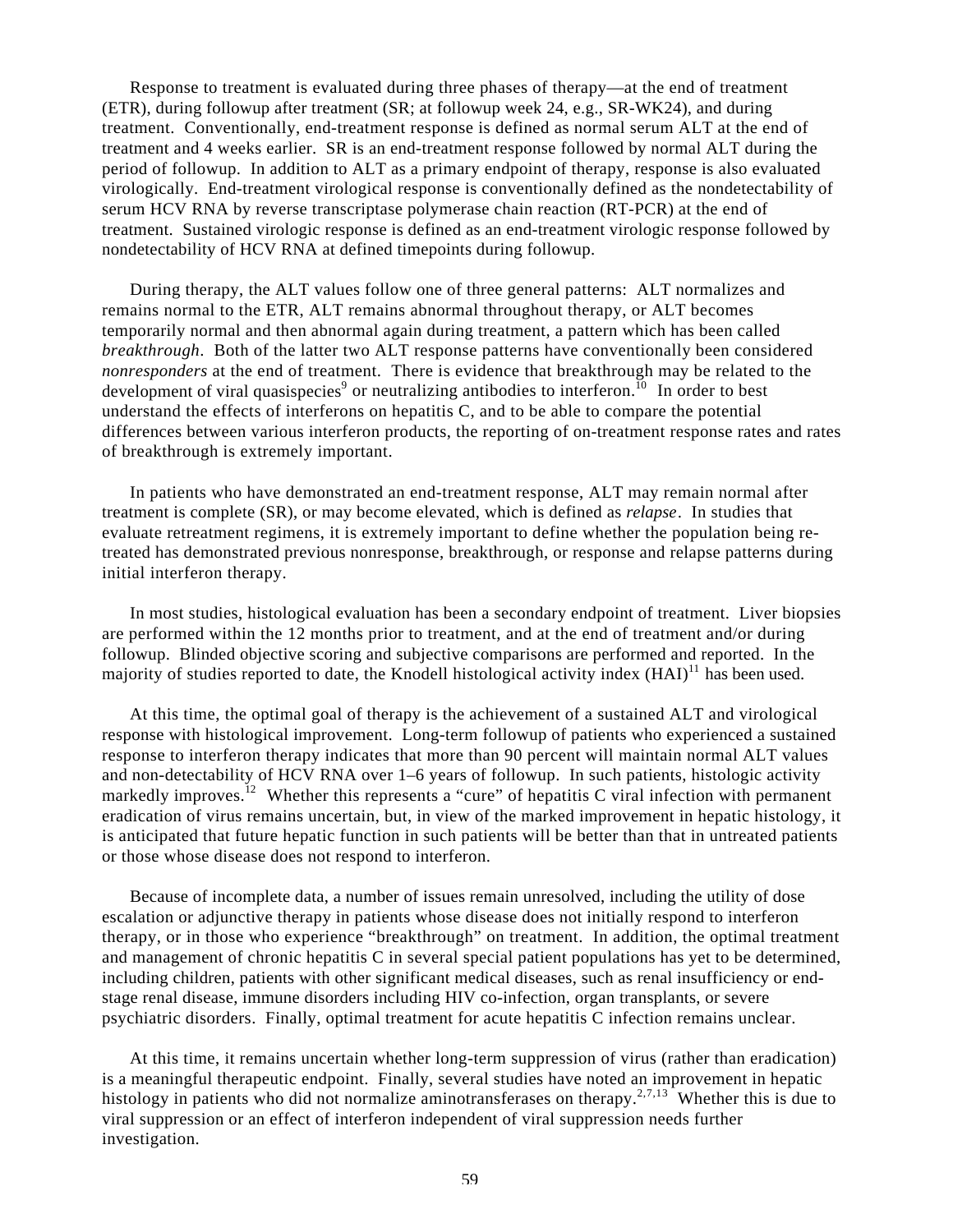With the data currently available, however, we need to determine which patients with chronic hepatitis C should receive initial therapy, and whether there are patient groups in whom the likelihood of effectiveness of treatment is so low that a therapeutic trial should not be given. Among patients who begin initial therapy with interferon, we need to determine whether there are parameters of treatment effectiveness that indicate such a low likelihood of ultimate response to treatment that interferon should be discontinued. We need to decide what is the optimal duration of treatment in patients whose disease is responding to interferon. And, finally, we should determine whether retreatment with interferon should be given to patients whose disease responds to initial treatment, but relapses when interferon is stopped, or those in whom response to an initial course of treatment does not occur.

#### References

1. Hoofnagle JH, Mullen KD, Jones DB, et al. Treatment of chronic non-A, non-B hepatitis with recombinant human alpha interferon: a preliminary report. N Engl J Med 1986;315:1575–8.

2. Davis GL, Balart LA, Schiff ER, Lindsay KL, Bodenheimer HC, Perrillo RP, Carey W, Jacobson IM, Payne J, Dienstag, JL, Van Thiel DH, Tamburro C, Lefkowitch J, Albrecht J, Meschievitz C, Ortego TJ, Gibas A, Hepatitis Interventional Therapy Group. N Engl J Med 1990;22:1501–6.

3. Lau JYN, Mizokami M, Ohno T, Diamond DA, Kniffen J, Davis GL. Discrepancy between biochemical and virological responses to interferon-a in chronic hepatitis C. Lancet 1993;342:1208–9.

4. Colloredo G, Bellati G, Ricci A, Scalori A, Redaeli A, Bellobuono A, Bissoli F, Civardi E, Santambrogio C, Roffi L, Ideo G. HCV RNA as a predictor of relapse after interferon therapy for chronic hepatitis C. Hepatology 1996; 24:156A.

 5. Poynard T, Leroy V, Cohard M, Thevenot T, Mathurin P, Opolon P and Zarski JP. Meta-analysis of interferon randomized trials in the treatment of viral hepatitis C: effects of dose and duration. Hepatology 1996;24:778–89.

 6. Martinot-Peignoux M, Marcellin P, Pouteau M, Castelnau C, Boyer N, Pouliquin M, Degott C, et al. Pretreatment serum hepatitis C virus RNA levels and hepatitis C virus genotypes are the main and independent prognostic factors of sustained response to interferon alfa therapy in chronic hepatitis C. Hepatology 1995;22:1050– 6.

 7. Lindsay KL, Davis GL, Schiff, ER, Bodenheimer HC, Balart LA, Dienstag JL, Perrillo RP, Tamburro CH, Goff JS, Everson GT, Silva M, Katkov WN, Goodman Z, Lau JYN, Maertens G, Gogate J, Sanghvi B, Albrecht J, Hepatitis Interventional Therapy Group. Hepatology 1996;24:1034–40.

 8. Conjeevaram HS, Everhart JE, Hoofnagle JH. Predictors of a sustained beneficial response to alpha interferon therapy in chronic hepatitis C (editorial). Hepatology 1995;22:1326–9.

 9. Okada SI, Akahane Y, Suzuki H, Okamoto H, Mishiro S. The degree of variability in the amino terminal region of the E2/NS1 protein of hepatitis C virus correlates with responsiveness to interferon therapy in viremic patients. Hepatology 1992;16:619–24.

10. Roffi L, Colloredo M, Antonelli G, Bellati G, Panizzuti F, Piperno A, Pozzi M, Ravizza D, Angeli G, Dianzani F, Mancia G. Breakthrough during recombinant interferon alfa therapy in patients with chronic hepatitis C virus infection: prevalence, etiology and management. Hepatology 1995;21:645–9.

11. Knodell RG, Ishak KG, Black WC, Chen TS, Craig R, Kaplowitz N, Kiernan TW, et al. Formulation and application of a numerical scoring system for assessing histological activity in asymptomatic chronic active hepatitis. Hepatology 1981;1:431–5.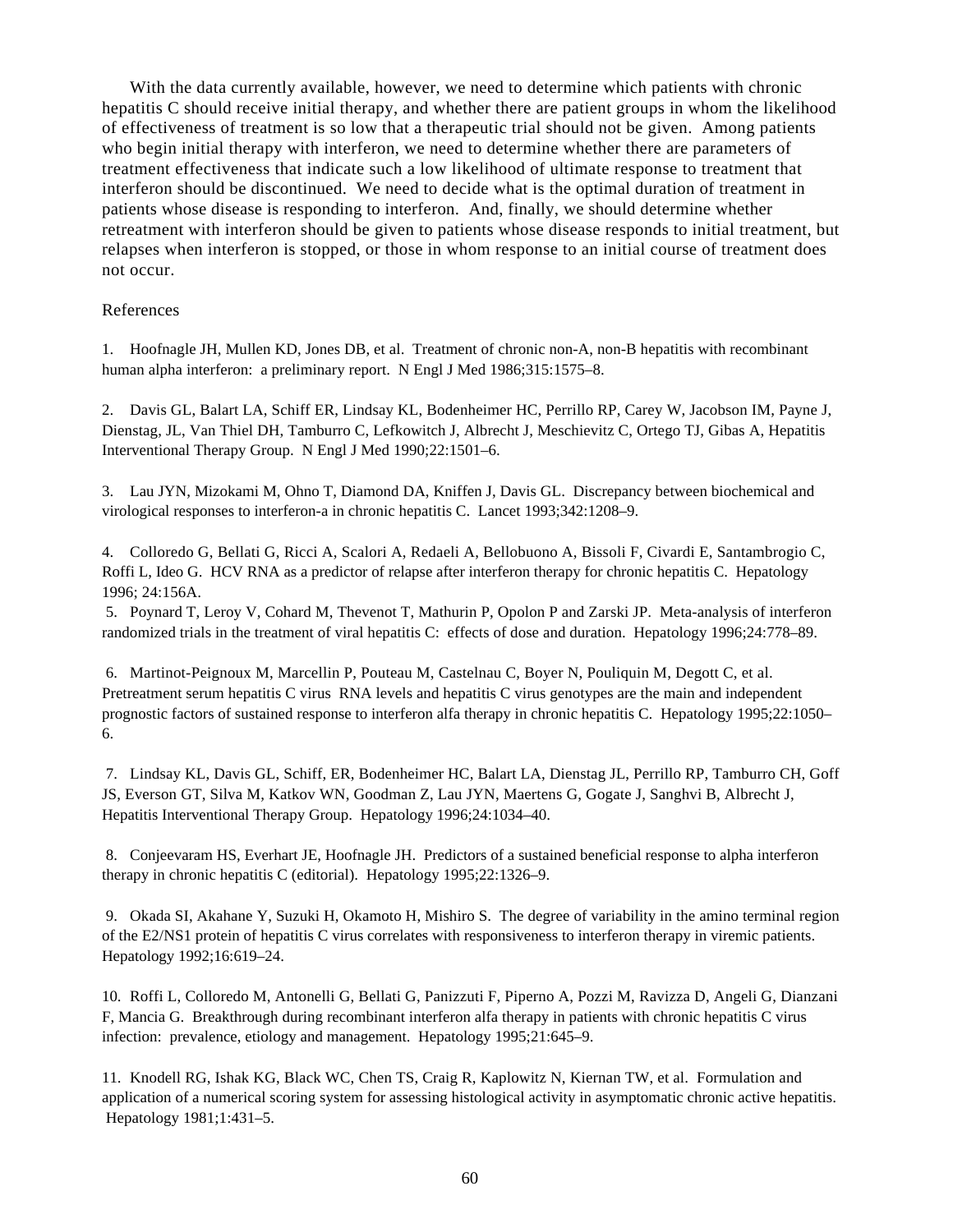12. Boyer N, Marcellin P, Duchatelle V, Martinot M, Kilani A, Pouteau M, Descombes I, Benhamou JP, Degott C, Erlinger S. Sustained response after a interferon therapy in patients with chronic hepatitis C. Hepatology 1995; 22:291A.

13. Poynard T, Bedossa P, Chevallier M, Mathurin P, Lemonnier C, Trepo C, Couzigou P, et al. A comparison of three interferon alfa-2b regimens for the long-term treatment of chronic non-A non-B hepatitis. N Engl J Med 1995;332:1457–62.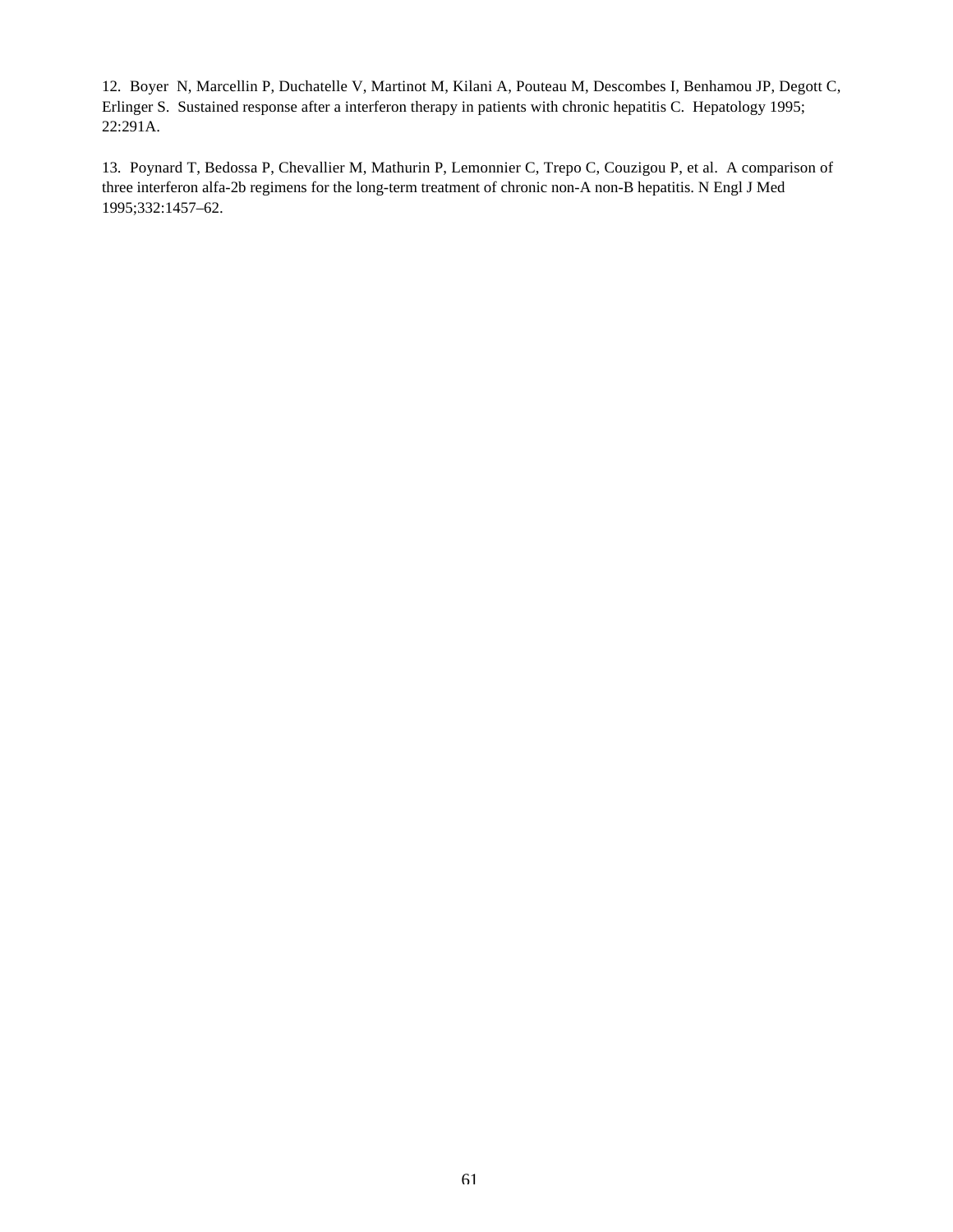# **Management of Hepatitis C: A National Survey of Gastroenterologists and Hepatologists**

#### **James Everhart, M.D., M.P.H.**

Knowledge about hepatitis C virus (HCV) infection has expanded rapidly since isolation of the virus only a few years ago. New tests and treatments have rapidly appeared, but without a firm knowledge base for using them. In making recommendations for management of patients with HCV infection, it would be useful to know how physicians are currently managing patients. With this goal in mind, the American Digestive Health Foundation conducted a national survey of members of the American Gastroenterological Association (AGA) and American Association for the Study of Liver Diseases (AASLD) for presentation at this consensus conference. No Federal funds were expended in conducting the survey.

HCV infection is a very common condition, and the majority of patients are probably managed not by liver disease specialists but by internists and other generalists. The target of this survey, however, was not the general population of physicians who see patients with HCV, but rather practitioners who are most familiar with management of HCV infection. These specialists can be considered "opinion leaders" whose approach and recommendations most influence the management of patients with HCV in their communities.

The two-page survey was sent to a random sample of 2,500 AGA and AASLD members chosen from a combined membership list. The questionnaire was initially mailed on October 7, 1996, followed by a reminder postcard and a third mailing to nonresponders during the following month. Questionnaires were accepted until November 21, 1996, at which time a total of 1,416 forms had been returned. One hundred and sixty-seven questionnaires were returned in which the respondent did not meet the screening criterion of spending at least 1 day a week in patient care, leaving 1,249 usable responses. The overall response rate was 56.6 percent. Sampling error for responses was approximately 3 percent. Questions covered three areas: practice characteristics, general management of patients with HCV infection, and two case studies of patients with typical presentations of HCV infection. Some questions were not answered by all respondents. Therefore, total percentage response for each question may be less than 100 percent.

#### Practice Characteristics

Most physicians managed some patients with liver disease; approximately 15 percent of the respondents said that more than 25 percent of their patients have liver disease (Table 1). Ninety percent of respondents had diagnosed or provided treatment to a patient with HCV during the last 6 months. Nearly three quarters of the respondents had also treated HCV-infected patients with interferon during that time. In addition, one-third of respondents were more likely to treat patients with HCV with interferon than a year previously and only 15 percent were less likely (data not shown). Respondents were evenly split on whether they had restrictions placed on the care they provided for HCV patients by the patient's health care plan or managed care company.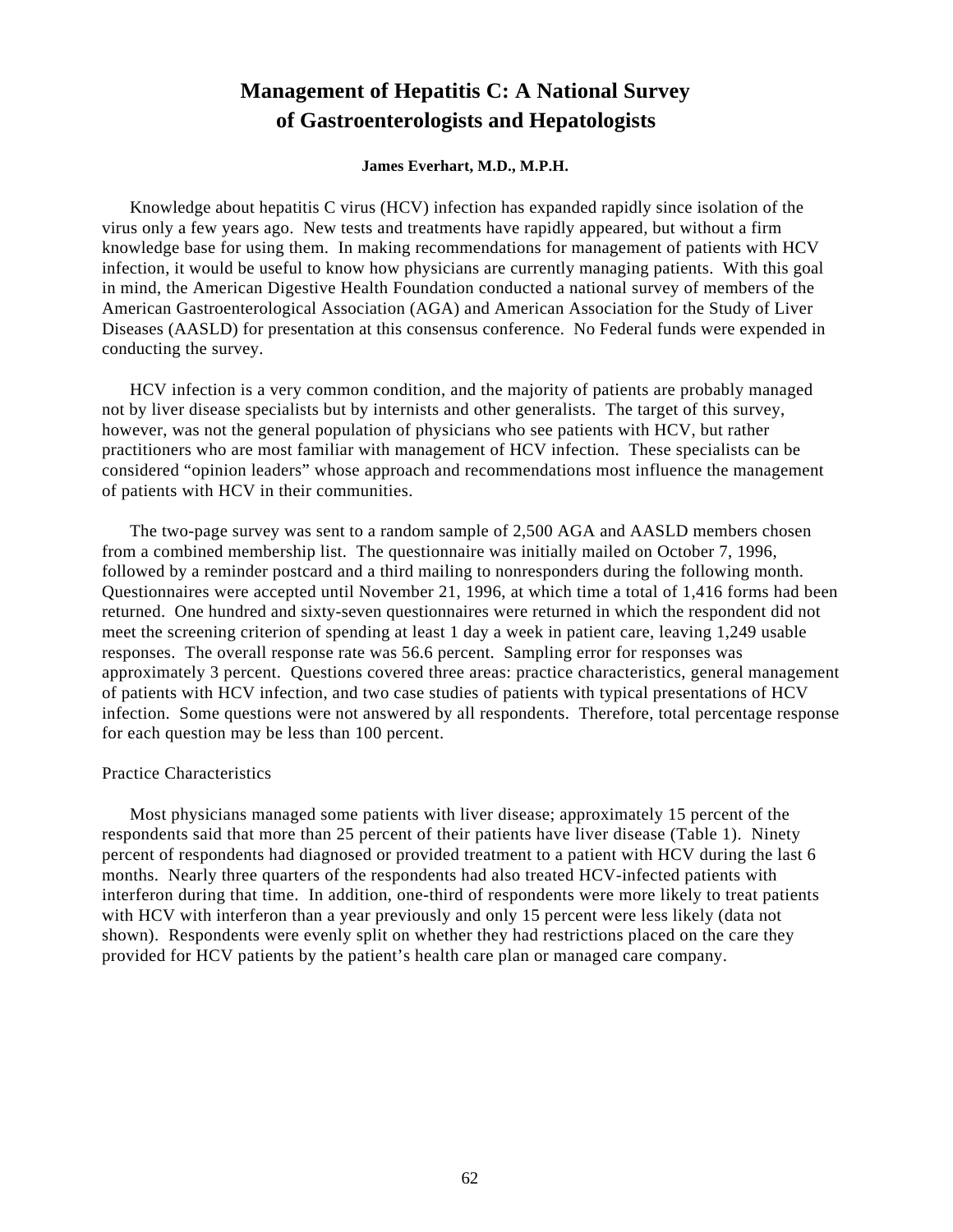| TABLE 1.   | Practice Characteristics of Physicians |                                                                                                                                                                                                                                                                                           |  |  |
|------------|----------------------------------------|-------------------------------------------------------------------------------------------------------------------------------------------------------------------------------------------------------------------------------------------------------------------------------------------|--|--|
| <b>Yes</b> | No.                                    | <b>Ouestion</b>                                                                                                                                                                                                                                                                           |  |  |
| 88.2%      | 10.4%                                  | Do you spend at least 1 day per week taking care of patients? If NO, stop here and return form in<br>the envelope provided. $(N=1416)$                                                                                                                                                    |  |  |
| 90.3%      | 6.6%                                   | In the past 6 months, have you diagnosed or provided treatment to any patient with hepatitis C?<br>$(N=1249)$                                                                                                                                                                             |  |  |
| 16.4%      | 79.7%                                  | Do you generally refer patients with suspected or diagnosed hepatitis C to other physicians for<br>further evaluation and treatment?                                                                                                                                                      |  |  |
| 73.6%      | 26.1%                                  | In the past 6 months, have you treated any patient with hepatitis C with interferon?                                                                                                                                                                                                      |  |  |
| 47.3%      | 46.0%                                  | For any of your hepatitis C patients, are there restrictions placed on the care you provide by the<br>patient's health care plan or managed care company? For example, must you obtain prior<br>approval before certain diagnostic tests can be ordered or before prescribing interferon? |  |  |

#### General Management

Questions were asked about the general management of patients with HCV infection that would apply to most patients regardless of clinical state. The greatest range of opinions were for the following recommendations: use condoms to prevent transmission in a monogamous sexual relationship, do not drink at all, and vaccination against hepatitis B infection (Table 2). Advice regarding sexual practices and drinking touches on critical issues related to spread of infection and the factors that influence natural history of the disease.

| General Management of Patients with HCV Infection<br>TABLE 2. |         |         |                                                                            |  |
|---------------------------------------------------------------|---------|---------|----------------------------------------------------------------------------|--|
| Close to 100% of Some-times Almost never<br>the time          |         |         | What do you recommend to patients with hepatitis C?                        |  |
| 78.4%                                                         | $9.2\%$ | $9.0\%$ | Do not share toothbrushes or razors                                        |  |
| 13.8%                                                         | 12.6%   | 70.0%   | Do not share drinking glasses or dishes                                    |  |
| 1.8%                                                          | 4.0%    | 90.8%   | Do not hug or kiss children                                                |  |
| 28.3%                                                         | 31.5%   | 36.3%   | Use condoms to prevent transmission in a monogamous sexual<br>relationship |  |
| 71.0%                                                         | 18.3%   | 6.8%    | Minimize alcohol consumption                                               |  |
| 31.2%                                                         | 35.9%   | 28.0%   | Do not drink at all                                                        |  |
| 52.4%                                                         | 33.5%   | 10.7%   | Have sexual partners checked for HCV                                       |  |
| 17.3%                                                         | 24.7%   | 53.3%   | Vaccination against hepatitis A                                            |  |
| 30.8%                                                         | 36.8%   | 29.5%   | Vaccination against hepatitis B                                            |  |

#### Case Studies

The two brief case studies concerned patients with common presentations of HCV infection. The first patient was a 36-year-old woman positive for antibody to HCV (anti-HCV) who was asymptomatic and had normal aminotransferase activities as well as other tests. Such patients are often identified following attempted blood donation and have not been shown to benefit from therapeutic intervention. The survey indicated that a high proportion of physicians would perform subsequent tests, but only 13 percent would treat with interferon (Table 3).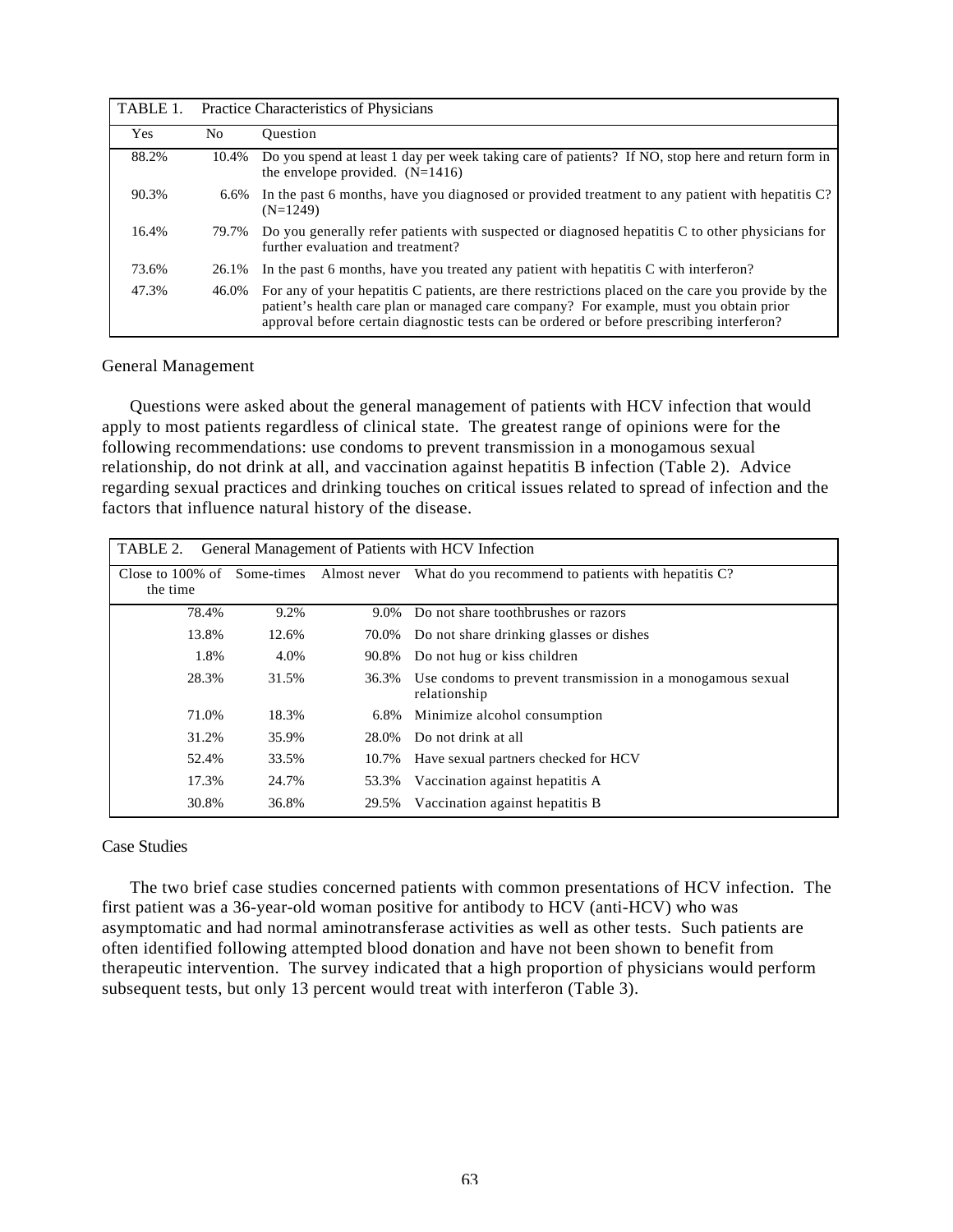| TABLE 3. | Asymptomatic Patient With Normal Serum Aminotransferase Activities |       |                                                                               |  |
|----------|--------------------------------------------------------------------|-------|-------------------------------------------------------------------------------|--|
| Yes      | N <sub>o</sub>                                                     |       | Maybe Would you order any of the following tests?                             |  |
| 55.4%    | 23.1%                                                              | 12.6% | Anti-HCV by recombinant immunoblot assay (RIBA)                               |  |
| 46.3%    | 22.2%                                                              | 25.4% | Hepatitis C virus RNA by polymerase chain reaction (PCR)                      |  |
| 4.4%     | 70.9%                                                              | 11.9% | Hepatitis C virus genotyping                                                  |  |
| 14.7%    | 53.5%                                                              | 20.3% | Branched DNA or other quantitative test for HCV RNA                           |  |
| Yes      | N <sub>0</sub>                                                     | Maybe | If HCV infection is confirmed, which of the following would you<br>recommend? |  |
| 41.8%    | 27.9%                                                              | 23.4% | Liver biopsy                                                                  |  |
| 27.9%    | 39.9%                                                              | 20.3% | Ultrasound of the abdomen                                                     |  |
| 13.2%    | 39.1%                                                              | 37.3% | Treatment with alpha interferon                                               |  |
| 72.7%    | 7.0%                                                               | 13.3% | Monitoring with repeat aminotransferases every $6-12$ months                  |  |
| 1.4%     | 79.3%                                                              | 5.5%  | Encouragement and no further followup or evaluation                           |  |

The second patient was a 54-year-old man who also had anti-HCV, but with more severe disease: he was symptomatic and had markedly elevated serum aminotransferase activities. There is wide experience with use of alpha interferon in such symptomatic patients with enzyme abnormalities suggestive of liver injury. In the survey, further characterization of the infection was recommended for this patient no more often than for the first patient (Table 4). However, a liver biopsy was recommended more often, and over half of the respondents said they would have treated the patient with alpha interferon. Importantly, for both patients, more than one-third of physicians were uncertain whether to treat with interferon.

| TABLE 4. | Symptomatic Patient With Elevated Serum Aminotransferase Activities |       |                                                                                     |  |
|----------|---------------------------------------------------------------------|-------|-------------------------------------------------------------------------------------|--|
| Yes      | No.                                                                 | Maybe | Would you order any of the following tests?                                         |  |
| 40.0%    | 39.0%                                                               | 10.7% | Anti-HCV by recombinant immunoblot assay (RIBA)                                     |  |
| 48.0%    | 25.2%                                                               | 18.7% | Hepatitis C virus RNA by polymerase chain reaction (PCR)                            |  |
| 12.1%    | 56.4%                                                               | 19.8% | Hepatitis C virus genotyping                                                        |  |
| 29.1%    | 41.4%                                                               | 18.4% | Branched DNA or other quantitative test for HCV RNA                                 |  |
| Yes      | No.                                                                 |       | Maybe If HCV infection is confirmed, which of the following would you<br>recommend? |  |
| 89.0%    | 0.8%                                                                | 7.5%  | Liver biopsy                                                                        |  |
| 57.3%    | 16.3%                                                               | 16.5% | Ultrasound of the abdomen                                                           |  |
| 56.1%    | 2.6%                                                                | 35.5% | Treatment with alpha interferon                                                     |  |
| 49.8%    | 24.5%                                                               | 12.8% | Monitoring with repeat aminotransferases every 6–12 months                          |  |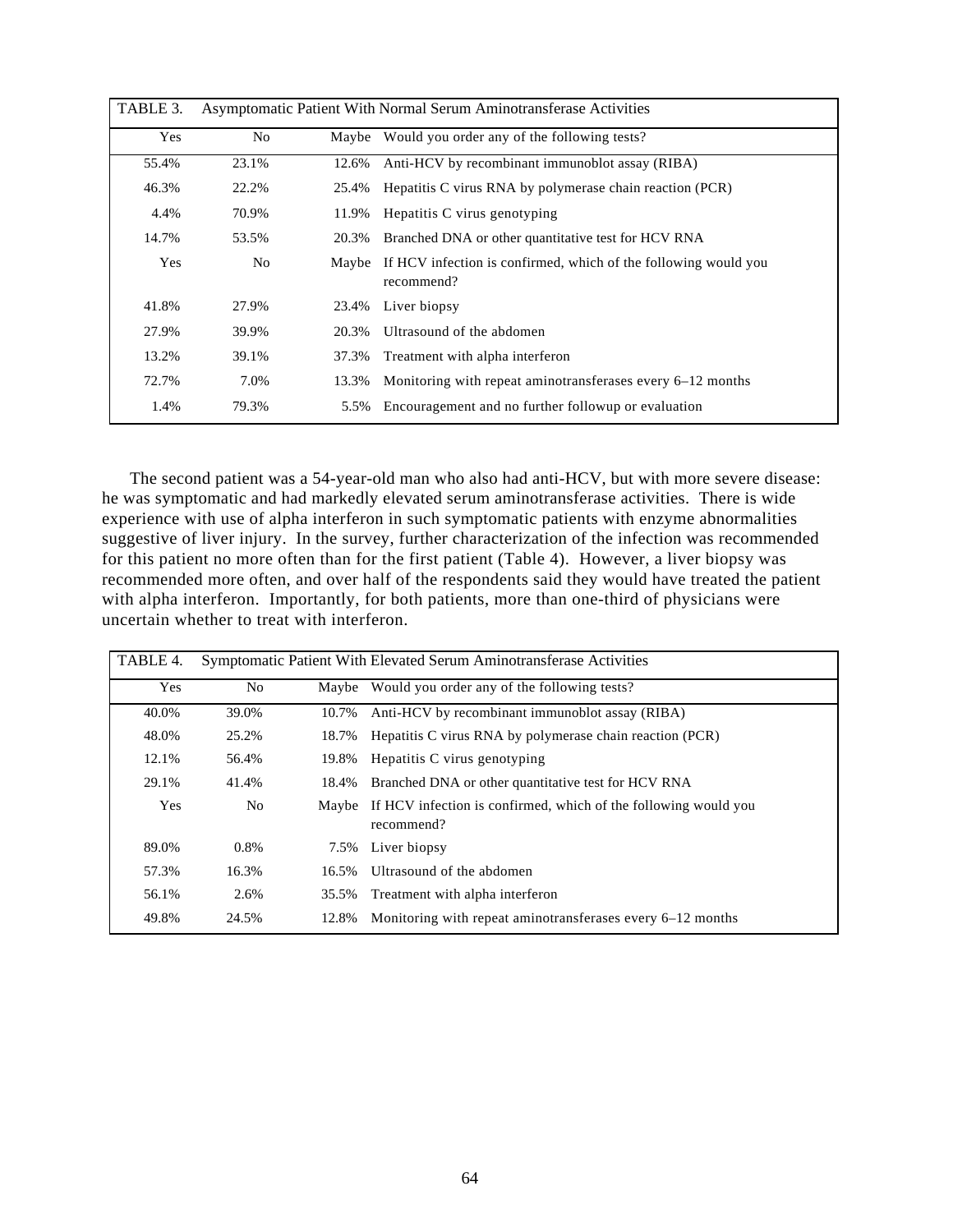### **Therapy of Hepatitis C: Interferon Alfa-2b**

#### **Robert L. Carithers, Jr., M.D.**

Preliminary studies performed at the NIH in the 1980s suggested the potential benefit of interferon alfa-2b in patients with chronic non-A, non-B hepatitis.<sup>1,2</sup> A series of randomized, doubleblind, placebo-controlled trials confirmed the efficacy of this agent in normalizing alanine aminotransferase (ALT) values and improving histological features of disease activity.<sup>3–6</sup> In each of these trials, superior efficacy was seen with 3 million units (3 MU), compared with 1 million units of drug administered three times weekly (tiw) for 6 months.

Based on these studies, in 1991 the Food and Drug Administration approved interferon alfa-2b for treatment of patients with chronic non-A, non-B hepatitis (hepatitis C [HCV]) at a dosage and duration of 3 MU tiw for 6 months. This dosage and duration of interferon alfa-2b therapy has been the standard of care for treatment of patients with chronic hepatitis C in the United States until recently.

The discovery of the hepatitis C virus in 1989 and extensive clinical use of the drug have expanded our understanding of both the benefits and limitations of interferon alfa-2b treatment. Complete normalization of ALT values at the end of therapy is seen in 35–45 percent of patients treated with 3 MU interferon alfa-2b tiw for 6 months.<sup>3-7</sup> ALT values return to normal twice as frequently in patients without histological evidence of cirrhosis as in those with cirrhosis on pretreatment biopsy.<sup>7</sup> Biochemical improvement in disease activity is accompanied by disappearance of circulating HCV RNA in 75–85 percent of cases.<sup>8–10</sup> Histologic improvement, which is seen in 50–70 percent of treated patients, is not confined to those with biochemical and virological response.<sup>3,5,6</sup>

Patients receiving interferon alfa-2b can experience a number of side effects. The most common of these are nausea, headache, fever, myalgias, fatigue, leukopenia, thrombocypenia, alopecia, irritability, and depression. Thyroid abnormalities are seen less frequently. Rarely, patients experience retinal or pulmonary abnormalities. Temporary dosage reduction is required in some patients, usually for transient leukopenia and thrombocytopenia. However, most patients are able to complete a full course of therapy.

A major limitation of interferon alfa-2b therapy has been the high relapse rate when patients discontinue treatment. Among patients who achieve a complete biochemical response to 3 MU interferon alfa-2b tiw for 6 months, 30–70 percent relapse within the first few months after completion of

therapy.<sup>3–7</sup> Sustained biochemical and virological response, defined as persistently normal ALT values and absence of circulating virus for at least 6 months after discontinuing treatment, is seen in only 10–15 percent of patients. However, most patients who achieve this important endpoint remain free of detectable circulating virus without biochemical or histological evidence of disease progression.<sup>11–13</sup>

Because of the low sustained virological and biochemical response rates in patients treated with 3 MU interferon alfa-2b tiw for 6 months, a number of investigations have been initiated to explore different dosages and durations of treatment. Most studies suggest that the most effective means of improving long-term efficacy of interferon alfa-2b therapy for chronic hepatitis C are to extend the duration of treatment from 6 months to 12–18 months or to add additional antiviral agents such as ribavirin.14–16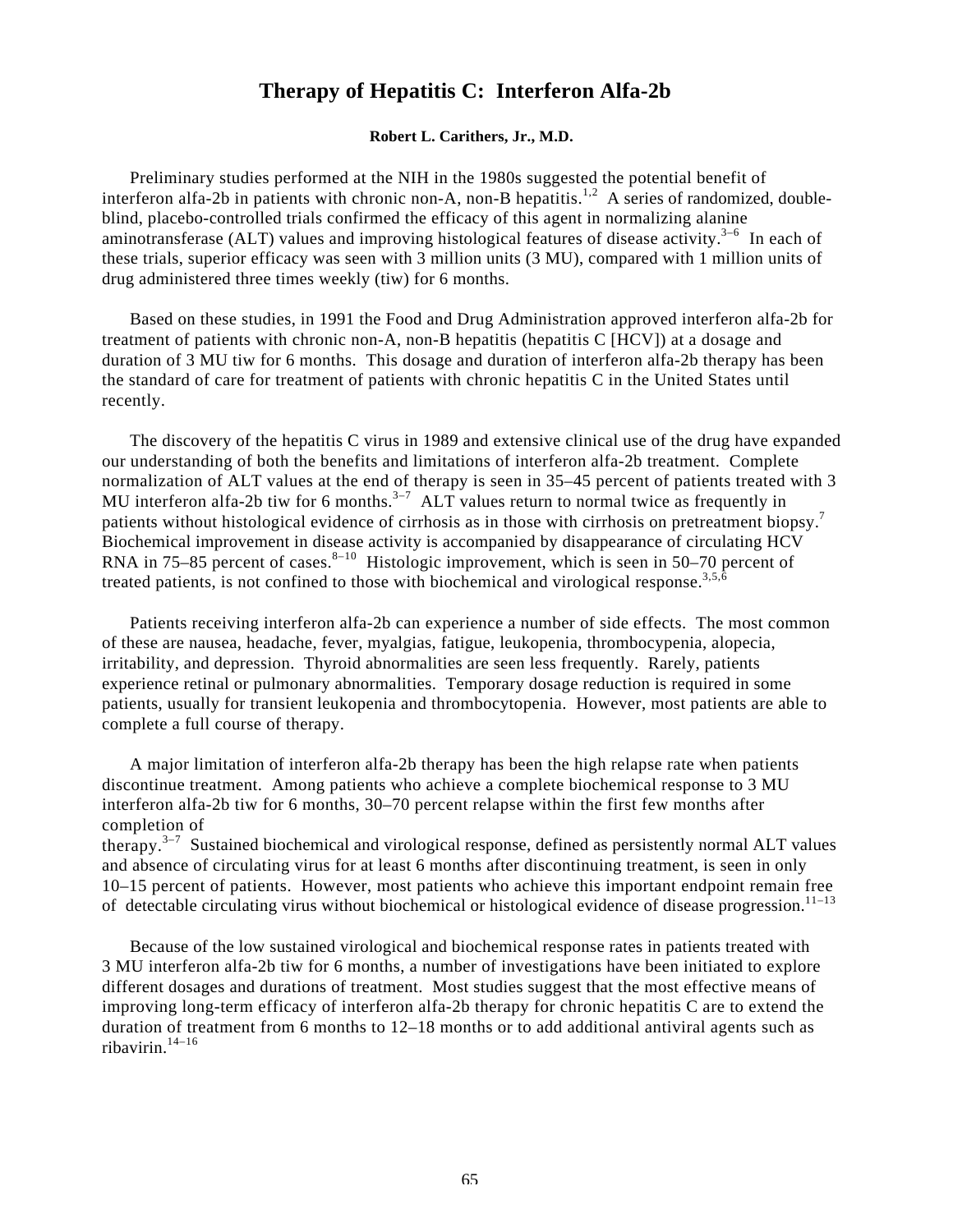#### References

- 1. Hoofnagle JH, Mullen KD, Jones DB, Rustgi V, Di Bisceglie A, Peters M, et al. Treatment of chronic non-A, non-B hepatitis with recombinant human alpha-interferon. N Engl J Med 1986;315:1575–8.
- 2. Di Bisceglie AM, Martin P, Kassianides C, Lisker-Melman M, Murray L, Waggoner J, et al. Recombinant interferon alfa therapy for chronic hepatitis C: a randomized, double-blind, placebo-controlled trial. N Engl J Med 1989;321:1506–10.
- 3. Davis GL, Balart LA, Schiff ER, Lindsay K, Bodenheimer HC, Jr., Perrillo RP, et al. Treatment of chronic hepatitis C with recombinant interferon alfa: a multicenter randomized, controlled trial. N Engl J Med 1989;321:1501–6.
- 4. Marcellin P, Boyer N, Giostra E, Degott C, Courouce AM, Degos F, et al. Recombinant human alpha-interferon in patients with chronic non-A, non-B hepatitis: a multicenter randomized controlled trial from France. Hepatology 1991;13:601–3.
- 5. Saracco G, Rosina F, Torrani-Cerenzia MR, Lattore V, Chiandussi L, Gallo V, et al. A randomized controlled trial of interferon alfa-2b as therapy for chronic non-A, non-B hepatitis. J Hepatol 1990;11(suppl 1):S43–9.
- 6. Causse X, Godinot H, Chevallier M, Chossegros P, Zoulim F, Ouzan D, et al. Comparison of 1 or 3 MU of interferon alfa-2b and placebo in patients with chronic non-A, non-B hepatitis. Gastroenterology 1991;101:497– 502.
- 7. Jouët P, Roudot-Thoraval F, Dhumeaux D, Métreau J, et al. Comparative efficacy of interferon alpha in cirrhotic and noncirrhotic patients with non-A, non-B hepatitis. Gastroenterology 1994;106:686–90.
- 8. Shindo M, Di Bisceglie AM, Cheung L, Shih W, Cristiano K, Feinstone SM, et al. Decrease in serum hepatitis C viral RNA during alpha-interferon therapy for chronic hepatitis C. Ann Intern Med 1991;115:700–4.
- 9. Kleter GEM, Brouwer JT, Heijtink RA, Schalm SW, Quint WGV. Detection of hepatitis C virus RNA in patients with chronic hepatitis C virus infections during and after therapy with alpha interferon. Antimicrob Agents Chemother 1993;37:595–7.
- 10. Gerweck KK, Cheung AM, Wong DKH. Comparison of biochemical and virological responses to interferon therapy in chronic hepatitis C: a meta-analysis [abstract]. Hepatology 1995;22:420A.
- 11. Shindo M, Di Bisceglie AMD, Hoofnagle JM. Long-term follow-up of patients with chronic hepatitis C treated with a-interferon. Hepatology 1992;15:1013–6.
- 12. Saracco G, Rosina F, Abate ML, Chiandussi L, Gallo V, Cerutti E, et al. Long-term follow-up of patients with chronic hepatitis C treated with different doses of interferon-a2b. Hepatology 1993;18:1300–5.
- 13. Reichard O, Glaumann H, Fryden A, Norkrans G, Schvarcz R, Sonnerborg A, et al. Two-year biochemical, virological, and histological follow-up in patients with chronic hepatitis C responding in a sustained fashion to interferon alfa-2b treatment. Hepatology 1995;21:918–22.
- 14. Poynard R, Bedossa P, Chevallier M, Mathurin P, Lemonnier C, Trepo C, et al. A comparison of three interferon alfa-2b regimens for the long-term treatment of chronic non-A, non-B hepatitis. N Engl J Med 1995;332:1457–62.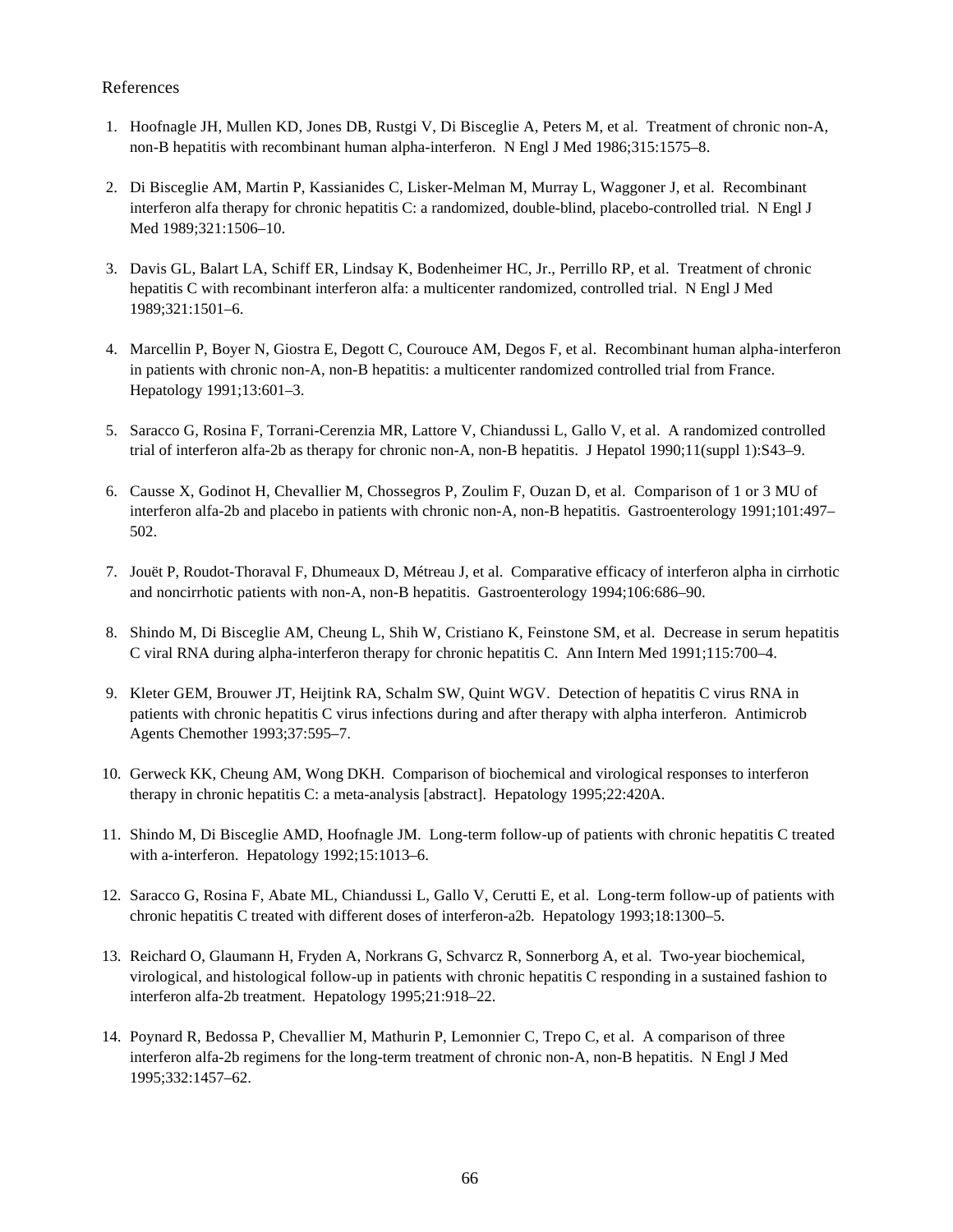- 15. Poynard T, Leroy V, Cohard M, Thevenot T, Mathurin P, Opolon P, et al. Meta-analysis of interferon randomized trials in the treatment of viral hepatitis C: effects of dose and duration. Hepatology 1996;24:778–89.
- 16. Hoofnagle JH, Lau D. Chronic viral hepatitis—benefits of current therapies. N Engl J Med 1996;334:1470–1.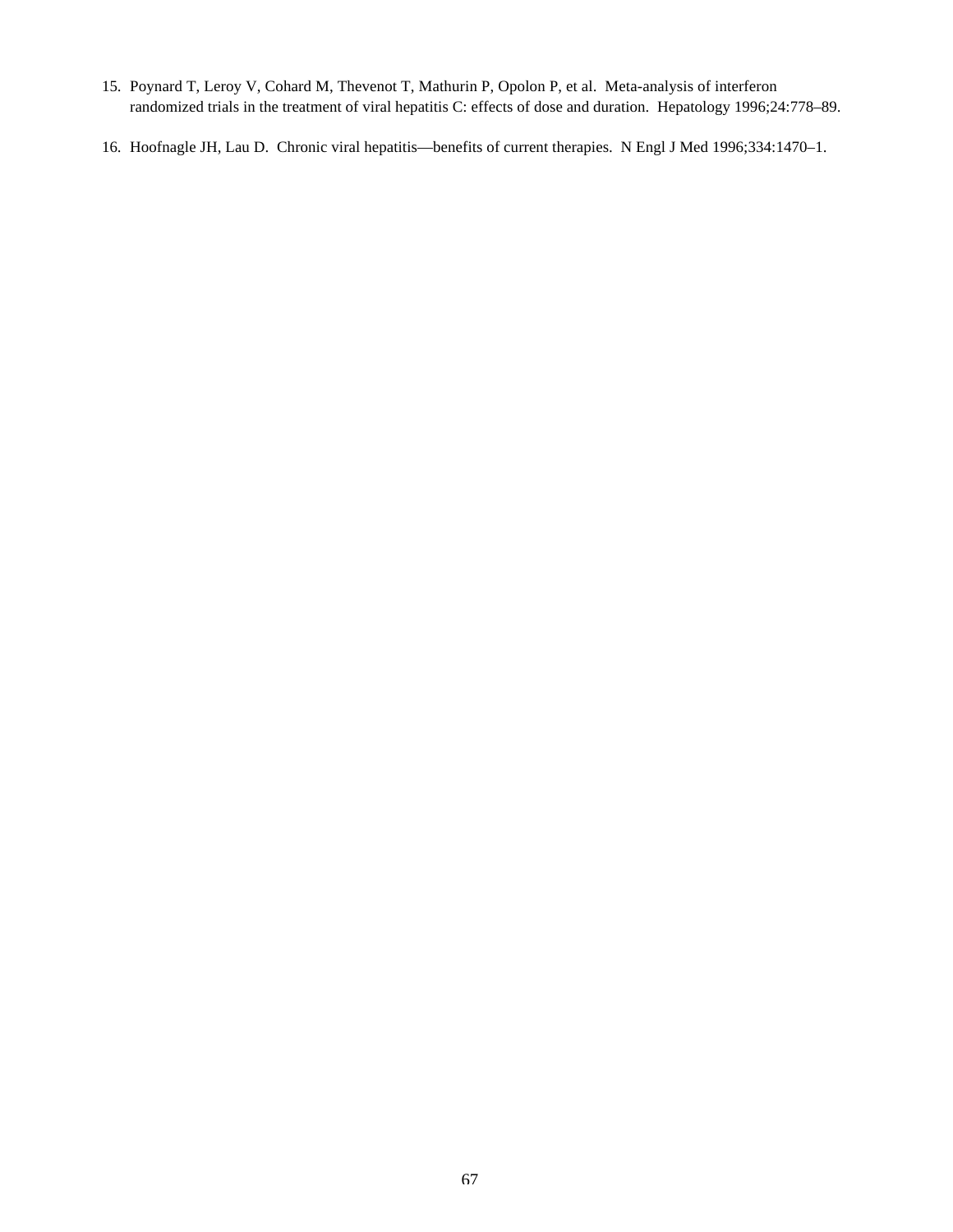## **Therapy of Hepatitis C With Interferon Alfa-2a**

#### **William M. Lee, M.D.**

Interferon alfa-2a (IFN alfa-2a, Roferon®-A) is an alfa interferon that differs in peptide sequence by one amino acid from interferon alfa-2b. Studies have been performed worldwide over the last 7 years, documenting its safety and efficacy in more than 2,000 patients. Roferon®-A is licensed in Europe and was cleared by the U.S. Food and Drug Administration for use in chronic hepatitis C in November 1996. This report will present results of previous clinical trials with Roferon®-A, focusing on end-treatment and end-followup responses and on experience with more prolonged treatment, escalating dosages, and retreatment. Integrated results of the Roche worldwide clinical program in chronic hepatitis C will be reviewed. An additional study of 422 patients was just completed and data analysis is in progress.

#### Study Population

In the 10 trials reported, 1,701 patients were treated in one of three regimens: fixed dosages  $(n = 1,300)$ , escalating dosage in 117 patients, and de-escalating dosage in 284 patients. Administered doses of Roferon®-A varied between 1 and 9 million units (MU) thrice weekly (tiw). Variation in dosage was determined (up or down) by alanine aminotransferase (ALT) response. A normal ALT response during treatment led to diminution in dosage (6 to 3) in certain protocols, and an abnormal ALT response led to escalation in others (3 to 6 to 9 at 2-month intervals if ALT response was abnormal). One hundred thirty untreated or placebo controls were considered in the analysis. Sites in Europe, the United States, Australia, Canada, Brazil, and Israel were included. The mean age was 45 (range 18–81) and the proportion of men to women was 2:1. Most patients (83 percent) had ALT levels between 1.5 and 7 times normal values. Histologic diagnoses included chronic active hepatitis (CAH) (58 percent) or CAH with cirrhosis (27 percent). Caucasians made up 97 percent of the study population, and the mean body surface area for all groups was  $1.8 \text{ m}^2$ .

#### Definition of Response

Responses to treatment were considered to be biochemical or virological and correlated with histological measures. The primary parameter of efficacy in the early studies was a biochemical response based on serum ALT measurement. In these studies, a complete end-treatment or followup response required two consecutive normal ALT values 321 days apart. A sustained response (SR) is defined as a complete response maintained for 36 months after end of treatment. Virological responses were defined as follows:

- Complete response: HCV RNA undetectable by Amplicor®-HCV MONITOR quantitative reverse transcription polymerase chain reaction (RT-PCR) at a timepoint specified.
- Nonresponse: HCV RNA measurable by the same technique at a timepoint specified.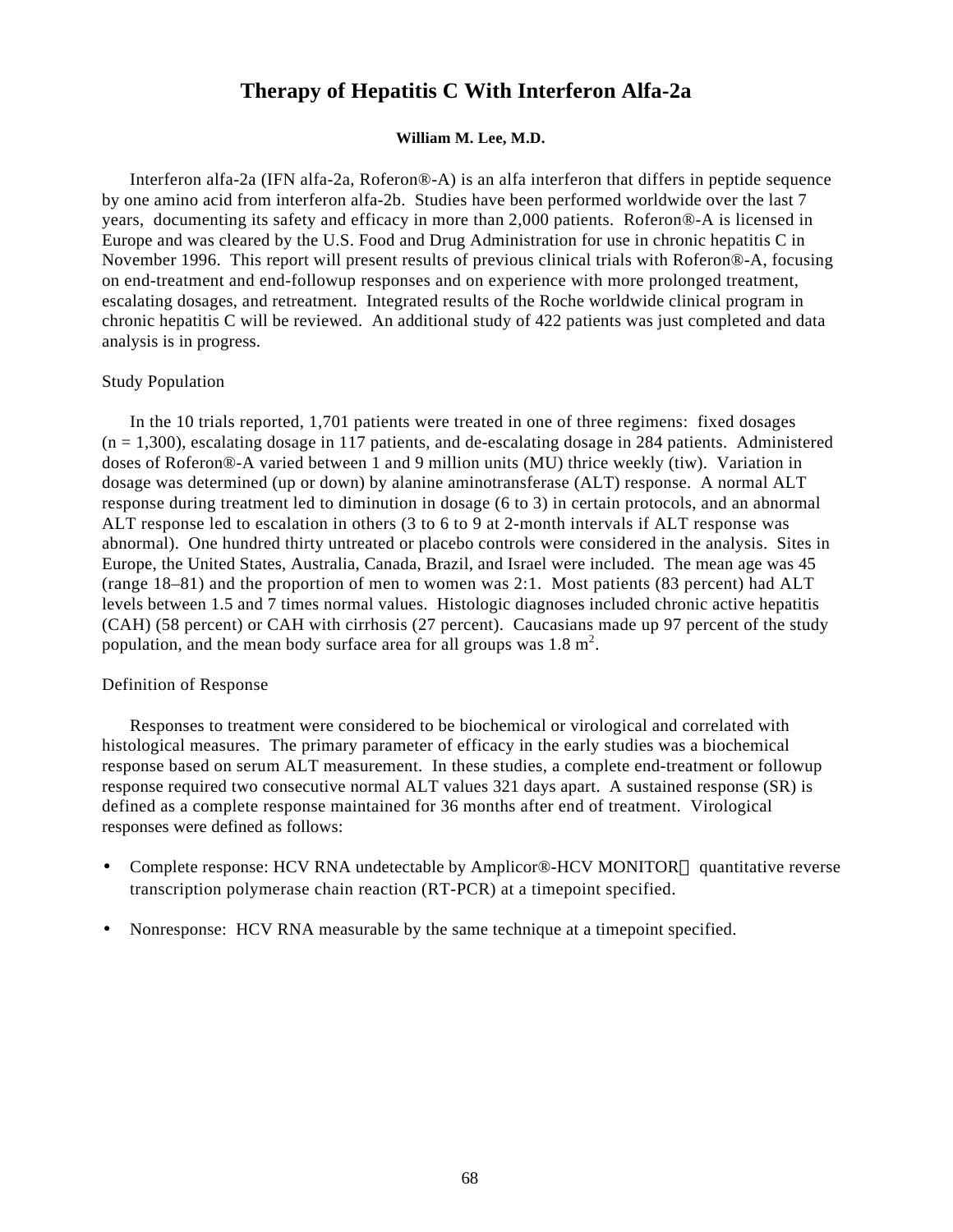### Results

The results in three fixed-dose studies demonstrated a dose-response curve for induction of complete biochemical response with values of 23, 38, and 56 percent, respectively, for 1, 3, and 4.5 MU. This was paralleled by the data for induction of virological response: the percentages of patients with a virologic response at 3 months of treatment were 5, 11, 35, and 39 percent, respectively, for placebo, 1 MU, 3 MU, and 4.5 MU doses. End-treatment results were similar. A marginal improvement in virological end-treatment responses was observed in the escalating dose protocol when compared with the fixed-dose protocol: 38 percent vs. 27 percent. End-treatment and followup responses (6 months) for six regimens—three with fixed and three with de-escalating doses—showed SRs at followup of 8–25 percent with 6 months of treatment and 24–39 percent with 12 months of treatment. It should be noted that the studies employing 12 months of treatment all used de-escalating (6 to 3) regimens. SRs at 6-month followup varied from 8 to 39 percent, depending on the regimen and, presumably, other factors. These studies varied, for example, in the severity of histologic lesions (i.e., the percentage of patients with established cirrhosis). Twelve months of treatment appeared to be associated with increased SRs. Histological improvement in terms of reduction of histologic activity index (HAI) paralleled the biochemical responses and showed a similar dose-response curve. No improvement in HAI was observed in nonresponders (biopsy at end of treatment).

Analysis of a cohort of sustained responders  $(n = 40)$  for whom PCR data were available from a total of 317 patients (including untreated/placebo, 1, 3, or 4.5 MU) were compared for demographic features, baseline biochemistry, pretreatment liver histology, viral titers, and genotypes. The cohort of sustained responders showed no difference when compared with nonresponding or relapsing patients in demographic features or baseline biochemistries but did demonstrate fewer patients with cirrhosis, a lower mean viral titer, and fewer patients with the 1B genotype.

### Additional Studies

Additional data are available on longer treatment regimens. A study employing 6 MU for 4 months followed by 3 MU for 8 months demonstrated 42 percent sustained ALT and virological response at 6-month followup, compared with 25 percent for those treated with 3 MU for 12 months. Retreatment regimens for patients who demonstrated biochemical relapse have been employed. In a study employing dose escalation for a group of patients initially treated with 3 or 6 MU, those who relapsed were treated within 6 months of previous therapy with either the same dose or an escalating dose (3 to 6, 6 to 9 MU). The complete responses were 79 and 85 percent for those retreated with the same dose or an escalating dose, respectively, and the SRs (at 3 months) were 21 percent and 41 percent, respectively, for retreatment with the same or the escalated dose, suggesting a role for escalating dose to obtain greater SRs in those considered for retreatment. Long-term followup is available on a group of sustained responders followed to 4.5 years. For patients found to have biochemical and virological complete responses at 3 or 6 months, continued biochemical and virological responses were maintained in more than 90 percent of these patients at the 4.5-year followup.

### Conclusions

Interferon alfa-2a demonstrates a safety and efficacy profile similar to those of other alpha interferons. Additional experience with this agent is available for prolonged-duration regimens (12 months), for higher dose induction with subsequent de-escalation, and for retreatment. Taken together, these studies demonstrate a dose-response curve for IFN alfa-2a in chronic hepatitis C patients, in terms of biochemical, virological, and histological responses, and suggest that use of higher doses for induction, more prolonged treatment, and retreatment may all be valid strategies to improve overall the number of sustained responders.

#### Bibliography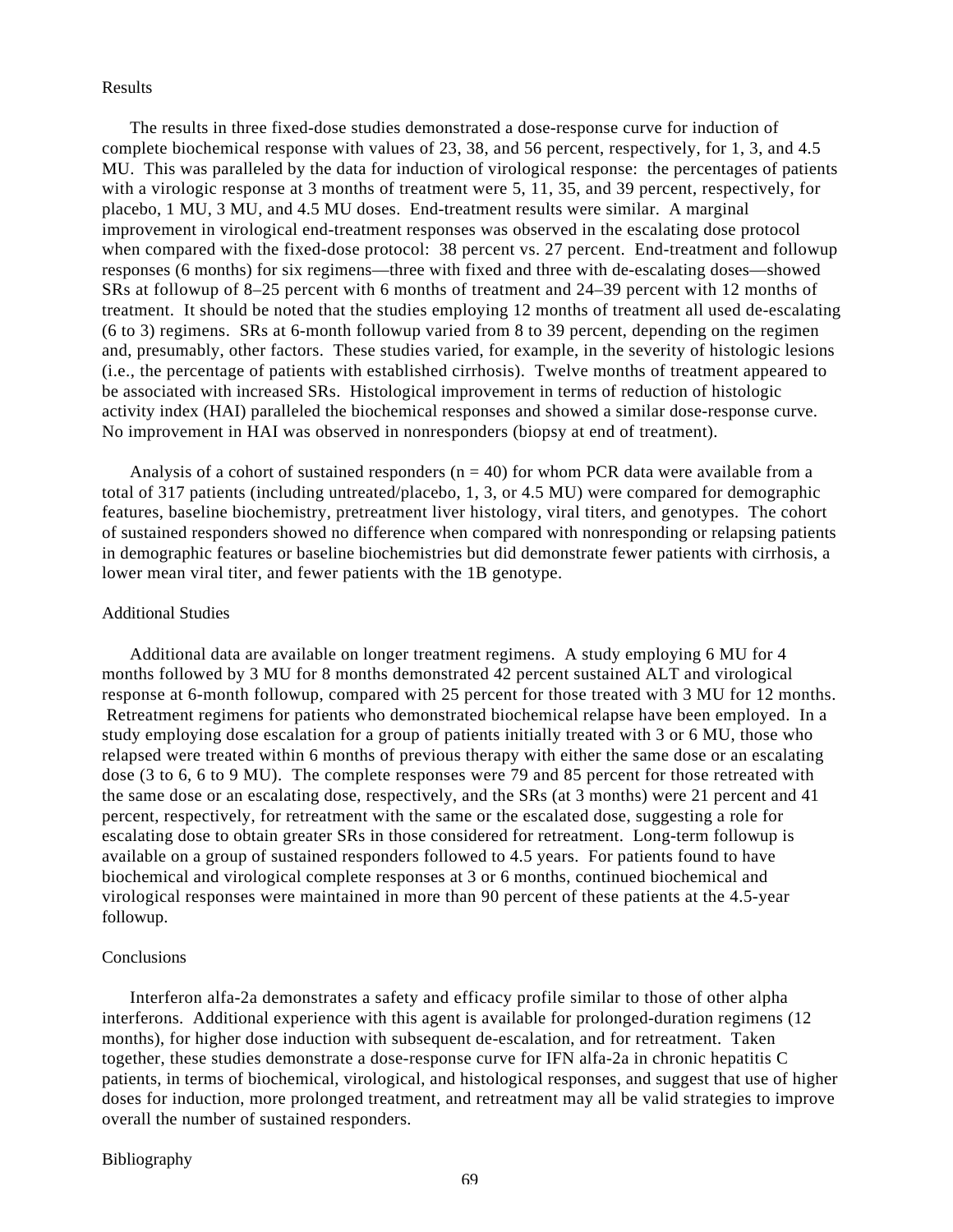1. Haria M, Benfield P. Interferon alfa 2a. A review of its pharmacological properties and therapeutic use in the management of viral hepatitis. Drugs 1995;50:873–96.

2. Ryff J-C. Usefulness of interferon for treatment of chronic hepatitis C. J Hepatol 1995:22(Suppl 1):101–9.

3. Chemello L, Bonetti P, Cavalletto Talato F, Donadon W, Casarin P, et al. Randomized trial comparing three different regimens of alpha 2a interferon in chronic hepatitis C. Hepatology 1995;22:700–6.

4. Douglass DD, Rakela J, Lin HJ, et al. Randomized controlled trial of recombinant alpha 2a-interferon for chronic hepatitis C. Dig Dis Sci 1993;38:601–7.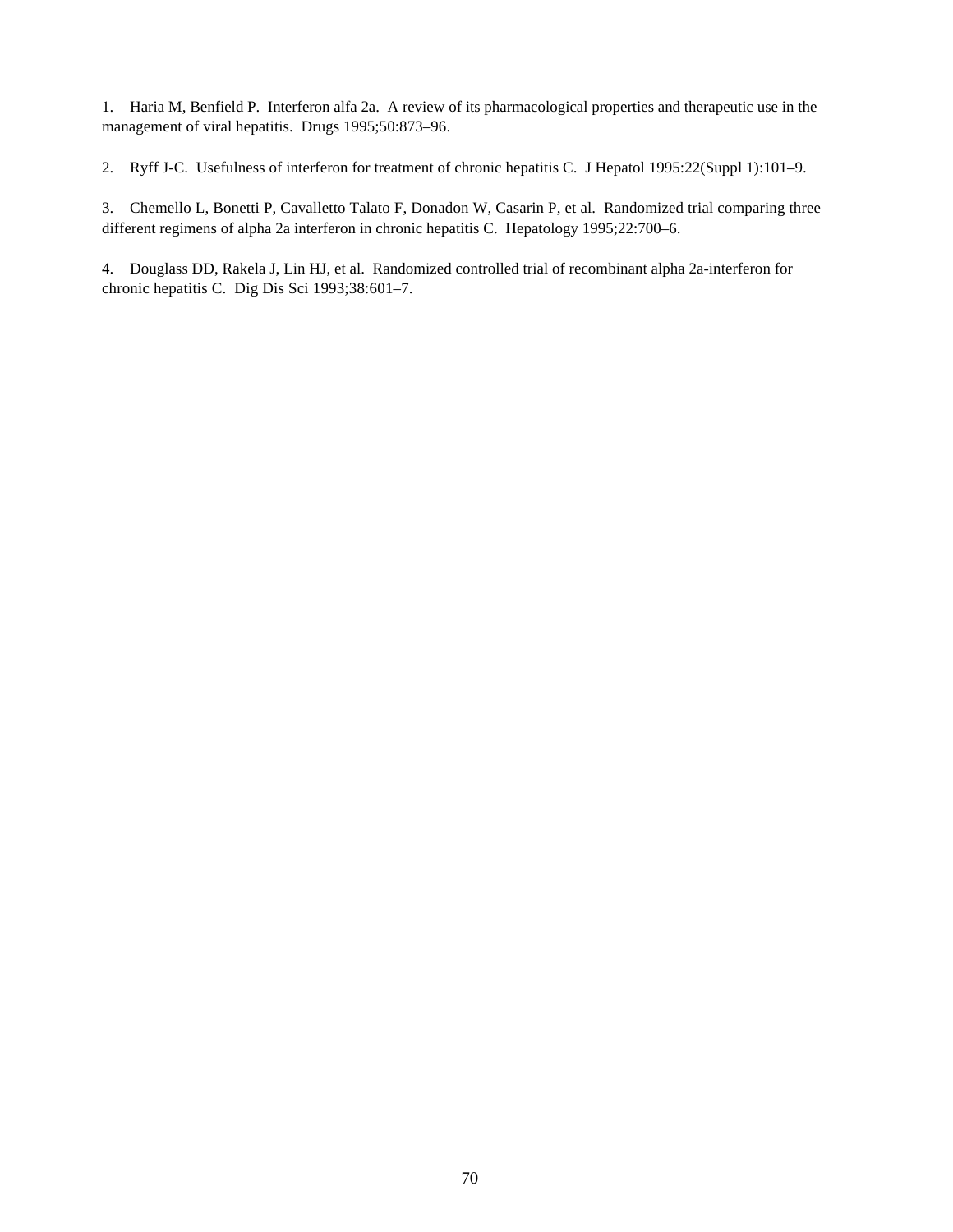# Interferon Alfa-n1 Trials

Geoffrey C. Farrell, M.D., F.R.A.C.P.

### Background

Lymphoblastoid interferon (IFN-an1) is produced from a human lymphoid cell line and consists of multiple IFN-a subtypes of which at least two are glycosylated.<sup>1</sup> This differs from the recombinant IFNs, which are single unglycosylated proteins produced from individual IFN-a genes (usually subtype 2) expressed in *E. coli*. The differences between IFN-a preparations provide a potential basis for varying clinical effects. A meta-analysis of earlier published trials indicated that IFN-an1 was at least as efficacious against hepatitis C as recombinant products (IFN-a2b, IFN-a2a).<sup>2</sup> One apparent difference, however, was a lower rate of posttreatment relapse after IFN-an1. Thus, sustained response (SR) was

25 percent with IFN-an1 compared with 16 percent for recombinant products. In order to provide sufficient power to detect a 10 percent difference in response rate between lymphoblastoid and recombinant IFN-a, a randomized, clinical trial (the 096 study) was conducted at 63 centers in 13 countries.

### Methods

Patients had previously untreated, chronic hepatitis C virus (HCV) infection, defined by positive anti-HCV, consistently raised alanine aminotransferases (ALT), appropriate liver histology, and exclusion of other disease. Patients (n=1071) were randomized to receive lymphoblastoid interferon (IFN-an1) or recombinant interferon-alfa2b (IFN-a2b), both 3 million units (MU) tiw subcutaneously for 24 weeks. HCV genotype (by line probe assay) and serum HCV RNA titer (by quantitative polymerase chain reaction [PCR]) were determined at baseline. Primary endpoints were: endtreatment response (ETR)—two or more successively normal serum ALT levels including the week 24 value; sustained response (SR)—continued normal ALT after an ETR, with normal values at weeks 48 (week 48 SR) and 72 (week 72 SR). Secondary endpoints were serum HCV RNA at weeks 24, 48, and 72, and quantitative histology (by Knodell's histologic activity index [HAI] score) at weeks 24 and 72. Primary endpoints were analyzed by intent to treat, and secondary endpoints were according to treatment received.

## Results

Groups were well matched for demographic, viral, clinical, and histologic variables; about 10 percent had cirrhosis. Predominant genotypes were 1a and 1b in the United States, and types 1b, 2a, and 3a in Europe and Australia. At end of treatment, ALT response was 35.3 percent for IFN-an1 and 37.9 percent for IFN-a2b (NS). The type and frequency of reported adverse experiences were similar; 26 patients (5 percent) receiving IFN-an1 and 19 (4 percent) receiving IFN-a2b withdrew because of adverse experiences. Viral and histologic responses were determined in the 970 evaluable patients. At 24 weeks, there was no difference between the groups in the proportion who were HCV RNA negative (IFN-an1, 37.9 percent vs. IFN-a2b, 42.0 percent, NS). More than 70 percent of ALT responders had cleared serum HCV RNA. Among patients who had an ETR, liver histology at 24 weeks was improved (2-point or greater reduction in HAI activity score) in 61 percent; there were no differences between treatment groups. Among responders (ETR), posttreatment relapse was less frequent with IFN-an1 than with IFN-a2b. Thus sustained ALT responses (SR) to IFN-an1 were more frequent than to IFN-a2b (12.0 percent vs 7.6 percent at 48 weeks, P=0.01; 10.3 percent vs 6.7 percent at 72 weeks,  $P=0.02$ ).

Relapse was more likely if HCV RNA was present at end treatment. SR was associated with viral loss, and more patients treated with IFN-an1 were HCV RNA negative at week 72 compared with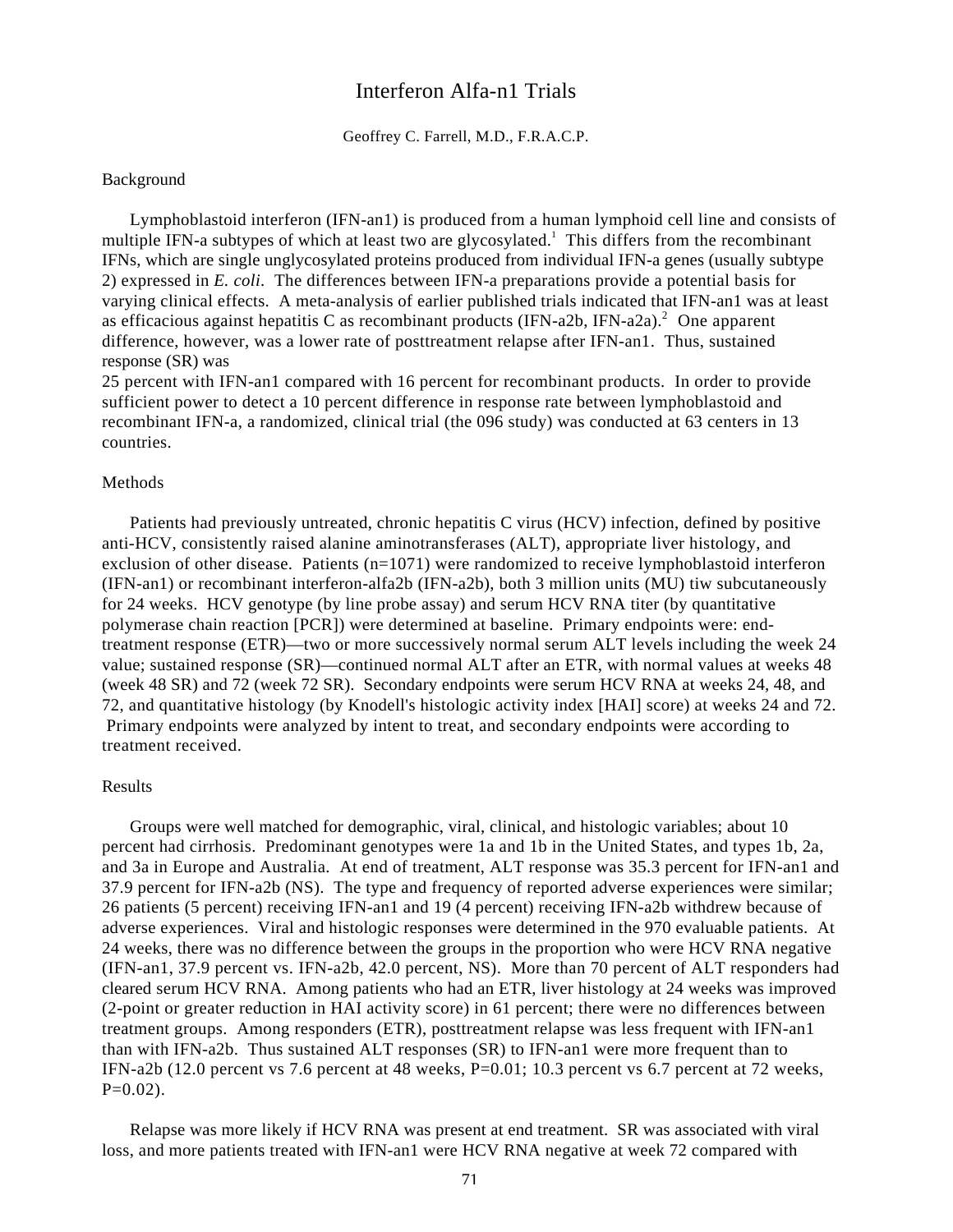IFN-a2b (9.9 percent vs. 5.7 percent,  $p<0.05$ ). By weeks 48 and 72, approximately 80 percent and 90 percent, respectively, of sustained responders had cleared HCV RNA. At week 72, liver biopsy for patients with SR was almost invariably improved compared with baseline; there were no significant differences between those treated with IFN-an1 and those who received IFN-a2b.

Sixteen candidate variables were examined by multivariate regression analysis in relation to treatment response. Heavier weight, cirrhosis at screen, and genotypes 1 were associated with lack of ETR, whereas larger body surface area and white race were positively associated with ETR. Viral titer was not associated with ETR, but was independently associated with SR. SR varied from 3 percent with genotype 1, to 20 percent for genotypes 2, 3, and mixed infections. SR (72 weeks) after treatment with IFN-an1 was superior across all genotypes compared with IFN-a2b.

### Discussion

The finding that IFN-an1 conferred an efficacy advantage compared with a recombinant alphainterferon when given at 3 MU, tiw for 24 weeks was not due to a greater number of patients having an ETR. Rather, it was attributable to the lower proportion of patients who subsequently relapsed. This reduction in relapse rate produced a higher SR for IFN-an1, and more patients treated with IFNan1 had sustained clearance of serum HCV RNA. The findings of this prospective study are consistent with the earlier meta-analysis of interferon trials for hepatitis C; i.e., there is no difference between lymphoblastoid and recombinant alpha-interferon products in ETR, but 50 percent improvement in SR with the lymphoblastoid interferon due to a lower relapse rate.<sup>2</sup> It appears likely that the clinical difference in efficacy results from IFN-an1 exerting more potent anti-HCV activity across all HCV genotypes. The greater diversity of alpha-interferon subtypes present in the lymphoblastoid product might be responsible for this.

The present results provide more extensive data concerning the posttreatment course following 24 weeks of treatment with IFN-a than have been previously available. The proportion of patients with normalization of ALT who were negative with regard to HCV RNA in serum increased from 70 percent at end treatment, to 80 percent at 48 weeks and 90 percent at 72 weeks. This indicates a relationship between sustained ALT normalization and clearance of HCV RNA. The minority of ALT responders who remain HCV RNA positive are likely to undergo clinical relapse in the year following treatment. The present data also confirm that sustained ALT and viral response are associated with histologic improvement of liver inflammation and necrosis, but not of fibrosis.

Several studies with recombinant IFN-a have shown that treatment courses of 12 months (or longer) reduce the relapse rate by around 50 percent, thereby effectively doubling  $SR<sup>3</sup>$  Data regarding the comparative efficacy of higher interferon doses have been conflicting, and improvement in efficacy may be compromised by a higher rate of intolerable adverse experiences.<sup>3,4</sup> The issue therefore arises as to whether lymphoblastoid interferons also exhibit greater potency when administered in higher doses or for longer. This was addressed in a large European multicenter trial  $(091)$  of IFN-an1.<sup>5</sup> Entry and response criteria were similar to the 096 study; SR was at 48 week followup. Patients (n=440) were randomly assigned to receive one of the following four regimens (all tiw): 3 MU for 24 weeks, 3 MU for 48 weeks, 5 MU for 24 weeks, and 5 MU for 48 weeks. ETR ranged from 38 percent to 50 percent (NS). There was no difference in SR between the 24 weeks 3 MU and 5 MU arms [6 percent vs. 14 percent, NS] or between the corresponding two 48-week arms (19 percent vs. 20 percent, NS). However, at both dose increments, prolongation of therapy to 12 months effectively doubled the SR  $(P=0.001)$  by halving the relapse rate. Histological improvement, as seen by reduction in the necroinflammatory activity of the HAI score, was most effectively maintained in the group receiving 5 MU for 48 weeks (P<0.05). Any apparent benefit in the group receiving 5 MU for 48 weeks compared with the groups receiving 3 MU in terms of histology as the efficacy endpoint needs to be considered in relation to the higher rate of adverse experiences, dose reductions, and terminations at the higher dose.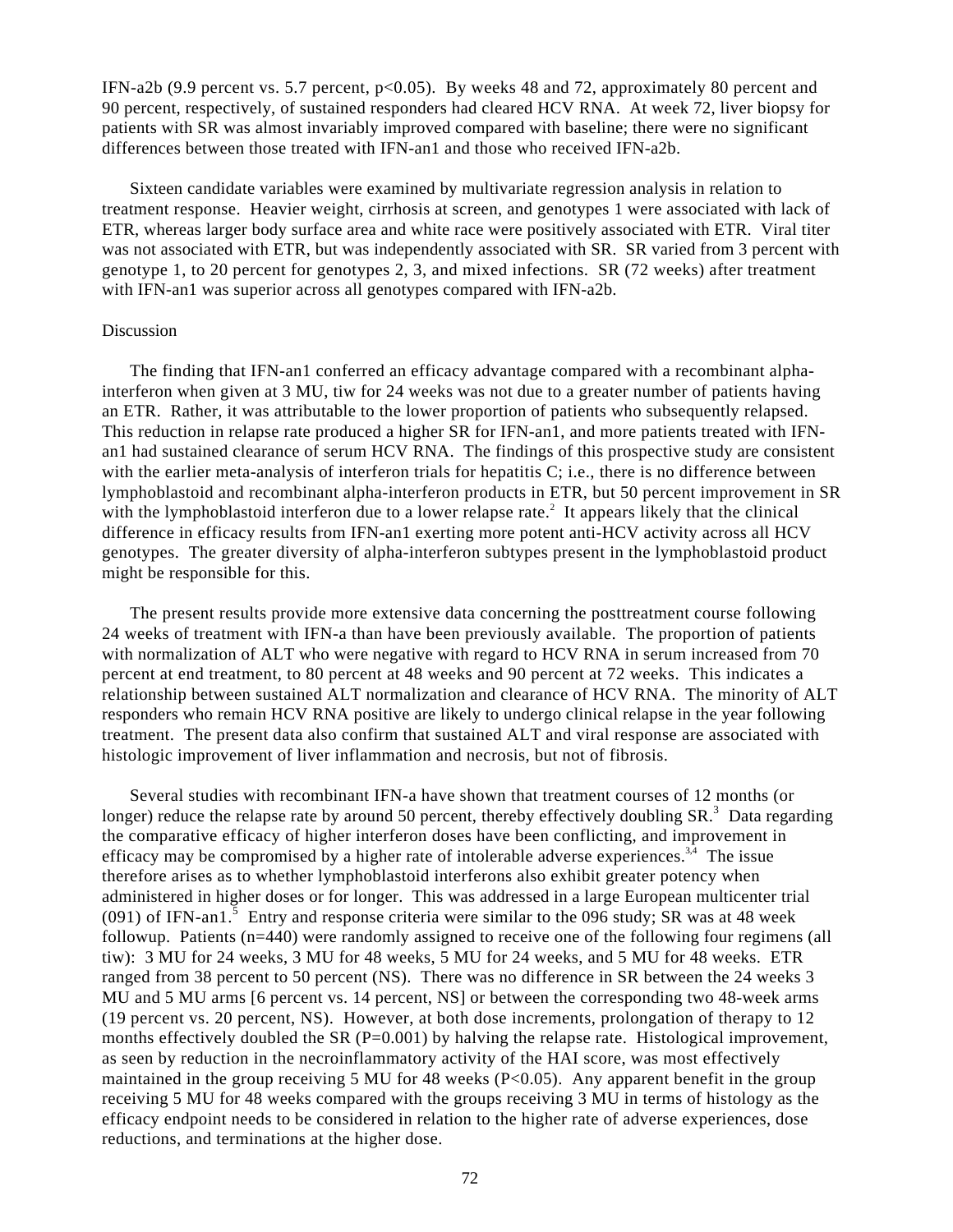# Conclusions

IFN-an1 and IFN-a2b have similar ETR rates and safety profiles, but the SR rate is higher with IFN-an1. Sustained response was associated with loss of HCV viremia and with histologic improvement, the latter being maximal in those who exhibited clearance of HCV RNA. HCV genotype was the most powerful determinant of SR, and the greater efficacy of lymphoblastoid interferon appeared to extend to all major genotypes. There is definite evidence that 12 months of treatment is superior to 6 months in terms of ALT and HCV RNA as efficacy endpoints, and whether there is truly benefit for histologic response at the higher dose of IFN-an1 (5 MU vs. 3 MU tiw) needs to be considered in relation to adverse experiences. Finally, the possibility that lymphoblastoid interferons could produce a better SR than recombinant alpha-interferons when given for a 12-month (or longer) treatment course is an important issue that requires further study.

# References

1. Zoon K, et al. Purification and characterization of multiple components of human lymphoblastoid interferonalpha. J Biol Chem 1992;1267:15210–6.

2. Bardelli F, Messori A, Rampazzo R, Alberti A, Martini N. Effect of recombinant or lymphoblastoid interferon-a on alanine aminotransferase in patients with chronic hepatitis C or chronic non-A non-B hepatitis. A meta-analysis. Clin Drug Invest 1995;9:239–54.

3. Poynard T, Leroy V, Cohard M, Thevenot T, Mathurin P, Opolon P, Zarski JP. Meta-analysis of interferon randomized trials in the treatment of viral hepatitis C: effects of dose and duration. Hepatology 1996;24:778–9.

4. Lindsay KL, Davis GL, Schiff ER, et al. Response to higher doses of interferon alfa-2b in patients with chronic hepatitis C: a randomized multicenter trial. Hepatology 1996;24:1034–40.

5. Marcellin P, Hopf U, Trepo C, et al. A randomized, double-blind, controlled, multicentre study of lymphoblastoid interferon alpha n1 in the treatment of adults with chronic hepatitis C. J Hepatol. In press.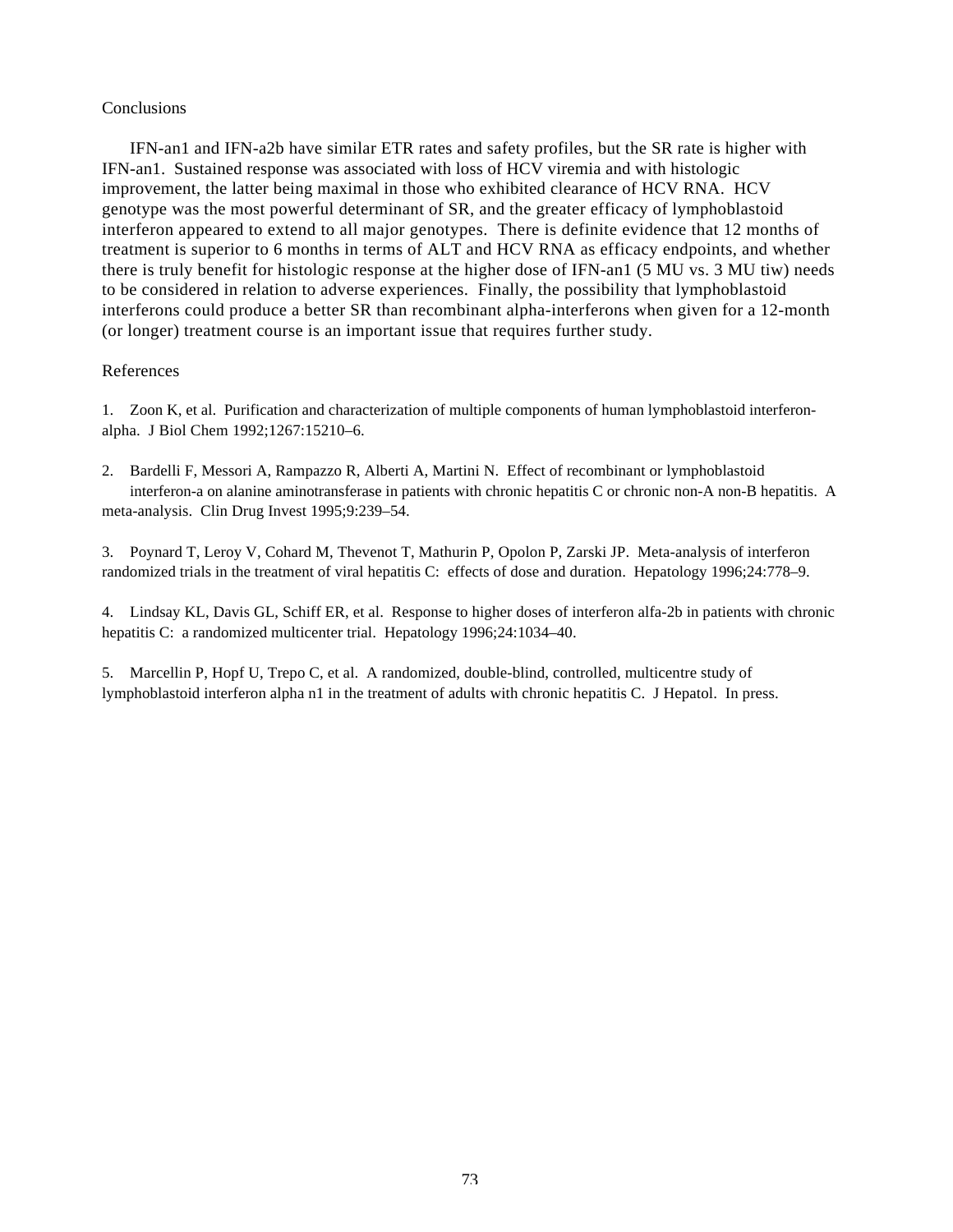# **Consensus Interferon Trials**

# **Emmet B. Keeffe, M.D., F. Blaine Hollinger, M.D., and Consensus Interferon Study Group**

### Introduction

Interferons are a family of naturally occurring small proteins that are produced and secreted by cells in response to viral infections. Alpha and beta interferons are classified as type 1 interferons and include more than 25 different molecules. Consensus interferon (CIFN) is a novel, recombinant type 1 interferon containing 166 amino acids. CIFN was derived by scanning the sequences of several natural alpha interferons and assigning the most frequently observed amino acid in each corresponding position. CIFN, when compared on an equal mass basis with interferon (IFN) alfa-2a and alfa-2b in *in vitro* assays, typically displays  $5-10$  times higher biological activity.<sup>1</sup>

# Studies

Three studies were conducted to evaluate the safety and efficacy of CIFN for the treatment of chronic hepatitis C virus (HCV) infection. An initial phase 2 study was performed to determine the safety and efficacy of CIFN in doses ranging from 3 mg to 15 mg three times a week (tiw) in 55 patients with chronic HCV infection.<sup>2</sup> The promising results of this early study led to a large, randomized, double-blind, controlled, phase 3 study of 704 patients with chronic HCV infection, comparing 3 mg or 9 mg of CIFN with 3 million units (MU) (15 mg) of IFN alfa-2b tiw over 24 weeks of treatment.<sup>3</sup> A third, randomized, open-label study was conducted to evaluate the safety and efficacy of CIFN retreatment at a higher dose (15 mg) tiw for either 24 or 48 weeks in patients with chronic HCV infection who did not respond or who relapsed after treatment with either CIFN or IFN alfa-2b in the earlier study. $4$ 

#### Phase 2 Dose-Finding Study

Five doses of CIFN, ranging from 3 mg to 15 mg, were administered tiw for 24 weeks to 55 patients with chronic HCV infection.<sup>2</sup> Responses at the end of treatment using alanine aminotransferase (ALT) ranged from 18 percent to 42 percent, and treatment responses using serum HCV RNA ranged from

27 percent to 75 percent. After 24 weeks of posttreatment observation, approximately 50 percent of patients relapsed, except for patients receiving 15 mg who had a 100 percent sustained response by ALT and 50 percent sustained virologic response. Dose limiting toxicity was not found in patients receiving

3 mg, 6 mg, and 9 mg, but was noted in 18 percent of patients in the 12-mg cohort and 36 percent of patients in the 15-mg cohort. This preliminary study suggested that CIFN was a safe and effective treatment of chronic hepatitis C and that there may be a dose effect for sustained responses.

## Phase 3 CIFN Study

A large, randomized, double-blind, controlled study was conducted in 704 North American patients with chronic HCV infection who had not previously been treated with interferon.<sup>3</sup> Patients received CIFN at doses of 3 mg ( $n=232$ ) or 9 mg ( $n=232$ ) or IFN alfa-2b at a dose of 3 MU ( $15 \text{ mg}$ ) ( $n=240$ ) tiw for 24 weeks followed by 24 weeks of observation. Biochemical and virological responses were assessed at the end of treatment and end of posttreatment observation by measuring changes in serum ALT and serum HCV RNA (quantitative multicycle reverse transcription-polymerase chain reaction [RT-PCR] method with a lower limit of sensitivity of 100 copies/mL [National Genetics Institute, Culver City, CA]). Histological responses were assessed by comparing liver biopsies at baseline with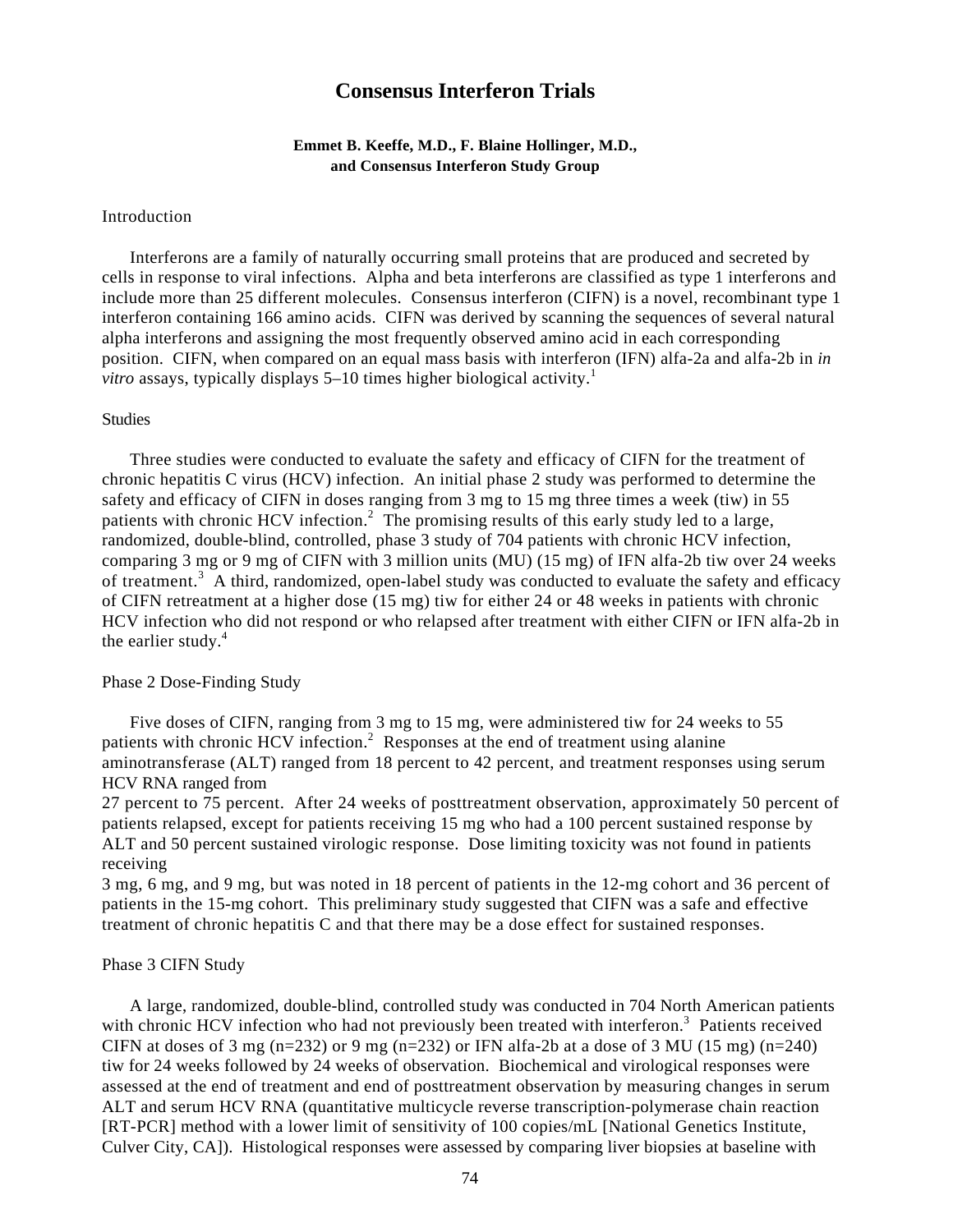biopsies at the end of posttreatment observation using the histological activity index (HAI, or Knodell score). Among the three treatment groups, there were no differences in demographics; mode of acquisition of HCV infection; or baseline liver biochemical tests, serum HCV RNA concentrations, genotypes, or histology (cirrhosis was present in 20.3 percent of the 3 mg CIFN cohort, 17.6 percent of the 9 mg CIFN cohort, and 11.9 percent of the IFN alfa-2b cohort). Results using the endpoints of ALT levels below normal limits and serum HCV RNA below detection are shown in Table 1.

| TABLE 1.                     | Serum HCV RNA and ALT Response Rates in Three Treatment Groups |                        |                       |                     |                       |  |  |
|------------------------------|----------------------------------------------------------------|------------------------|-----------------------|---------------------|-----------------------|--|--|
|                              |                                                                | Serum HCV RNA Response |                       | <b>ALT</b> Response |                       |  |  |
| Treatment                    | No.                                                            |                        |                       |                     |                       |  |  |
|                              |                                                                | End of<br>Treatment    | End of<br>Observation | End of Treatment    | End of<br>Observation |  |  |
| $3 \mu g$ CIFN               | 232                                                            | 7%                     | 3%                    | 16%                 | 6%                    |  |  |
| $9 \mu g$ CIFN               | 232                                                            | 35%                    | 12%                   | 42%                 | 21%                   |  |  |
| $3 MU (15 \mu g)$<br>IFN a2b | 240                                                            | 27%                    | 11%                   | 37%                 | 20%                   |  |  |

Patients treated with 9 mg of CIFN had a significantly greater mean reduction in HCV RNA levels at the end of treatment ( $p=0.037$ ) and over the course of the study ( $p<0.01$ ) than the IFN alfa-2b group. The mean change in HAI score was -1.73, -2.01, and -2.03 for the 3 mg CIFN, 9 mg CIFN, and 3 MU

(15 mg) IFN alfa-2b groups, respectively.

The serum HCV RNA responses among subjects infected with genotype 1a and 1b are shown in Table 2 and suggest that CIFN 9 mg is more effective therapy for patients infected with genotype 1 than 3 MU (15 mg) of IFN alfa-2b.<sup>5</sup> The serum HCV RNA response at the end of treatment for all genotype 1 patients (1a and 1b) was better after CIFN treatment compared to IFN alfa-2b treatment  $(p=0.013)$ .

| TABLE 2.    |  | Serum HCV RNA Response to 9 mg CIFN vs. 3 MU (15 mg) IFN alfa-2b |                                          |                    |                                          |  |  |
|-------------|--|------------------------------------------------------------------|------------------------------------------|--------------------|------------------------------------------|--|--|
| Genotype    |  | End of Treatment                                                 |                                          | End of Observation |                                          |  |  |
|             |  | $9 \mu$ g CIFN                                                   | $3 \text{ MU}(15 \text{ µg})$<br>IFN a2b | $9 \mu$ g CIFN     | $3 \text{ MU}(15 \text{ µg})$<br>IFN a2b |  |  |
| $1a(n=153)$ |  | 24%                                                              | 11%                                      | 8%                 | 3%                                       |  |  |
| $2b(n=115)$ |  | 26%                                                              | 15%                                      | 11%                | 6%                                       |  |  |

The median baseline concentration of serum HCV RNA was  $3.0 \times 10^6$  copies/mL. The upper 25 percent of HCV RNA values (>4.8 x  $10^6$  copies/mL) were analyzed for response rates to treatment. At the end of observation, 7 percent of CIFN-treated patients had undetectable serum HCV RNA  $(p \le 0.01)$ , compared with none of the IFN alfa-2b-treated patients.

The adverse event and laboratory profiles observed for 9 mg CIFN were similar to those observed for 3 MU (15 mg) IFN alfa-2b and to those reported for other type 1 interferons.

Retreatment Study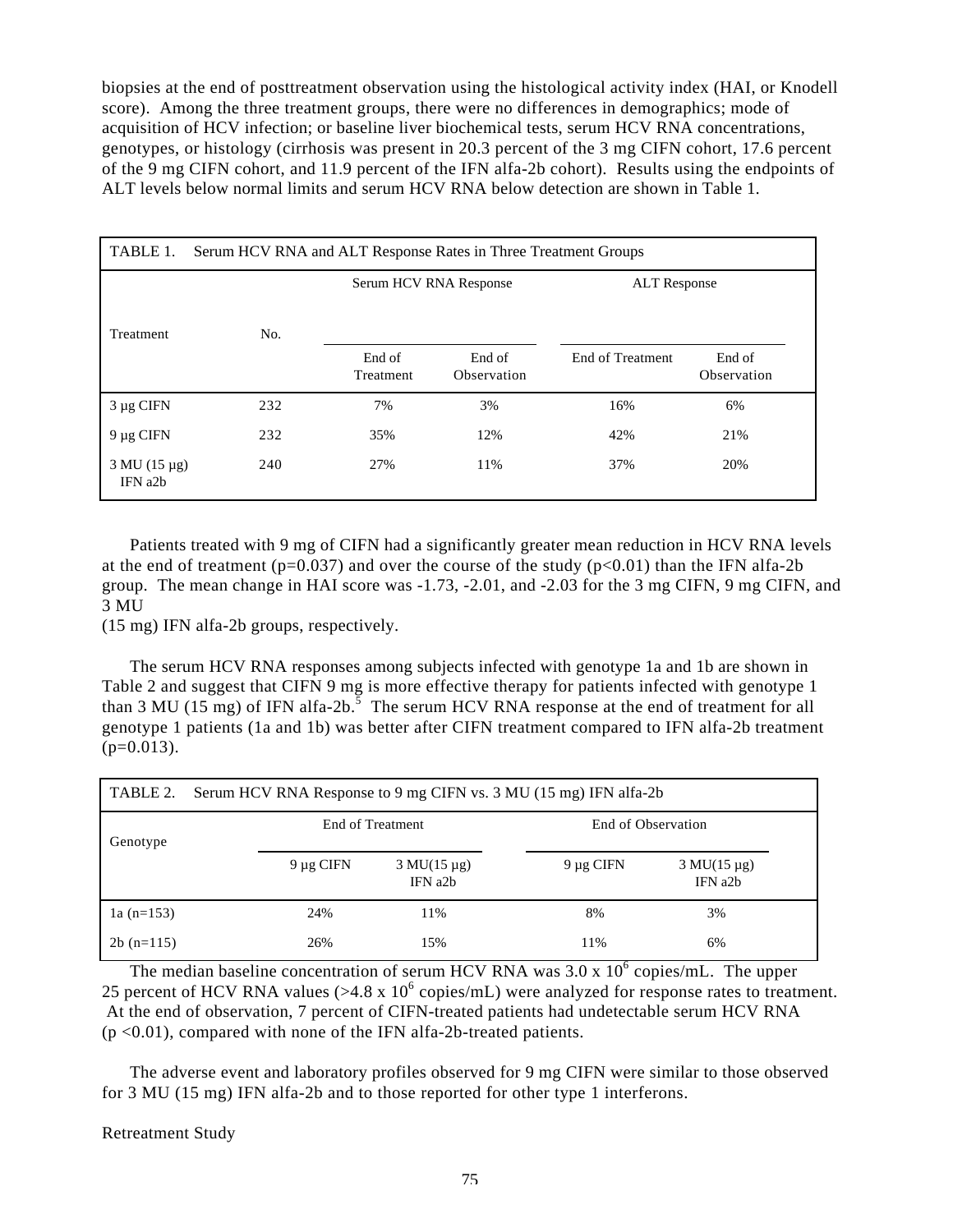The primary objective of this study was to determine the safety and efficacy of CIFN retreatment at a higher dose (15 mg) in patients with chronic HCV infection who had completed the phase 3 study and who either did not respond or relapsed after treatment with either CIFN or IFN alfa-2b.<sup>4</sup> Eligible patients had at least two consecutive serum ALT levels above the upper limits of normal either at the end of treatment or end of observation. Patients were randomized to receive 24 or 48 weeks of retreatment. A total of 167 patients received CIFN 15 mg tiw for 24 weeks followed by 24 weeks of observation. The ALT and HCV RNA response rates are shown in Table 3.

| TABLE 3.<br>Serum ALT and HCV RNA Responses to CIFN Retreatment for 24 Weeks |                     |               |           |  |  |  |  |
|------------------------------------------------------------------------------|---------------------|---------------|-----------|--|--|--|--|
|                                                                              | <b>All Patients</b> | Nonresponders | Relapsers |  |  |  |  |
| <b>ALT</b> responses                                                         | $(n=166)$           | $(n=122)$     | $(n=44)$  |  |  |  |  |
| End of retreatment                                                           | 45%                 | 30%           | 84%       |  |  |  |  |
| End of observation                                                           | 21%                 | 12%           | 46%       |  |  |  |  |
| <b>HCV RNA responses</b>                                                     | $(n=166)$           | $(n=128)$     | $(n=38)$  |  |  |  |  |
| End of retreatment                                                           | 35%                 | 24%           | 71%       |  |  |  |  |
| End of observation                                                           | 13%                 | 8%            | 32%       |  |  |  |  |

The retreatment response rates were the same regardless of whether patients had received CIFN or IFN alfa-2b as initial therapy. The adverse events observed with 15 mg CIFN were no greater than those observed with 9 mg CIFN. However, the protocol allowed for dose reduction based on side effects;

37 patients (22 percent) had one dose reduction to 12 mg, and 18 patients (11 percent) had more than one dose reduction. Data from patients retreated for 48 weeks with 15 mg CIFN is pending and will provide information on the efficacy of retreatment for a longer duration.

# **Conclusions**

1. CIFN at a dose of 9 mg administered tiw for 24 weeks is safe and effective for the treatment of chronic HCV infection in interferon-naive patients and results in a sustained HCV RNA response rate of 12 percent.

2. When compared to with MU (15 mg) IFN alfa-2b, 9 mg CIFN may result in higher sustained HCV RNA response rates in patients with genotype 1 and in patients with high pretreatment viral loads.

3. In patients failing prior CIFN or IFN alfa-2b therapy, retreatment with a higher dose of CIFN (15 mg) for 24 weeks results in sustained HCV RNA response rates in 8 percent of nonresponders and

32 percent of relapsers and is well tolerated.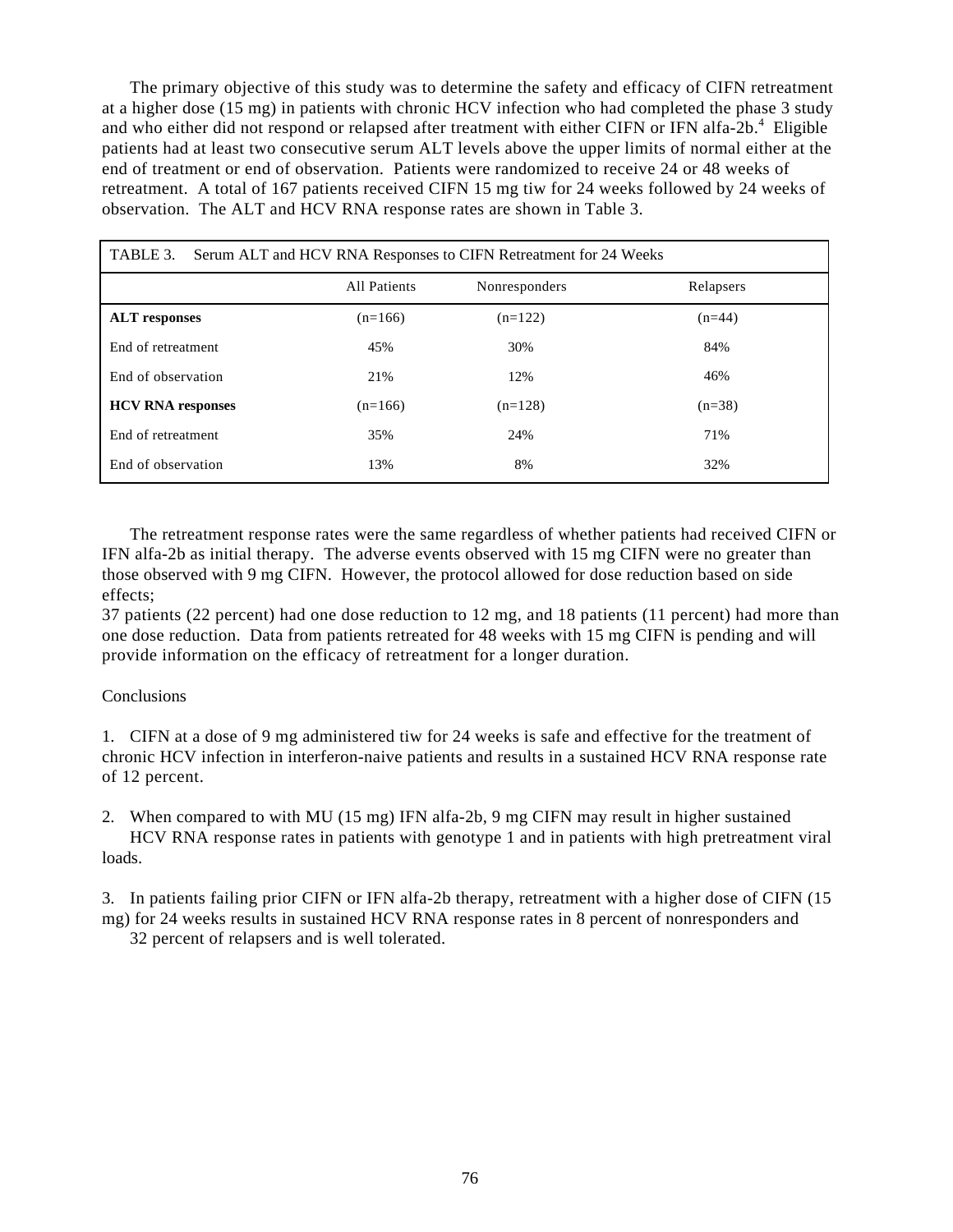# References

1. Blatt LM, Davis JM, Klein SB, Taylor MW. The biologic activity and molecular characterization of a novel synthetic interferon-alpha species, consensus interferon. J Interferon Cytokine Res 1996;16:489–99.

2. Tong MJ, Blatt LM, Resser K, Klein M, Figueroa TA. Treatment of patients with chronic HCV infection with a novel type-1 interferon, consensus interferon [abstract]. Hepatology 1993;18:150A.

3. Blatt LM, Hollinger FB, Tong MJ, Reddy KR, Lee WM, Pockros PJ, Hoefs JC, Keeffe E, Heathcote JL, White H, Foust RT, Jensen DM, Krawitt EL, Fromm H, Black M, Klein M, Lubina J, Manyak C, CIFN Study Group. A phase 3 study for the treatment of patients with chronic hepatitis C (HCV) infection with consensus interferon (CIFN) [abstract]. Abstract Volume of the IX Trienniel International Symposium on Viral Hepatitis and Liver Disease, 1996, p 26.

4. Heathcote J, Keeffe E, Lee S, Feinman S, Tong M, Consensus Inteferon Study Group. Retreatment of chronic HCV infection with a higher dose (15 mg) of consensus interferon (CIFN) produces sustained responses in nonresponders and relapsers [abstract]. Gastroenterology. In press.

5. Hollinger FB, Blatt LM, Tong MJ, Conrad A, Balart L, Pockros P, Bonkovsky HL, Ehrinpreis MN, Lubina J, Consensus Interferon Study Group. Differential response to treatment with consensus interferon (CIFN) and IFN-a 2b in chronic HCV patients infected with genotype 1a and 1b [abstract]. Gastroenterology 1996;110:A1213.

6. Jensen DM, Blatt LM, Tong MJ, Lee WM, Mullen K, Hoefs JC, Keeffe E, Hollinger FB, Heathcote EJL, White H, Foust RT, Krawitt EL, Fromm H, Black M, Albert D, Gerrard T, and the Consensus Interferon Study Group. Treatment of high viral titer chronic HCV patients with consensus interferon (CIFN) results in a significantly greater number of sustained HCV-RNA responders as compared to treatment with interferon a-2b [abstract]. Hepatology 1996;24:275A.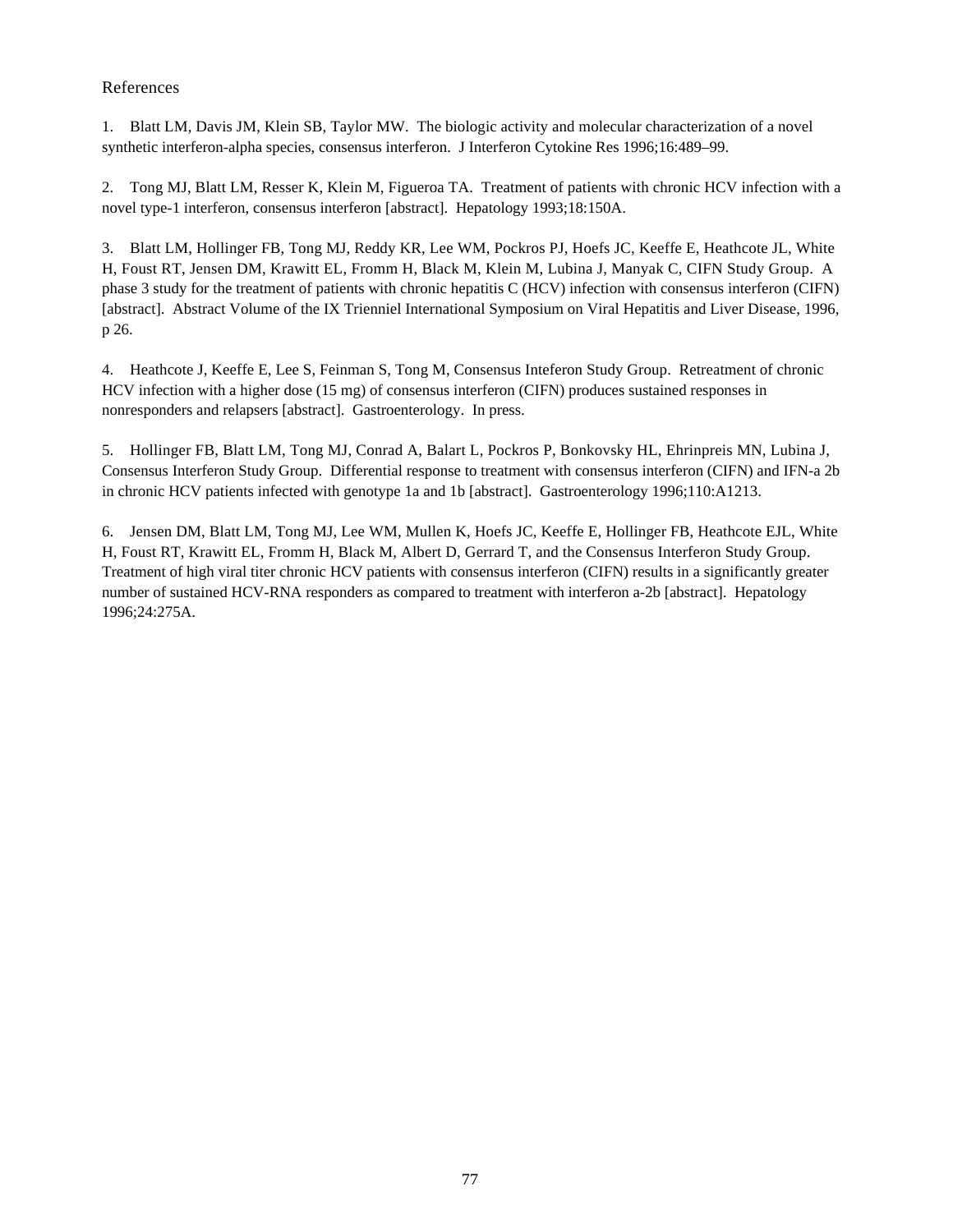# **Ribavirin Treatment Alone or in Combination With Interferon**

**Olle Reichard, M.D., Ph.D., and Ola Weiland, M.D., Ph.D.** 

### Background

Only a small fraction of chronic hepatitis C virus (HCV) infected patients will achieve long-term benefit with viral eradication from standard interferon treatment.<sup>1–3</sup> Furthermore, patients with autoimmune disorders, thyroid dysfunctions, decompensated cirrhosis, thrombocytopenia, and posttransplant patients, usually are withheld from interferon therapy due to the risk of serious adverse reactions. Thus, the need for alternative treatments for chronic HCV infection is evident. Presently, ribavirin (1-beta-D-ribofuranosyl-1H-1,2,4-triazole-3-carboxamide), a guanosine analogue with a broad spectrum of activity against several RNA and DNA viruses including the flavivirus family, is the most extensively evaluated and promising alternative.<sup>4</sup> Ribavirin is usually well tolerated and has the advantage of oral administration. The exact mode of action is poorly understood. Possible mechanisms include depletion of the intracellular triphosphate pools through the direct inhibition of inosine monophosphate dehydrogenase, inhibition of the 5'-cap structure of viral mRNA, and inhibition of the viral dependent RNA polymerases. Moreover, it has recently been proposed that ribavirin does not act as an antiviral drug, but rather as an inhibitor of macrophage pro-inflammatory cytokines and as an immune modulator preserving the Th1 and reducing the Th2 cytokine production.<sup>5</sup> Unfortunately, it is not possible to test drugs including ribavirin for antiviral effect against HCV in vitro, since no tissue culture system is readily available for HCV replication.

### Ribavirin Monotherapy Studies

Ribavirin as therapy for chronic HCV infection was first suggested 1991 in a pilot study from Sweden.<sup>6</sup> Ten HCV patients were treated with oral ribavirin at a dose of  $1000-1200$  mg/day for 12 weeks. A significant reduction of mean serum transaminase levels during treatment, with a subsequent relapse when treatment was withdrawn, was seen. The effect on HCV replication, as measured by polymerase chain reaction (PCR) in serum, was disappointing. No patient cleared viremia during treatment in spite of normalization of transaminases.<sup>7</sup> Several uncontrolled studies later confirmed these initial results  $8,9$ .

Recently, two randomized, double-blind, placebo-controlled ribavirin trials were reported.<sup>10,11</sup> The results were consistent with previous uncontrolled studies. Thus, a biochemical response with reduction of transaminase levels during treatment was seen in ribavirin treated patients, whereas no virological eradication was achieved (Table 1). However, a slight but significant decline of serum HCV RNA levels during treatment as measured by branched DNA assay was seen in the ribavirin group.<sup>11</sup> After treatment, rebound to pretreatment levels was noted. The necro-inflammatory activity, particularly periportal and intralobular inflammation, was significantly reduced for patients treated with ribavirin when liver biopsies from before and at the end of treatment were compared. The predominant adverse events noted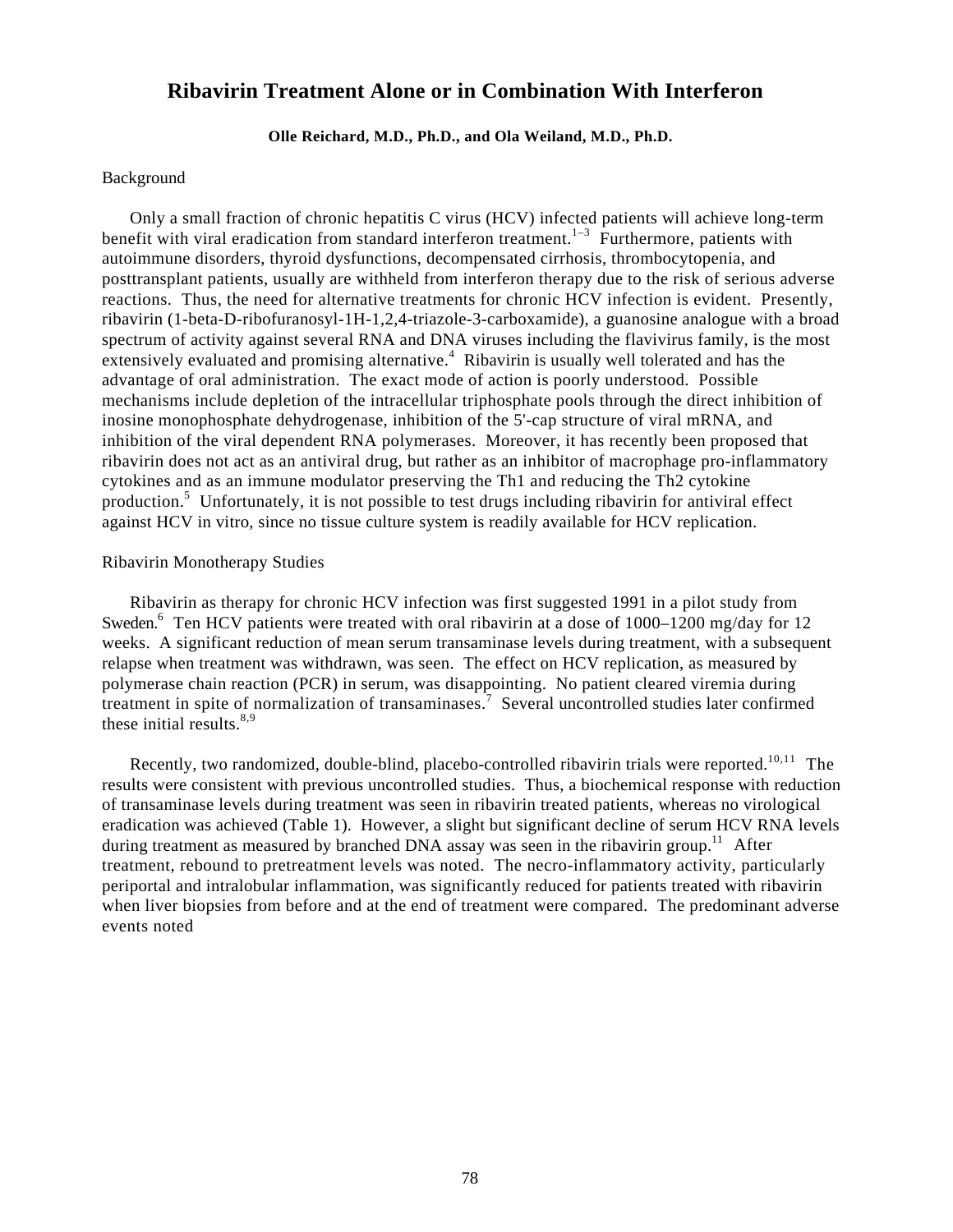| Treatment Results of Two Randomized Placebo-Controlled Ribavirin Studies in Patients<br>TABLE 1.<br>with Chronic Hepatitis C |                                 |             |                                   |             |  |  |  |
|------------------------------------------------------------------------------------------------------------------------------|---------------------------------|-------------|-----------------------------------|-------------|--|--|--|
|                                                                                                                              | Normalization of Transaminases* |             | Clearance of Viremia <sup>*</sup> |             |  |  |  |
|                                                                                                                              | Ribavirin                       | Placebo     | Ribavirin                         | Placebo     |  |  |  |
| Di Bisceglie et al.<br>(48 weeks)                                                                                            | 10/29(35%)                      | $0/29(0\%)$ | $0/29(0\%)$                       | $0/29(0\%)$ |  |  |  |
| Dusheiko et al.<br>$(24 \text{ weeks})$                                                                                      | 42/76 (55%)                     | 2/38(5%)    | 2/67(3%)                          | 1/36(3%)    |  |  |  |

\* During treatment.

were hemolysis (necessitating a dose reduction in 13 percent of patients), nervous system disorders (fatigue, depression, insomnia, and vertigo), gastrointestinal disorders (anorexia and nausea), and skin disorders (pruritus, rash, and eczema).

# Interferon/Ribavirin Combination Studies

In order to improve response rates and to minimize drug resistance, combination therapy is of value in many infectious diseases. The combination of interferon and ribavirin as therapy for chronic HCV infection thus seemed reasonable. Pilot studies have shown that approximately 80 percent of relapsers and 10–25 percent of nonresponders to previous interferon therapy will have a sustained virological and biochemical response when ribavirin is combined with interferon during a 24-week treatment course.<sup>12–14</sup> In an Italian study, 45 interferon-naive chronic HCV patients were randomized in three groups (1:1:1) to receive either alpha interferon alone, ribavirin alone, or alpha interferon in combination with ribavirin. Standard doses of interferon (3 million units [MU] thrice weekly) and ribavirin (1,000–1,200 mg/day) were used. The sustained virological response rate was 0 percent in the ribavirin group, 13 percent in the interferon group, and 47 percent in the combination group.<sup>15</sup> Similar results were obtained in an open study from Sweden where 7/14 (50 percent) of interferonnaive patients had a sustained response to combination treatment.<sup>16</sup> Furthermore, a recent long-term followup study from Taiwan reported sustained virological response 2 years after stopping treatment in  $9/21$  (43 percent) of patients treated with interferon/ribavirin vs. only 1/19 (6 percent) of patients treated with interferon alone  $(p=0.017)$ .<sup>17</sup>

A randomized double-blind placebo-controlled study comprising 100 interferon-naive chronic HCV patients has been performed by our group in Sweden.<sup>18</sup> All patients were treated with interferon alfa-2b 3 MU thrice weekly, in combination with either ribavirin 1,000–2,000 mg/day (n=50) or placebo (n=50) for 24 weeks. The followup period after treatment was 24 weeks. The study groups were comparable with regard to age, gender, mode of transmission, liver histology, pretreatment ALT level, pretreatment HCV RNA level, and genotype. Preliminary results confirmed those of previous pilot studies. Thus the sustained virological response rate was 45 percent in the combination group vs. 23 percent in the interferon group ( $p<0.05$ ). In the combination group, significantly more patients either required reduction in dose or withdrew from treatment due to adverse events, primarily anemia, fatigue, and depression.

Moreover, in order to prevent recurrent HCV in the posttransplant setting, ribavirin alone or in combination with alpha interferon seems to offer promising results.<sup>19,20</sup>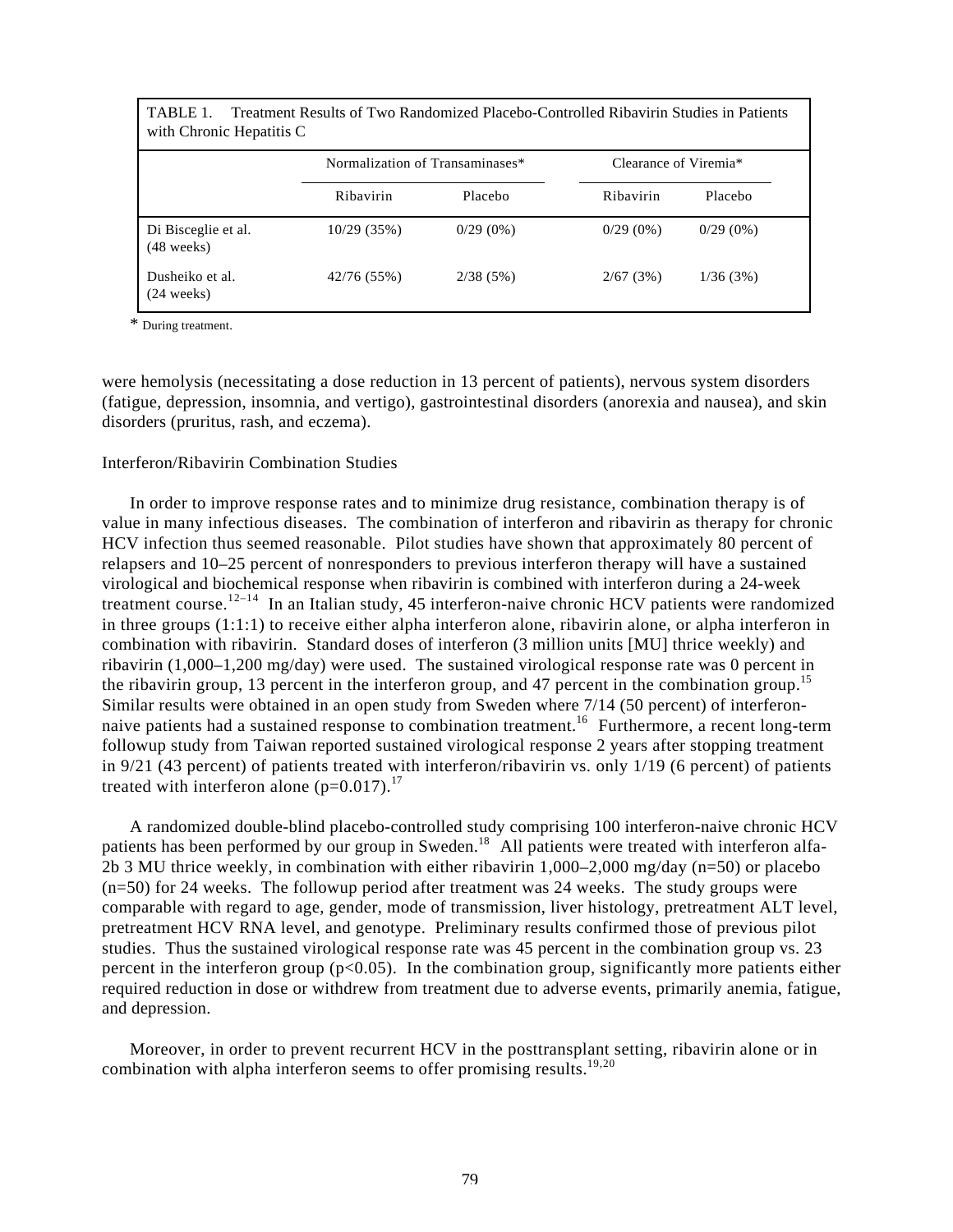### Discussion

Ribavirin alone is apparently not the answer to antiviral therapy for chronic HCV infection, since it does not achieve eradication of the viremia. Nevertheless, ALT levels frequently normalize, and more importantly, histological activity improves during therapy. Ribavirin is also generally well tolerated, with a mild, dose-dependent, and reversible hemolysis being the predominant adverse reaction. For nonresponders to interferon therapy, and for patients where interferon cannot be used, maintenance therapy with ribavirin could be an option. However, the long-term consequences of continuous hemolysis have not been fully elucidated. Hemolyzed red blood cells release iron, and significantly increased hepatic iron stores have been noted after prolonged ribavirin therapy.<sup>21</sup>

Combination treatment with interferon and ribavirin for 24 weeks is clearly associated with higher sustained response rates than interferon alone. However, many questions remain to be solved. Should all HCV patients receive combination treatment as a first choice, regardless of genotype, pretreatment viral load, liver histology, or other factors shown to be predictive of sustained response to interferon monotherapy? What are the optimal dose and duration of combination therapy? Should relapsers of 24 weeks of combination therapy receive prolonged combination treatment courses? Do patients tolerate prolonged combination therapy? What is the optimal treatment for nonresponders to combination therapy? Should patients with unfavorable prognostic pretreatment factors like cirrhosis, genotype 1b, and/or high pretreatment viral loads receive more aggressive and prolonged combination treatment courses? Is the risk for drug resistance diminished by combination treatment?

Ongoing international, randomized, multicenter, placebo-controlled studies comparing 24- and 48 week treatment with interferon alone vs. combination treatment, in naive, chronic HCV patients, will answer some of these questions in the forthcoming years. Controlled combination studies in relapsers after prior interferon treatment, and ribavirin dose-finding studies, are also in progress.

# References

1. Davis G, Balart L, Schiff E, et al. Treatment of chronic hepatitis C with recombinant interferon alfa. A multicenter randomized controlled trial. N Engl J Med 1989;321:1501–6.

2. Di Bisceglie A, Martin P, Kassianides C, et al. Recombinant interferon alfa therapy for chronic hepatitis C. A randomized, double-blind, placebo-controlled trial. N Engl J Med 1989;321:1506–10.

3. Tine F, Magrin S, Craxi A, Pagliaro L. Interferon for non-A, non-B chronic hepatitis. A meta-analysis of randomized clinical trials. J Hepatol 1991;13:192–9.

4. Patterson J, Fernandez-Larson R. Molecular action of ribavirin. Rev Infect Dis 1990;12:1132–46.

 5. Ning Q, Brown D, Parodo J, et al. Ribavirin inhibits viral induced macrophages production of tumor necrosis factor, interleukin 1 and procoagulant activity and preserves Th1 cytokine production, but inhibits Th2 cytokine response. Hepatology 1996;24:355A.

 6. Reichard O, Andersson J, Schvarez R, Weiland O. Ribavirin treatment for chronic hepatitis C. Lancet 1991;337:1058–61.

 7. Reichard O, Yun Z-B, Sönnerborg A, Weiland O. Hepatitis C viral RNA titers in serum prior to, during, and after oral treatment with ribavirin for chronic hepatitis C. J Med Virol 1993;41:99–102.

 8. Di Bisceglie A, Shindo M, Fong T-L, et al. Pilot study of ribavirin therapy for chronic hepatitis C. Hepatology 1992;16:649–54.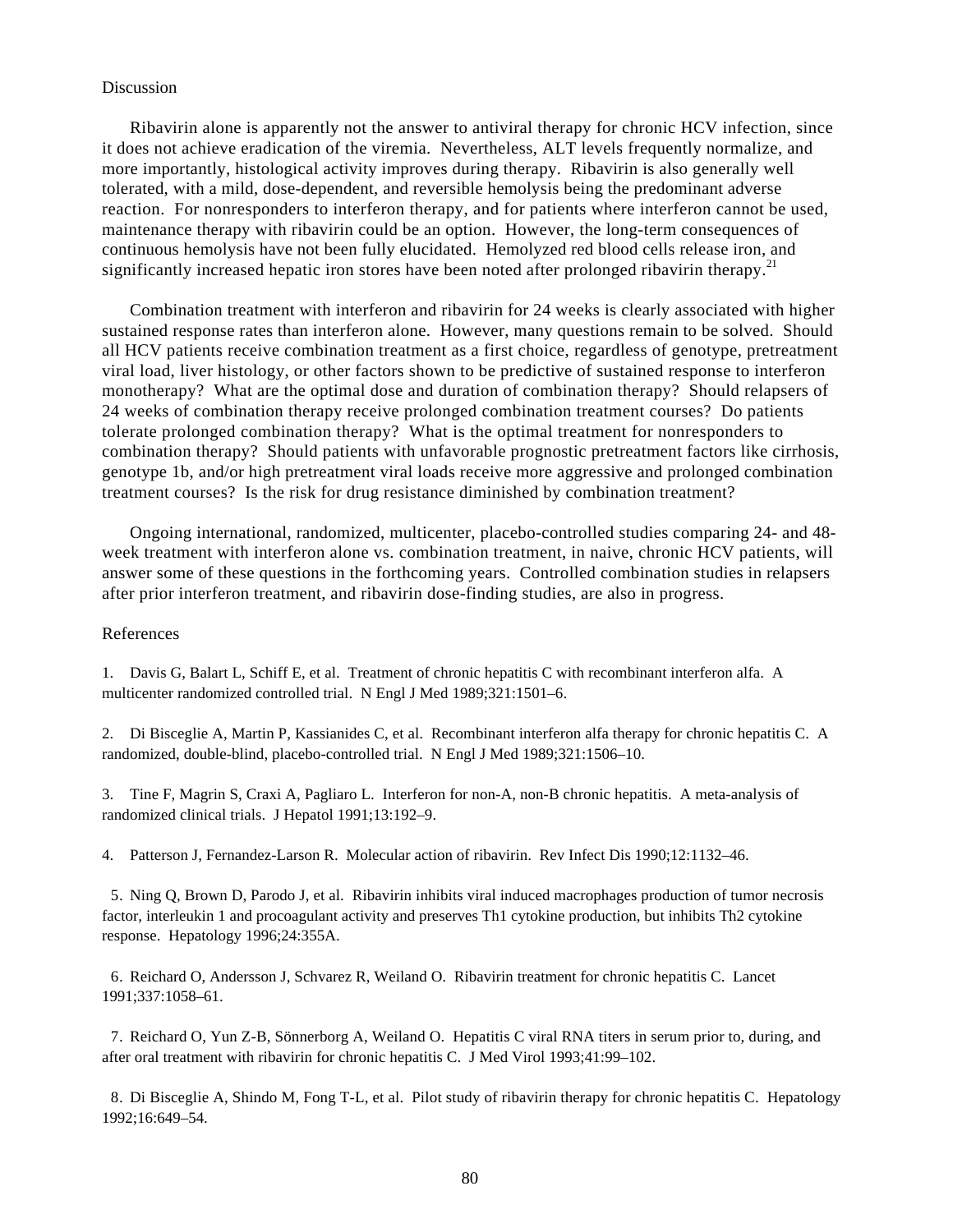9. Camps J, Garcia N, Rieza-Boj J, Civiera M, Prieto J. Ribavirin in the treatment of chronic hepatitis C unresponsive to alfa interferon. J Hepatol 1993;19:408–12.

10. Di Bisceglie A, Conjeevaram H, Fried M, et al. Ribavirin as therapy for chronic hepatitis C: a randomized, double-blind, placebo-controlled trial. Ann Intern Med 1995;123:897–903.

11. Dusheiko G, Main J, Thomas HR, et al. Ribavirin treatment for patients with chronic hepatitis C: results of a placebo-controlled study. J Hepatol 1996;25:591–8.

12. Brillianti S, Garson J, Foli M, et al. A pilot study of combination therapy with ribavirin plus interferon alfa for interferon alfa-resistant chronic hepatitis C. Gastroenterology 1994;107:812–7.

13. Kakumu S, Yoshioko K, Wakita T, Ishikawa T, Takayanagi M, Higashi Y. A pilot study of ribavirin and interferon beta for the treatment of chronic hepatitis C. Gastroenterology 1993;105:507–12.

14. Schvarez R, Ando Y, Sönnerborg A, Weiland O. Combination treatment with interferon alfa-2b and ribavirin for chronic hepatitis C in patients who have failed to achieve sustained response to interferon alone: Swedish experience. J Hepatol 1995;23(suppl 2):17–21.

15. Chemello L, Cavaletto L, Bernardinello E, Guido M, Pontisso P, Alberti A. The effect of interferon alfa and ribavirin combination therapy in naive patients with chronic hepatitis C. J Hepatol 1995;23(suppl 2):8–12.

16. Braconier J, Paulsen O, Engman K, Widell A. Combined alpha-interferon and ribavirin treatment for chronic hepatitis C virus infection. Scand J Infect Dis 1995;27:325–9.

17. Lai M-Y, Kao J-H, Yang P-M, et al. Long-term efficacy of ribavirin plus interferon alfa in the treatment of chronic hepatitis C. Gastroenterology 1996;111:1307–12.

18. Reichard O, Norkrans G, Fryden A, et al. Alfa-interferon and ribavirin versus alfa-interferon alone as therapy for chronic hepatitis C: a randomized, double-blind, placebo-controlled study. Hepatology 1996;24:356A.

19. Gane E, Lo S, Portman B, Lau J, Naoumov N, Williams R. A randomized study of the safety and efficacy of ribavirin vs. interferon monotherapy for recurrent HCV infection in liver transplant recipients. Hepatology 1996;24:293A.

20. Bizzolon T, Palazzo U, Chevallier M, Dicerf C, Trepo C. HCV recurrence after OLT: a pilot study of ribavirin therapy following initial combination with IFN. Hepatology 1996;24:293A.

21. Di Bisceglie A, Bacon B, Kleiner D, Hoofnagle J. Increase in hepatic iron stores following prolonged therapy with ribavirin in patients with chronic hepatitis C. J Hepatol 1994;21:1109–12.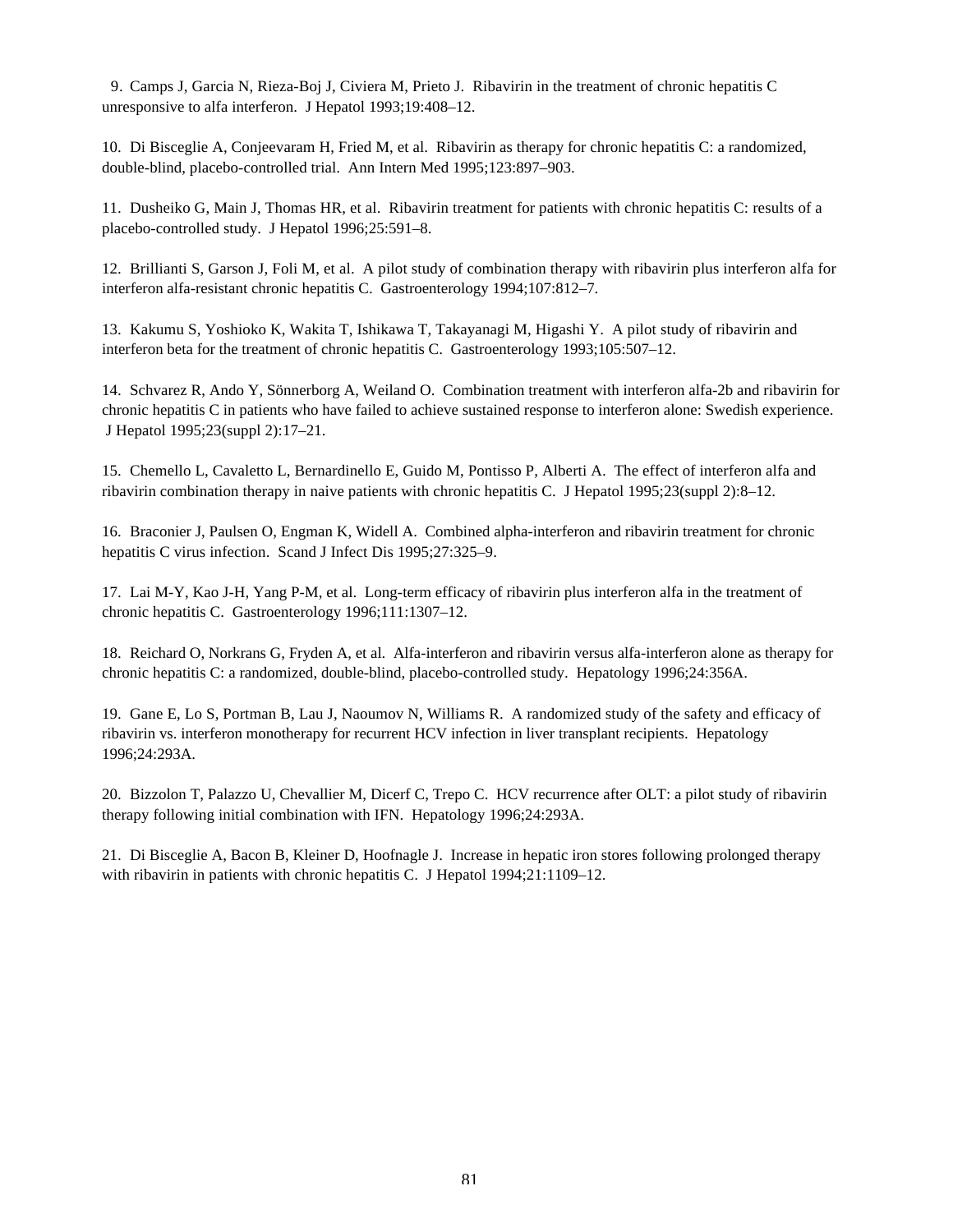# **Side Effects of Interferon Alpha in Viral Hepatitis**

### **Geoffrey Dusheiko, M.D., F.R.C.P.**

Interferon alphas have been widely used to treat chronic hepatitis C virus infection. These include recombinant interferons, or purified natural leucocyte or lymphoblastoid interferon. Interferon alpha is usually administered by subcutaneous or intramuscular injection. The terminal half-life of interferon alpha is 4–5 hours. Renal excretion is the predominant route of elimination.

A wide array of side effects have been encountered in several large trials of treatment of hepatitis C. Side effects are common; they are usually minor but are problematic for a significant proportion of patients. Major adverse events can occur, but life-threatening adverse events have been rare in large surveys.<sup>1</sup> Tolerance in elderly patients and children is usually similar.<sup>2–4</sup>

Early flu-like side effects are predictable and are encountered in the majority of patients. These tend to occur within 6–8 hours after starting treatment and are worst with the first injections. These side effects include fever, malaise, tachycardia, chills, headache, arthralgias, and myalgias. However, they are usually acceptable at doses of 3–6 million units (MU) of interferon alpha, and tachyphylaxis generally develops after the first few injections. These side effects are ameliorated by paracetamol (acetaminophen).

Later side effects develop after some days. These include fatigue, malaise, apathy, and cognitive changes. Between 10 and 15 percent of patients find the chronic side effects intolerable and discontinue treatment. Higher doses (above 5–6 MU three times weekly) tend to give higher rates of adverse events.5–7

#### Neuropsychiatric Side Effects

Neuropsychiatric side effects can be the most troublesome and unpredictable, but their mechanisms are poorly understood. Interferon is not thought to readily cross the blood-brain barrier. These effects include fatigue, asthenia, drowsiness, lack of initiative, irritability, confusion, and apathy; behavioral, mood, and cognitive changes are a relatively frequent dose-limiting toxicity. Severe depression may occur and suicidal ideation is well described. This can be more marked in patients with a history of depression, but suicide has been reported in patients without a previous psychiatric history.<sup>8</sup>

Administration at night may reduce the frequency of these side effects. They usually regress after discontinuing therapy, albeit after some weeks. Severe depression is a medical emergency. The overall incidence of neurotoxicity is  $25-33$  percent. Seizures have been recorded in 1.3 percent of patients.<sup>9</sup> There are isolated reports of extrapyramidal syndromes with ataxia and akathisia. Paraesthesias have been recorded. Table 1 lists common adverse events associated with interferon alpha in a recent trial, and Table 2 lists a range of laboratory variables.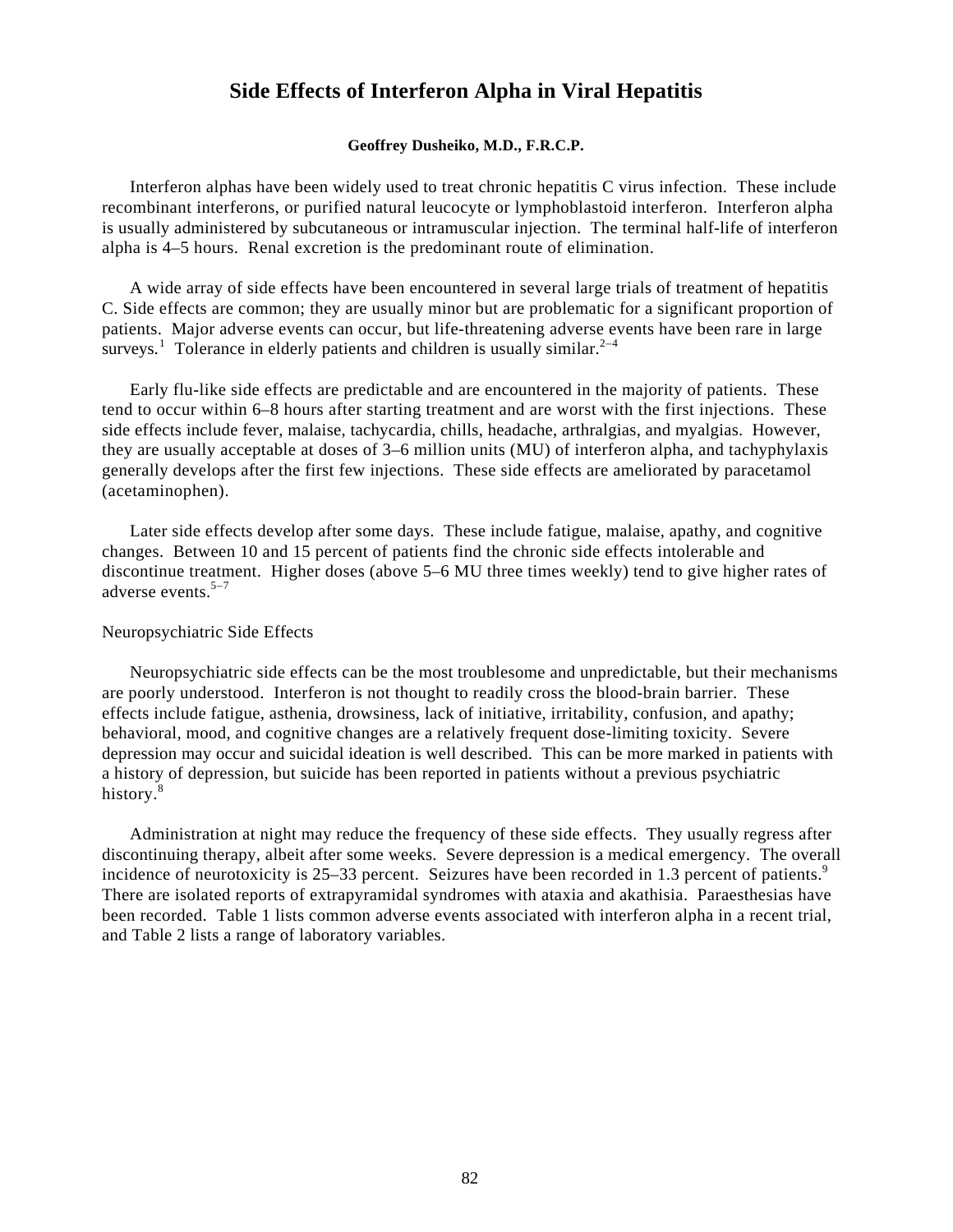| Most Common Adverse Events in a Recent Large Trial of Patients Treated<br>TABLE 1. |          |          |                    |  |  |  |  |
|------------------------------------------------------------------------------------|----------|----------|--------------------|--|--|--|--|
| With Consensus Interferon (CIFN) or Interferon Alfa 2b (3 MU=15 mg) (percentage)   |          |          |                    |  |  |  |  |
| Preferred Term                                                                     | CIFN 3mg | CIFN 9mg | IFN $a-2b$ 15 $mg$ |  |  |  |  |
| Headache                                                                           | 75       | 82       | 82                 |  |  |  |  |
| Fatigue                                                                            | 58       | 69       | 67                 |  |  |  |  |
| Fever                                                                              | 30       | 60       | 45                 |  |  |  |  |
| Rigors                                                                             | 22       | 57       | 44                 |  |  |  |  |
| Myalgia                                                                            | 46       | 57       | 55                 |  |  |  |  |
| Pain                                                                               | 39       | 54       | 44                 |  |  |  |  |
| Arthralgia                                                                         | 43       | 50       | 44                 |  |  |  |  |
| Back pain                                                                          | 33       | 41       | 36                 |  |  |  |  |
| Abdominal pain                                                                     | 37       | 40       | 39                 |  |  |  |  |
| Nausea                                                                             | 41       | 40       | 35                 |  |  |  |  |
| Insomnia                                                                           | 26       | 38       | 30                 |  |  |  |  |
| Pharyngitis                                                                        | 28       | 33       | 31                 |  |  |  |  |
| Nervousness                                                                        | 26       | 31       | 28                 |  |  |  |  |
| Infection upper                                                                    | 32       | 31       | 33                 |  |  |  |  |
| Diarrhea                                                                           | 25       | 28       | 24                 |  |  |  |  |
| Pain limb                                                                          | 20       | 26       | 25                 |  |  |  |  |
| Depression                                                                         | 21       | 26       | 25                 |  |  |  |  |
| Anorexia                                                                           | 17       | 23       | 17                 |  |  |  |  |
| Granulocytopenia                                                                   | 9        | 23       | 25                 |  |  |  |  |
| Erythema                                                                           | 22.2     | 22.5     | 15.3               |  |  |  |  |
| <b>Dizziness</b>                                                                   | 25       | 22       | 24                 |  |  |  |  |
| Cough                                                                              | 14       | 22       | 17                 |  |  |  |  |
| Dyspepsia                                                                          | 22       | 20       | 18                 |  |  |  |  |
| Anxiety                                                                            | 15       | 19       | 18                 |  |  |  |  |
| Thrombocytopenia                                                                   | 11       | 18       | 16                 |  |  |  |  |
| Sinusitis                                                                          | 15       | 17       | 22                 |  |  |  |  |
| Influenza like                                                                     | 22.6     | 15       | 11                 |  |  |  |  |
| Leukopenia                                                                         | $\tau$   | 14       | 12                 |  |  |  |  |
| Pain neck                                                                          | 10       | 14       | 12                 |  |  |  |  |
| Pain skeletal                                                                      | 13       | 14       | 14                 |  |  |  |  |
| Alopecia                                                                           | 6        | 14       | 25                 |  |  |  |  |
| Paraesthesia                                                                       | $10\,$   | 13       | 9                  |  |  |  |  |
| Pruritus                                                                           | 13       | 13       | 13                 |  |  |  |  |
| Rash                                                                               | 12       | 13       | 14                 |  |  |  |  |
| Chest pain                                                                         | 15       | 12       | 14                 |  |  |  |  |
| Hot flushes                                                                        | 6        | 12       | 7.2                |  |  |  |  |
| <b>Emotional lability</b>                                                          | 8        | 12       | 11                 |  |  |  |  |
| Rhinitis                                                                           | 12       | 12       | 15                 |  |  |  |  |
| Increased sweating                                                                 | 5        | 12       | 11                 |  |  |  |  |
| Vomiting                                                                           | 12       | 11       | 10                 |  |  |  |  |
| Resp tract congestion                                                              | 11       | 10       | 14                 |  |  |  |  |
| Dysmenorrhea                                                                       | 7.8      | 9.4      | 9.4                |  |  |  |  |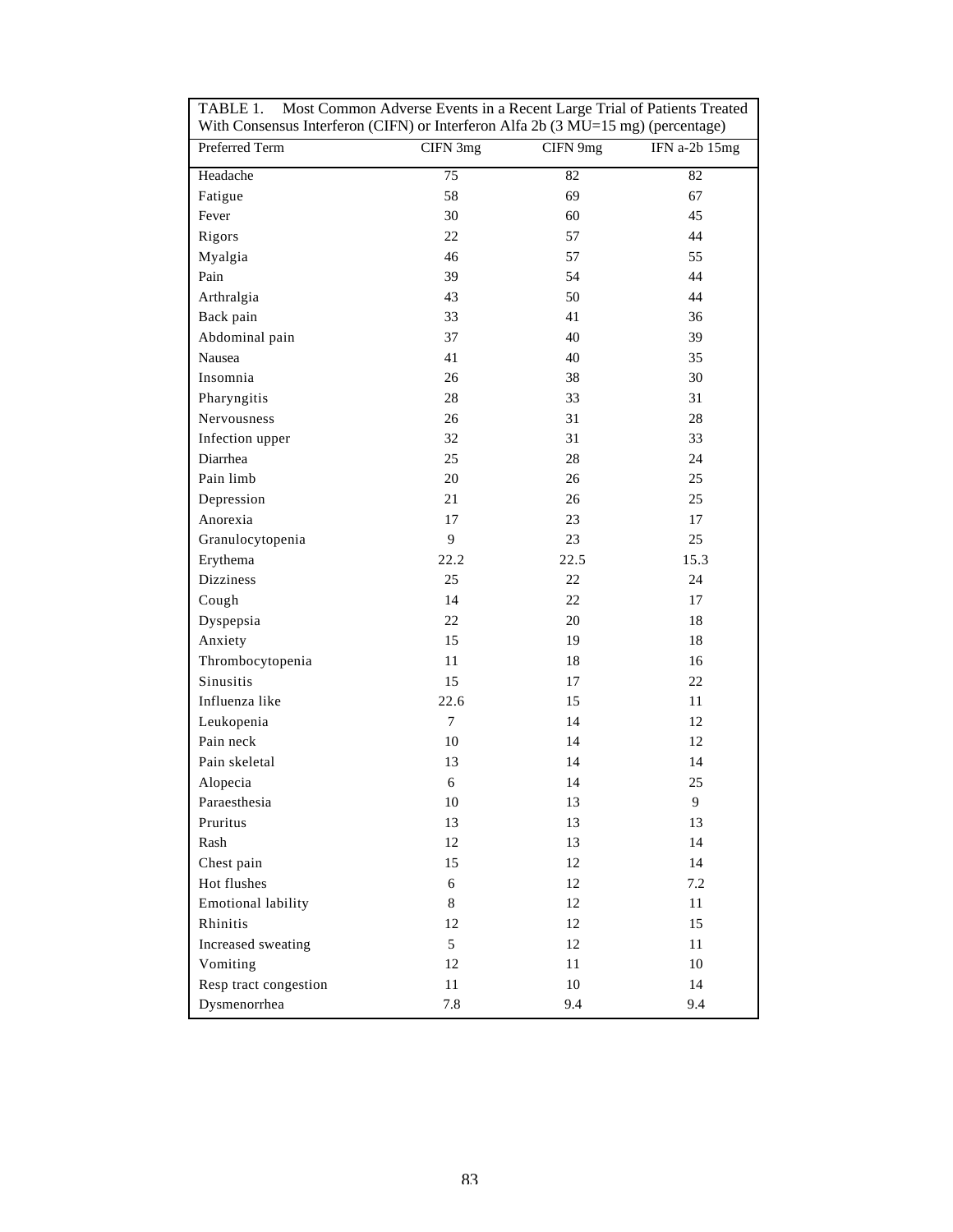| TABLE 1 (continued)   |          |          |               |
|-----------------------|----------|----------|---------------|
| Preferred Term        | CIFN 3mg | CIFN 9mg | IFN a-2b 15mg |
| Thyroid test abnormal | 3        | 9        | 4             |
| Conjunctivitis        | 6.1      | 8.2      | 8.1           |
| Constipation          | 10       | 8        | 5             |
| Thinking abnormal     | 10       | 7.8      | 12            |
| Hypertriglyceridemia  | 6        | 6        | 6             |
| Tinnitus              | 3        | 5        | 4             |
| Pain eye              | 2.6      | 4.8      | 5.5           |
| Earache               | 10       | 4        | 6             |

| TABLE 2. Laboratory Variables |                  |                              |          |           |                                |  |  |
|-------------------------------|------------------|------------------------------|----------|-----------|--------------------------------|--|--|
| Value                         | Phase            | Observation                  | 3mg CIFN | 9 mg CIFN | 15 mg IFN a-<br>2 <sub>b</sub> |  |  |
| Hemoglobin                    | End Rx           | Median change (%)            | $-2.6$   | $-4.8$    | $-4.5$                         |  |  |
| White blood cells             | End Rx           | Median change (%)            | $-9.7$   | $-18.5$   | $-22.8$                        |  |  |
|                               | Treatment period | Incid low WBC $(\%)$         | 19.20%   | 35.20%    | 35.20%                         |  |  |
| Neutrophil count              | End Rx           | Median change (%)            | $-13.7$  | $-22.9$   | $-33.4$                        |  |  |
|                               | Treatment period | Incid low neutrophils $(\%)$ | 20.10%   | 42.60%    | 40.10%                         |  |  |
| Segmented neutrophil count    | End Rx           | Median change (%)            | $-13.6$  | $-22.8$   | $-33.2$                        |  |  |
| Basophil count                | End Rx           | Median change (%)            | $-7.7$   | $-13$     | $-29$                          |  |  |
| Eosinophil count              | End Rx           | Median change $(\%)$         | 14       | $-3.2$    | $-19$                          |  |  |
| Lymphocyte count              | End Rx           | Median change (%)            | $-0.3$   | $-9.4$    | $-42$                          |  |  |
| Monocyte counts               | End Rx           | Median change (%)            | 9.7      | 10.1      | 13.4                           |  |  |
| Platelet counts               | End Rx           | Median change $(\%)$         | $-7.5$   | $-15.6$   | $-18.9$                        |  |  |
|                               | Treatment period | Incid low platelets $(\%)$   | 38       | 46.1      | 45.3                           |  |  |
| Serum calcium                 | End observation  | Median change $(\%)$         | $-1.03$  | $-0.3$    | 0.07                           |  |  |
|                               | Treatment period | Incid low calcium $(\%)$     | 7.4      | 8.7       | 9.5                            |  |  |
| Serum triglyceride            | End Rx           | Median change (%)            | 11.6     | 40.8      | 27.4                           |  |  |

Source: Amgen Inc. Phase 3: (9210). With acknowledgment.

#### Immune Disorders

Interferon has important immunomodulatory properties. Non–organ-specific antibody titers may increase, and indeed may be associated with autoimmune thyroiditis, hypothyroidism, and hyperthyroidism.<sup>10–15</sup> Other autoimmune endocrine diseases have been induced, but thyroid disease is particularly important.<sup>16</sup> Thyroid disorders have been reported in 2.5–20 percent of patients. This may not be reversible after stopping therapy, unless therapy is stopped early, and long-term thyroid replacement may be required.<sup>17–19</sup> It is possible that underlying thyroid disease is more common in chronic hepatitis C infection.

An aggravation of the chronic hepatitis may occur. Patients may be genetically predisposed to this complication and can be recognized by prior autoantibody measurement and HLA haplotyping. An exacerbation of psoriasis may be part of this syndrome. Discontinuation may be required, particularly for hyperthyroidism, unless transient hyperthyroidism followed by hypothyroidism is recognizable. Autoimmune hepatitis usually necessitates discontinuation of therapy. Interferon may promote the development of systemic lupus erythematosus.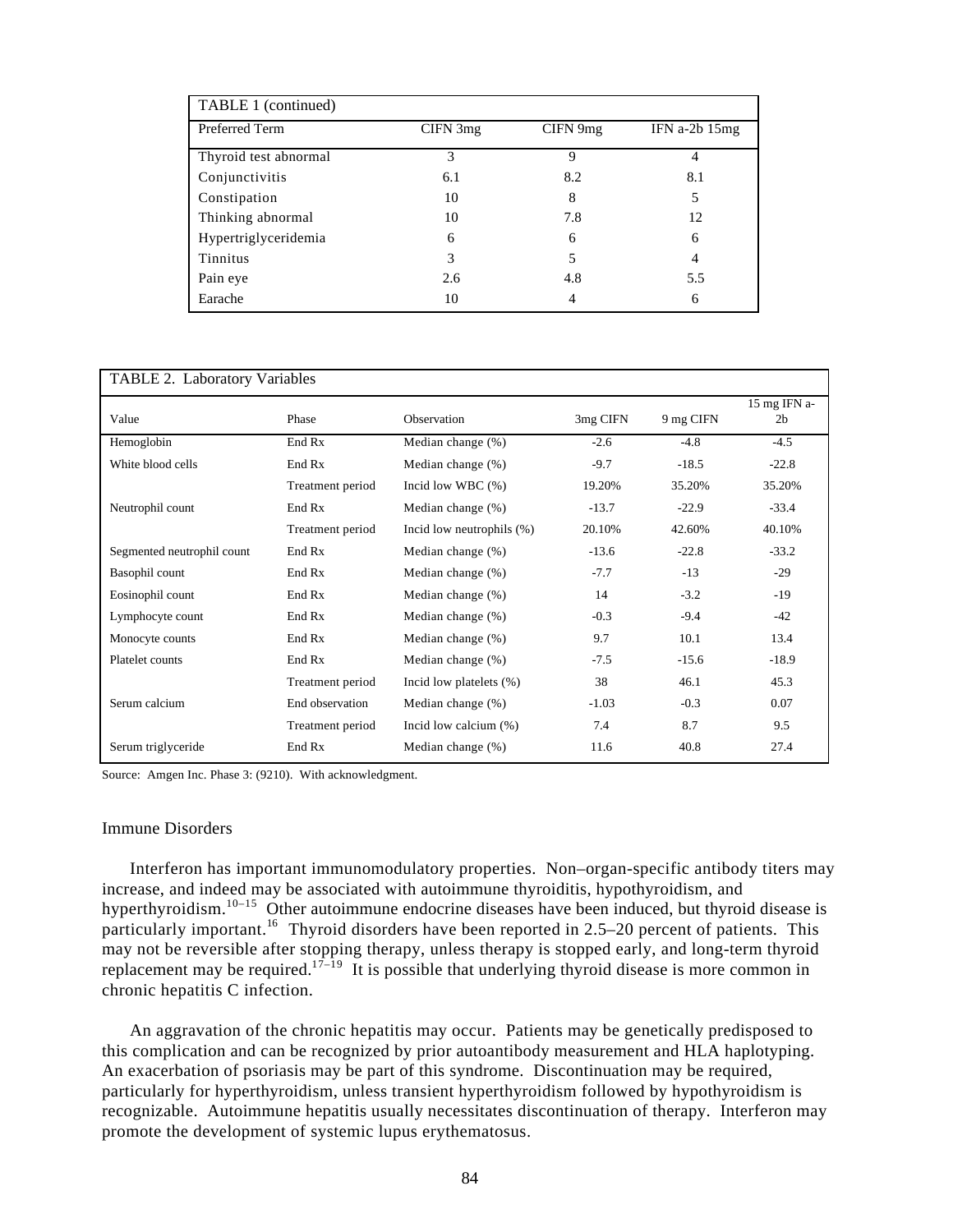# Cardiovascular Side Effects

Both benign and severe cardiac manifestations have been reported. Cardiac arrhythmias, including supraventricular tachycardia but also sudden death and ventricular arrhythmias, have been reported. There are single case reports of dilated cardiomyopathy. Hypotension has been reported in large trials.

### Renal Side Effects

Proteinuria is relatively common, but is usually benign and not nephrotic. Interstitial nephritis and acute renal failure have been reported. Interferon alpha is, however, reasonably tolerated in hemodialyzed patients.<sup>20</sup> Renal impairment occurs in kidney transplant patients.<sup>21</sup>

### Hepatic Side Effects

Serum aminotransferases may increase during interferon alpha treatment. These are generally mild and resolve with continued treatment in responsive patients. Exacerbations occur in hepatitis B infection; these severe cytolytic episodes may presage a response, but are poorly tolerated in patients with cirrhosis. Hepatic decompensation may occur in patients with cirrhosis, and these patients are more susceptible to infections.<sup>22,23</sup> Autoimmune hepatitis should not be misdiagnosed as hepatitis C infection, as severe exacerbation of the disease with cholestasis and severe liver injury can occur. Patients with documented hepatitis C infection may deteriorate after interferon alpha treatment if an underlying autoimmune diasthesis is present. This has been observed in LKM antibody-positive individuals. These patients require careful monitoring if interferon is considered the first line of treatment.<sup>24</sup> Rejection may occur if interferon is used after liver transplantation.<sup>25</sup>

### Gastrointestinal Side Effects

Nausea, vomiting, dyspepsia, diarrhea, and abdominal pain are relatively frequent.

## Dermatologic Side Effects

A variety of rashes including erythema multiforme have been noted. Pruritus can be troublesome. Mild hair loss is relatively common but is reversible. Local erythema is common. Psoriasis can develop de novo, or be aggravated, and is usually difficult to treat. Vitiligo has been reported.<sup>26</sup>

#### Myelosuppression

Granulocytes, thrombocytes, and red blood cell counts are commonly decreased during treatment. These are usually mild if normal counts are present initially, but can be dose limiting in the presence of low counts, for example in patients with hypersplenism. Patients may be predisposed to infections. The mechanism of granulocytopenia is unknown, but inhibition of cell release from the bone marrow has been suggested.

### Hormonal and Metabolic Side Effects

A sustained increase in serum triglyceride levels has been reported. Diabetes mellitus may worsen or develop.

# Rare Adverse Events

Ocular: Retinopathy has been reported in Japanese patients.<sup>27</sup> Lung: interstitial fibrosis of the lung and hearing impairment have been found.<sup>7</sup> The cases of pneumonitis may also be due to the use of Sho-Saiko and interferon.<sup>28</sup>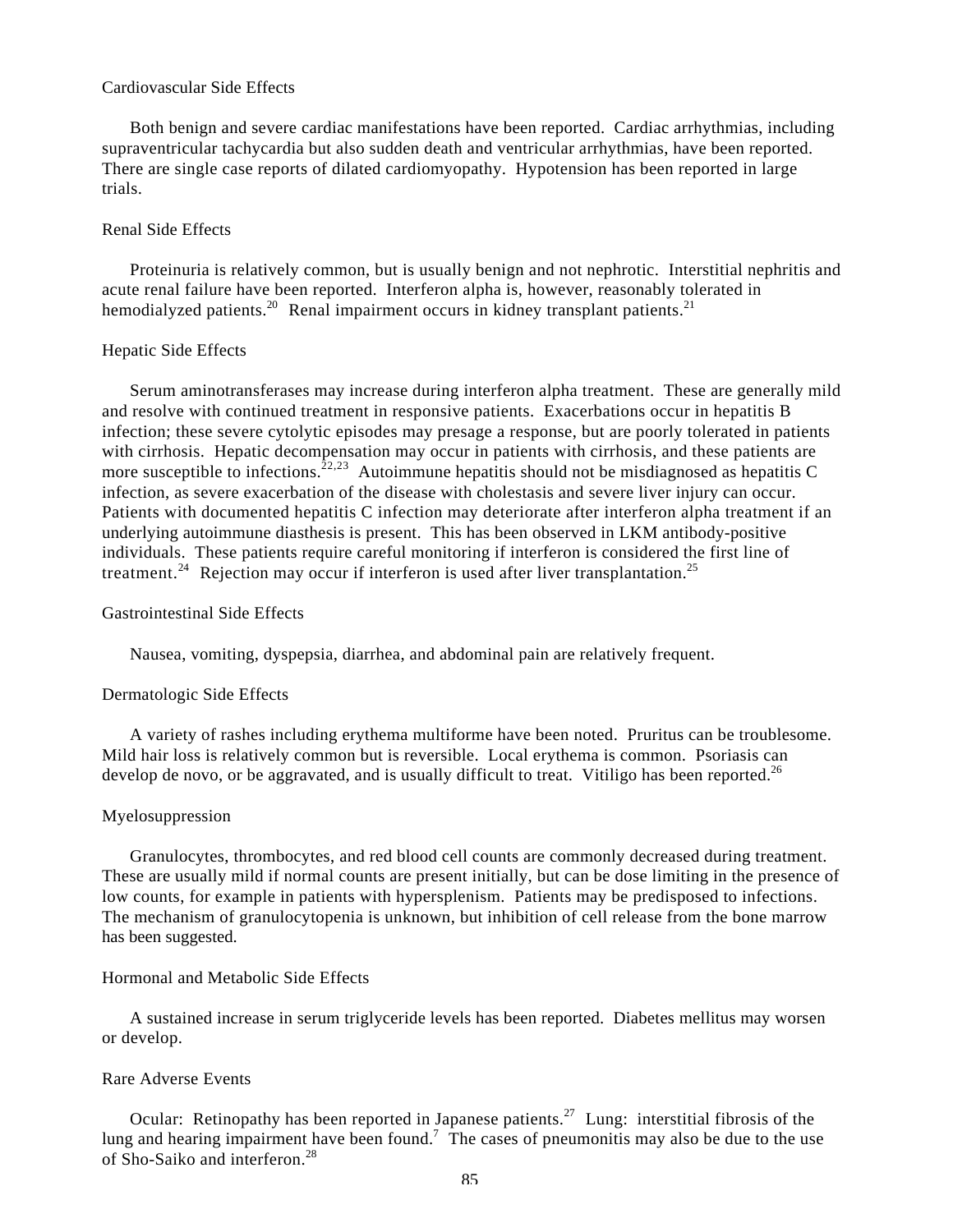## Conclusion

This array of side effects indicates the importance of selecting patients for therapy and optimizing response. Careful assessment is required before treatment, and monitoring is required during treatment. Relatively little is known about the mechanisms of many of the side effects of interferon alpha.<sup>29</sup>

Combination antiviral therapy, particularly ribavirin and interferon, is likely to be given to many patients with chronic hepatitis C. Interactive pharmacokinetic studies examining the distribution and metabolism of these two drugs are in progress.

### References

 1. Fattovich G, Giustina G, Favarato S, Ruol A, Macarri G, Orlandi F, Iaquinto G, Ambrosone L, Francavilla A, Pastore G, Santantonio MT, Romagno D, Bolondi L, Sofia S, Marchesini A, Pisi E, Mazzella G, Roda E, Attaro L, Chiodo F, Mori F, Verucchi G, Lanzini A, Salmi A. A survey of adverse events in 11241 patients with chronic viral hepatitis treated with alfa interferon. J Hepatol 1996;24:38–47.

 2. Russello M, Vasquez E, Fraggetta F, Zammataro M. Recombinant interferon alpha therapy in elderly patients with chronic hepatitis C without cirrhosis. Arch Gerontol Geriatr 1996;321-5.

 3. Bresci G, Del Corso L, Romanelli AM, Giuliano G, Pentimone F. The use of recombinant interferon alfa-2b in elderly patients with anti-HCV-positive chronic active hepatitis. J Am Geriatr Soc 1993;41:857–62.

 4. Bortolotti F, Giacchino R, Vajro P, Barbera C, Crivellaro C, Alberti A, Nebbia G, Zancan L, De Moliner L, Bertolini A, Balli F, Callea F. Recombinant interferon-alfa therapy in children with chronic hepatitis C. Hepatology 1995;22:1623–7.

 5. Bonkovsky HL, Clifford BD, Smith LJ, Allan C, Banner B. High-dose interferon-a2b for re-treatment of nonresponders or relapsing patients with chronic hepatitis C—a controlled randomized trial. Dig Dis Sci 1996;41:149-154.

6. Iino S. High dose interferon treatment in chronic hepatitis C. Gut 1993;34 (Suppl):S114–8.

 7. Okanoue T, Sakamoto S, Itoh Y, Minami M, Yasui K, Sakamoto M, Nishioji K, Katagishi T, Nakagawa Y, Tada H, Sawa Y, Mizuno M, Kagawa K, Kashima K. Side effects of high-dose interferon therapy for chronic hepatitis C. J Hepatol 1996;25:283–91.

 8. Janssen HLA, Brouwer JT, Van der Mast RC, Schalm SW. Suicide associated with alfa-interferon therapy for chronic viral hepatitis. J Hepatol 1994;21:241–3.

 9. Shakil AO, Di Bisceglie AM, Hoofnagle JH. Seizures during alpha interferon therapy. J Hepatol 1996;24:48– 51.

10. Mayet WJ, Hess G, Gerken G, Rossol S, Voth R, Manns M, Meyer-zum-Buschenfelde KH. Treatment of chronic type B hepatitis with recombinant alpha-interferon induces autoantibodies not specific for autoimmune chronic hepatitis. Hepatology 1989;10:24–8.

11. Preziati D, La Rosa L, Covini G, Marcelli R, Rescalli S, Persani L, Del Ninno E, Meroni PL, Colombo M, Beck-Peccoz P. Autoimmunity and thyroid function in patients with chronic active hepatitis treated with recombinant interferon alpha-2a. Eur J Endocrinol 1995;132:587–93.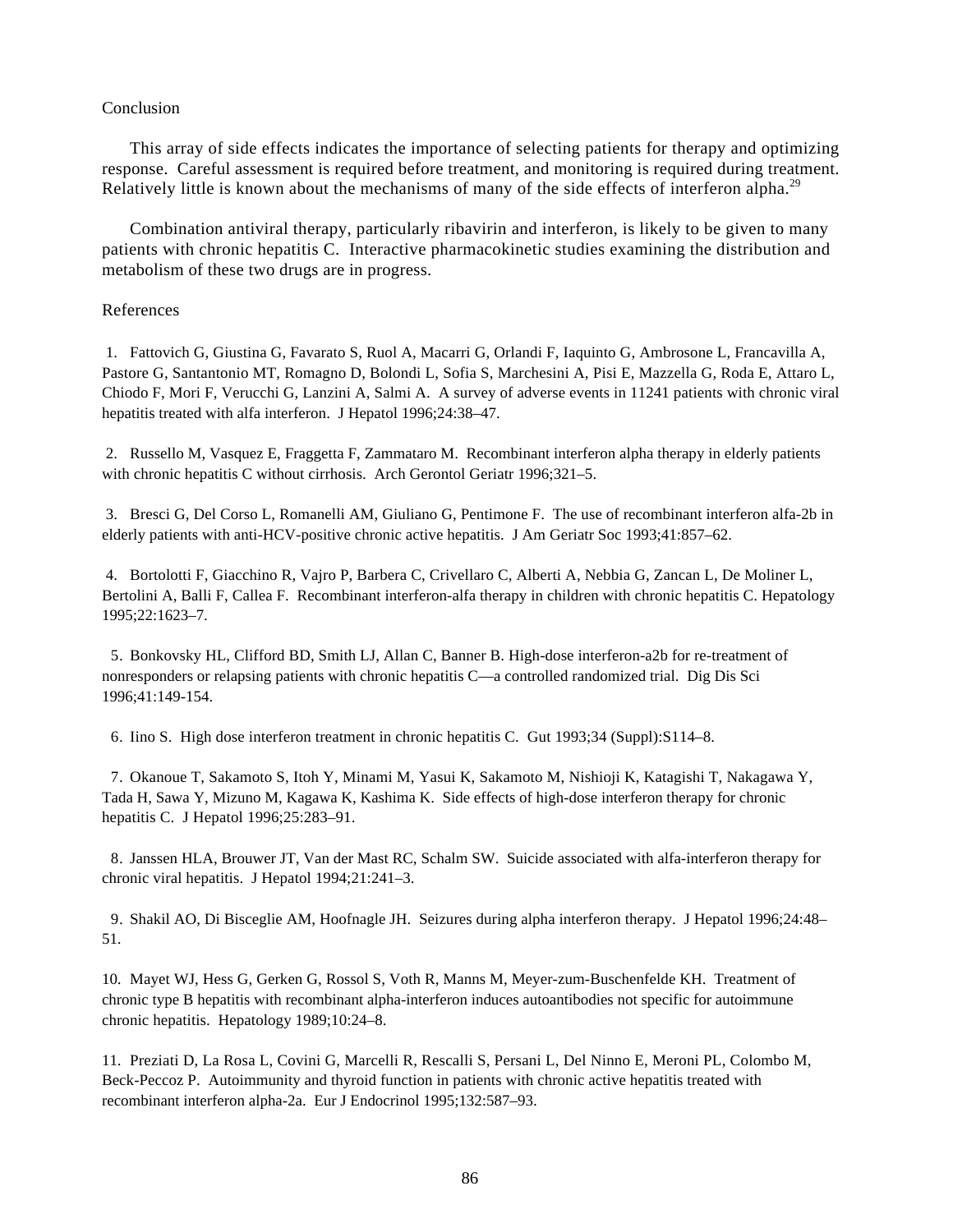12. Carella C, Amato G, Biondi B, Rotondi M, Morisco F, Tuccillo C, Chiuchiolo N, Signoriello G, Caporaso N, Lombardi G. Longitudinal study of antibodies against thyroid in patients undergoing interferon-a therapy for HCV chronic hepatitis. Horm Res 1995;44:110–4.

13. Marcellin P, Pouteau M, Renard P, Grynblat J-M, Colas Linhart N, Bardet P, Bok B, Benhamou J-P. Sustained hypothyroidism induced by recombinant a interferon in patients with chronic hepatitis C. Gut 1992;33:855–6.

14. Noda K, Enomoto N, Arai K, Masuda E, Yamada Y, Suzuki K, Tanaka M, Yoshihara H. Induction of antinuclear antibody after interferon therapy in patients with type-C chronic hepatitis: its relation to the efficacy of therapy. Scand J Gastroenterol 1996;31:716–22.

15. Nagayama Y, Ohta K, Tsuruta M, Takeshita A, Kimura H, Hamasaki K, Ashizawa K, Nakata K, Yokoyama N, Nagataki S. Exacerbation of thyroid autoimmunity by interferon alpha treatment in patients with chronic viral hepatitis: our studies and review of the literature. Endocr J 1994;41:565–72.

16. Imagawa A, Itoh N, Hanafusa T, Oda Y, Waguri M, Miyagawa J-I, Kono N, Kuwajima M, Matsuzawa Y. Autoimmune endocrine disease induced by recombinant interferon-a therapy for chronic active type C hepatitis. J Clin Endocrinol Metab 1995;80:922–6.

17. Lisker-Melman M, Di Bisceglie AM, Usala SJ, Weintraub B, Murray LM, Hoofnagle JH. Development of thyroid disease during therapy of chronic viral hepatitis with interferon alfa. Gastroenterology 1992;102:2155–60.

18. Marazuela M, García-Buey L, González-Fernández B, García-Monzón C, Arranz A, Borque MJ, Moreno-Otero R. Thyroid autoimmune disorders in patients with chronic hepatitis C before and during interferon-a therapy. Clin Endocrinol (Oxf ) 1996;44:635–42.

19. Baudin E, Marcellin P, Pouteau M, Colas-Linhart N, Le Floch J-P, Lemmonier C, Benhamou J-P, Bok B. Reversibility of thyroid dysfunction induced by recombinant alpha interferon in chronic hepatitis C. Clin Endocrinol (Oxf ) 1993;39:657–61.

20. Pol S, Thiers V, Carnot F, Zins B, Romeo R, Berthelot P, Bréchot C. Efficacy and tolerance of a-2b interferon therapy on HCV infection of hemodialyzed patients. Kidney Int 1995;47:1412–8.

21. Rostaing L, Izopet J, Baron E, Duffaut M, Puel J, Durand D. Treatment of chronic hepatitis C with recombinant interferon alpha in kidney transplant recipients. Transplantation 1995;59:1426–31.

22. Perrillo R, Tamburro C, Regenstein F, Balart L, Bodenheimer H, Silva M, Schiff E, Bodicky C, Miller B, Denham C, Brodeur C, Roach K, Albrecht J. Low-dose, titratable interferon alfa in decompensated liver disease caused by chronic infection with hepatitis B virus. Gastroenterology 1995;109:908–16.

23. Hoofnagle JH, Di Bisceglie AM, Waggoner JG, Park Y. Interferon alfa for patients with clinically apparent cirrhosis due to chronic hepatitis B. Gastroenterology 1993;104:1116–21.

24. Todros L, Saracco G, Durazzo M, Abate ML, Touscoz G, Scaglione L, Verme G, Rizzetto M. Efficacy and safety of interferon alfa therapy in chronic hepatitis C with autoantibodies to liver kidney microsomes. Hepatology 1995;22:1374–8.

25. Feray C, Samuel D, Gigou M, Paradis V, David MF, Lemonnier C, Reynes M, Bismuth H. An open trial of interferon alfa recombinant for hepatitis C after liver transplantation: antiviral effects and risk of rejection. Hepatology 1995;22:1084–9.

26. Simsek H, Savas C, Akkiz H, Telatar H. Interferon-induced vitiligo in a patient with chronic viral hepatitis C infection. Dermatology 1996;193:65–6.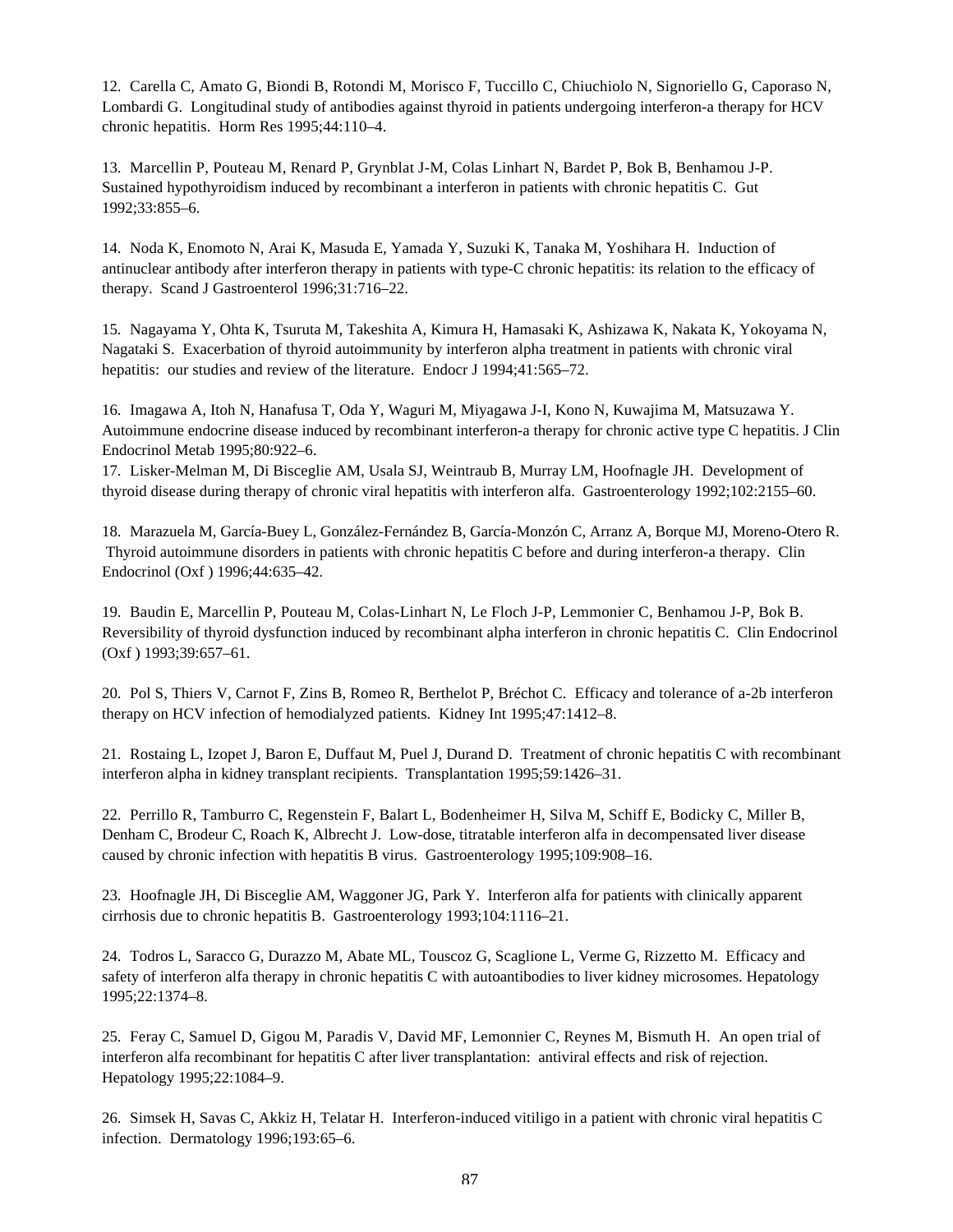27. Kawano T, Shigehira M, Uto H, Nakama T, Kato J, Hayashi K, Maruyama T, Kuribayashi T, Chuman T, Futami T, Tsubouchi H. Retinal complications during interferon therapy for chronic hepatitis C. Am J Gastroenterol 1996;91:309–13.

28. Nakagawa A, Yamaguchi T, Takao T, Amano H. [Five cases of drug-induced pneumonitis due to Sho-saiko-to or interferon-alpha or both]. Nippon Kyobu Shikkan Gakkai Zasshi 1995;33:1361–6.

29. Nakamuta M, Ohashi M, Fukutomi T, Tanabe Y, Hiroshige K, Nawata H. Rise of plasma myeloperoxidase during interferon therapy. J Gastroenterol Hepatol 1995;10:277–80.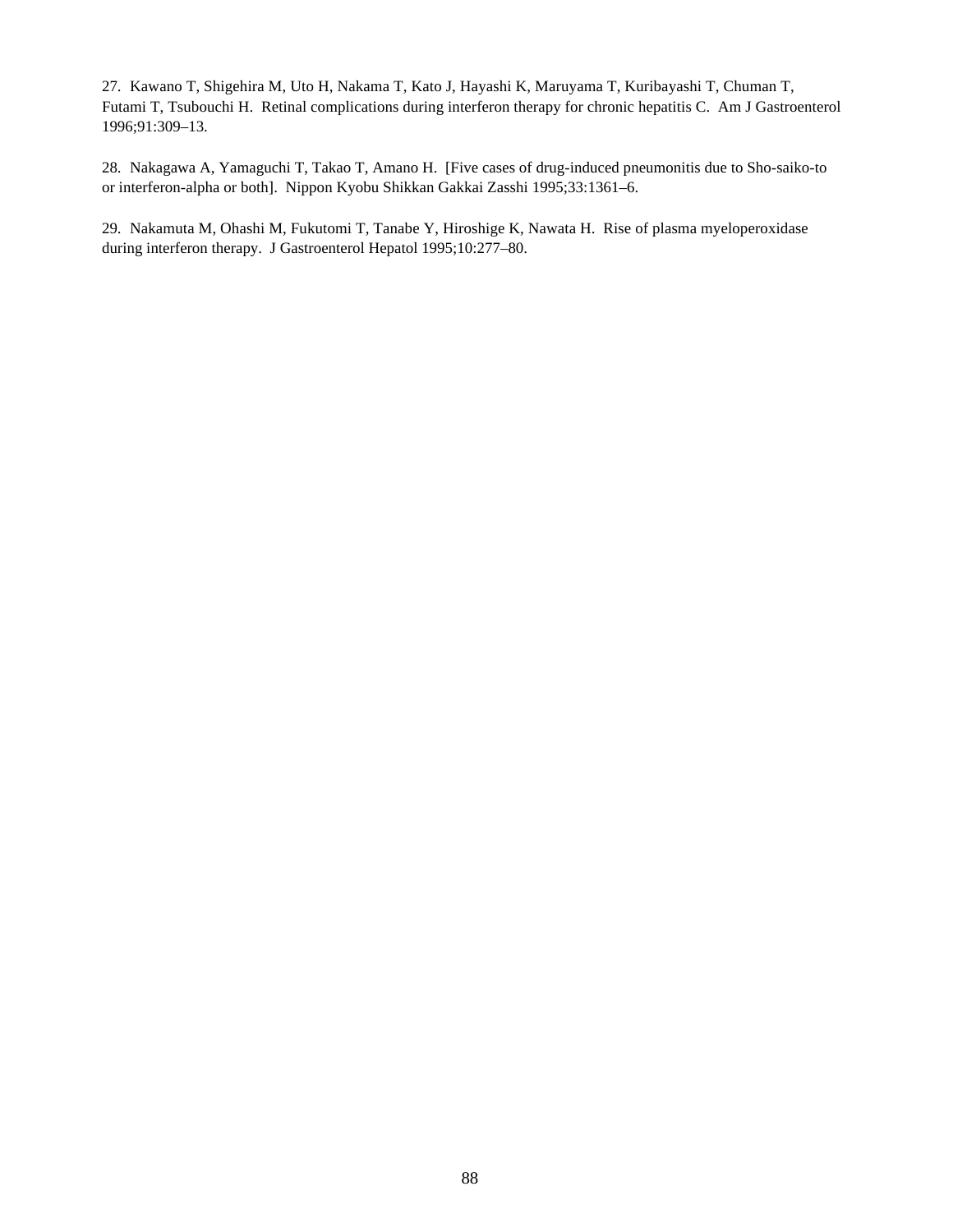# **Predictive Factors for a Beneficial Response**

### **Gary L. Davis, M.D., F.R.C.P.**

Interferon is the only drug proven effective in the treatment of chronic hepatitis C. Unfortunately, only a minority of patients respond, either transiently or permanently, to this agent. More than 100 randomized clinical trials of interferon treatment have been performed in patients with this disease.<sup>1</sup> Many of these studies have identified pretreatment patient characteristics associated with a greater or lesser likelihood of response to interferon.<sup>2,3</sup> Numerous pretreatment characteristics including younger age, female gender, low body mass, low pretreatment HCV RNA level, loss of detectable HCV RNA during the initial month of treatment, non-type 1 viral genotype, absence of fibrosis or cirrhosis, higher or longer doses of interferon (IFN), and low serum ferritin or hepatic iron levels have been associated with a greater likelihood of response to IFN. Yet none of these has been able to accurately and consistently predict the patients who respond to IFN. The most consistently identified factors associated with a higher response rate are liver histology, pretreatment viral levels (HCV RNA), and viral genotype.<sup>2,3</sup> Indeed, each of these factors is independently associated with response by the end of treatment, known as end-of-treatment response (ETR) or complete response, and a long-term response (persisting for at least 6 months after the discontinuation of treatment), known as sustained response (SR) (see Table 1, combined results from references 3–23).

Low pretreatment HCV RNA levels are associated with a lower relapse rate, but the initial response to IFN does not appear to be markedly influenced by the level of viremia.<sup>3–14</sup> Initial response to IFN ranges from 30–40 percent in genotype 1 to as high as  $60-70$  percent in genotypes 2 and 3.<sup>3–12, 15–19</sup> SR also varies considerably, with an 8–20 percent rate in genotype 1 and more than 30 percent in genotypes 2 and 3. There have also been reports that minor genomic variability, known as quasispecies, influences IFN responsiveness.<sup>20</sup> Patients with more than two predominant quasispecies tend to respond poorly to IFN.

Liver biopsy provides an estimation of prognosis as well as an indicator of the likelihood of response to treatment. Many clinicians have excluded cirrhotic patients from treatment, because the initial response to a short course of treatment is only about 30 percent and most of these responders relapse when the drug is stopped.<sup>21-24</sup> However, the high risk of progression to hepatic failure in cirrhotic patients, estimated to be 25 percent, makes an attempt at treatment imperative in these patients. Whereas response is low in cirrhotic patients, recent observations and a decision analysis model suggest that patients with histologically mild liver injury, for example, mild hepatitis or portal hepatitis (CPH), respond better to IFN (60–70 percent initial response rate; >30 percent SR) and that treatment extends life expectancy at minimal cost, at least in patients less than 60 years of age.<sup>24</sup>

Several points are important in considering utilization of these factors in the selection of patients for interferon treatment. First, none is sufficiently predictive to allow accurate identification of patients who will or will not respond to interferon (Table 1). A review of the studies that report the relationship of these markers to response shows that the accuracy of the tests (how often the presence or absence of the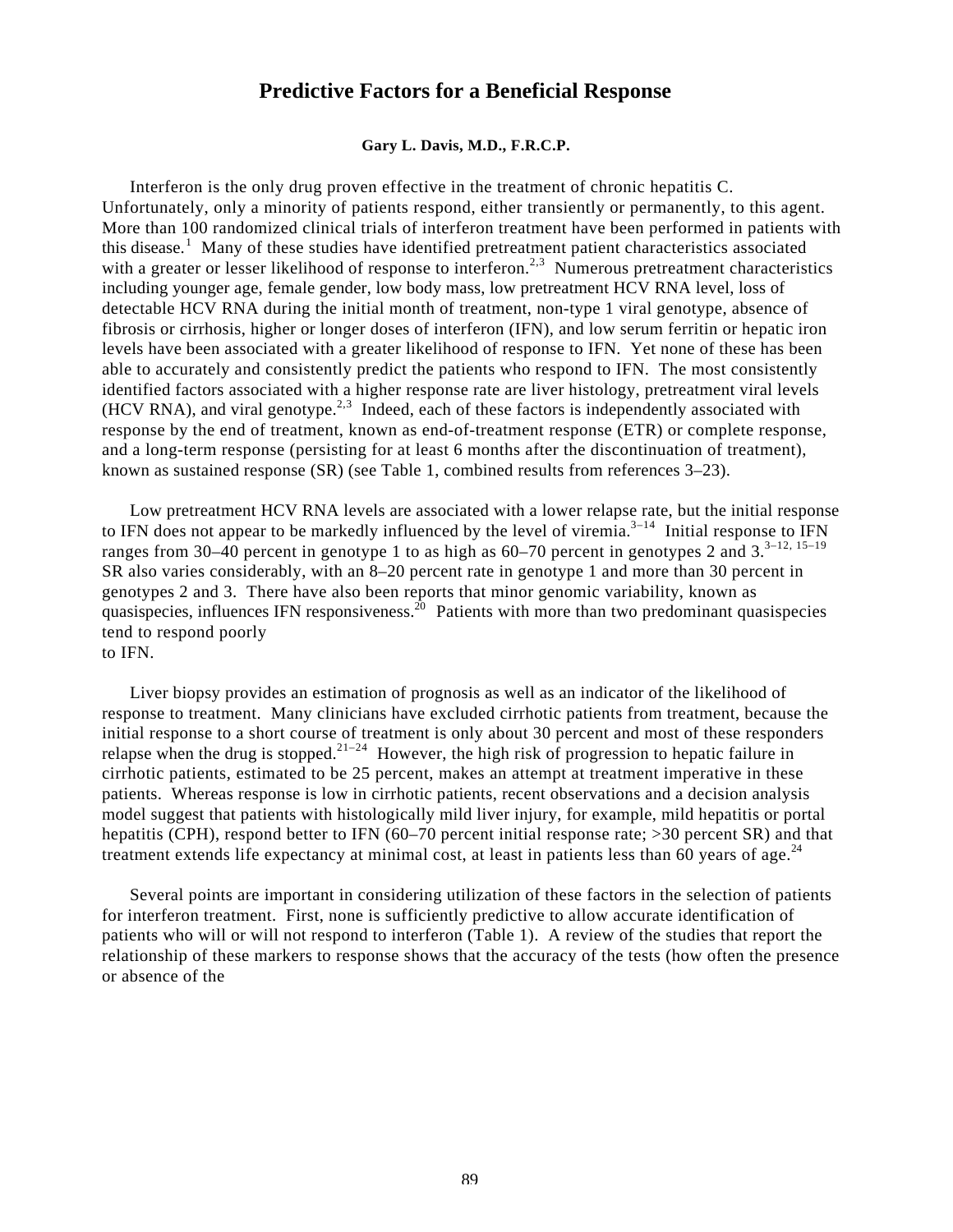| Association of Pretreatment Factors With Response to a Short Course of Interferon<br>TABLE 1. |      |                        |             |             |                       |             |             |
|-----------------------------------------------------------------------------------------------|------|------------------------|-------------|-------------|-----------------------|-------------|-------------|
|                                                                                               |      | Response<br>during IFN | Sensitivity | Specificity | Sustained<br>Response | Sensitivity | Specificity |
| <b>HCV RNA</b>                                                                                | High | 51.1%                  |             |             | 17.3%                 |             |             |
|                                                                                               | Low  | 68.4%                  | 0.48        | 0.69        | 50.5%                 | 0.71        | 0.66        |
| Genotype 1                                                                                    | Yes  | 41.2%                  |             |             | 18.1%                 |             |             |
|                                                                                               | No   | 57.8%                  | 0.44        | 0.71        | 54.9%                 | 0.62        | 0.77        |
| Cirrhosis                                                                                     | Yes  | 30.2%                  |             |             | 10.4%                 |             |             |
|                                                                                               | No   | 57.8%                  | 0.85        | 0.36        | 29.8%                 | 0.72        | 0.27        |

Low HCV RNA connotes an HCV RNA level  $\langle 1 \times 10^6 \text{ copies per milliliter.} \rangle$ 

IFN = interferon

Source: Davis GL, Lau JYN, Seeff LB. Modeling treatment algorithms for chronic hepatitis c: appropriate application of factors associated with response to interferon. Unpublished manuscript.

finding correctly identifies response or nonresponse) for response during treatment is only 57 percent, 58 percent, and 61 percent for HCV RNA, viral genotype, and cirrhosis, respectively.<sup>25</sup> Similarly, accuracy for sustained response is only 68 percent, 72 percent, and 40 percent, respectively.<sup>25</sup> In other words, response to interferon cannot be predicted by these factors in a significant proportion of patients. Many responders will be missed by these selection strategies. The second point to consider is that these factors have been identified in trials investigating the response to short courses (typically 6 months) of interferon. It is now clear that a longer duration of treatment or combination of interferon with ribavirin increases the SR rate.<sup>26,27</sup> Because there is little effect of longer treatment or combination treatment on response during treatment, it is likely that the accuracy of the abovementioned pretreatment factors in identifying response is even less when these new treatment regimens are used. Indeed, a recent controlled trial of a 6-month course of interferon in combination with ribavirin failed to show any influence of viral levels or cirrhosis on response rates.<sup>28</sup> Finally, it should be noted that the most helpful clinical predictor of response to interferon is a decrease in the serum ALT level to normal and/or the serum HCV RNA below the limit of detection during the first 12 weeks of therapy.<sup>29,30</sup> Although not all patients identified in this way will sustain this early response, it is extremely unusual for patients who do not achieve these early endpoints to later achieve a response. In other words, in contrast to using genotype, histology, or pretreatment HCV RNA levels, no responders are discarded by this selection method.

In summary, several factors are associated with a higher likelihood of a response to short courses of interferon treatment. However, the accuracy of these factors in predicting response is poor and precludes their use in clinical selection strategies. There are insufficient data about the use of these or other factors in identifying response to longer interferon courses or combination treatment regimens. Currently, early response to treatment is the best method to identify nonresponders to interferon. Investigators will need to identify factors associated with response to newer treatment regimens and test whether algorithms that include multiple factors can be developed to more accurately identify those who would benefit from treatment.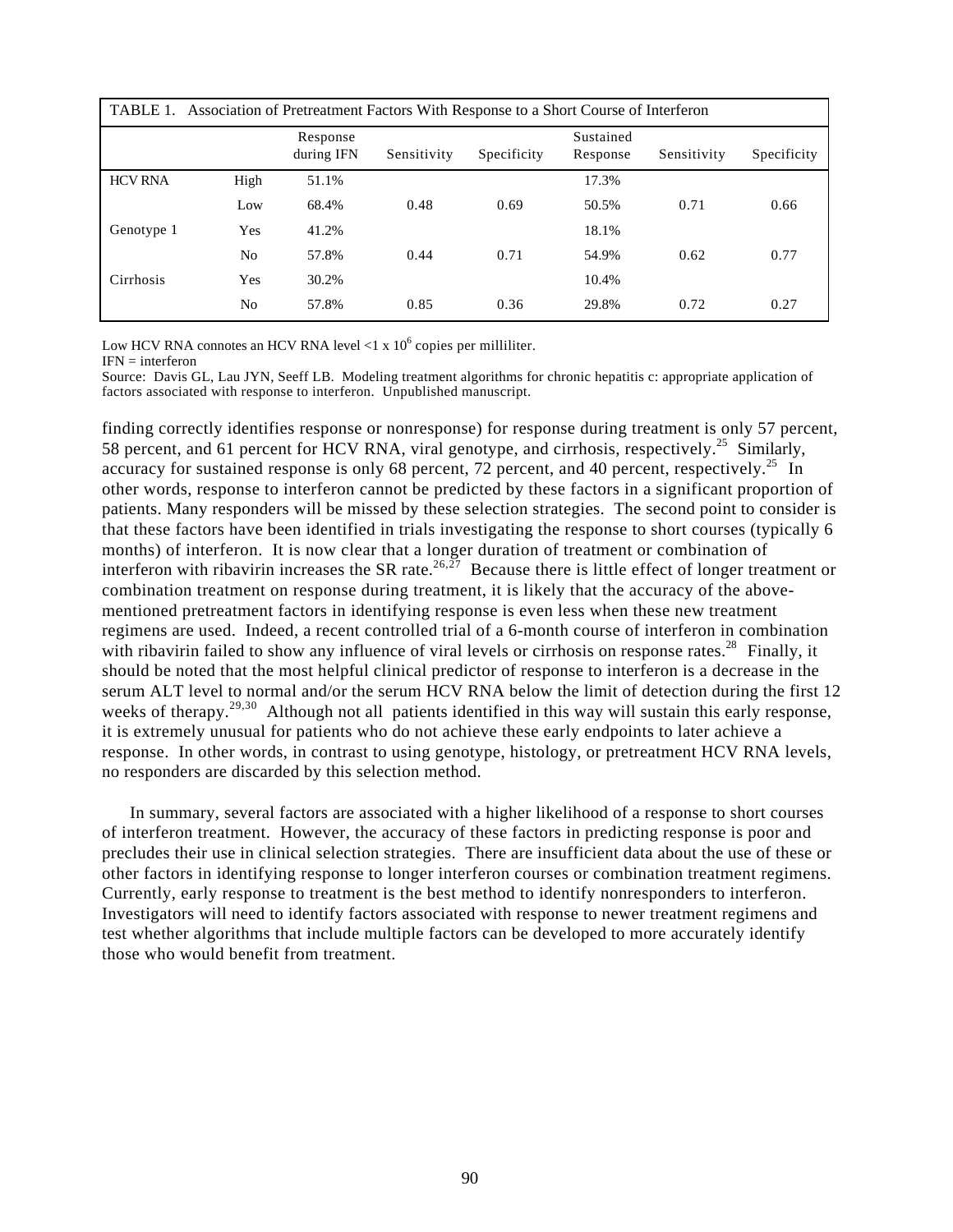## References

 1. Poynard T, Leroy V, Cohard M, Mathurin P, Opolon P, Zarski JP. Meta-analysis of interferon randomized trial in the treatment of viral hepatitis C. Effects of dose and duration. Hepatology 1996;24:778–89.

2. Davis GL. Prediction of response to interferon treatment of chronic hepatitis C. J Hepatol 1994;20:1–3.

 3. Martinot-Peignoux M, Marcellin P, Pouteau M, et al. Pretreatment serum hepatitis C virus RNA levels and hepatitis C virus genotype are the main and independent prognostic factors of sustained response to interferon alfa therapy in chronic hepatitis C. Hepatology 1995;22:1050–6.

 4. Yuki N, Hayahi N, Kasahara A, et al. Pretreatment viral load and response to prolonged interferon alpha course for chronic hepatitis C. J Hepatol 1995;22:457–63.

 5. Orito E, Mizokami M, Suzuki K, et al. Loss of serum HCV-RNA at week 4 of interferon alpha therapy is associated with more favorable long-term response in patients with chronic hepatitis. J Med Virol 1995;46:109–15.

 6. Garson JA, Brillanti S, Whitby K, Foli M, Deaville R, Masci C, Miglioli M, Barbara L. Analysis of clinical and virological factors associated with response to alpha interferon therapy in chronic hepatitis C. J Med Virol 1995;45:348–53.

 7. Orito E, Mizokami M, Nakano T, et al. Serum hepatitis C virus RNA level as a predictor of subsequent response to interferon alpha therapy in Japanese patients with chronic hepatitis C. J Med Virol 1994;44:410–4.

 8. Yun ZB, Reichard O, Chen M, et al. Serum hepatitis C virus RNA levels in chronic hepatitis C—importance for outcome of interferon alfa-2b treatment. Scand J Infect Dis 1994;26:263–70.

 9. Mita E, Hayahi N, Hagiwara H, et al. Predicting interferon therapy efficacy from hepatitis C virus genotype and RNA titer. Dig Dis Sci 1994;39:977–82.

10. Matsumoto A, Tanaka E, Suzuki T, Ogata H, Kiyosawa K. Viral and host factors that contribute to efficacy of interferon alpha 2a therapy in patients with chronic hepatitis C. Dig Dis Sci 1994;39:1273–80.

11. Yoshioka K, Kakumu S, Wakita T, et al. Detection of hepatitis C virus by polymerase chain reaction and response to interferon alpha therapy: relationship to genotypes of hepatitis C virus. Hepatology 1992;16:293–9.

12. Lindsay KL, Davis GL, Schiff ER, et al., and the Hepatitis Interventional Therapy Group. Response to higher doses of interferon alfa-2b in patients with chronic hepatitis C: a randomized multicenter trial. Hepatology. In press.

13. Suzuki T, Tanaka E, Matsumoto A, Urushihara A, Sodeyama T. Usefulness of simple assays for serum concentration of hepatitis C virus RNA and HCV genotype in predicting the response of patients with chronic hepatitis C to interferon alpha 2a therapy. J Med Virol 1995;46:162–8.

14. Lau JYN, Davis GL, Kniffen J, et al. Significance of serum hepatitis C virus RNA levels in chronic hepatitis C. Lancet 1993;341:1501–4.

15. Pozzato G, Moretti M, Croce LS, et al. Interferon therapy in chronic hepatitis C virus: evidence of different outcome with respect to different viral strains. J Med Virol 1995;45:445–50.

16. Chemello L, Bonetti P, Cavalletto L, et al., and the TriVeneto Viral Hepatitis Group. Randomized trial comparing three different regimens of alpha 2a interferon in chronic hepatitis C. The TriVeneto Viral Hepatitis Group. Hepatology 1995;22:700–6.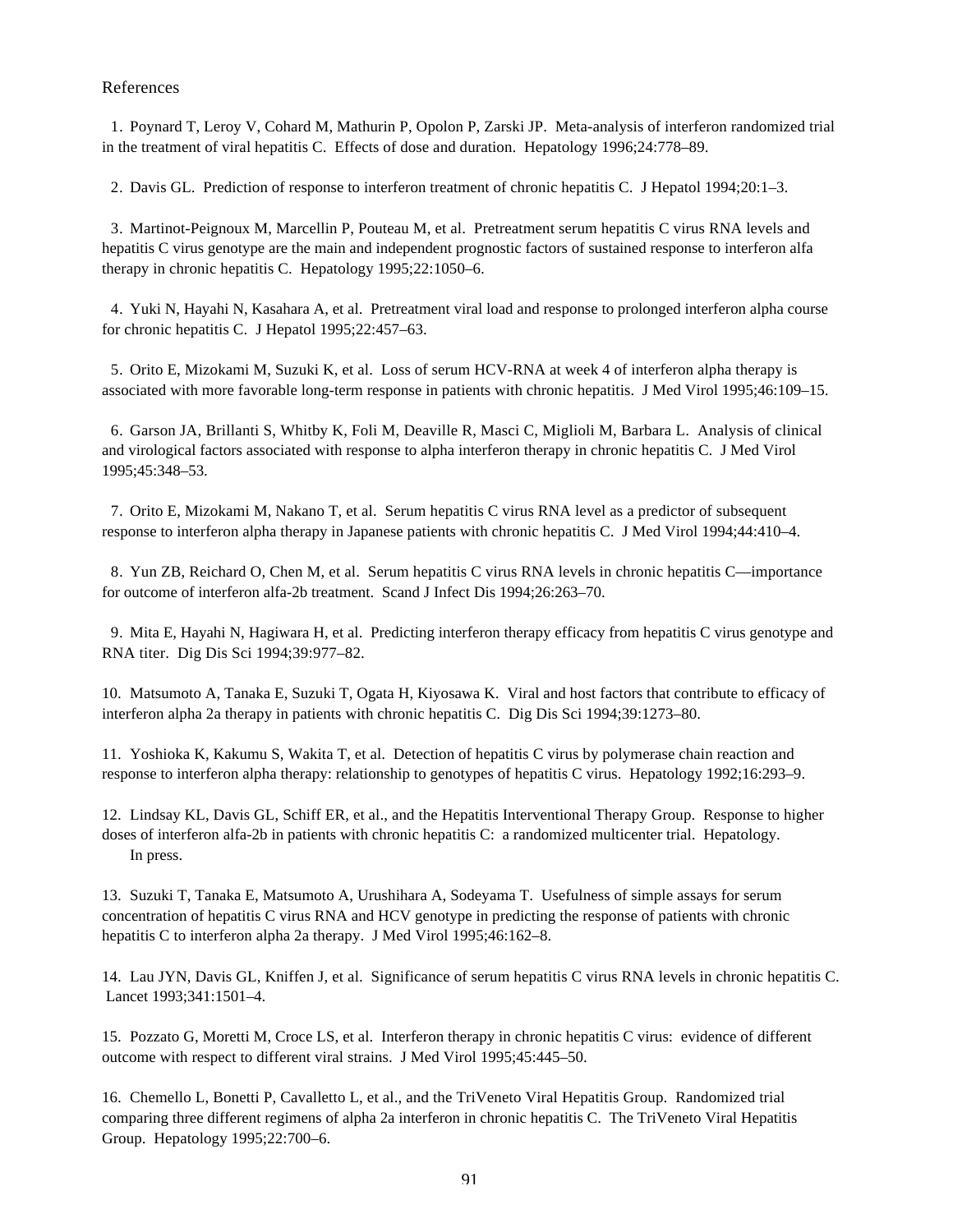17. Booth JC, Foster GR, Kumar U, Galassini R, Goldin RD, Brown JL, Thomas HC. Chronic hepatitis C virus infection: predictive value of genotype and level of viraemia on disease progression and response to interferon alpha. Gut 1995;36:427–32.

18. Mahaney K, Tedeschi V, Maertens F, Di Bisceglie AM, Vergalla J, Hoofnagle JH, Sallie R. Genotypic analysis of hepatitis C virus in American patients. Hepatology 1994;20:1405–11.

19. Tsubota A, Chayama K, Ikeda K, et al. Factors predictive of response to interferon alpha therapy in hepatitis C virus infection. Hepatology 1994;19:1088–94.

20. Enomoto N, Sakuma I, Asahina Y, et al. Comparison of full-length sequences of interferon-sensitive and resistant hepatitis C virus 1b. J Clin Invest 1995;96:224–30.

21. Yamada G, Takahashi M, Endo H, et al. Quantitative hepatitis C virus RNA and liver histology in chronic hepatitis C patients treated with interferon alfa. Gut 1993;34(suppl 2):S133–4.

22. Camps J, Garcia-Granero M, Riezo-Boj JI, et al. Prediction of sustained remission of chronic hepatitis C after a 12-month course of alfa interferon. J Hepatol 1994;21:4–11.

23. Magrin S, Craxi A, Fabiano C, et al. Serum hepatitis C virus (HCV)-RNA and response to alpha-interferon in anti-HCV positive chronic hepatitis. J Med Virol 1992;38:200–6.

24. Bennett WG, Inoue Y, Beck JR, Pauker SG, Davis GL. Justification of a single 6 month course of interferon (IFN) for histologically mild chronic active hepatitis C. Hepatology 1995;22:290A.

25. Davis GL, Lan JTN, Seeff LB. Unpublished results.

26. Poynard T, Bedossa P, Chevallier M, et al., and the Multicenter Study Group. A comparison of 3 interferon alfa-2b regimens for the long-term treatment of chronic non-A, non-B hepatitis. N Engl J Med 1995;332:1457–62.

27. Brillanti S, Garson J, Foli M, et al. A pilot study of combination therapy with ribavirin plus interferon alfa for interferon alfa-resistant chronic hepatitis C. Gastroenterology 1994;107:812–7.

28. Reichard O, Norkrans F, Fryden A, et al. Interferon-alpha and ribavirin versus interferon-alpha alone as therapy for chronic hepatitis C—a randomized double-blind placebo-controlled study. Hepatology 1996;24:3566A.

29. Davis GL, Balart LA, Schiff ER, et al. Treatment of chronic hepatitis C with recombinant interferon alfa: a multicenter randomized controlled trial. N Engl J Med 1989;321:1501–6.

30. McHutchison JG, Sedghi-Vaziri A, Russell J, Schmid P, Conrad A. Is there an optimal time to measure quantitative HCV-RNA to predict outcome following interferon treatment for chronic HCV infection? Hepatology 1996;24:356A.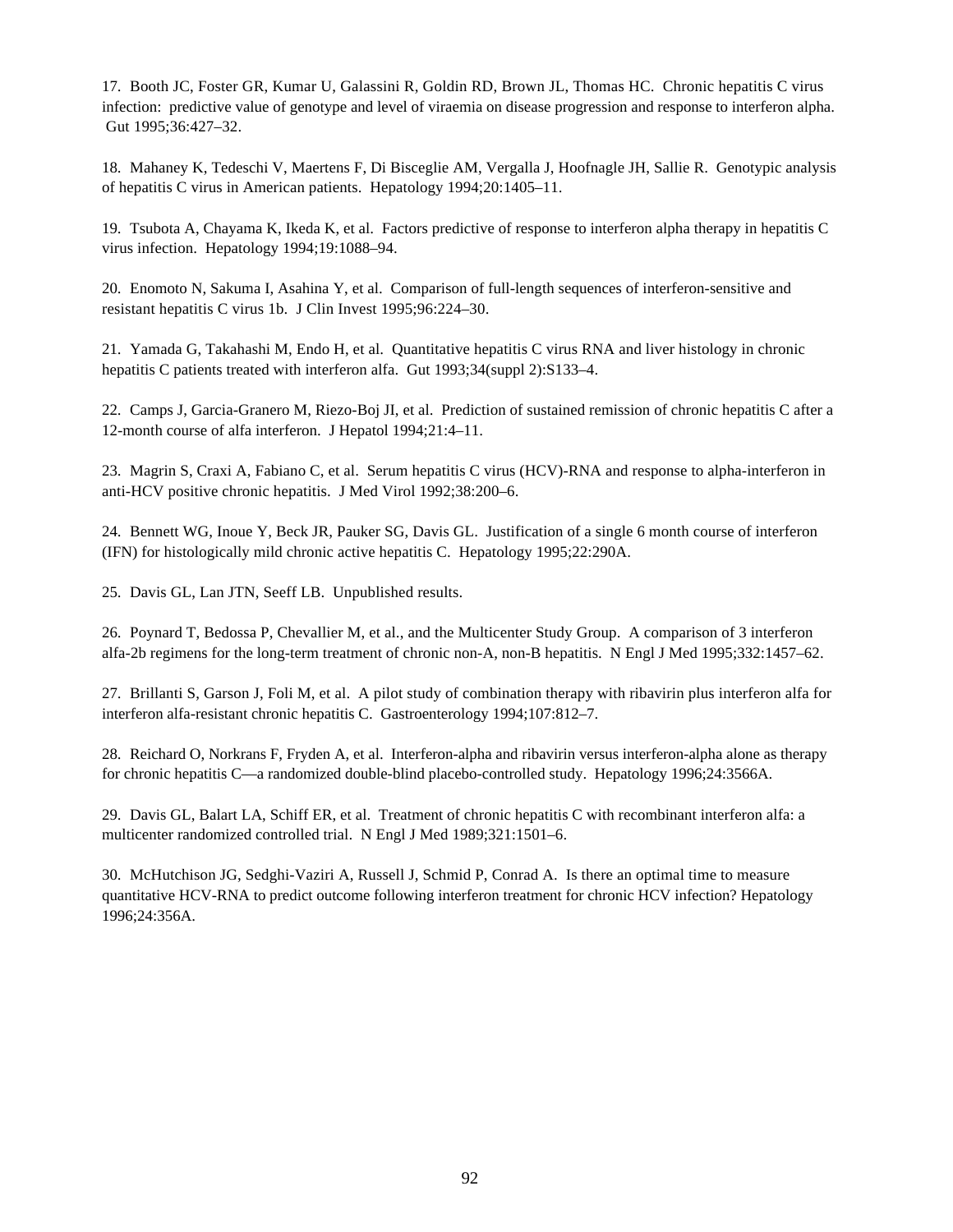# **Treatment of Patients With Cirrhosis**

### **Solko W. Schalm, M.D.**

The management of both compensated and decompensated cirrhosis should be viewed against the background of the natural history of the disease.

### Compensated Cirrhosis

The prognosis of compensated cirrhosis type C (biopsy documented cirrhosis, anti-HCV positive, exclusion of hepatitis B, metabolic, toxic or autoimmune diseases, abnormal serum aminotransferases, and absence of complications of cirrhosis) has been assessed in 384 patients, followed for a mean period of 5 years at seven European university hospitals.<sup>1</sup> Five-year survival was 91 percent; hepatic decompensation or development of hepatocellular carcinoma (HCC) was observed in 18 percent and 7 percent, respectively, at 5 years.

The efficacy of alpha interferon monotherapy (3–6 million units [MU] three times per week (tiw) for 6–12 months) to induce biochemical and/or virological remission has been evaluated in four randomized controlled trials that allowed separate assessment of patients with cirrhosis; these studies comprised 212 patients with cirrhosis type  $C<sup>2-5</sup>$  A sustained response (alanine aminotransferase [ALT] normal 6 months after the end of therapy) was observed in 9–16 percent; the sustained response rate for patients without cirrhosis in those trials varied between 17 and 34 percent. Measurements of HCV RNA by validated reverse transcription-polymerase chain reaction (RT-PCR), available from a study comprising 80 patients with cirrhosis,<sup>4</sup> showed a low 1-month response (HCV RNA undetectable: 22 percent in cirrhosis vs. 45 percent in noncirrhosis) and a high rate of breakthrough (loss of HCV RNA response during therapy: 43 percent in cirrhosis vs. 27 percent in noncirrhosis); the relapse rate after therapy appeared similar for cirrhosis and noncirrhosis (about 50 percent). In multivariate analysis, the presence of cirrhosis was an independent predictive factor for both the initial response and the breakthrough phenomenon.

These observations point to a diminished responsiveness to interferon in cirrhosis, but also to a more than 50 percent probability of sustained response in those maintaining a virological response during therapy.

The effects of interferon monotherapy on clinical events in cirrhosis type C have been assessed in one prospective and two large retrospective studies comprising 703 patients.<sup>5–7</sup> In these studies, the main focus has been on the efficacy of interferon monotherapy to reduce the incidence of HCC. The results of the three studies are summarized in the table.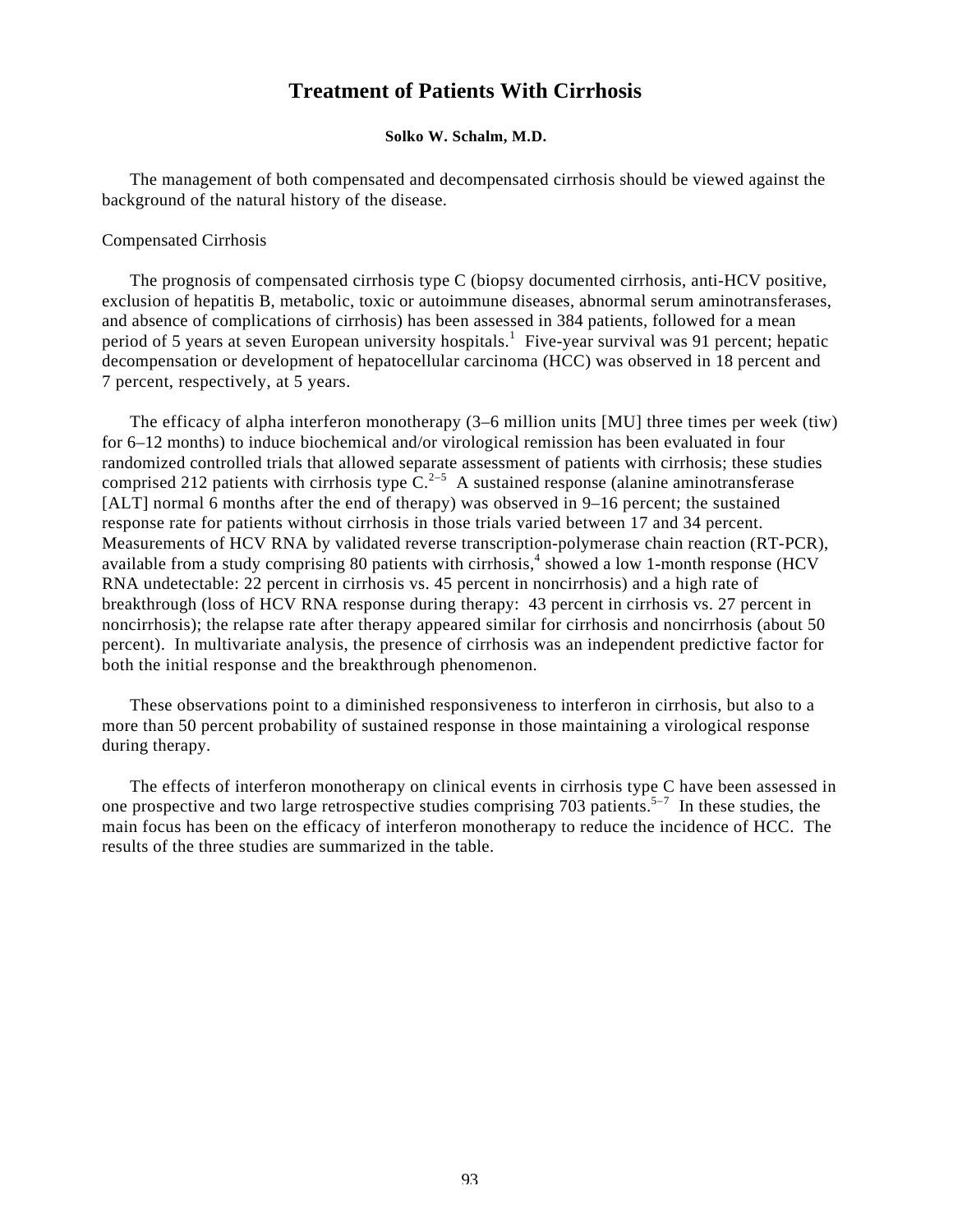| Study        | Patients<br>Total | Treatment |                    | Sustain<br>ed<br>Response* |        | Followup<br>years $(x)$ | Reference |
|--------------|-------------------|-----------|--------------------|----------------------------|--------|-------------------------|-----------|
|              |                   | Untreated | <b>IFN</b> Treated | $\mathbf n$                | $(\%)$ |                         |           |
| I            | 329               | 136       | 193                | 14                         | (7)    | 5                       | $\tau$    |
| $\mathbf{I}$ | 284               | 91        | 193                | 39                         | (20)   | 3                       | 6         |
| III          | 90                | 45        | 45                 | $\tau$                     | (16)   | $\overline{4}$          | 5         |
| Total        | 703               | 272       | 431                | 60                         | (14)   | $\overline{4}$          |           |

\* After interferon therapy

| TABLE 1b. Number of Patients Developing HCC With and Without IFN Therapy |              |             |           |                       |      |              |           |
|--------------------------------------------------------------------------|--------------|-------------|-----------|-----------------------|------|--------------|-----------|
|                                                                          | Study        |             | Untreated | <b>IFN</b> Treated    |      |              |           |
|                                                                          |              | $\mathbf n$ | $(\% )$   | Sustained<br>Response |      | se           | Nonrespon |
|                                                                          |              |             |           | $\mathbf n$           | (% ) | $\mathbf n$  | (% )      |
|                                                                          | I            | 16          | (12)      | $\mathbf{0}$          |      | 7            | (4)       |
|                                                                          | $\mathbf{I}$ | 9           | (10)      | $\overline{0}$        |      | 5            | (3)       |
|                                                                          | III          | 17          | (38)      | $\boldsymbol{0}$      |      | $\mathbf{2}$ | (5)       |
| Total                                                                    |              | 42          | (15)      | $\boldsymbol{0}$      | (0)  | 14           | (4)       |
| Patients<br>risk                                                         | at           | 272         |           | 60                    |      | 371          |           |

These results may lead to the conclusion that interferon therapy is associated with a decreased incidence of hepatocellular carcinoma, with a particular strong effect in those who go into a sustained remission. However, multivariate analysis of prognostic factors by the Cox regression model in study 1 failed to show that interferon was among the variables independently correlated with the incidence of hepatic carcinoma; moreover, the estimated 5-year probability of HCC occurrence was—after adjustment for clinical and serologic differences at entry—similar for IFN-treated and untreated patients. Statistical analysis, including multivariate methods in study 2, also did not show a preventive effect in nonresponders, but responders to IFN therapy had a significantly reduced incidence of hepatocellular carcinoma.

The large multicenter European retrospective study<sup>1,7</sup> also addressed the effect of interferon monotherapy on survival. The probability of survival was—according to univariate analysis significantly higher in patients treated with interferon than in those not receiving this drug. However, untreated patients were older and had more severe liver disease than IFN-treated patients at entry to the study, and multivariate analysis failed to show a significant independent prognostic effect of IFN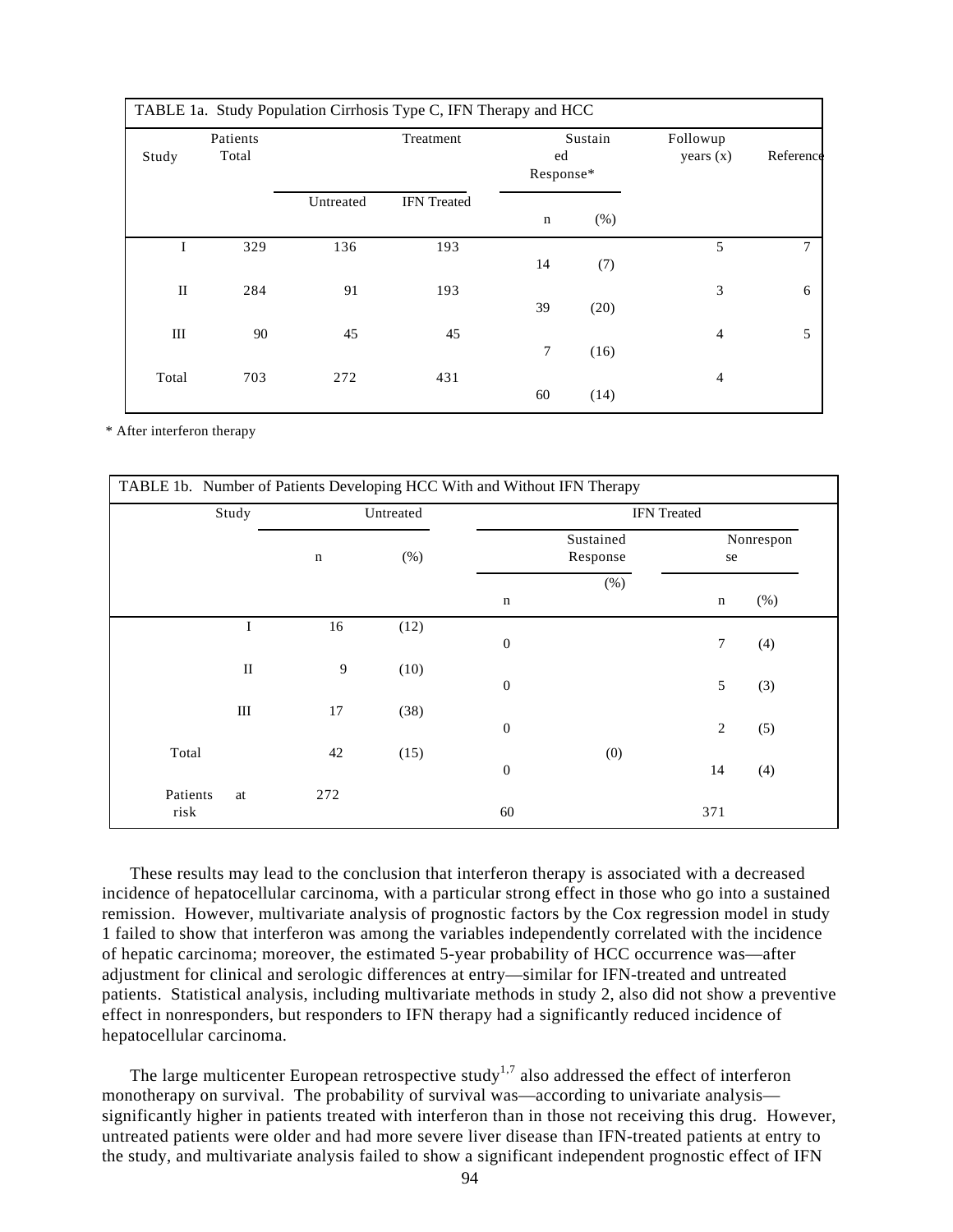therapy on survival. These observations show that beneficial effects of interferon therapy are not convincingly documented for the large majority of patients with cirrhosis, but they also suggest a clinically important reduction in complications of cirrhosis for those with a sustained response to therapy.

In an attempt to enhance the sustained response rate of antiviral therapy, alpha interferon has been combined with ribavirin, an oral nucleoside analogue. A meta-analysis of individual data of patients participating in small randomized controlled trials or open protocols<sup>8</sup> included data on 18 individuals with compensated cirrhosis who had completed 6 months of combination therapy and 6 months of followup. The sustained response rate was—with 21 percent—more than a twofold increase in comparison to interferon monotherapy in a similar group of patients. This observation suggests that the diminished responsiveness to interferon in cirrhosis might be partly overcome by combination therapy.

## Decompensated Cirrhosis

The prognosis of decompensated cirrhosis type C was estimated in 65 patients from the compensated cirrhosis study<sup>1</sup> who remained tumor-free; the time point of the first episode of ascites, clinical jaundice, variceal bleeding, or hepatic encephalopathy was taken as T=0. The probability of survival after the onset of decompensation was 50 percent at 5 years.

The efficacy of interferon monotherapy in decompensated cirrhosis has been poorly documented, as such patients were usually excluded from randomized trials. Several investigators have anecdotal data which suggest that improvement was associated with low-dose interferon therapy in an occasional patient. More data on benefits and risks of interferon therapy are needed in this category of patients before its use can be recommended, particularly for patients who are candidates for liver transplantation.

The efficacy of liver transplantation to ameliorate life expectancy has been assessed in two consecutive series comprising 334 patients with hepatitis C infection after liver transplantation.<sup>9,10</sup> Despite the persistence of viremia in over 95 percent of patients, the reported 5-year survival rate was 70–80 percent; survival rates were similar for patients receiving liver transplants for end-stage cirrhosis type C, patients with non-C cirrhosis infected at the time of transplantation, and patients with non-B, non-C cirrhosis. Persistent HCV infection led to graft loss in less than 10 percent of patients; the progressive nature of the disease suggests that HCV-infected patients may experience more problems than non-C patients with longer followup. These observations show that liver transplantation should be considered the treatment of choice for decompensated cirrhosis type C.

## Summary

In compensated cirrhosis type C, the incidence of complications appears reduced in sustained responders to interferon therapy. Therefore, interferon therapy should aim at a rapid virological response and continuation of therapy in only those maintaining a virological response; combination of interferon with ribavirin may be more effective than interferon monotherapy. For patients with decompensated cirrhosis, liver transplantation is the treatment of choice.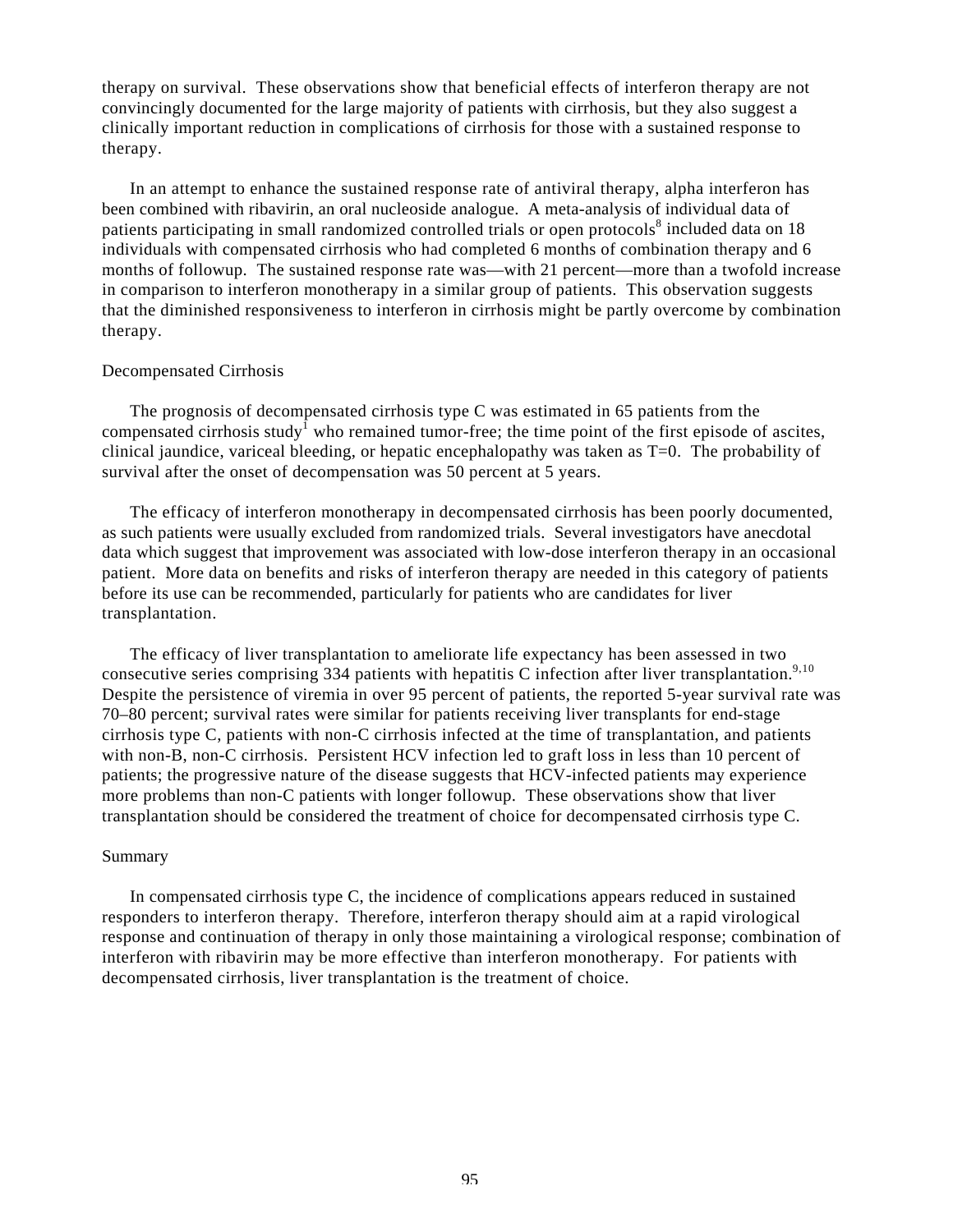### References

 1. Fattovich G, Giustina G, Degos F, Tremolada F, Diodati G, Almasio P, Nevens F, Solinas A, Mura D, Brouwer JT, Thomas H, Njapoum C, Casarin C, Bonetti P, Fuschi P, Basho J, Tocco A, Bhalla A, Galassini R, Noventa F, Schalm SW, Realdi G. Morbidity and mortality in compensated cirrhosis C: a follow-up study of 384 patients. Gastroenterology. In press.

 2. Jouët P, Roudot-Thoraval F, Dhumeaux D, Métreau J-M, and Le Groupe Français pour lEtude du Traitement des Hépatites Chroniques NANB/C. Comparative efficacy of interferon alfa in cirrhotic and noncirrhotic patients with non-A, non-B, C hepatitis. Gastroenterology 1994;106:686–90.

 3. Alberti A, Chemello L, Bonetti P, Casarin C, Diodati G, Cavalletto L, Cavalletto D, Frezza M, Donada C, Belussi F, Casarin P, Pozzato G, Ruol A, and the TVVH Study Group. Treatment with interferon(s) of communityacquired chronic hepatitis and cirrhosis type C. J Hepatol 1993;17(suppl 3):123–6.

 4. Brouwer JT, Nevens F, Kleter BEM, Elewaut A, Adler M, Brenard R, Chamuleau RAFM, Michielsen P, Pirotte J, Hautekeete ML, Weber J, Bourgeois N, Reesink HW, Geubel AP, Niesters HGM, Hop WCJ, Hansen BE, Kate FJW ten, Bronkhorst CM, Heijtink RA, Fevery J, Schalm SW. Efficacy of interferon dose and prediction of response in chronic hepatitis C: Benelux study in 336 patients [abstract]. J Hepatol 1995;23(Suppl 1):84.

 5. Nishiguchi S, Kuroki T, Nakatani S, Morimoto H, Takeda T, Nakajima S, Shiomi S, Seki S, Kobayashi K, Otani S. Randomised trial of effects of interferon-a on incidence of hepatocellular carcinoma in chronic active hepatitis C with cirrhosis. Lancet 1995;346:1051:5.

 6. Mazzella G, Accogli E, Sottili S, Festi D, Orsini M, Salzetta A, Novelli V, Cipolla A, Fabbri C, Pezzoli A, Roda E. Alpha interferon treatment may prevent hepatocellular carcinoma in HCV-related liver cirrhosis. J Hepatol 1996;24:141–7.

 7. Fattovich G, Giustina G, Degos F, Diodati G, Tremolada F, Nevens F, Almasio P, Solinas A, Realdi G, Schalm SW, and the European Concerted Action on Viral Hepatitis (Eurohep). Effectiveness of interferon alpha on incidence of hepatocellular carcinoma and decompensation in European patients with cirrhosis type C [abstract]. Hepatology 1996;24(suppl 2):155A.

 8. Schalm SW, Hansen BE, Chemello L, Bellobuono A, Brouwer JT, Weiland O, Cavaletto L, Schvarcz R, Ideo G, Alberti A. Ribavirin enhances the efficacy but not the toxicity of interferon in chronic hepatitis C: a meta-analysis of individual European patients. J Hepatol. In press.

9. Gane EJ, Portmann BC, Naoumov NV, Smith HM, Underhill JA, Donaldson PT, Maertens G, Williams R. Long-term outcome of hepatitis C infection after liver transplantation. N Engl J Med 1996;334:815–20.

10. Féray C, Gigou M, Samuel D, Paradis V, Wilber J, David MF, Urdea M, Reynes M, Bréchot C, Bismuth H. The course of hepatitis C virus infection after liver transplantation. Hepatology 1994;20:1137–43.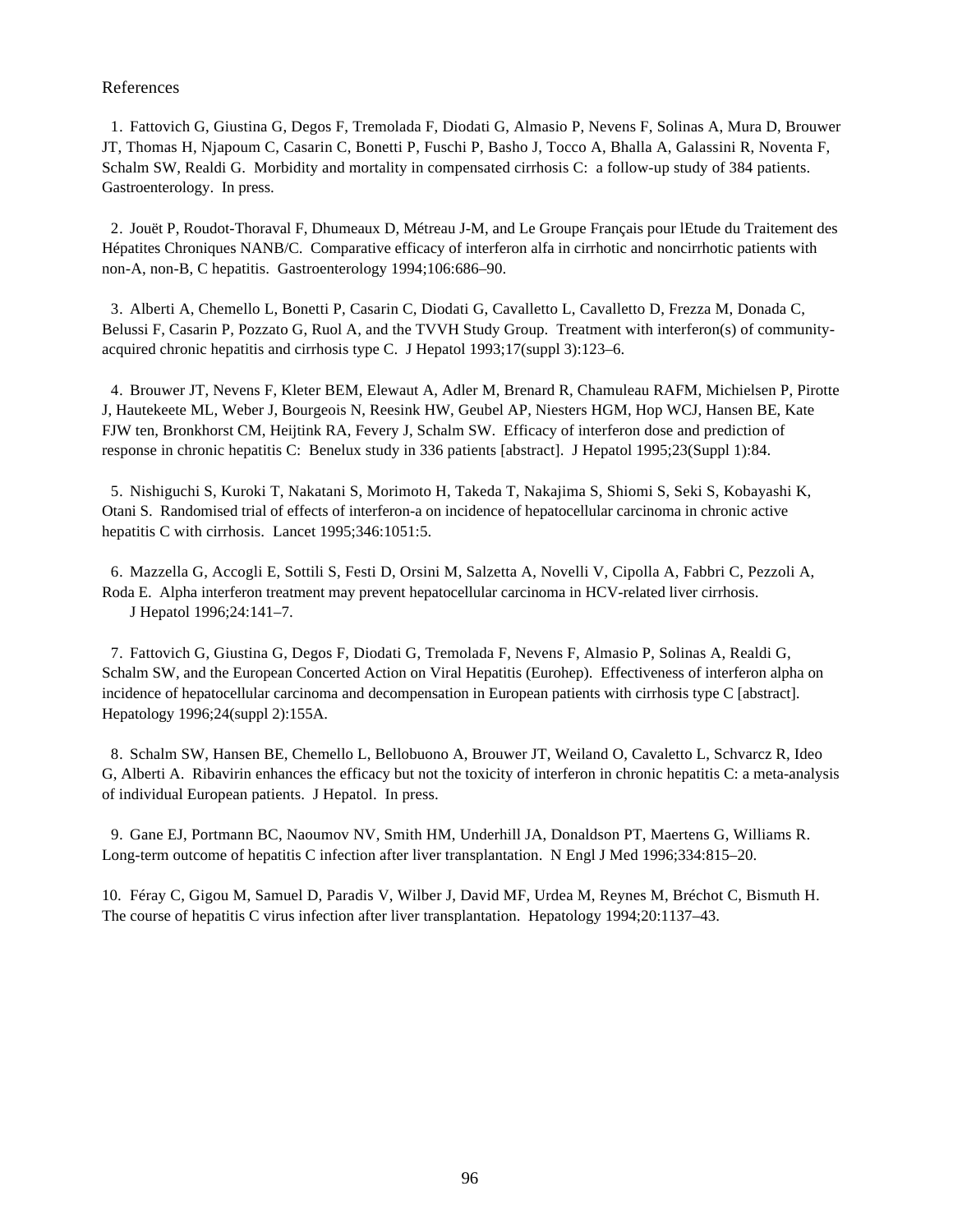# Treatment of Patients With Normal ALT Levels

### **Patrick Marcellin, M.D., Ph.D.**

### Introduction

In the last few years, with large-scale detection of anti-HCV antibodies, it has appeared that a significant proportion of anti-HCV-positive subjects were asymptomatic and had normal serum alanine aminotransferase (ALT) levels, despite the presence of detectable serum HCV RNA. The issue of the treatment of these subjects should be considered, taking into account, on the one hand, the contagiousness, the symptoms, the liver lesions, and the long-term outcome of the disease, and on the other hand, the efficacy and the side effects of therapy and its cost.

### Prevalence

The exact prevalence of asymptomatic anti-HCV-positive subjects with detectable serum HCV RNA and normal serum ALT levels is not well known. The prevalence of anti-HCV antibodies in blood donors is 0.3 percent in the United States.<sup>1</sup> Between 39 percent and 69 percent of anti-HCV ELISA- positive subjects have a positive recombinant immunoblot assay (RIBA) and, among the anti-HCV RIBA-positive subjects, 27–59 percent have normal serum ALT levels.<sup>2–4</sup> The proportion of anti-HCV RIBA-positive subjects with normal serum ALT levels who have serum HCV RNA detectable by polymerase chain reaction (PCR) was found to be  $54-65$  percent.<sup>3–6</sup> Thus, one may estimate that about 10–20 percent of anti-HCV-positive subjects are serum HCV RNA-positive with normal serum ALT.

### Contagiousness

These subjects should be informed that they are potentially infectious. Since the risk of sexual transmission seems very low, no recommendation for protected sexual relations is needed. Women should be informed that there is a low risk (less than 5 percent) of vertical transmission. These subjects should be informed that alcohol consumption should be avoided. Finally, these subjects must not donate blood.

### Symptoms

Although these subjects are considered to be asymptomatic, as anti-HCV positivity was discovered fortuitously, some of them do report mild symptoms.<sup>3–5,7</sup> These symptoms are non-specific and consist mainly of fatigue, headaches, anxiety and drowsiness; their frequency and intensity do not seem different from those reported by subjects with increased serum ALT levels.

### Virologic Characteristics

The mean level of serum HCV RNA, quantified by the branched DNA method, showed no significant difference between subjects with normal ALT levels and those with increased serum ALT levels.<sup>4,8,9</sup> Indeed, high levels of serum HCV RNA, as high as  $260x10^6$  Eq/mL, may be observed in some of these subjects.<sup>9</sup>

Studies of HCV genotypes have shown no difference in the distribution of the different genotypes in the subjects with normal serum ALT as compared with those with increased serum ALT.<sup>3,4,6,10</sup> Therefore, the majority of these subjects are infected with HCV genotype 1b.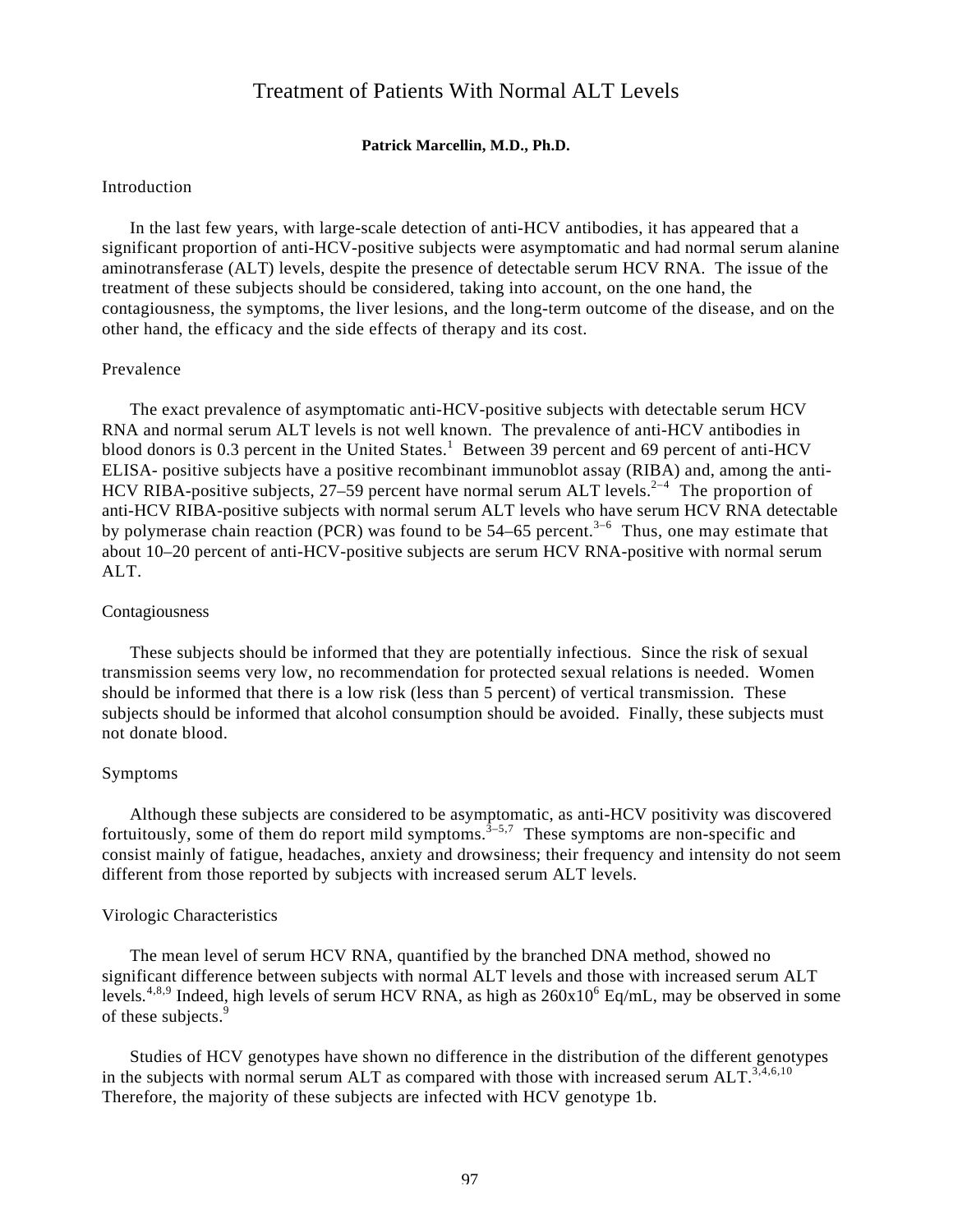# Liver Histology

The majority of anti-HCV-positive subjects with normal serum ALT show liver lesions to some degree. A review of 11 studies published on a total of 290 cases shows that only 27 percent of those subjects have normal liver histology or non-specific changes.<sup>11</sup> The majority of subjects (54 percent) have chronic hepatitis with mild inflammatory lesions with no or minimal necrosis. However, approximately 19 percent of subjects have chronic hepatitis with moderate activity. Usually, fibrosis is absent or minimal. Cirrhosis is an exception. $^{12}$ 

### Long-Term Outcome

The long-term outcome of anti-HCV-positive subjects with normal serum ALT is not known. The discovery of a relatively long duration of HCV infection in those subjects is consistent with a good prognosis. Most of these subjects seem to have been infected many years before—sometimes 10–20 years before—and the liver lesions are usually very mild. However, there is no followup study available. Further studies are needed to know the long-term prognosis in this population.

## Alpha Interferon Therapy

While many studies are in progress on the treatment with alpha interferon of anti-HCV subjects with persistently normal transaminases, final results are available only for a few small studies. In these studies, the response to therapy has been defined by the disappearance of detectable serum HCV RNA by PCR. All studies showed a low rate of sustained response (SR) (see Table 1).

In one study, including patients with chronic hepatitis C with normal or near normal serum transaminase levels, a sustained response to alpha interferon therapy administered at the dose of 5 million units (MU) for a minimum of 6 months, was observed in 10 of the 37 subjects treated.<sup>13</sup> In one study including only patients with persistently normal serum transaminases, negativation of serum HCV RNA was observed in only 2 of 10 patients under therapy and in no patient after interferon therapy.14 No improvement of liver histological lesions was observed. The poor response to alpha interferon therapy was confirmed by other studies which showed a low rate of SR: 7 out of 40 patients treated had a sustained negativation of serum HCV RNA 6–12 months after therapy.<sup>15–18</sup> It is noteworthy that a relatively high proportion of the subjects treated showed an increase of serum ALT during or after interferon therapy. This proportion seems to be higher than in untreated subjects, suggesting that the immunomodulatory effect of alpha interferon induces, in these patients, an increase of immunologically induced liver lesions.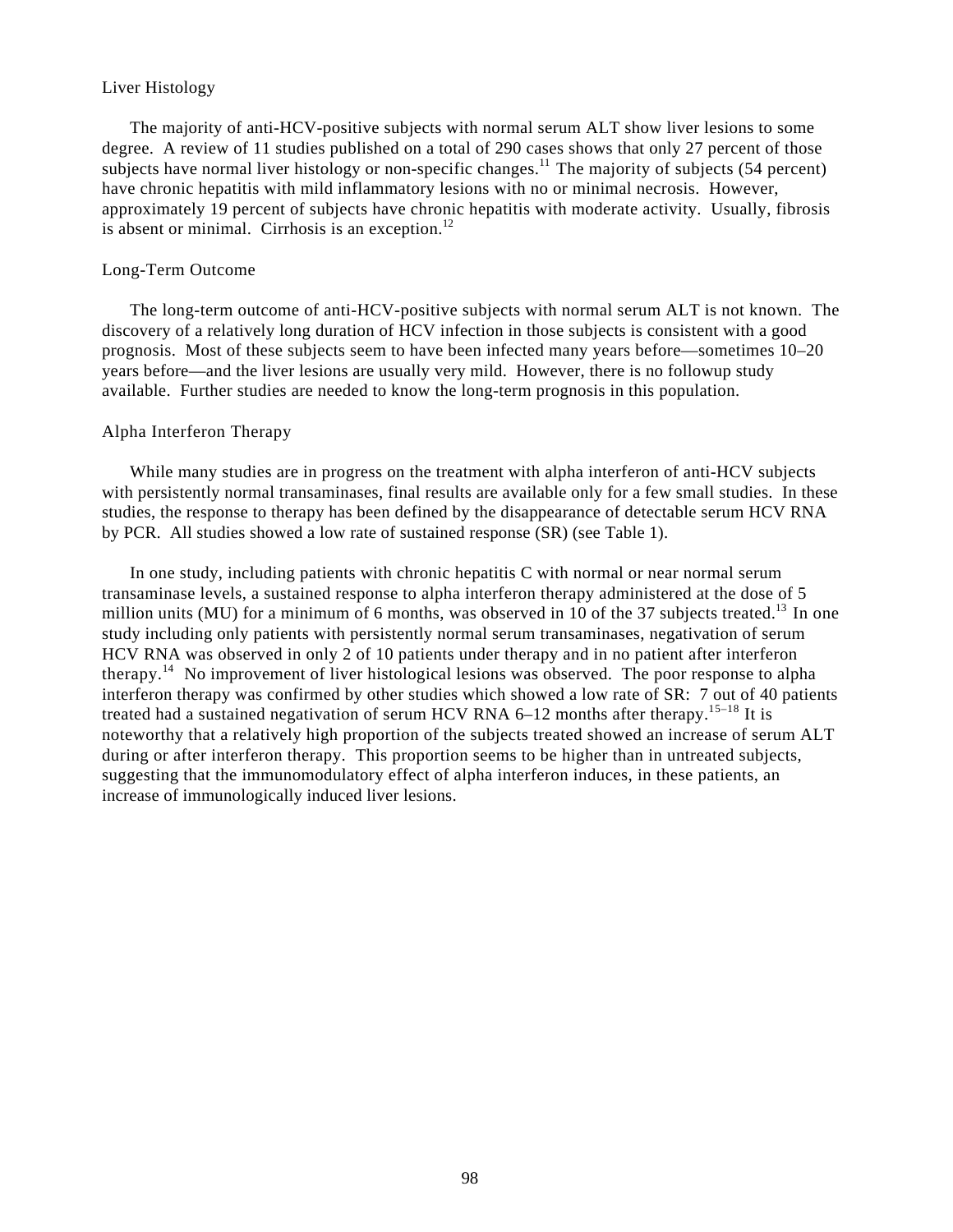| WILII INOITHAL SEI'UHI ALT |                    |                        |                             |                    |  |  |  |
|----------------------------|--------------------|------------------------|-----------------------------|--------------------|--|--|--|
|                            |                    | Negative Serum HCV RNA |                             |                    |  |  |  |
| Number of<br>Patients      | Treatment Schedule | At End<br>of Treatment | 6 Months After<br>Treatment | Increase<br>in ALT |  |  |  |
| 10                         | 3 MU x 6 months    | 2                      | $\Omega$                    | 6                  |  |  |  |
| 8                          | 3 MU x 6 months    | ?                      | $\Omega$                    | 6                  |  |  |  |
| 9                          | No treatment       | ?                      | $\Omega$                    | 1                  |  |  |  |
| 14                         | 3 MU x 6 months    | 9                      | 3                           | ?                  |  |  |  |
| 10                         | 3 MU x 12 months   | 5                      | 2                           | 2                  |  |  |  |
| 9                          | No treatment       | $\overline{0}$         | $\Omega$                    | 9                  |  |  |  |
| 8                          | 3 MU x 6 months    | $\overline{\cdot}$     | 2                           | 6                  |  |  |  |
|                            |                    |                        |                             |                    |  |  |  |

TABLE 1. Response to Alpha Interferon Therapy In Anti-HCV and Serum HCV RNA-Positive Patients  $W_{\text{th}}$  Normal  $\Omega$ 

### Conclusion

Many subjects with chronic HCV infection, as demonstrated by detectable serum HCV RNA, have normal serum ALT levels. They are usually asymptomatic. Most of them have a very mild liver disease with a probable good prognosis. Preliminary studies suggest that alpha interferon therapy is of little effectiveness in inducing a complete sustained inhibition of viral replication in these individuals. On the other hand, alpha interferon therapy might, in some patients, induce a reactivation of the liver disease.

## References

1. Alter MJ. Epidemiology of hepatitis C in the West. Sem Liver Dis 1995;15:5–14.

2. Esteban JI, Lopez-Talavera JC, Genesca J, et al. High rate of infectivity and liver disease in blood donors with antibodies to hepatitis C virus. Ann Intern Med 1991;115:443–9.

3. Prieto M, Olaso V, Verdù C, Cordoba J, Gisbert C, Rayon M, Carrasco D, et al. Does the healthy hepatitis C virus carriers state really exist? An analysis using polymerase chain reaction. Hepatology 1995;22:413–7.

4. Shakil AO, Conry-Cantelina C, Alter HJ, Hayashi P, Kleiner DE, Tedeschi V, Krawczynski K, et al. Volunteer blood donors with antibody to hepatitis C virus: clinical, biochemical, virologic, and histologic features. Ann Intern Med 1995;123:330–7.

5. McGuiness PH, Bishop GA, Lien A, Wiley B, Parsons C, McCaughan GW. Detection of serum hepatitis C virus RNA in HCV antibody-seropositive volunteer blood donors. Hepatology 1993;18:485–90.

 6. Marcellin P, Kilani A, Cymes K, Martinot M, Gournay J, Benhamou JP, Degott C, et al. Virological and histological characteristics in anti-HCV positive subjects with normal transaminases levels (Abstract). Hepatology 1995;22:273A.

 7. Healey CJ, Chapmann RWG, Fleming KA. Liver histology in hepatitis C infection: a comparison between patients with persistently normal or abnormal transaminases. Gut 1995;37:274–8.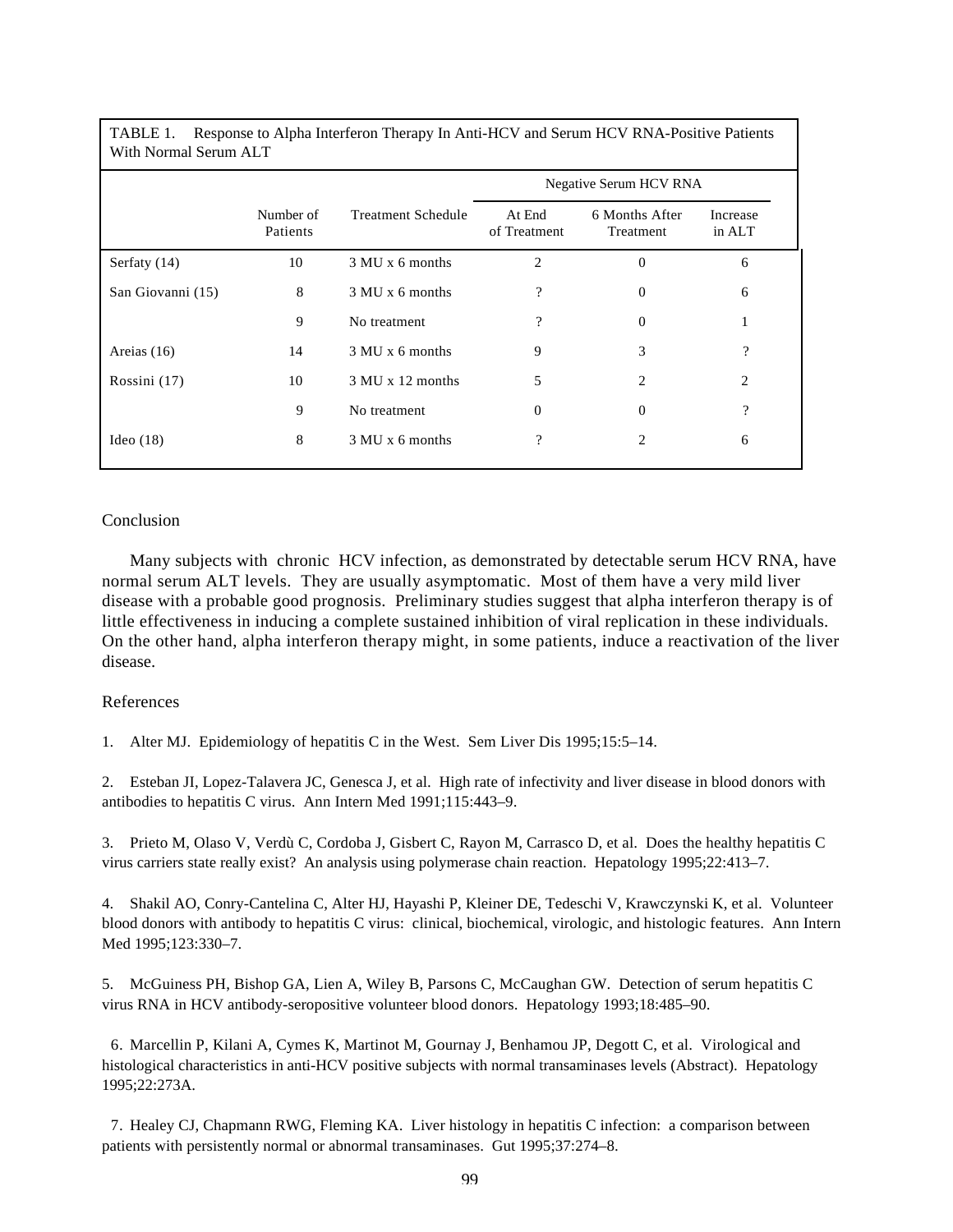8. Shindo M, Arai K, Sokawa Y, Okuno T. The virological and histological states of anti-hepatitis C virus positive subjects with normal liver biochemical values. Hepatology 1995;22:418–25.

 9. Martinot-Peignoux M, Marcellin P, Gournay J, Gabriel F, Courtois F, Branger M, Wild AM, et al. Detection and quantitation of serum HCV RNA by branched DNA amplification in anti-HCV positive blood donors. J Hepatol 1994;20:676–8.

10. Silini E, Bono F, Cividini A, Cerino A, Bruno S, Rossi S, Belloni G, et al. Differential distribution of hepatitis C virus genotypes in patients with and without liver function abnormalities. Hepatology 1995;21:285–90.

11. Marcellin P, Lévy S, Benhamou JP, Erlinger S. Management of the asymptomatic HCV carrier with normal ALT levels. Viral Hepatitis Reviews 1996. In press.

12. Alberti A, Morsica G, Chemello L, Cavaletto D, Noventa F, Pontisso P, Ruol A. Hepatitis C viraemia and liver disease in symptom-free individuals with anti-HCV. Lancet 1992;340:697–8.

13. Van Thiel D, Caraceni P, Molloy PJ, Hassanein T, Kania RJ, Gurakar A, Friedlander L. Chronic hepatitis C in patients with normal or near normal alanine aminotransferase levels: the role of interferon alpha 2b therapy. J Hepatol 1995;23:503–8.

14. Serfaty L, Chazoullières O, Pawlotsky JM, Andreani T, Pellet C, Poupon R. Interferon alpha therapy in patients with chronic hepatitis C and persistently normal aminotransferase activity. Gastroenterology 1996;110:291-5.

15. San Giovanni A, Spinzi GC, Ceriani R, Prada A, Bissoli F, Morales R, Casiraghi L, et al. Randomized control trial of HCV healthy carriers with Interferon (abstract). Hepatology 1995;22:290A.

16. Areias J, Pedroto I, Freitas T, Cerqueira R, Teixeira R, Pinho I, Justiça B et al. Hepatitis C virus carriers with normal ALT activity: viremia, genotype and effect of interferon therapy. Gastroenterology 1996;110:A1144.

17. Rossini A, Ravaggi A, Biasi L, Callea F, Agostinelli E, Gazzola GB, Cariani E, Radaeli E. Virological response to interferon (IFN) treatment of HCV carriers with normal ALT. Hepatology 1996;24:401A.

18. Ideo G, Bellobuono A, Tempini S, Mondazzi L, Bellati G, Zanetti AR. Poor efficacy of alpha interferon treatment in patients affected by chronic hepatitis C with normal or near normal ALT levels. Gastroenterology 1996;110:A1215.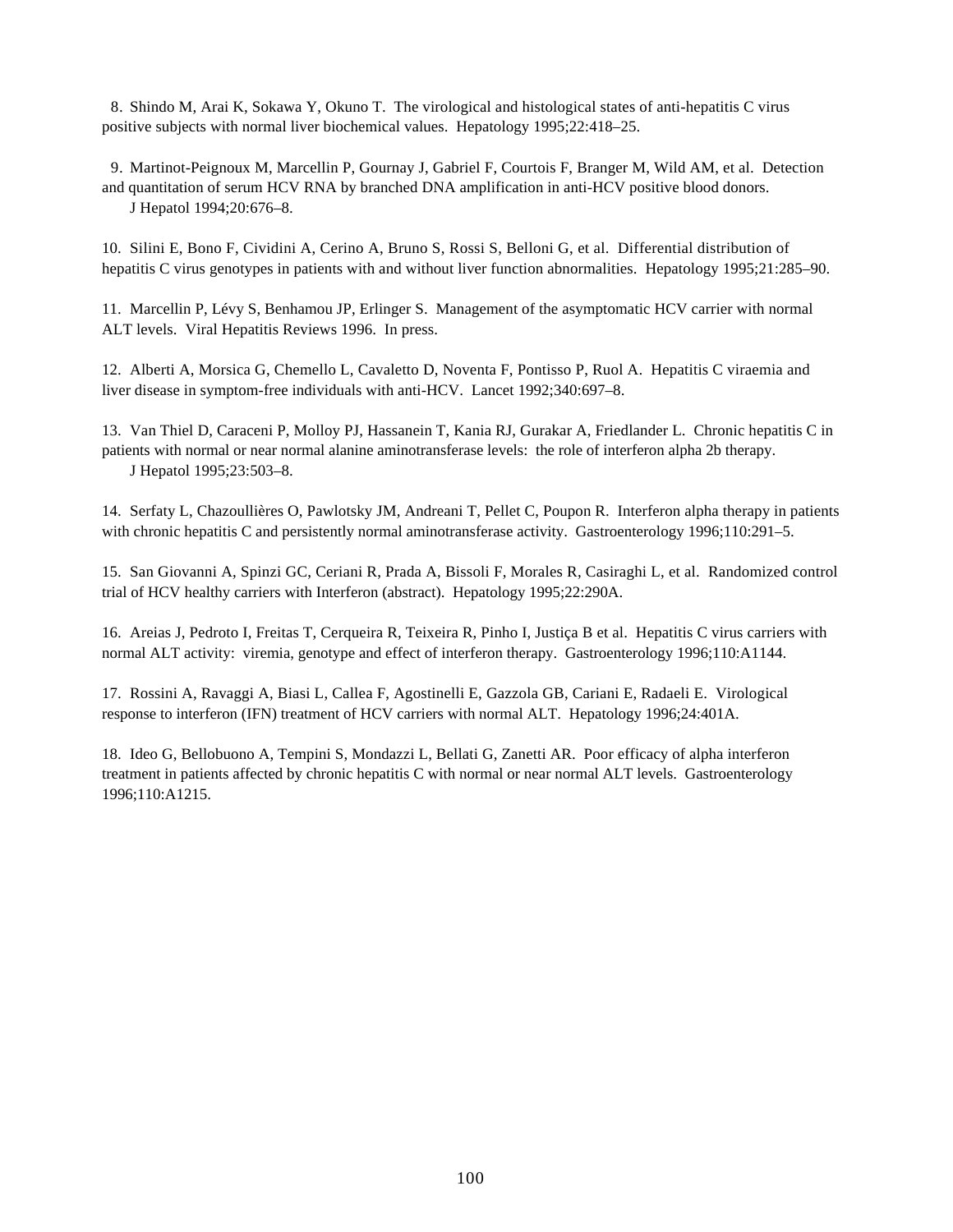# **Retreatment With Interferon**

### **Alfredo Alberti, M.D.**

Interferon alpha is an established treatment for chronic hepatitis C and is currently used to prevent progression of the disease. However, sustained response with virus eradication is achieved only in a minority of treated patients, and most cases show only transient or partial response or do not respond at all. The observation that a large proportion of patients with chronic hepatitis C develop a complete response while treated with reactivation after withdrawal has prompted several researchers to investigate the possibility of achieving more permanent results with a second cycle of interferon. Furthermore, the absence of alternative treatment strategies of proven efficacy has led to attempts at retreatment with interferon also in patients who were nonresponders during the first cycle.

Although several studies of retreatment with interferon alpha in patients with chronic hepatitis C have appeared in the literature, a comprehensive analysis of their results is hampered by the heterogenicity of the patient populations, the type and schedule of interferon used for retreatment, and the time lag between the first and second cycles. All these variables may influence the outcome after retreatment. Furthermore, many studies have been reported only as short abstracts rather than as full papers, and thus have not provided complete information on important issues such as the virologic status of treated patients and the histologic outcomes.

The effects of retreatment with interferon appear to be quite different in previous interferon recipients who did not respond compared with previous interferon recipients who responded and relapsed, and these two categories deserve to be presented separately.

# Retreatment With Interferon in Previous Nonresponders

The results available in the literature on retreatment with interferon in patients classified as nonresponders during the first cycle are summarized in the Table 1. Analysis of the data of 11 reports have allowed us to identify 511 nonresponders who were retreated.<sup>1–11</sup> In six studies, patients were treated with 3 million units (MU) thrice weekly for 6 months during the first cycle and were retreated with the same schedule; in two studies, retreatment with an identical schedule was compared with retreatment with a more aggressive schedule (higher dosage and/or longer duration); and in three studies, higher dosages and/or longer duration were used in all retreated cases. In three studies, data were reported on the comparison of retreatment with the same type of interferon vs. a different type of interferon. Overall, 74/511 (14.4 percent) patients had a complete biochemical response during retreatment, but only 6/361 (1.6 percent) had a sustained response lasting for at least 6 months after therapy withdrawal. There was no evidence of significant differences in obtaining a primary response or a sustained response with the use of different retreatment schedules or of different types of interferon. The effect on serum HCV RNA during retreatment was not described in most studies. However, when HCV RNA was evaluated, only trivial effects were observed during retreatment.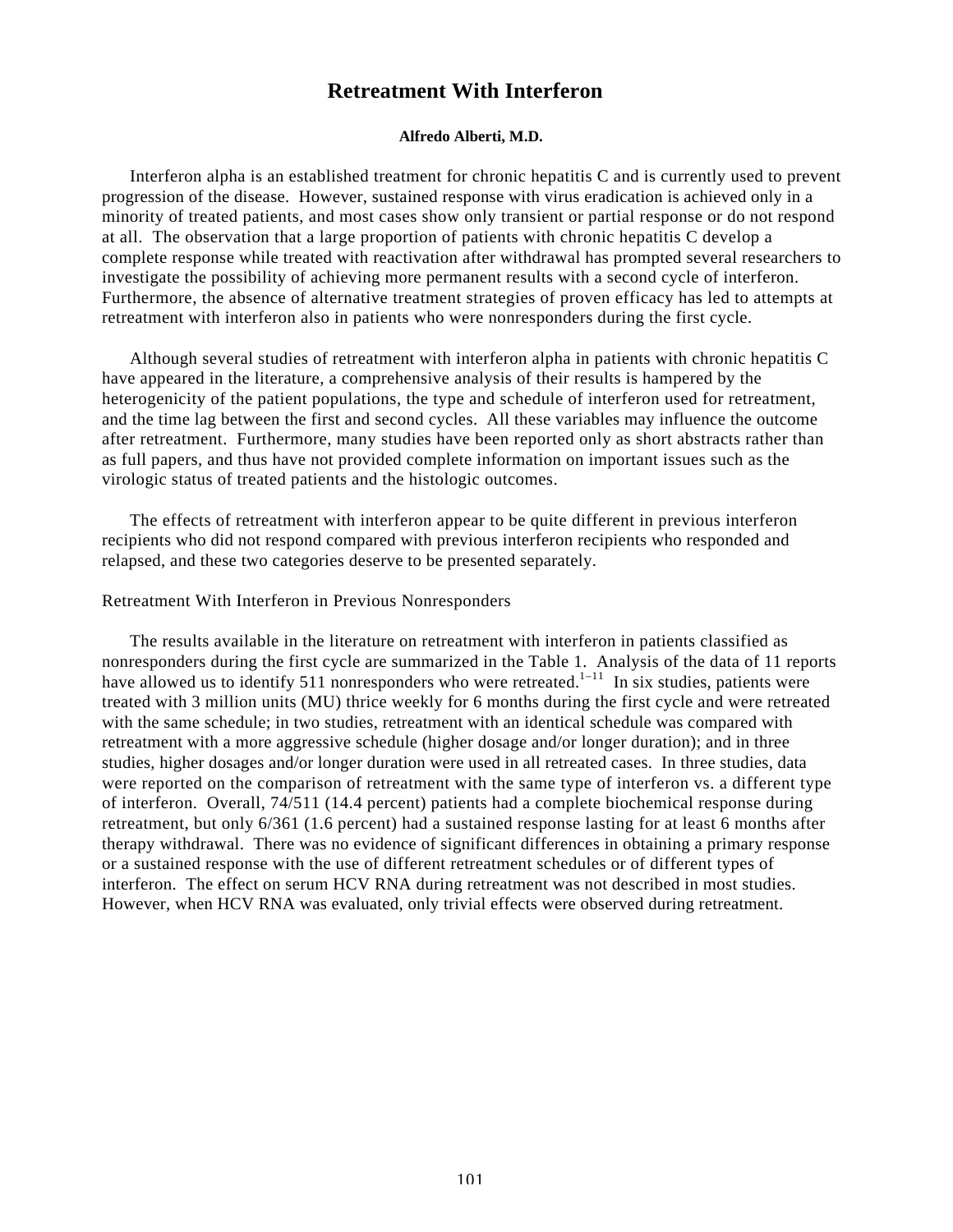| Hepatitis C                                                                |            |                                    |                                  |  |
|----------------------------------------------------------------------------|------------|------------------------------------|----------------------------------|--|
|                                                                            |            | <b>Results of Retreatment</b>      |                                  |  |
| Type of Response to 1st Cycle                                              | # Cases    | Primary<br>Response                | Sustained<br>Response            |  |
| No complete response                                                       | 5111       | 74/511 (14.4%)                     | 6/361(1.6%)                      |  |
| Retreated with same schedule<br>Retreated with higher dose/longer duration | 162<br>349 | $17/162(10.4\%)$<br>57/349 (16.3%) | $0/134(0\%)$<br>6/227(2.6%)      |  |
| Complete (biochemical) response<br>with relapse after withdrawal           | 527        | 430/527 (81.5%)                    | 147/527 (27.8%)                  |  |
| Retreated for 6 months<br>Retreated for 12 months                          | 360<br>167 | 284/360 (78.8%)<br>146/167 (87.4%) | 61/360 (16.9%)<br>86/167 (51.4%) |  |

TABLE 1. Cumulative Results of Published Studies on Retreatment With Interferon of Patients With Chronic

Retreatment With Interferon in Previous Responders Who Relapsed

The results of retreatment with interferon in patients who had a complete biochemical response during the first cycle but had relapsed after its withdrawal are summarized in Table 1. A total of 527 patients of this type are described in 10 publications.<sup>5–14</sup> Most of them received 3MU of interferon thrice weekly for 6 months during the first cycle. In four studies, patients were retreated with the same schedule, three studies analyzed retreatment with different schedules as to dosage and/or duration, and three studies compared retreatment with the same or a different type of interferon. Overall, 430/527 (81.5 percent) patients showed again a complete biochemical response during retreatment, and 147/527 (27.8 percent) developed a sustained biochemical response lasting for at least 6–12 months after therapy withdrawal. The rate of primary response and, even more, that of sustained response were significantly improved by a 12-month schedule of retreatment compared with a 6-month schedule. No clear-cut differences in rates of response were noted using the same or a different type of interferon. However, limited data are available on this issue. The behavior of serum HCV RNA was not always reported. When serum HCV RNA was tested, most sustained responders were HCV RNA negative at the end of followup after retreatment.

# A Randomized Trial of Interferon Retreatment in Patients With Chronic Hepatitis C

In our unit, we recently completed a randomized trial of retreatment with interferon in patients with chronic hepatitis C.<sup>15</sup> Ninety patients were included, having received a complete first cycle of interferon with either a "low dose" regimen (3 MU thrice weekly for 6 months) or a "high dose" regimen (6 MU thrice weekly for 4–6 months followed by 3 MU to complete a 12-month period of treatment). Patients who did not complete the first cycle were not included in the retreatment study. Twenty-five patients were nonresponders to the first cycle, whereas 65 did respond but relapsed after withdrawal. Patients who had received the "low dose" schedule as the first cycle were retreated with either the same schedule or with the "high dose" schedule according to a 2:3 randomization list; all patients who had received the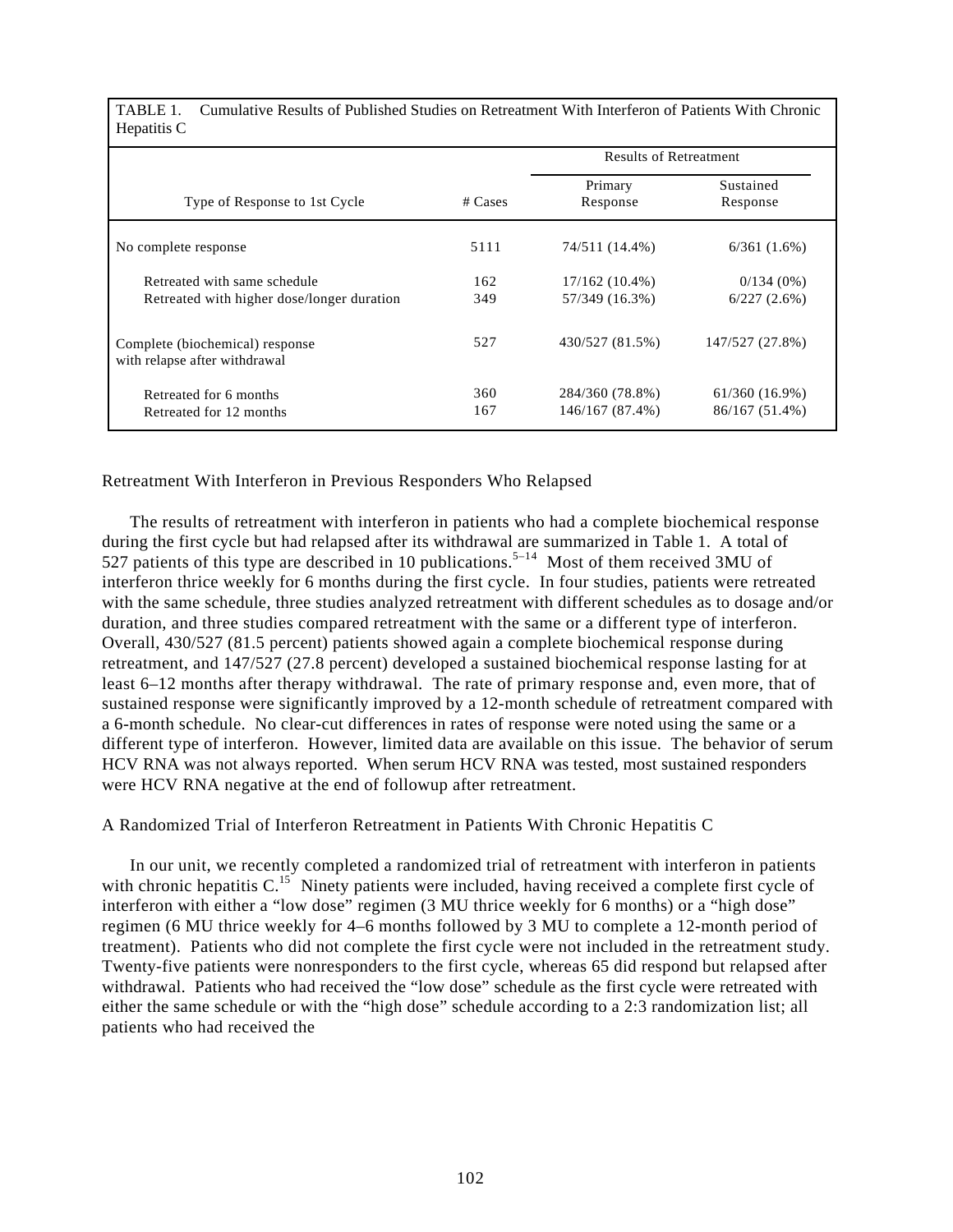| TABLE 2. Results of Retreatment in Nonresponders to First<br>Cycle (25 cases) |                       |           |           |  |
|-------------------------------------------------------------------------------|-----------------------|-----------|-----------|--|
|                                                                               | Response to 2nd Cycle |           |           |  |
| 1st Cycle <sup>®</sup> 2nd Cycle                                              | Absent                | Transient | Sustained |  |
| Schedule A* ® Schedule A<br>$(9 \text{ cases})$                               | 100%                  | $0\%$     | $0\%$     |  |
| Schedule A $\otimes$ Schedule B <sup>†</sup><br>$(8 \text{ cases})$           | 75%                   | 25%       | $0\%$     |  |
| Schedule B ® Schedule B<br>$(8 \text{ cases})$                                | 100%                  | $0\%$     | $0\%$     |  |
| All cases (25 cases)                                                          | 92%                   | 8%        | $^{196}$  |  |

| TABLE 3.<br>Results of Retreatment in Relapsers after First<br>Cycle (65 cases) |                       |           |           |  |
|---------------------------------------------------------------------------------|-----------------------|-----------|-----------|--|
|                                                                                 | Response to 2nd Cycle |           |           |  |
| 1st Cycle <sup>®</sup> 2nd Cycle                                                | Absent                | Transient | Sustained |  |
| Schedule A ® Schedule A<br>$(12 \text{ cases})$                                 | $0\%$                 | 83%       | 17%       |  |
| Schedule A ® Schedule B<br>$(22 \text{ cases})$                                 | $0\%$                 | 59%       | 41%       |  |
| Schedule B ® Schedule B<br>$(31 \text{ cases})$                                 | 19%                   | 75%       | 6%        |  |
| All cases (65 cases)                                                            | 9%                    | 71%       | 20\%      |  |

\* Schedule A: 3MU thrice weekly for 6 months.

† Schedule B: 6MU thrice weekly for 6 months followed by 3 MU thrice weekly for 6 months.

"high dose" schedule were retreated with the same regimen. The results obtained, assessed in an intentto-treat analysis, are described in Table 2 for previous nonresponders and in Table 3 for previous relapsers. Sustained response was defined as a complete alanine aminotransferase (ALT) response, maintained up to week 52 after therapy. None of the nonresponders showed a sustained response when retreated independently of the treatment schedule. On the other hand, a sustained biochemical response was observed in 20 percent of retreated relapsers.

Among relapsers, those who received the "low dose" regimen as a first cycle achieved better response rates when retreated, reaching 41 percent sustained response in the group retreated with the "high dose" regimen. All patients showing a sustained ALT response were found HCV RNA negative in serum at the end of followup. Multivariate analysis indicated that the following variables were independently associated with sustained response after retreatment: (1) a negative serum HCV RNA test at the end of first cycle; (2) the use of an increased dose/duration regimen during retreatment; and (3) preretreatment ALT and GGT levels. On the other hand, sustained response was found independent of liver histology, the HCV genotypes and levels of serum HCV RNA measured before retreatment. Interestingly, only patients who had developed a complete biochemical and virologic response during the first cycle (normal ALT and negative HCV RNA at the end of therapy) developed a sustained response with retreatment, in agreement with other data in the literature.<sup>10</sup>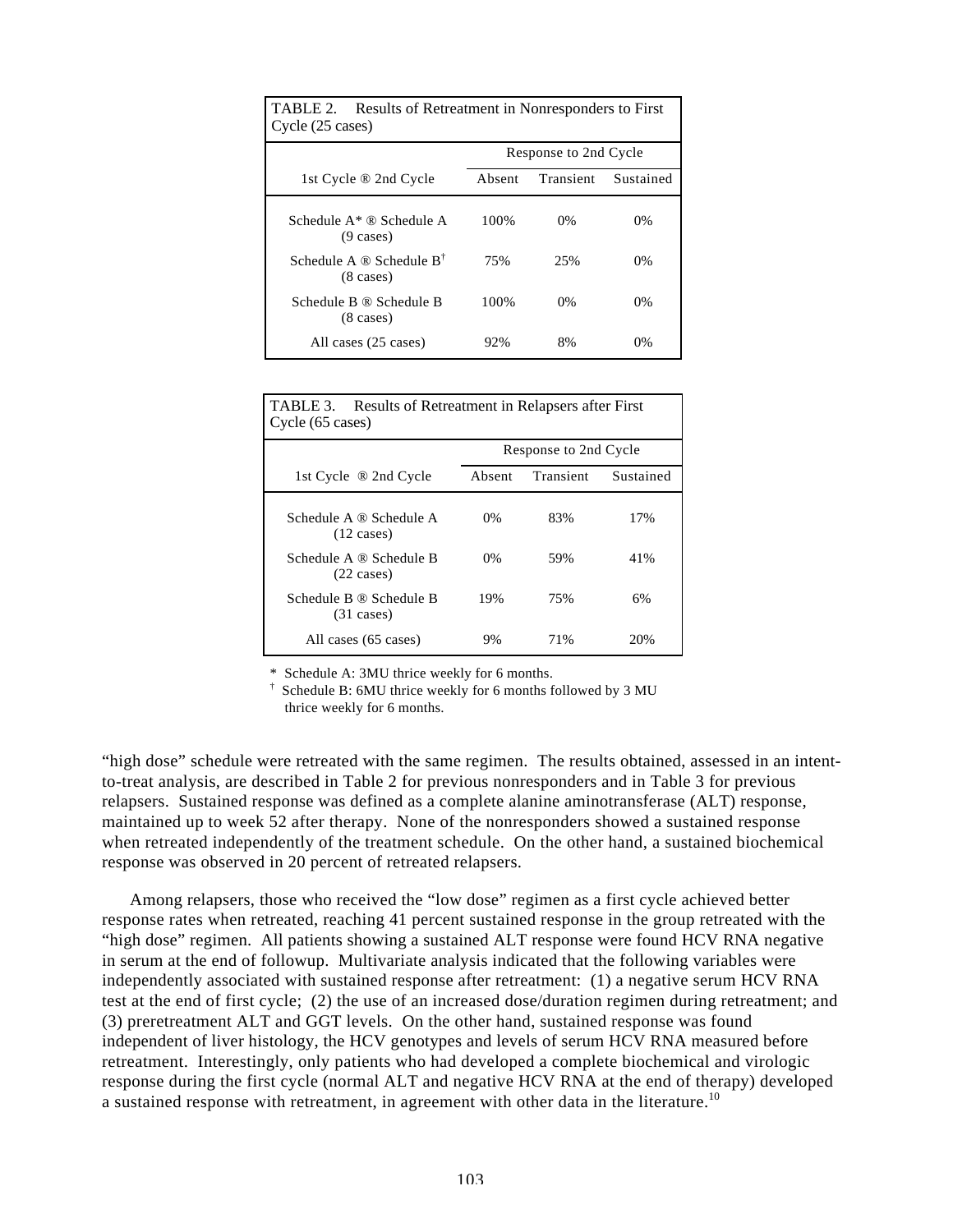## Main Conclusions

Retreatment with interferon appears to be a valid option for patients with chronic hepatitis C who already have been treated with 3 MU for 6 months and have shown a complete biochemical and virologic response with relapse after withdrawal. These patients should be retreated for at least 12 months, with an expected rate of sustained response of 40–60 percent. Patients showing biochemical but not virologic response during the first cycle usually respond again when retreated, but eradication of the infection is rarely achieved. Whether these patients may benefit from long-term maintenance therapy with interferon alone<sup>16</sup> remains to be defined, and the effectiveness of such strategy will need to be compared with that of interferon-ribavirin combination therapy. The same conclusion is valid for patients who relapse after having received 3–6 MU of interferon for at least 12 months, because in these cases retreatment with interferon alone often restores the biochemical response but virus eradication is rarely achieved.

Patients who do not develop a complete biochemical response when treated with 3 MU of interferon thrice weekly for at least 6 months do not seem to benefit from retreatment with interferon alone. For these patients, other strategies need to be explored.

#### References

1. Van Thiel DH, Friedlander L, Malloy P, et al. Retreatment of hepatitis C interferon nonresponders with larger doses of interferon with or without phlebotomy. Gastroenterology 1994;106(Suppl):1002.

2. Bresci G, Parisi G, Banti S, et al. Re-treatment of interferon resistant patients with chronic hepatitis C with interferon alpha. J Viral Hepatitis 1995;2:155.

3. Giudici Cipriani A, Ponassi I, Varagona G, et al. Retreatment of patients with chronic hepatitis C non responder to a first interferon course: analysis of a large patient cohort. Hepatology 1996;24:273A.

4. Chow Wc, Marcellin P, Boyer N, et al. Interferon retreatment in chronic hepatitis C patients after a standard course of interferon therapy. Hepatology 1996;24:274A.

5. Horiike N, Kurose K, Ohkura I, et al. Retreatment with interferon in chronic hepatitis C. J Hepatol 1994;21:1155.

 6. Kakumu S, Yoshioka K. Retreatment with interferon in patients with chronic hepatitis C. J Hepatol 1994;21:483.

 7. Marcellin P, Pouteau M, Boyer N, et al. Retreatment with recombinant interferon alpha in patients with chronic hepatitis C. J Infect Dis 1993;167:780.

 8.Pardo M, Cotonat T, Herrero M, et al. Retreatment of chronic hepatitis C virus infection. Lancet 1994;343:1568.

 9.Marcellin P, Boyer N, Pouteau M, et al. Retreatment with interferon alpha of chronic hepatitis C virus infection. Lancet 1994;344:690.

10. Toyoda H, Akano S, Takeda I, et al. Retreatment of chronic hepatitis C with interferon. Am J Gastroenterol 1994;89:1453.

11. Gerken G, Teuber G, Goergen B, et al. Interferon alpha retreatment in chronic hepatitis C. J Hepatol 1995;22:118.

12. Picciotto A, Brizzolara R, Campo N, et al. Two year interferon retreatment may induce a sustained response in relapsing patients with chronic hepatitis C. Hepatology 1996;24:273A.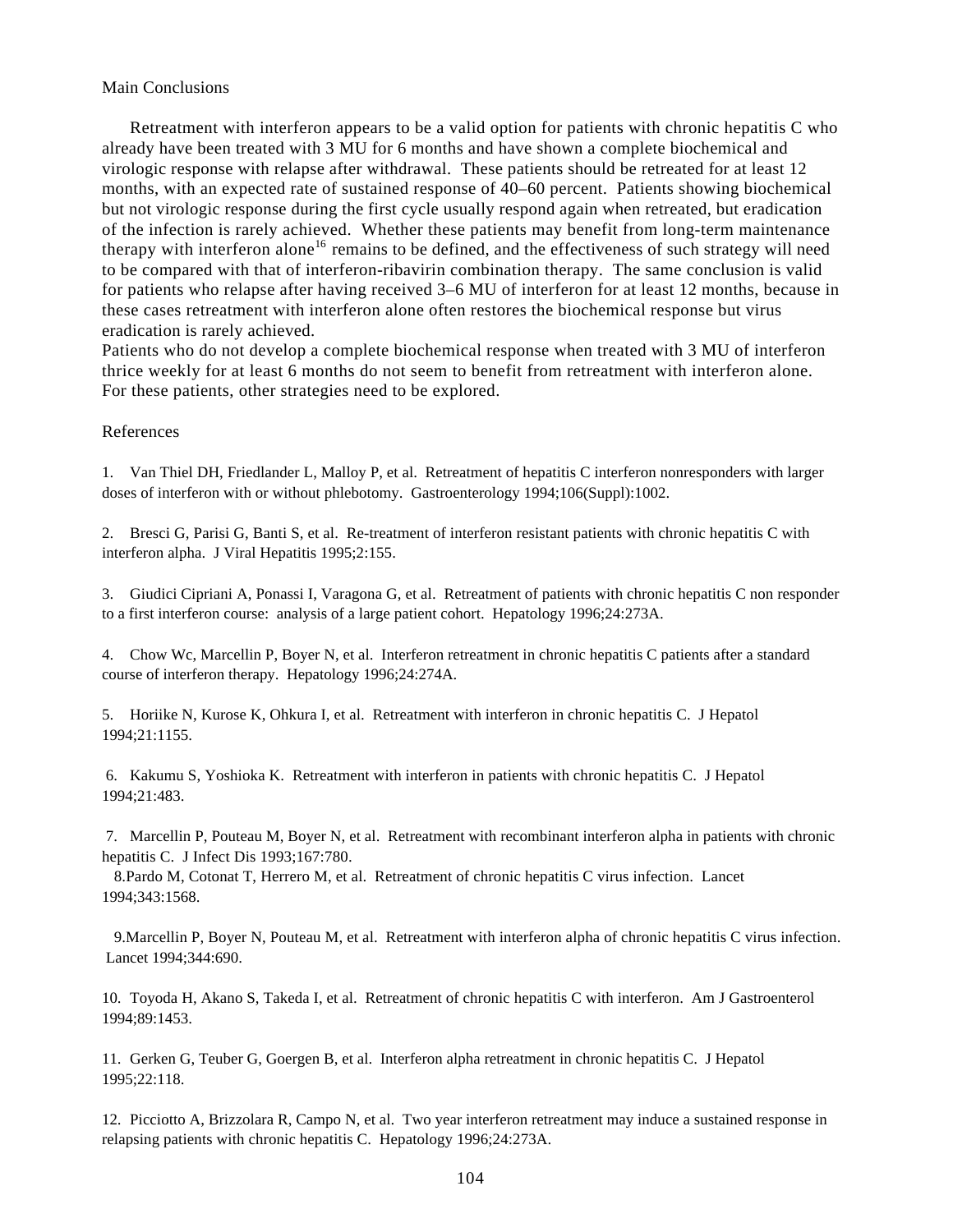13. Payen J, Izopet J, Galindo V, et al. A comparison of 3 interferon alpha 2b regimens for retreatment of patients with chronic hepatitis C with prior complete response followed by relapse: a controlled randomized trial. Hepatology 1996;24:273A.

14. Le X, Zhou X, Dai X. Evaluation of interferon alpha 2b for the treatment of relapsed hepatitis C. Hepatology 1996;24:536A.

15. Chemello L, Cavalletto L, Bernardinello E, et al. The effect of a second course of interferon therapy in chronic hepatitis C. Unpublished manuscript.

16. Hoefs JC. Retreatment followed by long term maintenance therapy of HCV patients with prior complete response to interferon followed by relapse. Hepatology 1995;22:117.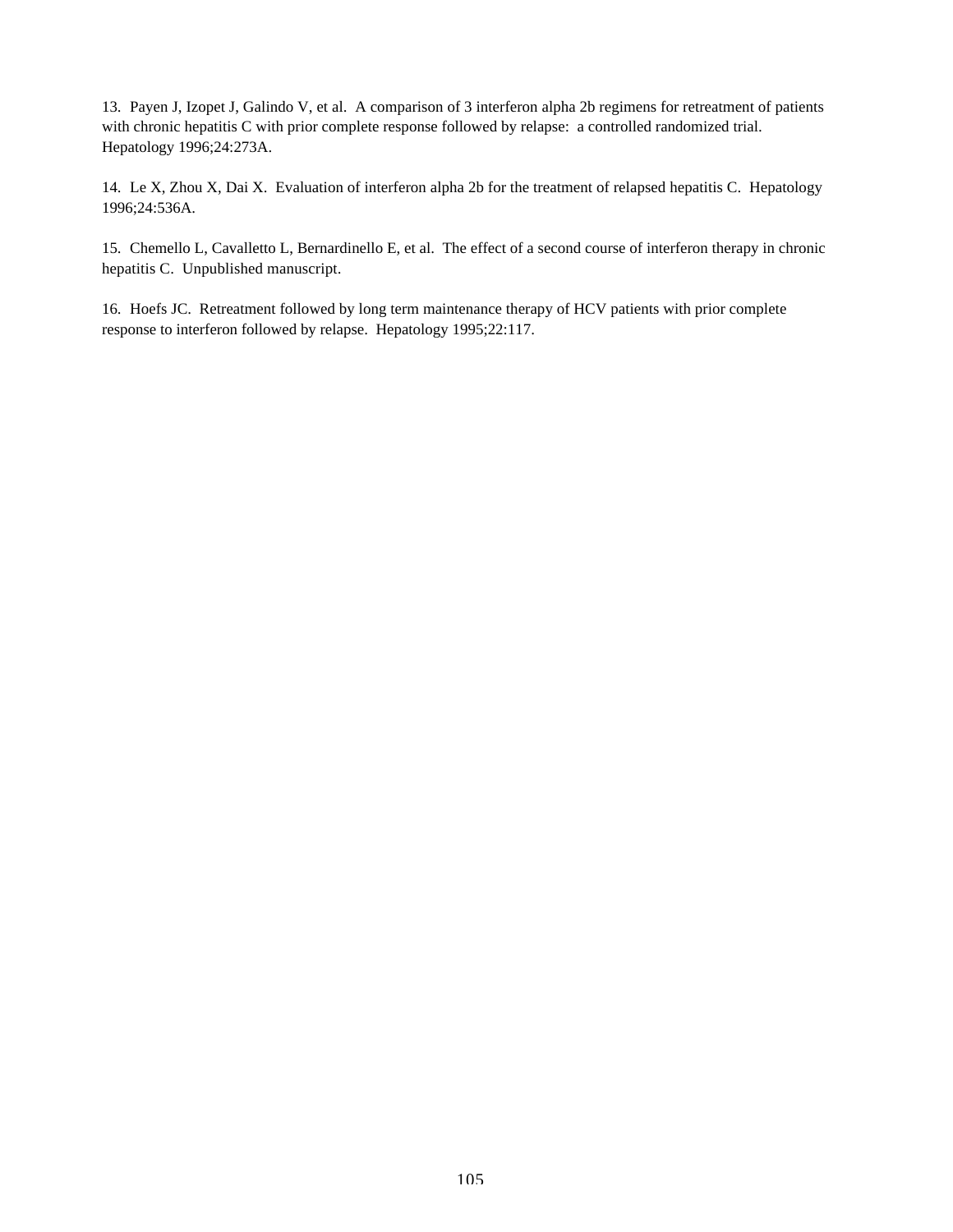# **Other Options for Treatment of Hepatitis C**

### **Herbert L. Bonkovsky, M.D.**

#### Introduction: Need for More Effective Therapy

The continuing search for more effective modes of therapy for hepatitis C viral (HCV) infection bears witness to the imperfection of current therapy. Although the ultimate therapeutic goal continues to be eradication of all detectable virus, there is a grudging, growing realization that in many patients, this goal is difficult or impossible to achieve. Accordingly, other important and useful goals are being pursued, including, (1) diminution of virus levels in the blood and risk of infectivity, (2) diminution in the activity of hepatic inflammation, (3) diminution of the rate of progression of hepatic fibrosis, and

(4) prevention or delay in the development of cirrhosis and hepatocellular carcinoma.

Several approaches to management of chronic hepatitis C, beyond interferons or ribavirin, have been tested, and the current status of the major approaches is summarized below.

# Iron Reduction

It has been known for many years that iron is an element required for replication of virtually all organisms, including virulent microorganisms. Patients with infections or other inflammatory conditions have decreases in serum iron concentrations, due largely to the effects of interleukin-1, an important mediator of the inflammatory response.<sup>1</sup> This hypoferremia is a host defense mechanism that helps to limit infection. Although the effects of iron and limitation of its availability have been studied mainly in bacterial and fungal infections, there is evidence for similar effects in viral infections as well.<sup>2</sup> A role for iron influencing the natural history of viral hepatitis was emphasized by Blumberg and colleagues more than 15 years ago.<sup>3</sup> They observed that patients with hepatitis B viral infection with higher serum iron or ferritin levels had greater likelihood of development of chronic infections than those with lower levels, who more often resolved their infections spontaneously. Several other groups have reported that larger stores of hepatic iron are positively associated with progression of hepatic fibrosis/cirrhosis and hepatocellular carcinoma in patients with chronic hepatitis B.

Increases in levels of serum ferritin, iron, and transferrin saturation also have been noted with high frequencies in patients with chronic hepatitis  $C<sub>i</sub><sup>2</sup>$  and the higher levels have, in general, been associated with lesser likelihood of response to interferon (IFN) therapy. For example, in nine different studies involving 434 patients, the levels of serum ferritin have been lower in complete responders to IFN than in noncomplete responders. Elevations of serum ferritin or transferrin saturation in such patients is not usually associated with hepatic iron overload. Nonetheless, complete responders to IFN have, on average, lower hepatic iron concentrations than do noncomplete responders. In addition, lack of stainable iron in nonparenchymal cells (especially endothelial cells in portal tracts) has been associated with greater likelihood of complete response of chronic hepatitis C to therapy with IFN. $^2$  Indeed, the presence of portal iron deposits was as strong a discriminator of response as viral genotype or the level of viral RNA in serum.<sup>4</sup>

Hayashi and colleagues<sup>5</sup> reported that iron reduction alone, by repeated venesection, led to significant improvement in serum alanine aminotransferase (ALT) levels in chronic hepatitis C. Indeed, the levels became normal in 5 of 10 subjects studied. This was confirmed in 12 additional studies involving a total of 306 patients.<sup>2</sup> In addition, in some, iron reduction alone led to a modest, albeit usually not statistically significant, decrease in serum levels of HCV RNA. Addition of IFN after iron reduction led to further and larger decreases in serum HCV RNA levels and to significant improvement in biochemical and virological responses. Of particular interest is a recent study in which previously untreated patients received IFN alone or IFN after iron reduction. A total of 29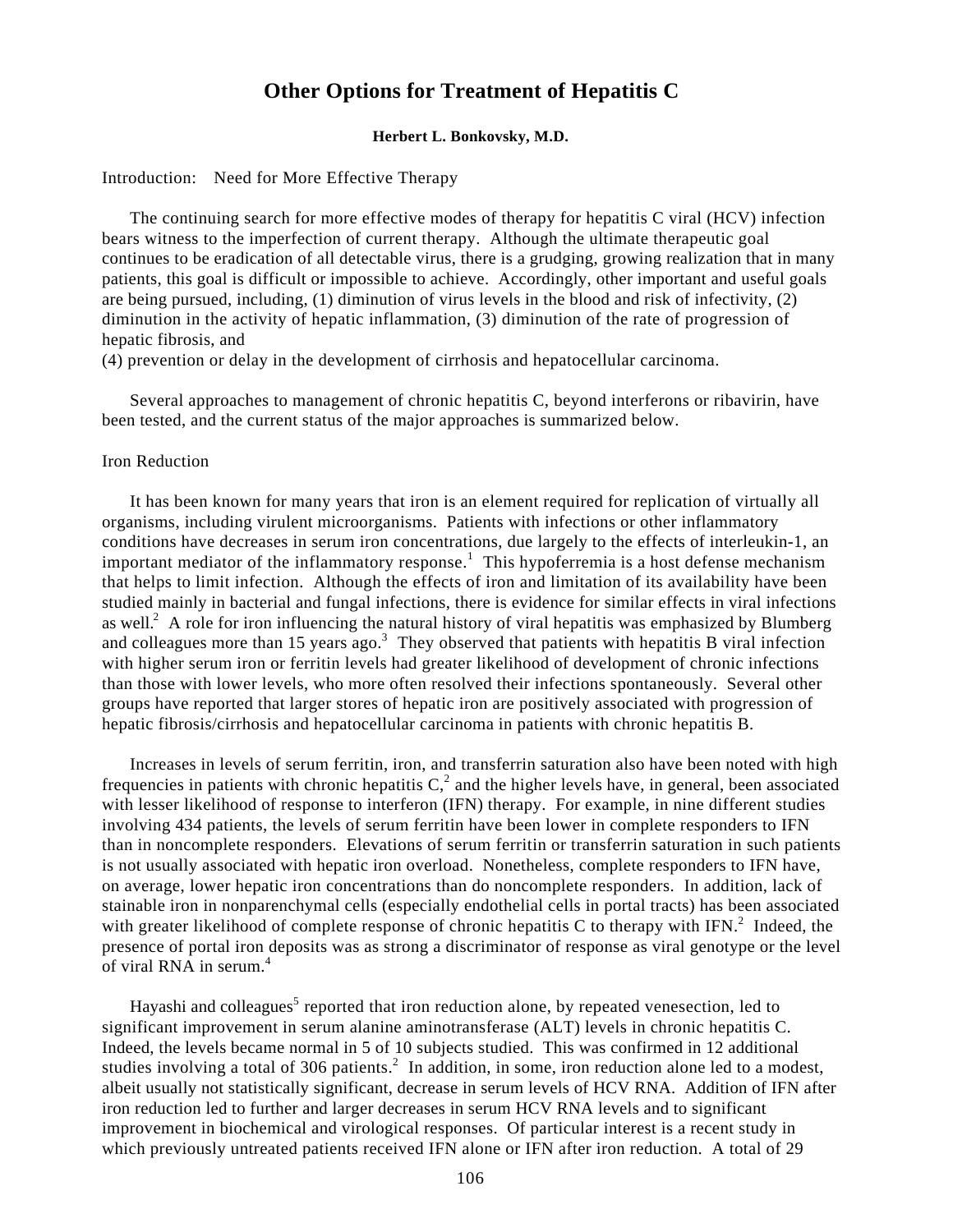percent (6/21) of the former but 59 percent (10/17) of the latter had a complete biochemical response, and this was sustained in 29 percent  $(5/17)$  versus 5 percent  $(1/21)$  for more than 6 months after therapy was discontinued. Clearly, these results need confirmation in a large multicenter trial. Although the mechanisms underlying a beneficial effect of iron on chronic hepatitis C remain unclear, there is experimental evidence for the following: (1) nonspecific effects of iron to increase oxidative stress enhance peroxidation of lipids and oxidative damage of other cellular components, perhaps with depletion of thiols or other antioxidant protective factors; (2) adverse effects of iron on host immunity, including impairment of function of antigen-presenting cells, impairment of cloning efficiency of T helper-1 and cytotoxic T lymphocyte subsets, impairment of T lymphocyte proliferation and maturation, impairment of proinflammatory T cell responses, and impairment of natural killer cell-dependent lysis of infected cells; and (3) impairment of humoral immunity.

# Antioxidants and Anti-inflammatory Agents

Other approaches to treatment, such as the use of N-acetyl cysteine (NAC), or other -SH donors, are based upon the knowledge that, in chronic hepatitis C (as in other liver diseases), oxidative stress increases and plasma and liver GSH concentrations decrease. Oral NAC (1800 mg/d), although having little effect alone, enhanced the response to IFN. $<sup>6</sup>$  Favorable effects of vitamin E a-tocopherol) on</sup> oxidative stress and activation of the cascade of fibrogenesis were reported recently. In a few small studies, similar effects have been reported for aspirin, other nonsteroidal anti-inflammatory drugs, pentoxyfylline, and colchicine. Similar nonspecific effects probably account for the improvements in serum ALT levels reported in chronic hepatitis C patients treated with many other concoctions, including traditional Chinese remedies and extract of snap cucumber. Whether such improvements in blood tests will be associated with diminution in the rate of progression to bridging fibrosis, cirrhosis, or hepatocellular carcinoma is currently unknown but is clearly an important issue.

### Hydrophilic Bile Salts

Supplemental (tauro-) ursodeoxycholic acid has led to improvements in serum ALT levels, in both the absence and the presence of  $IFN.<sup>7</sup>$  These effects seem to be related to the beneficent effect of hydrophilic bile salts on many chronic inflammatory conditions involving the liver.

# Cytokines and Other Immunomodulating Agents

Cytokines and other immunomodulating agents have also undergone limited trials in chronic hepatitis C. Effects of granulocyte/monocyte colony stimulating factor (GM-CSF) have generally been disappointing: it is expensive, poorly tolerated, and without beneficial effect except perhaps in a rare patient who develops severe neutropenia due to IFN, in whom GM-CSF may permit continuation of higher doses of IFN. In one reasonably large (110 patients), doubly masked, randomized trial, thymosin alpha-1 plus IFN was compared with placebo and IFN alone.<sup>8</sup> A complete serum ALT response was reported in 42 percent of those treated with the combination, compared with 3 percent in those treated with placebos and 17 percent in those treated with IFN alone. The reason for the unusually low latter percentage was not clear, nor were long-term followup data available.

Other antiviral agents recently studied have included amantadine<sup>9</sup> and isoprinosine.<sup>10</sup> The former showed promise (and is currently the subject of further trials), whereas the latter did not. Several inhibitors of the HCV protease and RNA polymerase are under development by pharmaceutical companies. Results of their use are awaited with much interest.

## Summary

In summary, several therapies, in addition to IFN and ribavirin, have beneficial effects in chronic hepatitis C. It seems likely that, as has been the case for HIV infection, combinations of these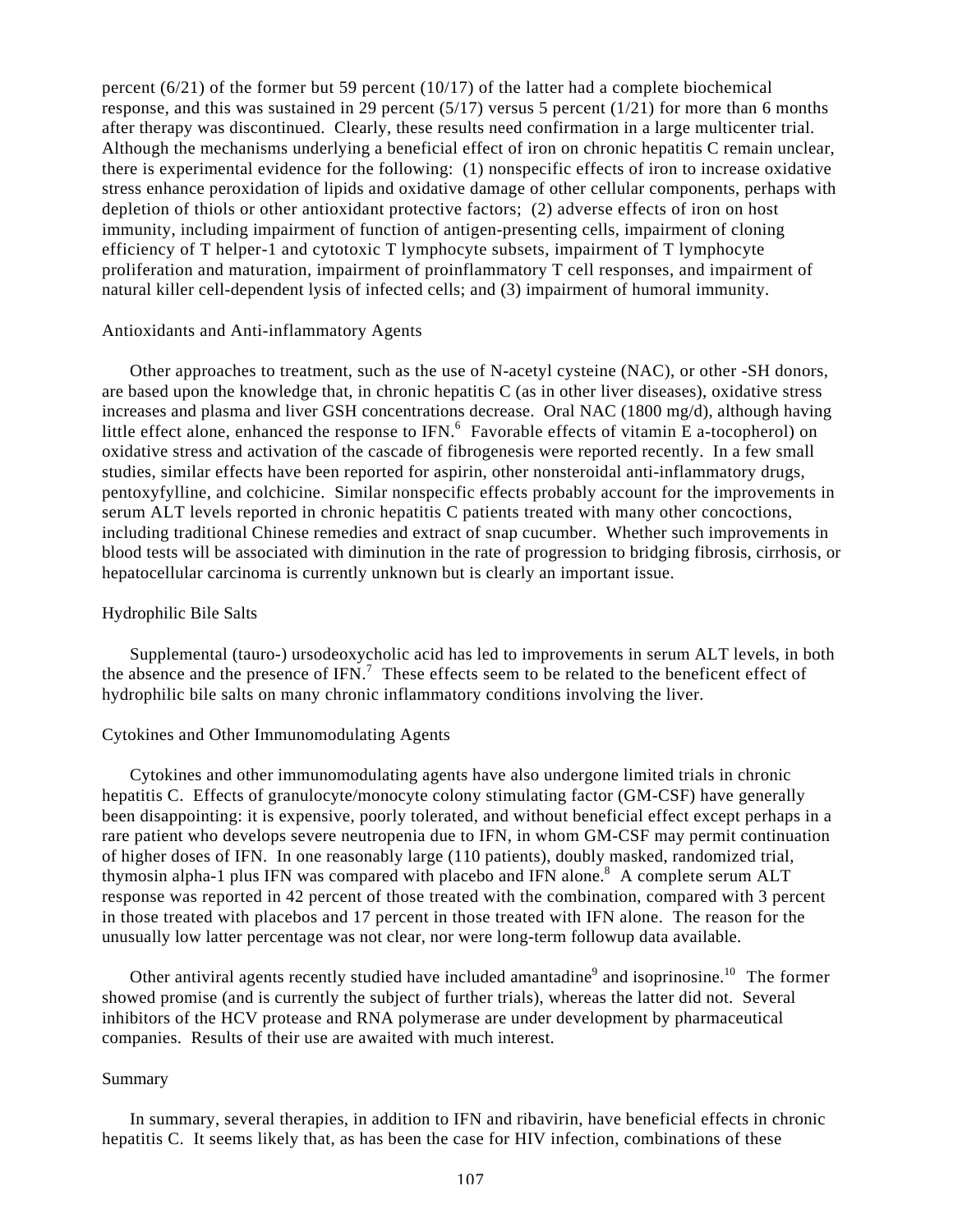treatments will prove to be superior to monotherapy of chronic hepatitis C. Additional organized, controlled trials of therapy are urgently needed.

References

1 Dinarello CA. Interleukin-1. Rev Infect Dis 1984;87:1372–4.

2. Bonkovsky HL, Banner BF, Rothman AL. Iron and chronic viral hepatitis. Hepatology. In press.

3. Blumberg BS, Lustbader ED, Whitford PL. Changes in serum iron levels due to infection with hepatitis B virus. Proc Natl Acad Sci USA 1981;78:3222–4.

4. Ikura Y, Morimot H, Johmura H, Fukui M, Sakurai M. Relationship between hepatic iron deposits and response to interferon in chronic hepatitis C. Am J Gastroenterol 1996;91:1367–73.

5. Hayashi H, Takikawa T, Nishimura N, Yano M, Isomura T, Sakamoto N. Improvement of serum aminotransferase levels after phlebotomy in patients with chronic active hepatitis C and excess hepatic iron. Am J Gastroenterol 1994;89:986–8.

6. Beloqui O, Prieto J, Suarez M, Gil B, Qian CH, Garcia N, Civeira MP. N-acetyl cysteine enhances the response to interferon-a in chronic hepatitis C: a pilot study. J Interferon Res 1993;13:279–82.

7. Angelico M, Gandin C, Pescarmona E, Rapicetta M, del'Vecchio C, Bim A, Spada E, Baroni CD, Capocaccia L. Recombinant interferon-a and ursodeoxycholic acid versus interferon-a alone in the treatment of chronic hepatitis C: a randomized clinical trial with long-term follow-up. Am J Gastroenterol 1995;90:263–9.

 8. Sherman KE, Sjogren MH, Creager RL, Freeman S, Lewey S, Root S, Davis D, Weber FL, Ishak K, Goodman ZB. Thymosin a 1 +interferon combination therapy for chronic hepatitis C: results of a randomized controlled trial [abstract]. Hepatology 1996;24:402A.

 9. Smith JP. Treatment of chronic hepatitis C with amantadine-hydrochloride [abstract]. Gastroenterology 1996;110:A1330.

10. Par A, Bero T, Brasch G, Gogl A, Lamaras G, Mehesfalvi E, Ozsvar Z, Paal M, Szipocs I, Telegdy L. Isoprinosine therapy in chronic hepatitis C (multi-center placebo-controlled double-blind prospective study) [Hungarian]. Orvosi Hetilap 1993;134:1015–9.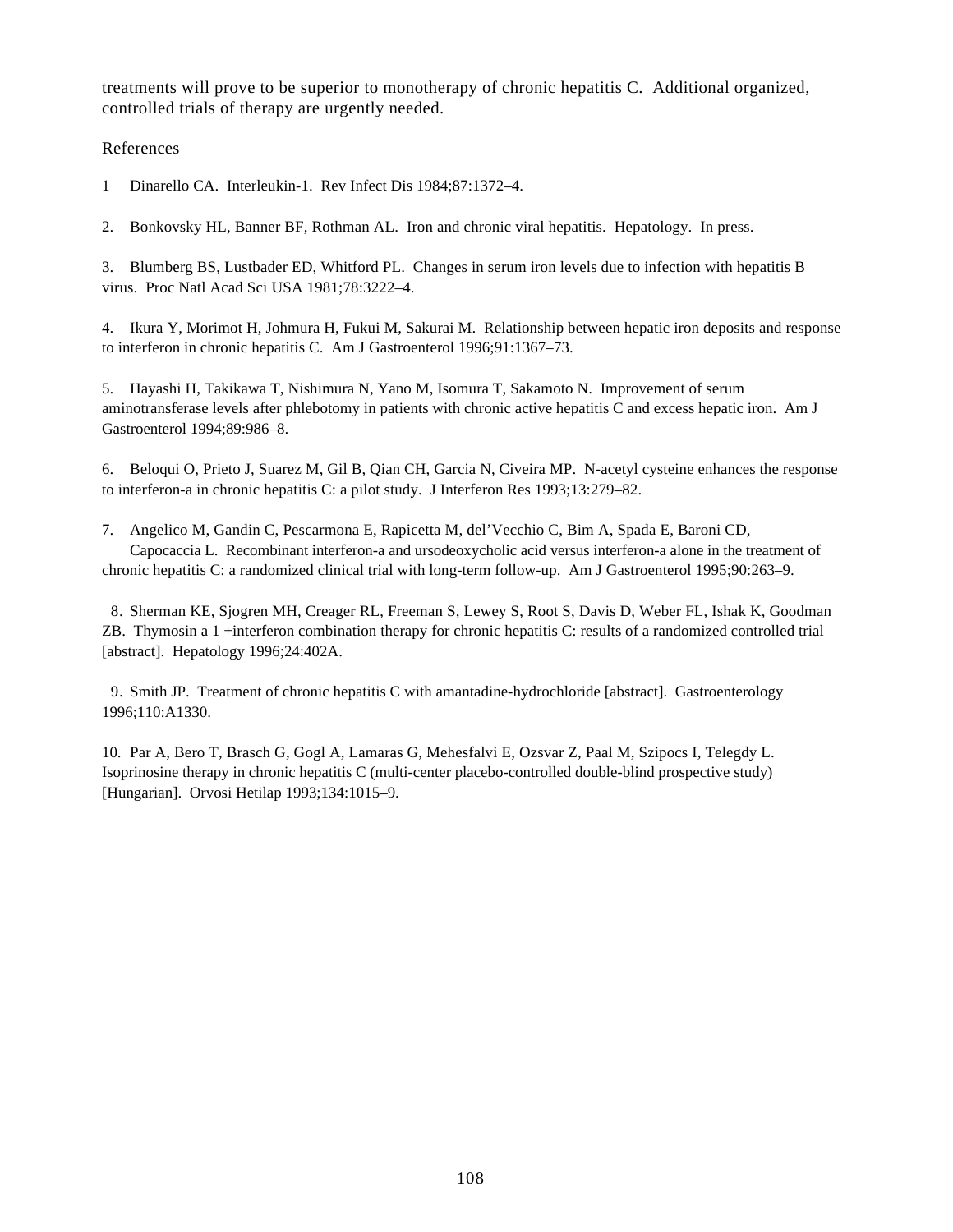# **Cost-Effectiveness Analysis**

# **Raymond S. Koff, M.D.**

Neither ideal treatment for chronic hepatitis C nor effective immunoprophylaxis is currently available. For patients with established chronic hepatitis C, treatment success using interferons, with or without adjunctive therapy, has been achieved in only a proportion of patients.<sup>1</sup> Treatment of patients with chronic hepatitis C also has been tempered by the inconvenience of administration of interferon by injection, by the high frequency of side effects associated with interferon use, and by the need for prolonged therapy in most patients. Furthermore, variability in the natural history of untreated chronic hepatitis  $C<sub>1</sub><sup>2-4</sup>$  as reflected in major differences in reported rates of progression to cirrhosis and end-stage liver disease, has raised questions about the selection of patients for treatment and the timing of such treatment.

Treatment success has been measured predominantly with biochemical and/or virological surrogates, i.e., normal serum ALT and negative HCV RNA at the end of treatment and after 6–12 months of followup, and occasionally by assessment of early post-treatment histopathological features. Endpoints such as enhanced survival or improvements in perceived quality of life resulting from the avoidance of end-stage liver disease have yet to be demonstrated in treated patients. In fact, prospective, long-term studies of clinical outcomes and associated health care costs in interferon-treated patients are unavailable.

In the absence of these data, the potential beneficial influence of interferon treatment on life expectancy in chronic hepatitis C and the cost-effectiveness of interferon treatment have been studied by the techniques of decision analysis. Cost-effectiveness analyses have been performed, independently by several groups, by developing computer models simulating outcomes over many decades and identifying management costs associated with and without interferon treatment. Published data on transitional probabilities of clinical events over time in treated vs. nontreated patients and identification of expenses for physician followup, laboratory testing, and hospital stays have been utilized in these simulations to project these measures to clinically and economically meaningful long-term ones.<sup>5–9</sup> A number of these estimates are shown in Table 1, expressed as marginal cost-effectiveness ratios.

These studies, published largely in abstract form, although differing in a number of details of their assumptions, decision and sensitivity analyses, generally support the notion that a 6–12 month course of interferon treatment in patients with chronic hepatitis C, with or without cirrhosis, increases life expectancy. Furthermore, the costs per year of life gained compare favorably with other generally accepted medical therapies and surgical interventions. As might be anticipated, the models suggest that cost-effectiveness decreases in patients over 60 years of age but are still comparable to other accepted therapies in these age groups.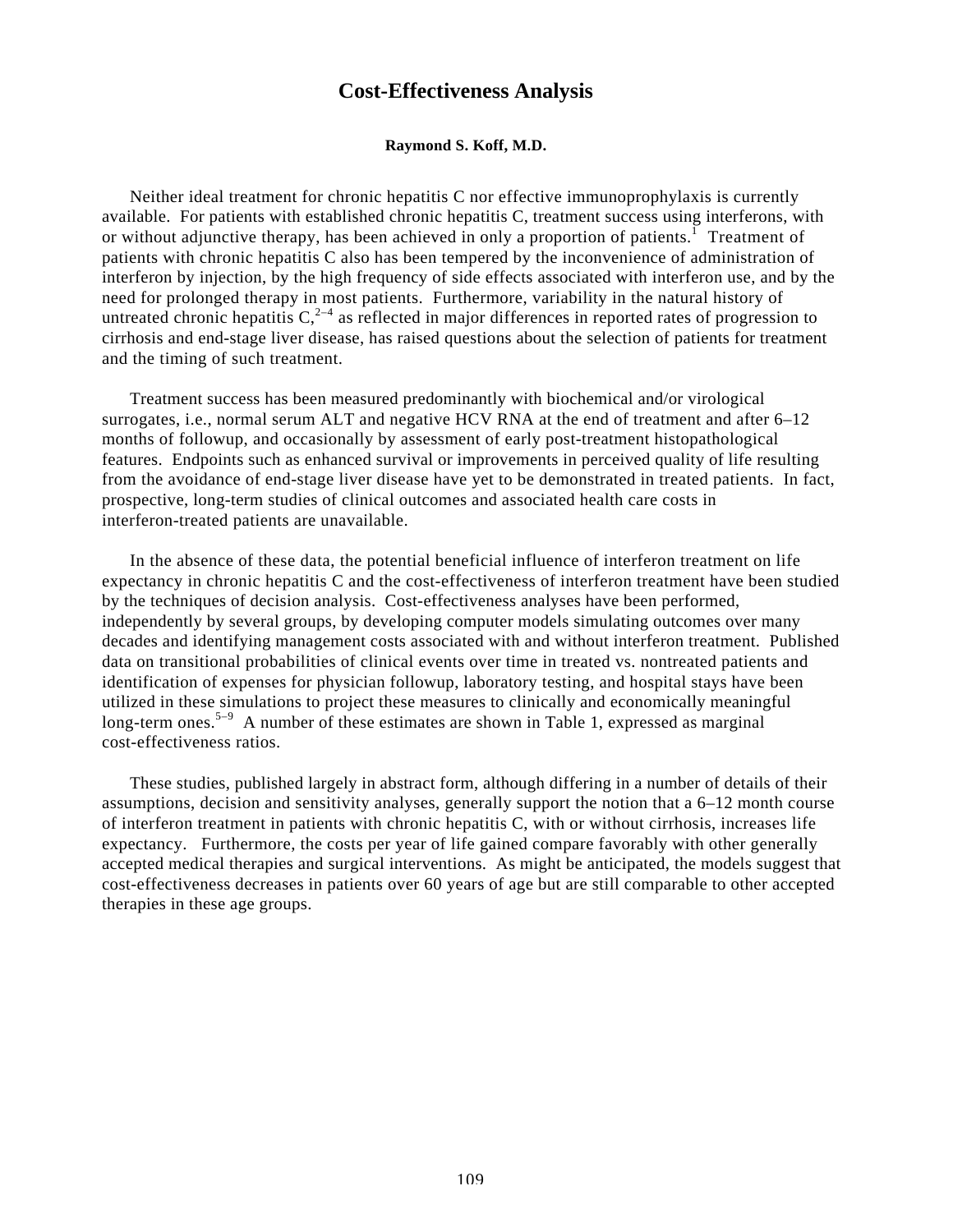| TABLE 1. Cost-Effectiveness of Interferon Treatment |                                                                                                                                                                                                                                |                                            |
|-----------------------------------------------------|--------------------------------------------------------------------------------------------------------------------------------------------------------------------------------------------------------------------------------|--------------------------------------------|
| Reference                                           | Descriptor                                                                                                                                                                                                                     | Dollars/Life-Year Gained                   |
| Dusheiko et al., <sup>5</sup> 1995                  | Chronic hepatitis without cirrhosis (25-35 years old)<br>(6 months treatment)                                                                                                                                                  | \$825                                      |
| Bennett et al., <sup>6</sup> 1995                   | Mild chronic hepatitis without cirrhosis (35 year old)<br>(6 months treatment)                                                                                                                                                 | \$1,199                                    |
| Kim et al., $8\frac{\text{1996}}{\text{1996}}$      | Chronic hepatitis (40 year old) (6 months treatment)<br>Chronic hepatitis (60 year old) (6 months treatment)<br>Chronic hepatitis (40 year old) (12 months treatment)<br>Chronic hepatitis (60 year old) (12 months treatment) | \$5,500<br>\$36,800<br>\$8,900<br>\$52,700 |
| Bennett et al., <sup>9</sup> 1996                   | Empiric treatment<br>Selective strategies (favorable HCV RNA level and<br>genotype)                                                                                                                                            | \$9,290<br>\$1,200                         |

Considerable clinical effort has been directed at identifying factors predictive of a favorable response to treatment in the hope that use of such factors to select highly responsive patients for treatment would increase the cost-effectiveness of treatment. Among recognized predictive factors, level of viremia, HCV genotype, and initial histology are probably the most important. The cost-effectiveness of selection for treatment on the basis of these factors also has been studied using the techniques of decision analysis. In each analysis,  $7.9$  cost-effectiveness was increased by a selective strategy. However, empiric treatment had a cost-effectiveness well within the generally accepted range and would not miss any potential responders.<sup>9</sup> In contrast, a selective strategy would exclude relatively large numbers of patients who would respond to treatment.

The limitations of economic modeling in chronic hepatitis C notwithstanding,  $10$  these studies have provided another perspective on the potential value of treatment strategies. Given the absence of prospective, long-term studies that include cost data, and the fact that concerns about cost are dominating decisions about treatment, further economic modeling of treatment strategies may serve to aid in allocating resources for maximal collective health benefits. Important questions remain to be answered about the accuracy of transitional probability assumptions; quality of life assessments; indirect costs (e.g., loss of productivity); time span of modeling; benefits and costs of different interferon dosages and dose schedules, including maintenance therapy; utility of adjunctive therapy; and the influence of lower discount rates on these cost-effectiveness analyses.

## References

 1. Poynard T, Leroy V, Cohard M, et al. Meta-analysis of interferon randomized trials in the treatment of viral hepatitis C: effects of dose and duration. Hepatology 1996;24:778-89.

 2. Yano M, Kumada H, Kage M, et al. The long-term pathological evolution of chronic hepatitis C. Hepatology 1996;23:1334–40.

 3. Seeff LB, Buskell-Bales Z, Wright EC, et al. Long-term mortality after transfusion-associated non-A, non-B hepatitis. N Engl J Med 1993;327:1906–11.

 4. Crowe J, Doyle C, Fielding JF, et al. Presentation of hepatitis C in a unique uniform cohort 17 years from inoculation [abstract]. Gastroenterology 1995;108:A1054 (Abstract).

 5. Dusheiko GM, Roberts JA. Treatment of chronic type B and C hepatitis with interferon alfa: an economic appraisal. Hepatology 1995;22:1863–73.